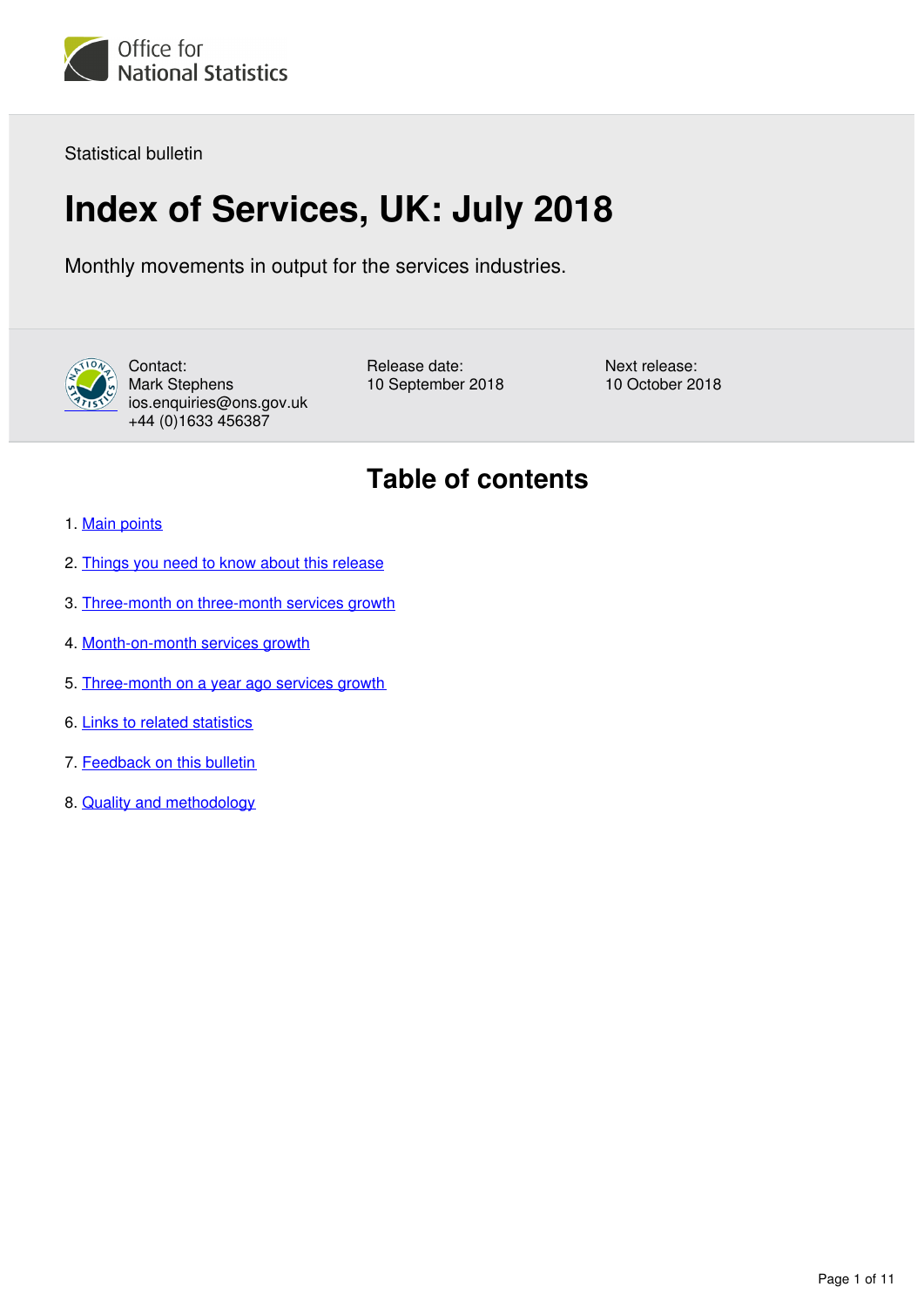## <span id="page-1-0"></span>**1 . Main points**

- In the three months to July 2018, services output increased 0.6% compared with the three months ending April 2018; this is the largest growth since the three months to January 2017.
- The wholesale, retail and motor trade sector made the largest contribution to the three-month on threemonth growth for the third consecutive month, contributing 0.23 percentage points.
- The Index of Services increased by 0.3% between June 2018 and July 2018.
- Growth in the professional, scientific and technical activities sector was the main reason behind the monthly growth, with the sector contributing 0.15 percentage points.
- In the three months to July 2018, services output increased by 1.5% compared with the three months ending July 2017.

## <span id="page-1-1"></span>**2 . Things you need to know about this release**

The monthly Index of Services (IoS) provides a timely indicator of growth in the output of the services industries. It is the largest contributor to the output approach to the measurement of gross domestic product (GDP). accounting for 79.6% of UK GDP in 2016. Also published today (10 September 2018) is the [GDP monthly](https://www.ons.gov.uk/economy/grossdomesticproductgdp/bulletins/gdpmonthlyestimateuk/previousReleases)  [estimate, UK: July 2018.](https://www.ons.gov.uk/economy/grossdomesticproductgdp/bulletins/gdpmonthlyestimateuk/previousReleases)

This July 2018 release contains no revisions and is consistent with the [National Accounts Revisions Policy](https://www.ons.gov.uk/methodology/methodologytopicsandstatisticalconcepts/revisions/revisionspoliciesforeconomicstatistics). Further to this release, the [Quarterly national accounts](https://www.ons.gov.uk/economy/grossdomesticproductgdp/bulletins/quarterlynationalaccounts/previousReleases) published on 28 September 2018 will include revised services data from January 2017 to June 2018. This revised data will also include Value Added Tax (VAT) data for the first time in Quarter 1 (Jan to Mar) 2018.

On 15 June 2017, we announced that automatic pre-release access to official statistics would end from 1 July [2017](https://www.statisticsauthority.gov.uk/correspondence/pre-release-access-to-ons-statistics/) and would only be considered in exceptional circumstances, where denying such access would significantly impede the taking of action in the public interest. In accordance with this, exceptional pre-release access for the [Bank of England has been granted for data related to this release](https://www.ons.gov.uk/news/statementsandletters/exchangeoflettersbetweenjonathanathowandbenbroadbentregardingexceptionalprereleaseaccess2018) .

The current price non-seasonally adjusted estimates of industries collected by the Monthly Business Survey (MBS) can be found in the [Monthly Business Survey turnover in services industries dataset,](https://www.ons.gov.uk/economy/economicoutputandproductivity/output/datasets/monthlybusinesssurveymbsturnoverofservicesindustries) which was published alongside this release. Note that the MBS turnover in services industries dataset does not contain data from Value Added Tax (VAT) returns, which have been included in the IoS.

Care should be taken when using the month-on-month growth rates as data can often be volatile; longer-term growth rates and examination of the time series allow for better interpretation of the statistics.

The IoS is an important economic indicator and one of the earliest short-term measures of economic activity. It is used in the compilation of the national accounts and widely used by private and public sector institutions, particularly by the Bank of England and Her Majesty's Treasury to assist in informed decision- and policy-making.

The UK Index of Services has been designated by the [UK Statistics Authority](https://www.statisticsauthority.gov.uk/) as National Statistics, in accordance with the [Statistics and Registration Service Act 2007](https://www.statisticsauthority.gov.uk/about-the-authority/uk-statistical-system/legislation/key-legislative-documents/) and signifying compliance with the [Code of](https://www.statisticsauthority.gov.uk/code-of-practice/)  [Practice for Statistics](https://www.statisticsauthority.gov.uk/code-of-practice/).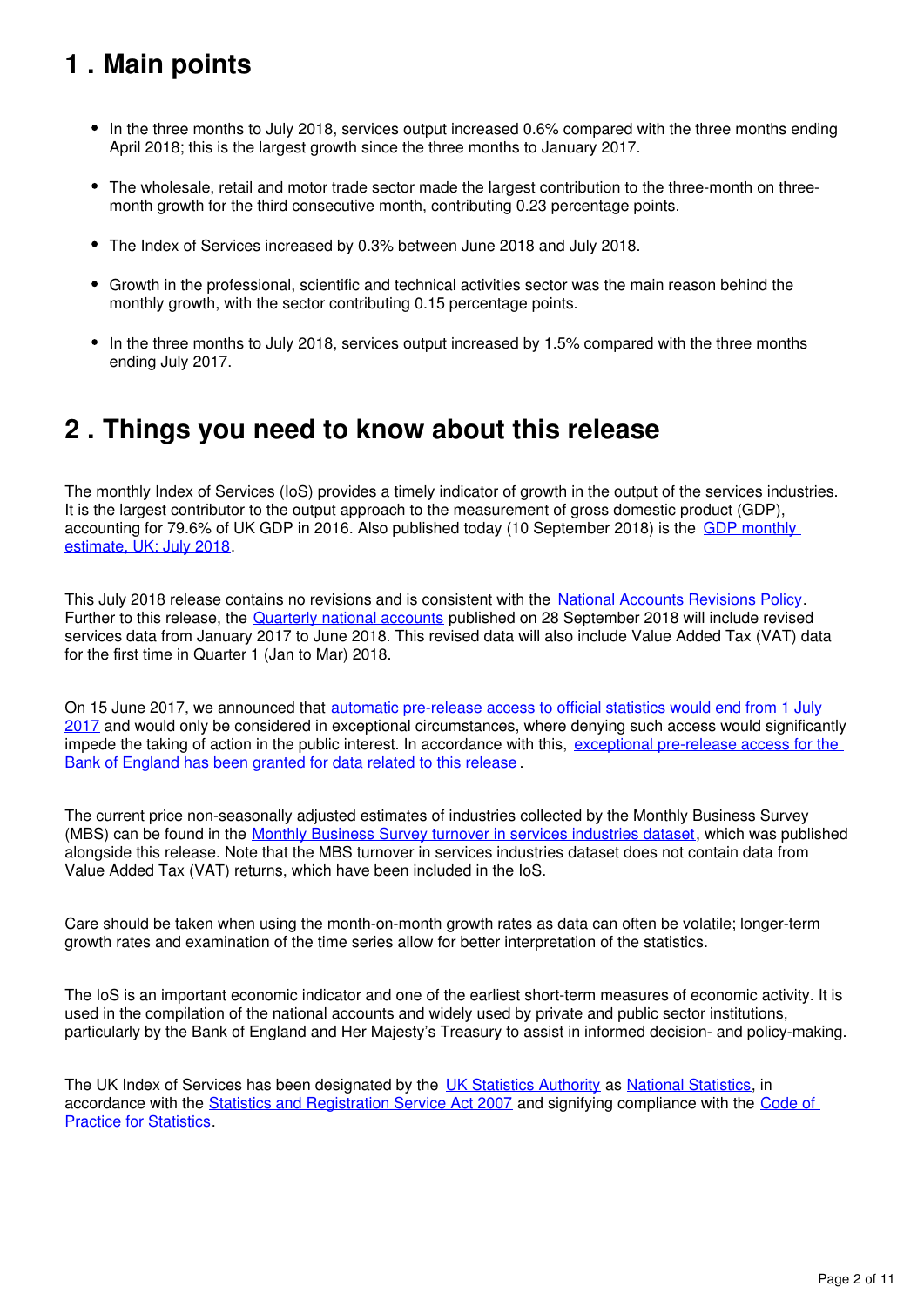## <span id="page-2-0"></span>**3 . Three-month on three-month services growth**

In the three months to July 2018, services output increased by 0.6% compared with the three months ending April 2018.

Figure 1 shows the three-month on three-month Index of Services (IoS) and the wholesale, retail and motor trade seasonally adjusted index from January 2015 to July 2018.

#### **Figure 1: Seasonally adjusted three-month on three-month Index of Services and wholesale, retail and motor trade, January 2015 to July 2018**

**UK**

## Figure 1: Seasonally adjusted three-month on three-month Index of Services and wholesale, retail and motor trade, January 2015 to July 2018





#### **Source: Office for National Statistics**

The Index of Services (IoS) continues to grow, with growth of 0.6% in the three months to July 2018. This is the largest growth since the three months to January 2017, which grew by the same percentage. The wholesale, retail and motor trade sector made the largest contribution to growth in the three months to July 2018, contributing 0.23 percentage points. Since the three months to January 2015, this sector has grown at a faster rate when compared with the total Index of Services. From the start of 2017, the growth in the sector slowed but has then seen a further increase in growth since the three months to April 2018.

Figure 2 shows the three-month on three-month contribution of the wholesale, retail and motor trade sector along with the other IoS sectors for July 2018.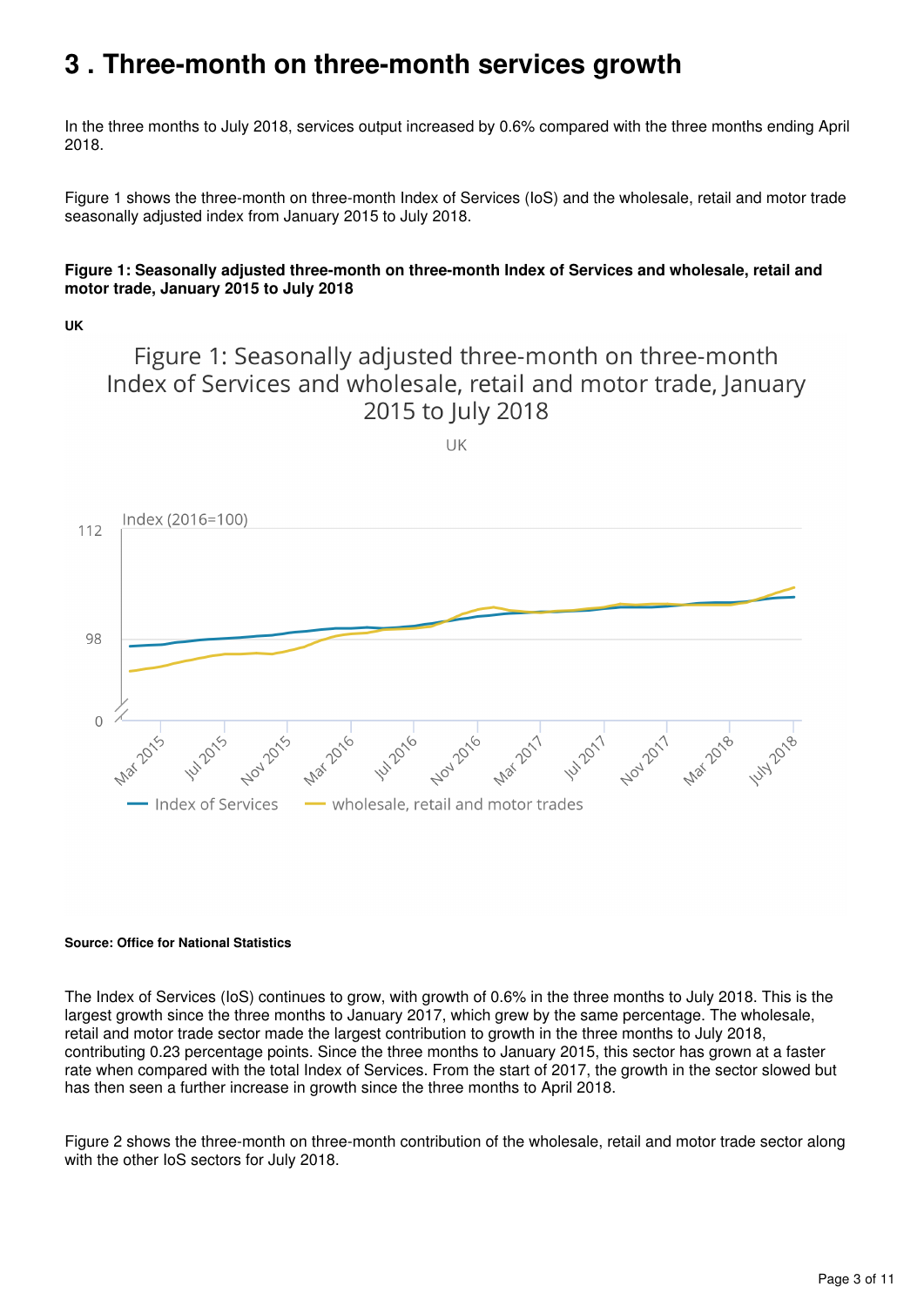#### Figure 2: Contributions<sup>1</sup> to growth in services during the three months to July 2018

**UK**

## Figure 2: Contributions<sup>11</sup> to growth in services during the three months to July 2018

UK



#### **Source: Office for National Statistics**

#### **Notes:**

- 1. Individual contributions may not sum to the total due to rounding.
- 2. Percentage change.

There was widespread growth in the three months to July 2018, with 9 of the 14 sectors increasing, while only four saw falls and one remained flat. The wholesale, retail and motor trade sector increased by 1.8% and contributed 0.23 percentage points. Within this sector, retail trade contributed the most and was also the largest contributing industry to IoS. It increased by 2.1% and contributed 0.14 percentage points. Growth in [May 2018](https://www.ons.gov.uk/businessindustryandtrade/retailindustry/bulletins/retailsales/may2018) and[July 2018](https://www.ons.gov.uk/businessindustryandtrade/retailindustry/bulletins/retailsales/july2018) was responsible for the three-month on three-month increase in the industry. Good weather in the latest three months was suggested by retailers as the reason for increased spending in food and household goods, while online retailing also grew.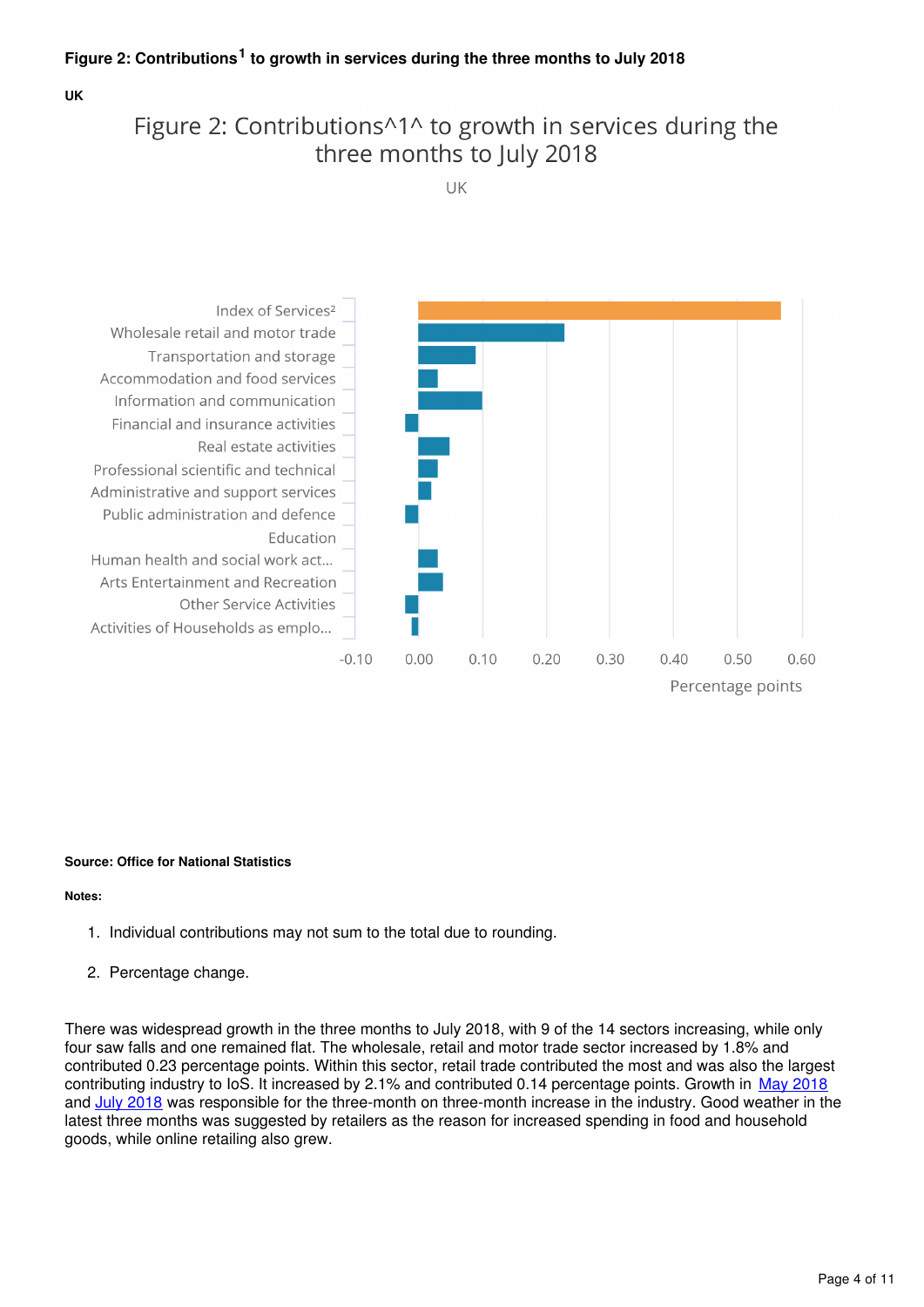Wholesale trade was also responsible for the rise in this sector in the three months to July 2018, increasing by 1.6% and contributing 0.07 percentage points. Similar to retail trade, growth in May 2018 and July 2018 was behind the three-month on three-month rise.

The other sectors to make a large contribution to the growth in this period were information and communication, and transportation and storage. The information and communication sector increased by 1.2% and contributed 0.10 percentage points. The industries responsible for this rise were:

- computer programming, which increased by 1.4%, contributing 0.05 percentage points
- motion pictures, which increased by 4.1%, contributing 0.04 percentage points

The transportation and storage sector increased by 1.6% and contributed 0.09 percentage points. The industries responsible for this rise were:

- warehousing and support activities, which increased by 3.3%, contributing 0.04 percentage points
- air transport, which increased by 3.4%, contributing 0.02 percentage points

## <span id="page-4-0"></span>**4 . Month-on-month services growth**

Services output increased by 0.3% in July 2018, following no growth to one decimal place in June 2018.

Figure 3 shows the month-on-month contributions of each of the Index of Services sectors for July 2018.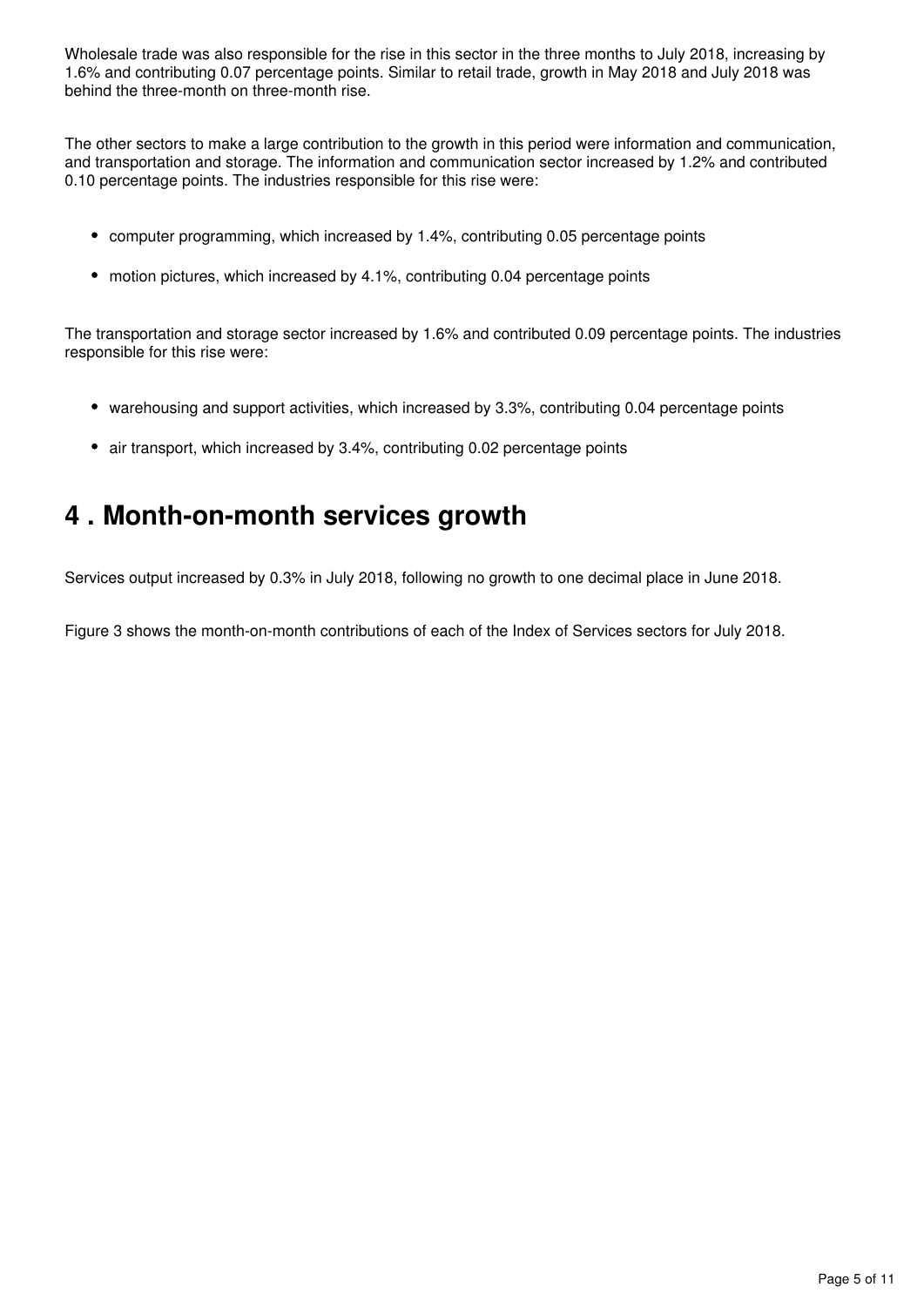#### Figure 3: Contributions<sup>1</sup> to growth in services between June 2018 and July 2018

#### **UK**

## Figure 3: Contributions<sup>11</sup> to growth in services between June 2018 and July 2018

UK



#### **Source: Office for National Statistics**

#### **Notes:**

- 1. Individual contributions may not sum to the total due to rounding.
- 2. Percentage change.

Professional, scientific and technical activities was the largest contributing sector to the month-on-month growth, following a fall in June 2018. It increased by 1.5% and contributed 0.15 percentage points. The industries responsible for this rise were:

- architectural and engineering activities, which increased by 4.4%, contributing 0.09 percentage points
- accounting and auditing activities, which increased by 3.8%, contributing 0.06 percentage points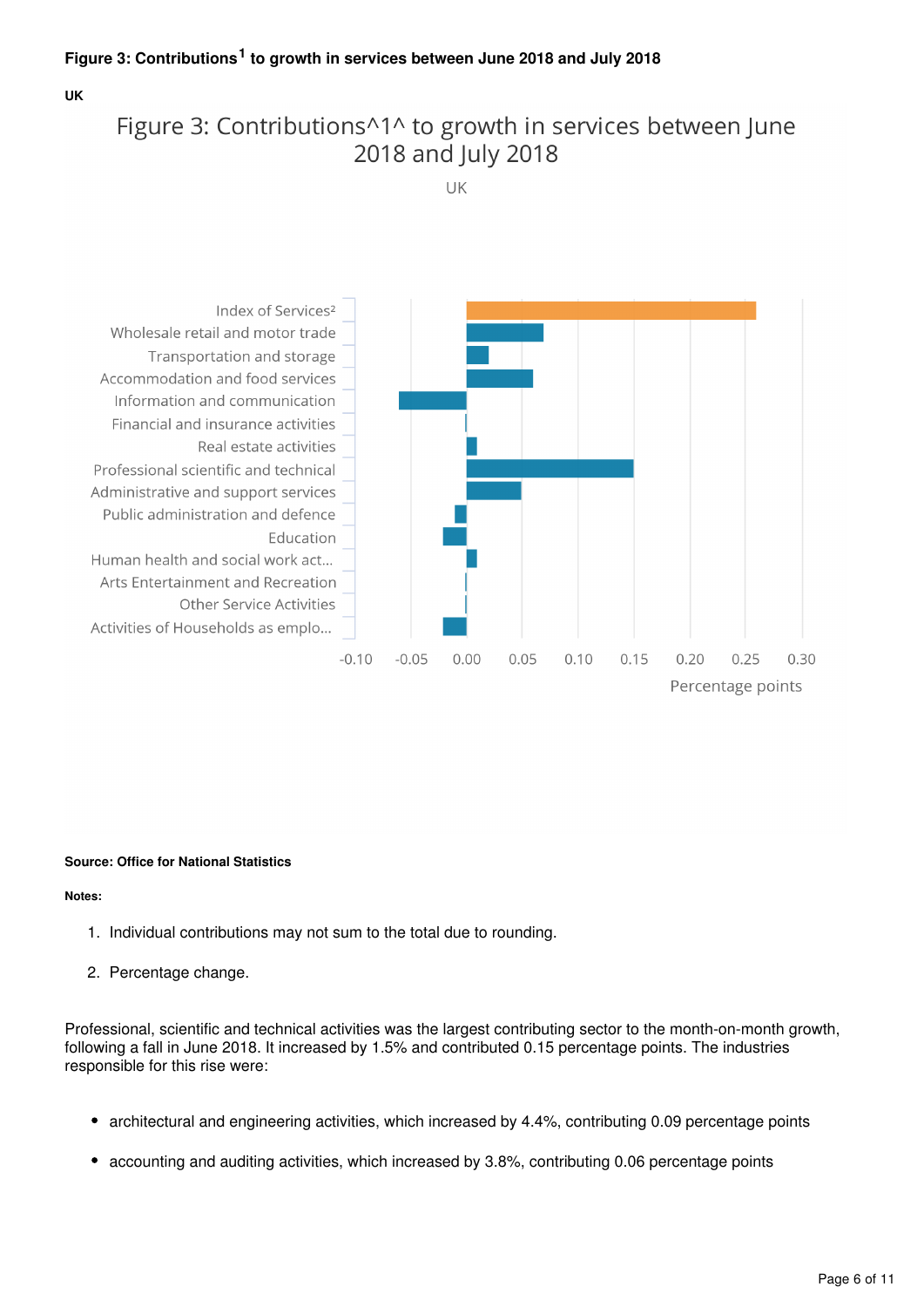Both these industries saw bouncebacks in July 2018 after falls in the previous month, with large engineering, accounting and auditing businesses contributing to the monthly movement.

The other notable sector increases were wholesale, retail and motor trade, and accommodation and food activities. The industries driving these sector movements were:

- retail trade, which increased by 0.7%, contributing 0.05 percentage points; please see the Retail Sales. [Great Britain: July 2018](https://www.ons.gov.uk/businessindustryandtrade/retailindustry/bulletins/retailsales/july2018) release for more information
- wholesale trade, which increased by 0.9%, contributing 0.04 percentage points
- accommodation, which increased by 3.4%, contributing 0.03 percentage points
- food and beverage services, which increased by 0.8%, contributing 0.02 percentage points

Growth in online sales contributed to the rise in retail trade along with continued growth in food sales due to the World Cup and hot weather. The wholesale of fuel component was the main driver behind the month-on-month increase in wholesale trade. Hotels, camping grounds and trailer parks were responsible for growth in the accommodation industry, while pubs and licenced restaurants contributed to the rise in the food and beverage services industry.

Offsetting some of this growth was the information and communication sector, which decreased by 0.7%, contributing negative 0.06 percentage points. Within this sector, the motion pictures industry decreased by 8.3% and contributed negative 0.08 percentage points. This decrease followed strong growth in the previous month for this industry. There was also a fall back in the computer programming industry, which decreased by 0.6%, contributing negative 0.02 percentage points.

## <span id="page-6-0"></span>**5 . Three-month on a year ago services growth**

Figure 4 shows the three-month on a year ago Index of Services (IoS) growth rates for each year since 2015.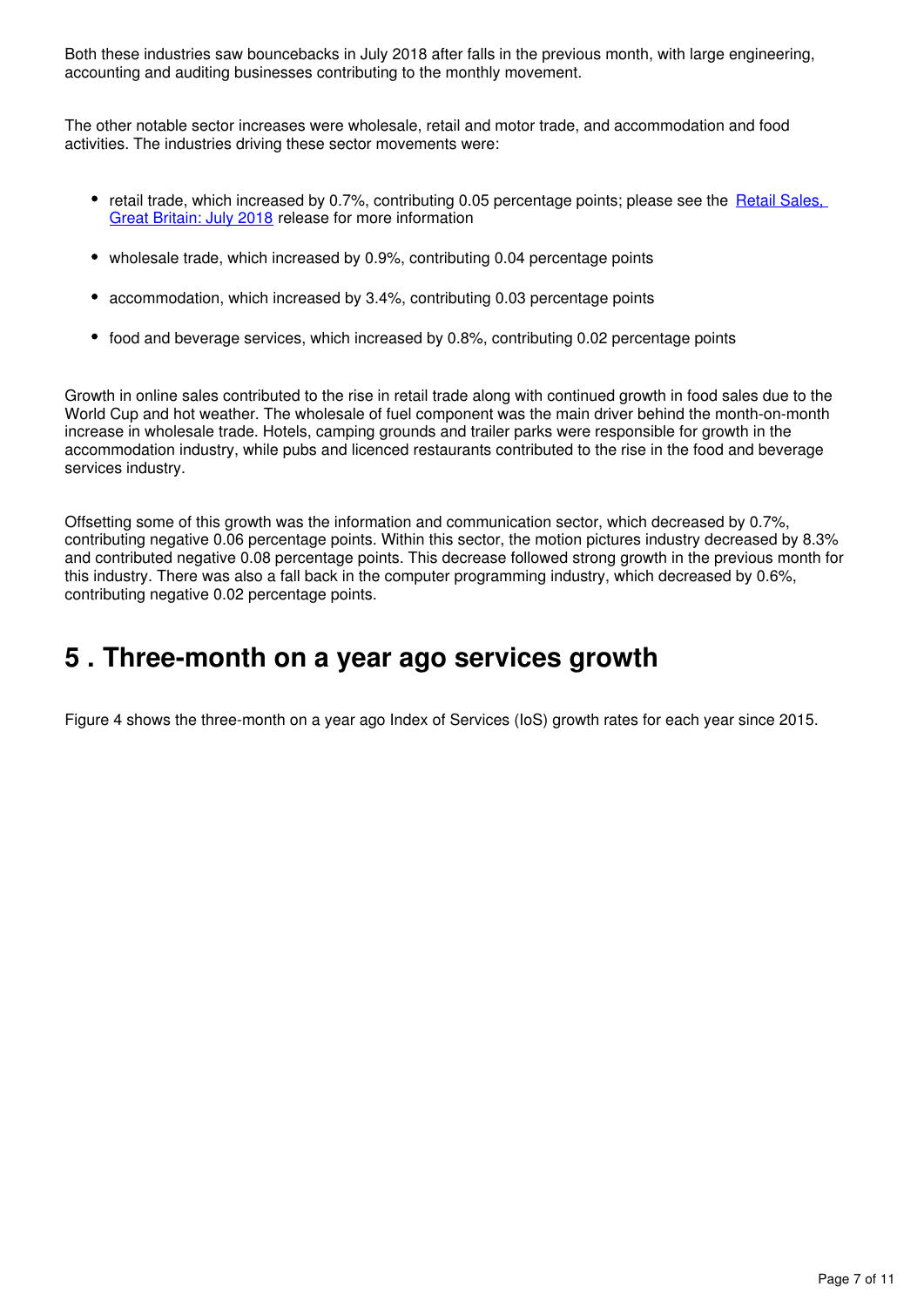#### **UK**



UK



#### **Source: Office for National Statistics**

#### **Notes:**

1. Rolling three month (%).

In the three months to July 2018, services output increased by 1.5% compared with the three months ending July 2017. This is equal to the growth in the three months to June 2018 and is the largest growth since the three months to September 2017, which grew by 1.7%.

The three-month on a year growth has strengthened in 2018 since the 1.2% growth in the three months to March 2018, which was the lowest since December 2011. However, 2018 is still weaker than the previous years, with the weakening throughout 2015 followed by a further slowdown in the latter half of 2017.

## <span id="page-7-0"></span>**6 . Links to related statistics**

Alongsidethis publication we publish the [Index of Production \(IoP\)](https://www.ons.gov.uk/economy/economicoutputandproductivity/output/bulletins/indexofproduction/previousReleases) and Construction output in Great Britain, allowing for an estimate of [monthly gross domestic product \(GDP\)](https://www.ons.gov.uk/economy/grossdomesticproductgdp/bulletins/gdpmonthlyestimateuk/previousReleases), which is also published today (10 September 2018).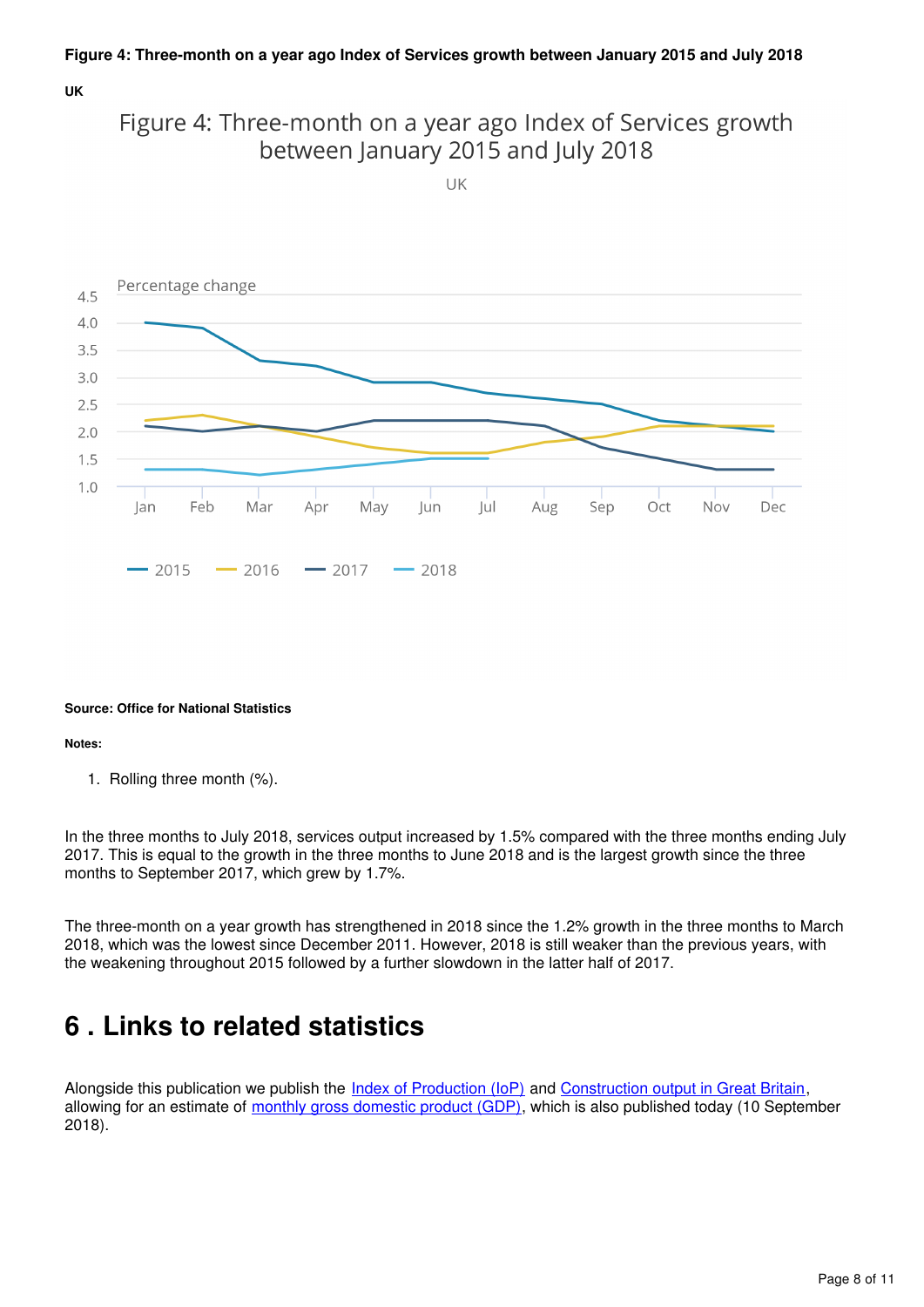#### **International comparisons**

International comparison with the Index of Services (IoS) is difficult, as most comparable economies do not produce equivalent estimates. [Eurostat turnover in services estimates](http://ec.europa.eu/eurostat/web/products-datasets/-/teiis700) are not comparable with the IoS, as they exclude the wholesale and retail trade; furthermore, most of the estimates are only available quarterly. The US [Bureau of Economic Analysis](http://bea.gov/newsreleases/glance.htm) also produces services output estimates, but only on a quarterly basis, with a four-month lag time. [Japan has a direct equivalent of the IoS](http://www.stat.go.jp/english/data/mssi/kekka.htm), but the estimates are not seasonally adjusted. The [closest equivalent estimates are from Canada](http://www5.statcan.gc.ca/cansim/a05?lang=eng&id=3790031&pattern=3790031&searchTypeByValue=1&p2=35), which produces a monthly output estimate of GDP with a breakdown by industry (including an aggregate for services). There are also comparable [quarterly estimates from](http://www.scb.se/en_/Finding-statistics/Statistics-by-subject-area/National-Accounts/National-Accounts/National-Accounts-quarterly-and-annual-estimates/)  [Sweden](http://www.scb.se/en_/Finding-statistics/Statistics-by-subject-area/National-Accounts/National-Accounts/National-Accounts-quarterly-and-annual-estimates/) and Ireland[.](http://www.cso.ie/en/statistics/nationalaccounts/)

## <span id="page-8-0"></span>**7 . Feedback on this bulletin**

We welcome your feedback on this bulletin via our short survey.

## <span id="page-8-1"></span>**8 . Quality and methodology**

The monthly Index of Services (IoS) was developed to provide a timely indicator of growth in the output of services industries, at constant prices for the UK. The IoS is an important component of monthly output (gross domestic product output approach (GDP(O)), representing about 79.6% of UK gross domestic product (GDP) as of 2016. The IoS shares the exact same industry coverage as the corresponding quarterly series within GDP(O).

These data are used to produce seasonally adjusted estimates of output at chained volume measures (removing the effect of price changes). Unless otherwise stated, all estimates included in this release are based on seasonally adjusted data.

The IoS is compiled using data from several different sources (Table 1), this is detailed further in the GDP(O) [source catalogue.](https://www.ons.gov.uk/economy/grossdomesticproductgdp/datasets/gdpodatasourcescatalogue) In addition, we include Value Added Tax (VAT) data across 42 services industries for smalland medium-sized businesses. These have been used to supplement data from the Monthly Business Survey (MBS) for the period January 2016 to December 2017. Further information on the use of VAT data was published in the [VAT turnover data in National Accounts: background and methodology update](https://www.ons.gov.uk/economy/grossdomesticproductgdp/methodologies/vatturnoverdatainnationalaccountsbackgroundandmethodology) .

The [GDP\(O\) methods and sources pages](https://www.ons.gov.uk/economy/economicoutputandproductivity/output/methodologies/indexofservicesios) provide more information on the data that underpin these statistics; of particular note is the  $GDP(O)$  source catalogue.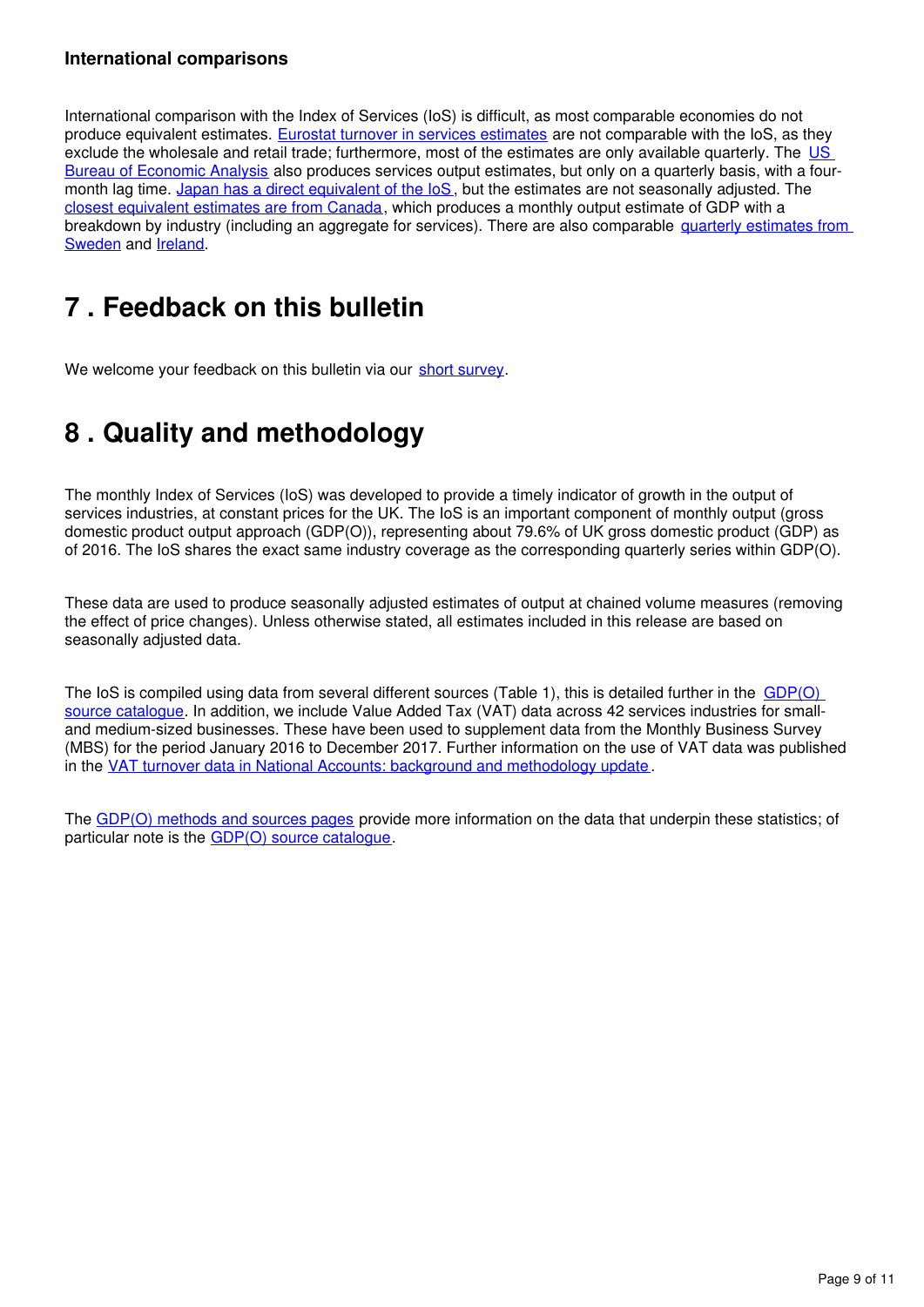#### **Table 1: Percentage of each data source based on their gross value added weight, UK, 2018**

#### **UK**

|                                               | Percentage |
|-----------------------------------------------|------------|
| <b>Index of Services</b>                      | 100.0      |
| Monthly Business Survey <sup>1</sup><br>(ONS) | 42 4       |
| Retail Sales Inquiry <sup>2</sup> (ONS)       | 6.7        |
| Government Expenditure (ONS)                  | 20.1       |
| Households Expenditure (ONS)                  | 16.0       |
| Finance Expenditure (ONS)                     | 8.3        |
| ∩ther <sup>3</sup>                            | 6.5        |

Source: Office for National Statistics

#### **Notes:**

- 1. The Monthly Business Survey (MBS) data is published alongside this release in MBS Turnover in services [industries.](https://www.ons.gov.uk/economy/economicoutputandproductivity/output/datasets/monthlybusinesssurveymbsturnoverofservicesindustries)
- 2. Data relating to the retail industry are broadly comparable with [Retail sales, Great Britain: July 2018](https://www.ons.gov.uk/businessindustryandtrade/retailindustry/bulletins/retailsales/july2018), published on 16 August 2018.
- 3. For further information on what's included within Other, please see GDP(O) source catalogue.

This July 2018 release contains no revisions and is consistent with the [National Accounts Revisions Policy](https://www.ons.gov.uk/methodology/methodologytopicsandstatisticalconcepts/revisions/revisionspoliciesforeconomicstatistics). Revisions can be made for a variety of reasons. The most common include:

- late responses to surveys and administrative sources
- forecasts being replaced by actual data
- revisions to seasonal adjustment factors, which are re-estimated every month and reviewed annually
- Her Majesty's Revenue and Customs (HMRC) VAT returns replacing MBS data for small- and mediumsized businesses when VAT estimates become available every quarter

Published alongside this release, the Index of Services datasets contain additional material, including: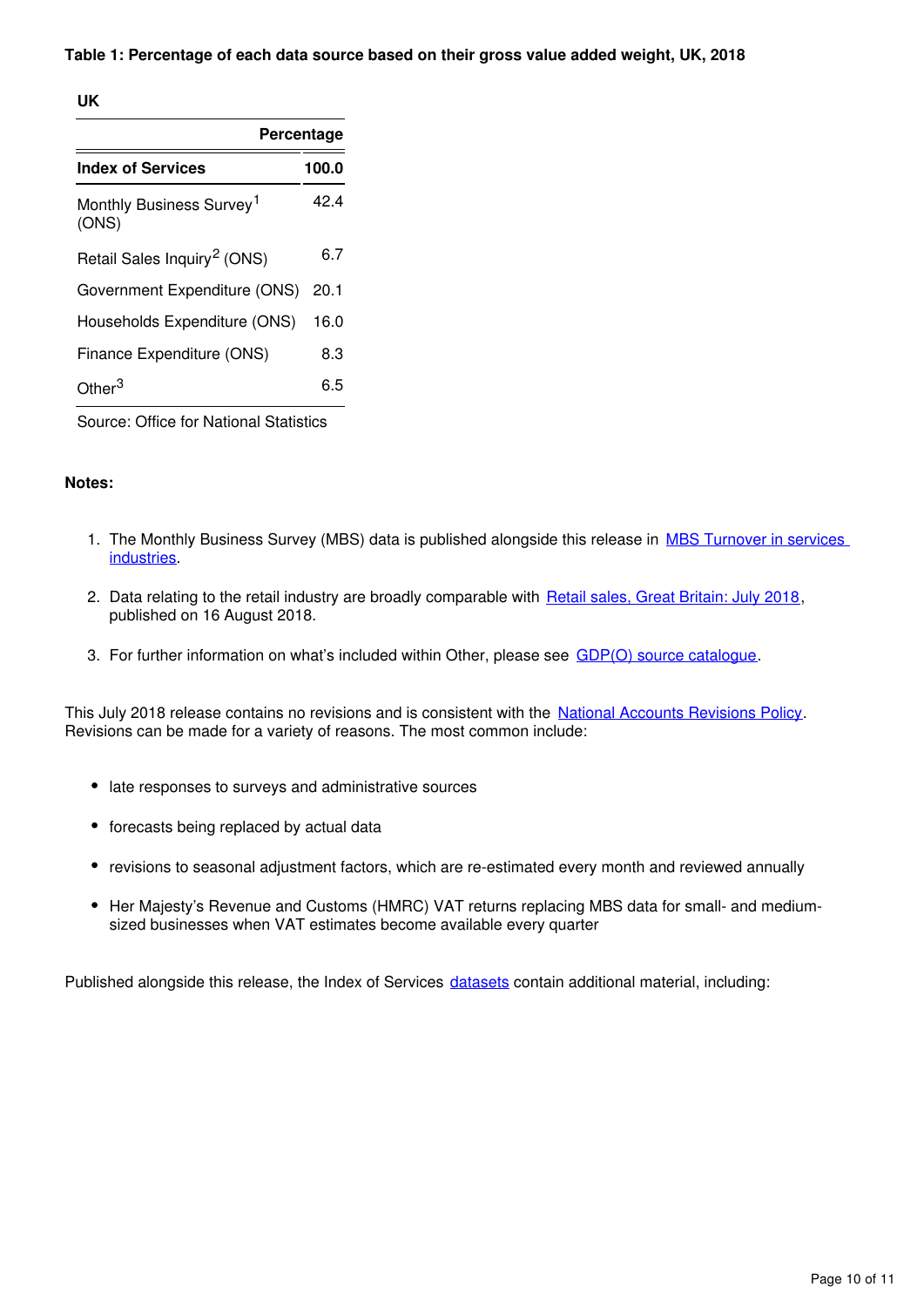- MBS response rates (current and historic)
- IoS and main component and sector indices to four decimal places
- publication tables
- revisions triangles
- lower-level time series data
- MBS turnover of services industries

The [Index of Services Quality and Methodology Information report](https://www.ons.gov.uk/economy/nationalaccounts/uksectoraccounts/qmis/indexofservicesqmi) contains important information on:

- the strengths and limitations of the data and how it compares with related data
- uses and users of the data
- how the output was created
- the quality of the output including the accuracy of the data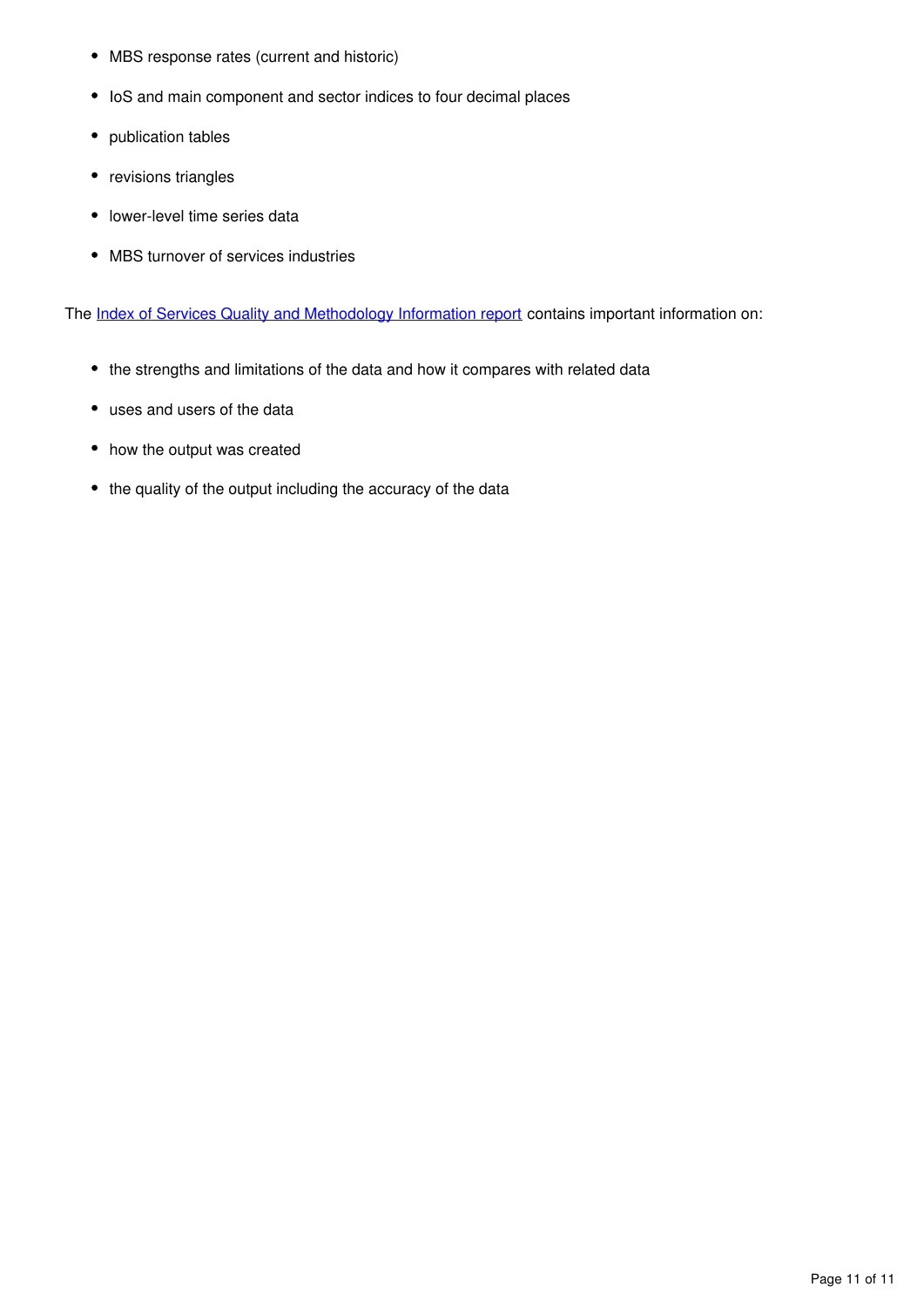| IOS1         | <b>IOS: Index of Services</b>                     |                |                             |                                  |                |
|--------------|---------------------------------------------------|----------------|-----------------------------|----------------------------------|----------------|
|              | Chained volume indices of gross value added 2,3,4 |                |                             | seasonally adjusted $2016 = 100$ |                |
|              |                                                   |                | Industry sections (SIC2007) |                                  |                |
|              |                                                   |                |                             | <b>Business</b>                  | Govern-        |
|              | Total                                             | Distribution   | Transport,                  | services                         | ment and       |
|              | service                                           | hotels and     | storage and                 | and                              | other          |
|              | industries                                        | restaurants    | communication               | finance                          | services       |
| Section      | G-T                                               | G and I        | H and J                     | K-N                              | $O-T$          |
| 2016 weights | 1000                                              | 168            | 133                         | 421                              | 278            |
|              | S <sub>2</sub> KU                                 | S2MV           | KI7B                        | KI7L                             | KI7T           |
| 2013         | 92.6                                              | 88.3           | 90.4                        | 92.2                             | 97.0           |
| 2014         | 95.5                                              | 92.2           | 92.9                        | 95.5                             | 99.1           |
| 2015         | 98.1                                              | 96.3           | 96.7                        | 98.0                             | 100.0          |
| 2016         | 100.0                                             | 100.0          | 100.0                       | 100.0                            | 100.0          |
| 2017         | 101.8                                             | 102.1          | 104.2                       | 102.0                            | 100.2          |
|              |                                                   |                |                             |                                  |                |
| 2016 Jul     | 99.8                                              | 99.1           | 99.8                        | 100.0                            | 100.1          |
| Aug          | 100.2                                             | 100.2          | 101.1                       | 100.2                            | 99.8           |
| Sep          | 100.6                                             | 101.1          | 102.0                       | 100.6                            | 99.6           |
| Oct          | 100.8                                             | 101.9          | 102.6                       | 100.5                            | 99.7           |
| Nov          | 100.9                                             | 101.8          | 102.0                       | 100.9                            | 99.9           |
| Dec          | 101.3                                             | 102.0          | 103.8                       | 101.0                            | 100.3          |
| 2017 Jan     | 101.3                                             | 101.1          | 102.5                       | 101.6                            | 100.4          |
| Feb          | 101.2                                             | 101.8          | 102.5                       | 101.4                            | 100.1          |
| Mar          | 101.5                                             | 101.9          | 103.6                       | 101.6                            | 100.2          |
| Apr          | 101.4                                             | 102.0          | 103.5                       | 101.1                            | 100.5          |
| May          | 101.6                                             | 101.8          | 103.5                       | 101.8                            | 100.4          |
| Jun          | 101.9                                             | 102.4          | 104.4                       | 102.0                            | 100.4          |
| Jul          | 101.9                                             | 102.7          | 104.0                       | 102.0                            | 100.2          |
| Aug          | 102.0                                             | 102.5<br>102.1 | 104.3<br>104.7              | 102.2                            | 100.4<br>100.1 |
| Sep          | 101.9<br>102.1                                    | 102.3          | 105.0                       | 102.2<br>102.3                   | 100.1          |
| Oct<br>Nov   | 102.4                                             | 102.8          | 105.4                       | 102.8                            | 99.9           |
| Dec          | 102.6                                             | 102.1          | 107.0                       | 102.9                            | 100.2          |
| 2018 Jan     | 102.7                                             | 102.7          | 106.1                       | 103.3                            | 100.2          |
| Feb          | 102.5                                             | 102.8          | 105.4                       | 102.9                            | 100.2          |
| Mar          | 102.7                                             | 101.9          | 106.2                       | 103.2                            | 100.5          |
| Apr          | 103.0                                             | 102.9          | 106.8                       | 103.5                            | 100.7          |
| May          | 103.2                                             | 104.1          | 107.2                       | 103.4                            | 100.6          |
| Jun          | 103.2                                             | 103.8          | 108.0                       | 103.1                            | 100.7          |
| Jul          | 103.5                                             | 104.6          | 107.7                       | 103.7                            | 100.5          |
|              |                                                   |                |                             |                                  |                |
|              | Percentage change, latest year on previous year   |                |                             |                                  |                |
|              | S222                                              | S243           | <b>KI77</b>                 | KI7G                             | KI7O           |
| 2013         | 1.8                                               | 3.4            | 1.8                         | 2.4                              | 0.2            |
| 2014         | 3.2                                               | 4.4            | 2.8                         | 3.5                              | 2.2            |
| 2015         | 2.7                                               | 4.5            | 4.1                         | 2.6                              | 0.9            |
| 2016         | 1.9                                               | 3.8            | 3.4                         | 2.1                              | 0.2            |
| 2017         | 1.8                                               | 2.1            | 4.2                         | 2.0                              |                |

|          | Percentage change, latest month on same month a year ago |                          |      |      |                          |
|----------|----------------------------------------------------------|--------------------------|------|------|--------------------------|
|          | S26Q                                                     | <b>S28R</b>              | KI7A | KI7I | KI7Q                     |
| 2016 Jul | 1.5                                                      | 2.4                      | 2.4  | 2.0  | $-0.1$                   |
| Aug      | 2.0                                                      | 4.4                      | 3.4  | 2.1  | $-0.1$                   |
| Sep      | 2.2                                                      | 4.2                      | 6.3  | 2.1  | $-0.8$                   |
| Oct      | 2.2                                                      | 4.9                      | 5.3  | 1.8  | $-0.4$                   |
| Nov      | 2.0                                                      | 4.7                      | 3.9  | 2.2  | $-0.7$                   |
| Dec      | 2.1                                                      | 3.6                      | 6.7  | 1.8  | $-0.4$                   |
| 2017 Jan | 2.1                                                      | 2.5                      | 4.4  | 2.6  | 0.2                      |
| Feb      | 1.7                                                      | 3.1                      | 4.4  | 1.7  | $-0.4$                   |
| Mar      | 2.3                                                      | 3.1                      | 6.2  | 2.3  | 0.1                      |
| Apr      | 2.0                                                      | 3.2                      | 5.4  | 1.3  | 0.7                      |
| May      | 2.3                                                      | 2.2                      | 5.7  | 2.4  | 0.5                      |
| Jun      | 2.4                                                      | 3.0                      | 6.0  | 2.3  | 0.4                      |
| Jul      | 2.1                                                      | 3.7                      | 4.2  | 2.0  | 0.1                      |
| Aug      | 1.8                                                      | 2.3                      | 3.1  | 2.0  | 0.6                      |
| Sep      | 1.3                                                      | 1.0                      | 2.7  | 1.6  | 0.5                      |
| Oct      | 1.2                                                      | 0.4                      | 2.3  | 1.8  | 0.4                      |
| Nov      | 1.4                                                      | 1.0                      | 3.3  | 1.9  | $\overline{\phantom{a}}$ |
| Dec      | 1.2                                                      | 0.2                      | 3.1  | 1.9  | $-0.2$                   |
| 2018 Jan | 1.4                                                      | 1.6                      | 3.4  | 1.7  | $-0.2$                   |
| Feb      | 1.2                                                      | 1.0                      | 2.8  | 1.5  | 0.1                      |
| Mar      | 1.1                                                      | $\overline{\phantom{a}}$ | 2.5  | 1.6  | 0.3                      |
| Apr      | 1.6                                                      | 0.9                      | 3.2  | 2.4  | 0.2                      |
| May      | 1.6                                                      | 2.3                      | 3.6  | 1.5  | 0.2                      |
| Jun      | 1.3                                                      | 1.4                      | 3.4  | 1.1  | 0.3                      |
| Jul      | 1.5                                                      | 1.8                      | 3.5  | 1.6  | 0.3                      |

1 The IOS output is designated as a National Statistic.<br>
2 Indices reflect values measured at basic prices, which exclude "taxes less<br>
3 Estimates cannot be regarded as accurate to the last digit shown.<br>
4 Any apparent inc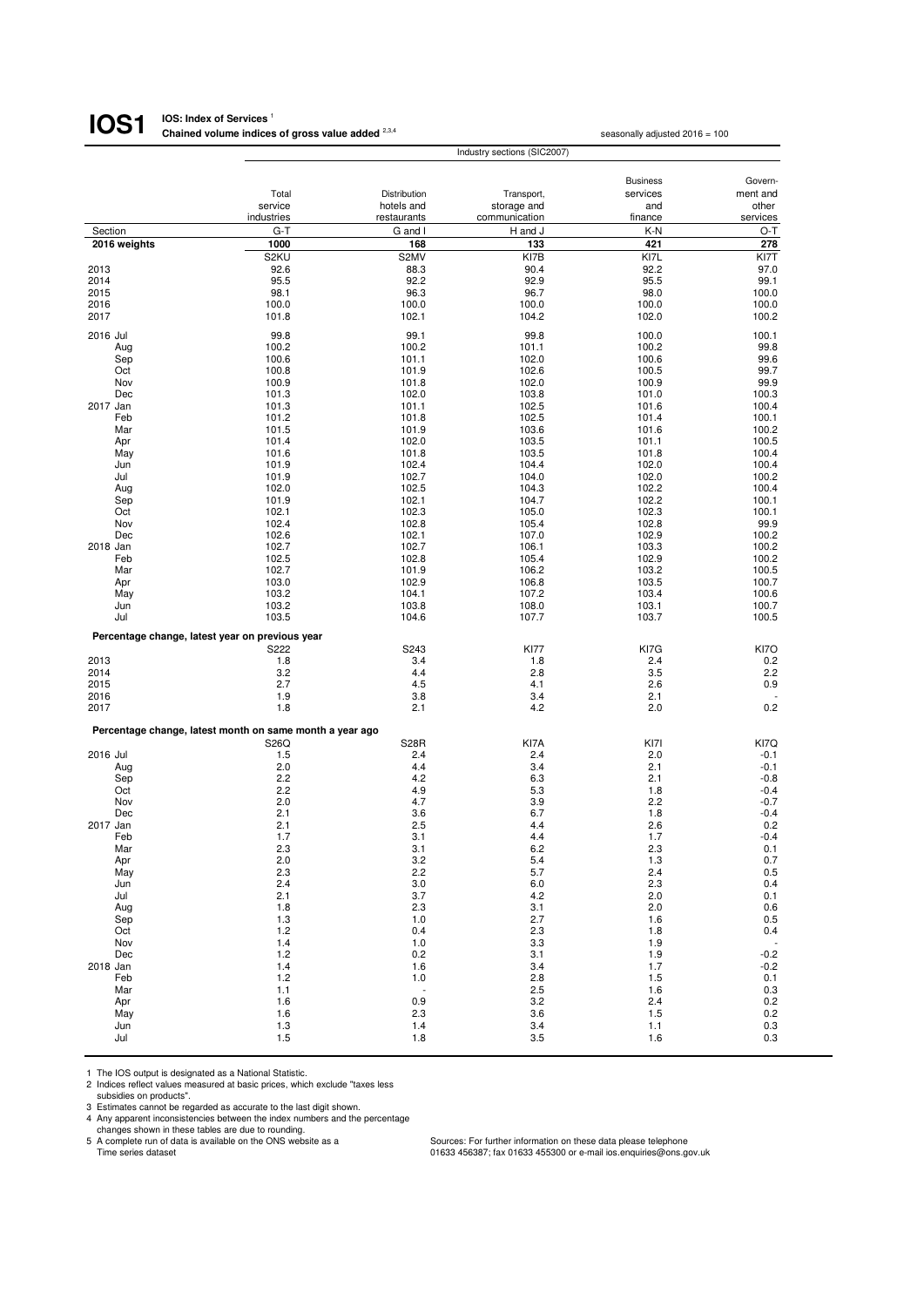

#### **IOS: Index of Services<sup>1</sup> Chained volume indices of gross value added <sup>2,3,4</sup> seasonally adjusted 2016 = 100<br>**

|                                                                |                                                   |              | Industry sections (SIC2007) |                             |          |
|----------------------------------------------------------------|---------------------------------------------------|--------------|-----------------------------|-----------------------------|----------|
|                                                                |                                                   |              |                             |                             | Govern-  |
|                                                                | Total                                             | Distribution | Transport,                  | <b>Business</b><br>services | ment and |
|                                                                | service                                           | hotels and   | storage and                 | and                         | other    |
|                                                                | industries                                        | restaurants  | communication               | finance                     | services |
| Section                                                        | $G-T$                                             | G and I      | H and J                     | K-N                         | O-T      |
| 2016 weights                                                   | 1000                                              | 168          | 133                         | 421                         |          |
|                                                                |                                                   |              |                             |                             | 278      |
|                                                                | Percentage change, latest month on previous month |              |                             |                             |          |
|                                                                | S222                                              | S243         | <b>KI77</b>                 | KI7G                        | KI7O     |
| 2016 Jul                                                       | 0.3                                               | -0.3         | 1.3                         | 0.3                         | 0.1      |
| Aug                                                            | 0.4                                               | 1.1          | 1.3                         | 0.2                         | $-0.3$   |
| Sep                                                            | 0.4                                               | 0.9          | 0.9                         | 0.4                         | $-0.2$   |
| Oct                                                            | 0.2                                               | 0.7          | 0.6                         | $-0.1$                      | 0.1      |
| Nov                                                            | 0.1                                               | ÷.           | $-0.6$                      | 0.4                         | 0.2      |
| Dec                                                            | 0.4                                               | 0.1          | 1.7                         | 0.1                         | 0.4      |
| 2017 Jan                                                       |                                                   | $-0.8$       | $-1.2$                      | 0.6                         | 0.1      |
| Feb                                                            | $-0.1$                                            | 0.7          |                             | $-0.2$                      | $-0.3$   |
| Mar                                                            | 0.3                                               | 0.1          | 1.1                         | 0.2                         | 0.1      |
| Apr                                                            | $-0.1$                                            | 0.1          | $-0.2$                      | $-0.5$                      | 0.3      |
| May                                                            | 0.3                                               | $-0.2$       |                             | 0.7                         |          |
| Jun                                                            | 0.3                                               | 0.6          | 0.9                         | 0.2                         | $-0.1$   |
| Jul                                                            |                                                   | 0.4          | $-0.4$                      |                             | $-0.1$   |
| Aug                                                            | 0.1                                               | $-0.2$       | 0.3                         | 0.2                         | 0.2      |
| Sep                                                            | $-0.1$                                            | $-0.4$       | 0.4                         |                             | $-0.3$   |
| Oct                                                            | 0.1                                               | 0.2          | 0.3                         | 0.1                         |          |
| Nov                                                            | 0.3                                               | 0.5          | 0.4                         | 0.5                         | $-0.2$   |
| <b>Dec</b>                                                     | 0.2                                               | $-0.6$       | 1.5                         | 0.1                         | 0.2      |
| 2018 Jan                                                       | 0.2                                               | 0.6          | $-0.9$                      | 0.4                         | 0.1      |
| Feb                                                            | $-0.3$                                            | 0.1          | $-0.6$                      | $-0.4$                      |          |
| Mar                                                            | 0.2                                               | $-0.8$       | 0.8                         | 0.3                         | 0.3      |
| Apr                                                            | 0.4                                               | 0.9          | 0.5                         | 0.3                         | 0.2      |
| May                                                            | 0.2                                               | 1.2          | 0.4                         | $-0.1$                      | $-0.1$   |
| Jun                                                            | ä,                                                | $-0.3$       | 0.7                         | $-0.2$                      | 0.1      |
| Jul                                                            | 0.3                                               | 0.8          | $-0.3$                      | 0.5                         | $-0.2$   |
|                                                                |                                                   |              |                             |                             |          |
| Percentage change, latest 3 months on same 3 months a year ago |                                                   |              |                             |                             |          |
|                                                                | S2G6                                              | S217         | KI7C                        | KI7J                        | KI7R     |
| 2016 Jul                                                       | 1.6                                               | 3.1          | 1.9                         | 2.0                         |          |
| Aug                                                            | 1.8                                               | 3.3          | 2.8                         | 2.1                         | $-0.1$   |
| Sep                                                            | 1.9                                               | 3.7          | 4.0                         | 2.1                         | $-0.3$   |
| Oct                                                            | 2.1                                               | 4.5          | 5.0                         | 2.0                         | $-0.5$   |
| Nov                                                            | 2.1                                               | 4.6          | 5.2                         | 2.0                         | $-0.6$   |
| Dec                                                            | 2.1                                               | 4.4          | 5.3                         | 1.9                         | $-0.5$   |
| 2017 Jan                                                       | 2.1                                               | 3.6          | 5.0                         | 2.2                         | $-0.3$   |
| Feb                                                            | 2.0                                               | 3.1          | 5.1                         | 2.0                         | $-0.2$   |
| Mar                                                            | 2.1                                               | 2.9          | 5.0                         | 2.2                         |          |
| Apr                                                            | 2.0                                               | 3.1          | 5.3                         | 1.7                         | 0.1      |
| May                                                            | 2.2                                               | 2.9          | 5.8                         | 2.0                         | 0.4      |
| Jun                                                            | 2.2                                               | 2.8          | 5.7                         | 2.0                         | 0.5      |
| Jul                                                            | 2.2                                               | 3.0          | 5.3                         | 2.3                         | 0.3      |
| Aug                                                            | 2.1                                               | 3.0          | 4.4                         | 2.1                         | 0.4      |
| Sep                                                            | 1.7                                               | 2.3          | 3.3                         | 1.9                         | 0.4      |
| Oct                                                            | 1.5                                               | 1.2          | 2.7                         | 1.8                         | 0.5      |
| Nov                                                            | 1.3                                               | 0.8          | 2.8                         | 1.8                         | 0.3      |
| Dec                                                            | 1.3                                               | 0.5          | 2.9                         | 1.9                         | 0.1      |
| 2018 Jan                                                       | 1.3                                               | 0.9          | 3.3                         | 1.8                         | $-0.1$   |
| Feb                                                            | 1.3                                               | 0.9          | 3.1                         | 1.7                         | $-0.1$   |
| Mar                                                            | 1.2                                               | 0.9          | 2.9                         | 1.6                         | 0.1      |
| Apr                                                            | 1.3                                               | 0.6          | 2.9                         | 1.8                         | 0.2      |
| May                                                            | 1.4                                               | 1.1          | 3.1                         | 1.8                         | 0.2      |
| Jun                                                            | 1.5                                               | 1.5          | 3.4                         | 1.7                         | 0.2      |
| Jul                                                            | 1.5                                               | 1.8          | 3.5                         | 1.4                         | 0.3      |
|                                                                |                                                   |              |                             |                             |          |

1 The IOS output is designated as a National Statistic. 2 Indices reflect values measured at basic prices, which exclude "taxes less

subsidies on products". 3 Estimates cannot be regarded as accurate to the last digit shown. 4 Any apparent inconsistencies between the index numbers and the percentage

changes shown in these tables are due to rounding.<br>
Shown in these tables are due to rounding.<br>
Shown in the changes shown in the change of the CNS website as a<br>
<u>Time series dataset</u>

5 A complete run of data is available on the ONS website as a Sources: For further information on these data please telephone<br>1633 456387; fax 01633 455300 or e-mail ios.enquiries@ons.gov.uk<br>1633 456387; fax 01633 455300 o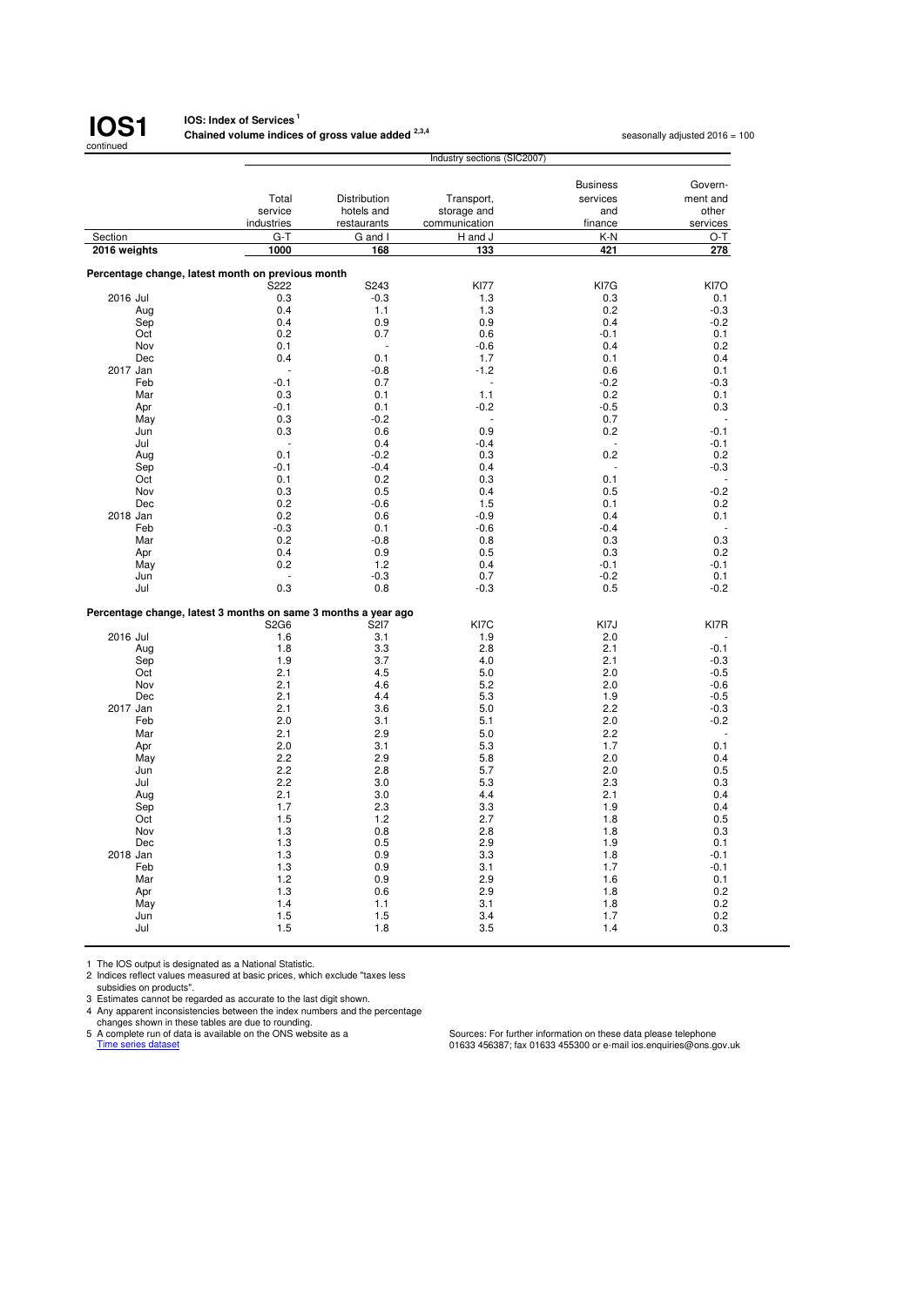

#### **IOS: Index of Services <sup>1</sup> Chained volume indices of gross value added <sup>2,3,4</sup> seasonally adjusted 2016 = 100<br>
<b>Chained volume indices of gross value added** <sup>2,3,4</sup>

|              | Industry sections (SIC2007)                             |                     |                   |                 |          |  |
|--------------|---------------------------------------------------------|---------------------|-------------------|-----------------|----------|--|
|              |                                                         |                     |                   | <b>Business</b> | Govern-  |  |
|              | Total                                                   | <b>Distribution</b> | Transport,        | services        | ment and |  |
|              | service                                                 | hotels and          | storage and       | and             | other    |  |
|              | industries                                              | restaurants         | communication     | finance         | services |  |
| Section      | $G-T$                                                   | G and I             | H and J           | $K-N$           | $O-T$    |  |
| 2016 weights | 1000                                                    | 168                 | 133               | 421             | 278      |  |
|              | Percentage change, latest 3 months on previous 3 months |                     |                   |                 |          |  |
|              | S <sub>2</sub> B <sub>G</sub>                           | S <sub>2</sub> DH   | KI7D              | KI7K            | KI7S     |  |
| 2016 Jul     | 0.2                                                     | 0.5                 | 0.8               | 0.1             | $-0.1$   |  |
| Aug          | 0.6                                                     | 0.5                 | 2.0               | 0.5             |          |  |
| Sep          | 0.8                                                     | 0.9                 | 2.9               | 0.7             | $-0.1$   |  |
| Oct          | 1.0                                                     | 1.8                 | 3.2               | 0.7             | $-0.3$   |  |
| Nov          | 0.9                                                     | 2.1                 | 2.4               | 0.7             | $-0.2$   |  |
| Dec          | 0.8                                                     | 1.7                 | 1.8               | 0.5             | 0.1      |  |
| 2017 Jan     | 0.6                                                     | 0.6                 | 0.9               | 0.7             | 0.5      |  |
| Feb          | 0.5                                                     |                     | 0.7               | 0.6             | 0.5      |  |
| Mar          | 0.3                                                     | $-0.3$              | 0.1               | 0.7             | 0.3      |  |
| Apr          | 0.2                                                     | 0.3                 | 0.4               | 0.2             |          |  |
| May          | 0.2                                                     | 0.2                 | 0.5               | 0.2             | 0.1      |  |
| Jun          | 0.3                                                     | 0.4                 | 0.9               | 0.1             | 0.2      |  |
| Jul          | 0.4                                                     | 0.4                 | 0.7               | 0.6             | 0.1      |  |
| Aug          | 0.4                                                     | 0.7                 | 0.7               | 0.6             |          |  |
| Sep          | 0.3                                                     | 0.4                 | 0.5               | 0.5             | $-0.2$   |  |
| Oct          | 0.2                                                     |                     | 0.7               | 0.3             | $-0.1$   |  |
| Nov          | 0.2                                                     | $-0.2$              | 0.8               | 0.4             | $-0.3$   |  |
| Dec          | 0.4                                                     | $-0.1$              | 1.4               | 0.5             | $-0.2$   |  |
| 2018 Jan     | 0.5                                                     | 0.3                 | 1.4               | 0.8             | $-0.1$   |  |
| Feb          | 0.5                                                     | 0.2                 | 1.1               | 0.6             | 0.1      |  |
| Mar          | 0.3                                                     | 0.1                 | 0.1               | 0.5             | 0.3      |  |
| Apr          |                                                         |                     |                   |                 | 0.4      |  |
| May          | 0.4                                                     | 0.4                 |                   | 0.3             | 0.4      |  |
| Jun          | 0.5                                                     |                     |                   | 0.2             | 0.3      |  |
|              |                                                         |                     |                   |                 | 0.1      |  |
| Jul          | 0.2<br>0.6                                              | 1.1<br>1.6          | 0.5<br>1.3<br>1.4 | 0.2<br>0.2      |          |  |

1 The IOS output is designated as a National Statistic. 2 Indices reflect values measured at basic prices, which exclude "taxes less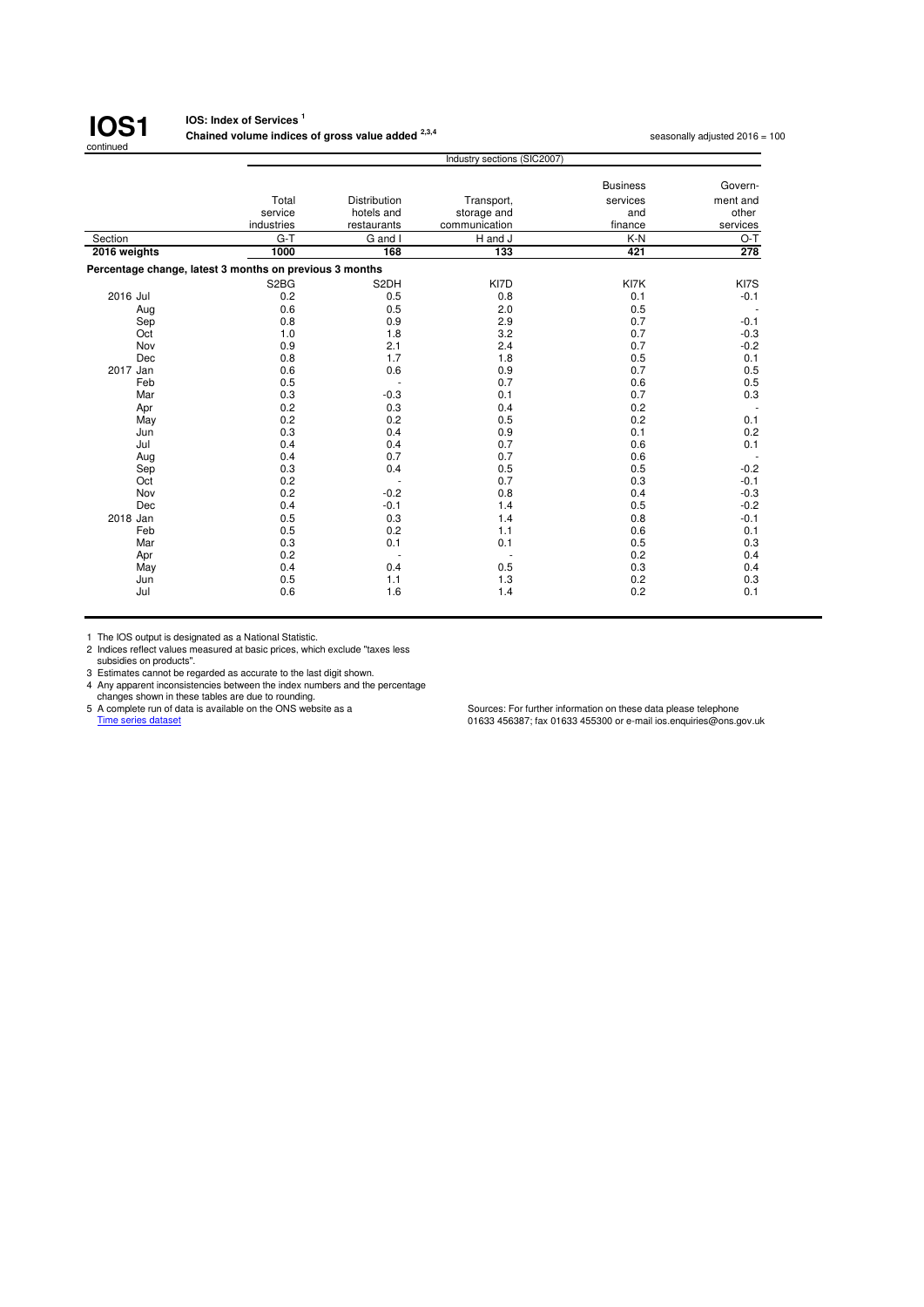#### **IOS: Index of Services Revisions since previously published estimates <sup>1</sup> RIOS1**

seasonally adjusted 2016 = 100

|                                                          | Industry sections (SIC2007) |              |               |                 |          |
|----------------------------------------------------------|-----------------------------|--------------|---------------|-----------------|----------|
|                                                          |                             |              |               |                 |          |
|                                                          |                             |              |               | <b>Business</b> | Govern-  |
|                                                          | Total                       | Distribution | Transport,    | services        | ment and |
|                                                          | service                     | hotels and   | storage and   | and             | other    |
|                                                          | industries                  | restaurants  | communication | finance         | services |
| Section                                                  | $G-T$                       | G and I      | H and J       | K-N             | O-T      |
| 2016 weights                                             | 1000                        | 168          | 133           | 421             | 278      |
|                                                          | S2KU                        | S2MV         | KI7B          | KI7L            | KI7T     |
| 2013<br>2014                                             |                             |              |               |                 |          |
| 2015                                                     |                             | ä,           |               |                 |          |
| 2016                                                     |                             |              |               |                 |          |
| 2017                                                     |                             |              |               |                 |          |
|                                                          |                             |              |               |                 |          |
| 2016 Jun                                                 |                             |              |               |                 |          |
| Jul                                                      |                             |              |               |                 |          |
| Aug                                                      |                             |              |               |                 |          |
| Sep                                                      |                             |              |               |                 |          |
| Oct                                                      |                             |              |               |                 |          |
| Nov                                                      |                             |              |               |                 |          |
| Dec                                                      |                             |              |               |                 |          |
| 2017 Jan                                                 |                             |              |               |                 |          |
| Feb                                                      |                             |              |               |                 |          |
| Mar                                                      |                             |              |               |                 |          |
| Apr<br>May                                               |                             |              |               |                 |          |
| Jun                                                      |                             |              |               |                 |          |
| Jul                                                      |                             |              |               |                 |          |
| Aug                                                      |                             |              |               |                 |          |
| Sep                                                      |                             |              |               |                 |          |
| Oct                                                      |                             |              |               |                 |          |
| Nov                                                      |                             |              |               |                 |          |
| Dec                                                      |                             |              |               |                 |          |
| 2018 Jan                                                 |                             |              |               |                 |          |
| Feb                                                      |                             |              |               |                 |          |
| Mar                                                      |                             |              |               |                 |          |
| Apr                                                      |                             |              |               |                 |          |
| May                                                      |                             |              |               |                 |          |
| Jun                                                      |                             |              |               |                 |          |
| Percentage change, latest year on previous year          |                             |              |               |                 |          |
|                                                          |                             |              |               |                 |          |
|                                                          | S222                        | S243         | <b>KI77</b>   | KI7G            | KI7O     |
| 2013<br>2014                                             | ÷.                          | ٠<br>٠       | ÷             | $\overline{a}$  | ÷.       |
| 2015                                                     |                             |              |               |                 |          |
| 2016                                                     |                             |              |               |                 |          |
| 2017                                                     |                             |              |               |                 |          |
|                                                          |                             |              |               |                 |          |
| Percentage change, latest month on same month a year ago |                             |              |               |                 |          |
|                                                          |                             |              | KI7A          |                 |          |
| 2016 Jun                                                 | S26Q                        | <b>S28R</b>  |               | KI7I            | KI7Q     |
| Jul                                                      |                             |              |               |                 |          |
| Aug                                                      |                             |              |               |                 |          |
| Sep                                                      |                             |              |               |                 |          |
| Oct                                                      |                             |              |               |                 |          |
| Nov                                                      |                             |              |               |                 |          |
| Dec                                                      |                             |              |               |                 |          |
| 2017 Jan                                                 |                             |              |               |                 |          |
| Feb                                                      |                             |              |               |                 |          |
| Mar                                                      |                             |              |               |                 |          |
| Apr                                                      |                             |              |               |                 |          |
| May                                                      |                             |              |               |                 |          |
| Jun                                                      |                             |              |               |                 |          |
| Jul                                                      |                             |              |               |                 |          |
| Aug                                                      |                             |              |               |                 |          |
| Sep<br>Oct                                               |                             |              |               |                 |          |
| Nov                                                      |                             |              |               |                 |          |
| Dec                                                      |                             |              |               |                 |          |
| 2018 Jan                                                 |                             |              |               |                 |          |
| Feb                                                      |                             |              |               |                 |          |
| Mar                                                      |                             |              |               |                 |          |
| Apr                                                      |                             |              |               |                 |          |
| May                                                      |                             |              |               |                 |          |
| Jun                                                      |                             |              |               |                 |          |

There are no periods open for revision

Sources: For further information on these data please telephone 01633 456387; fax 01633 455300 or e-mail ios.enquiries@ons.gov.uk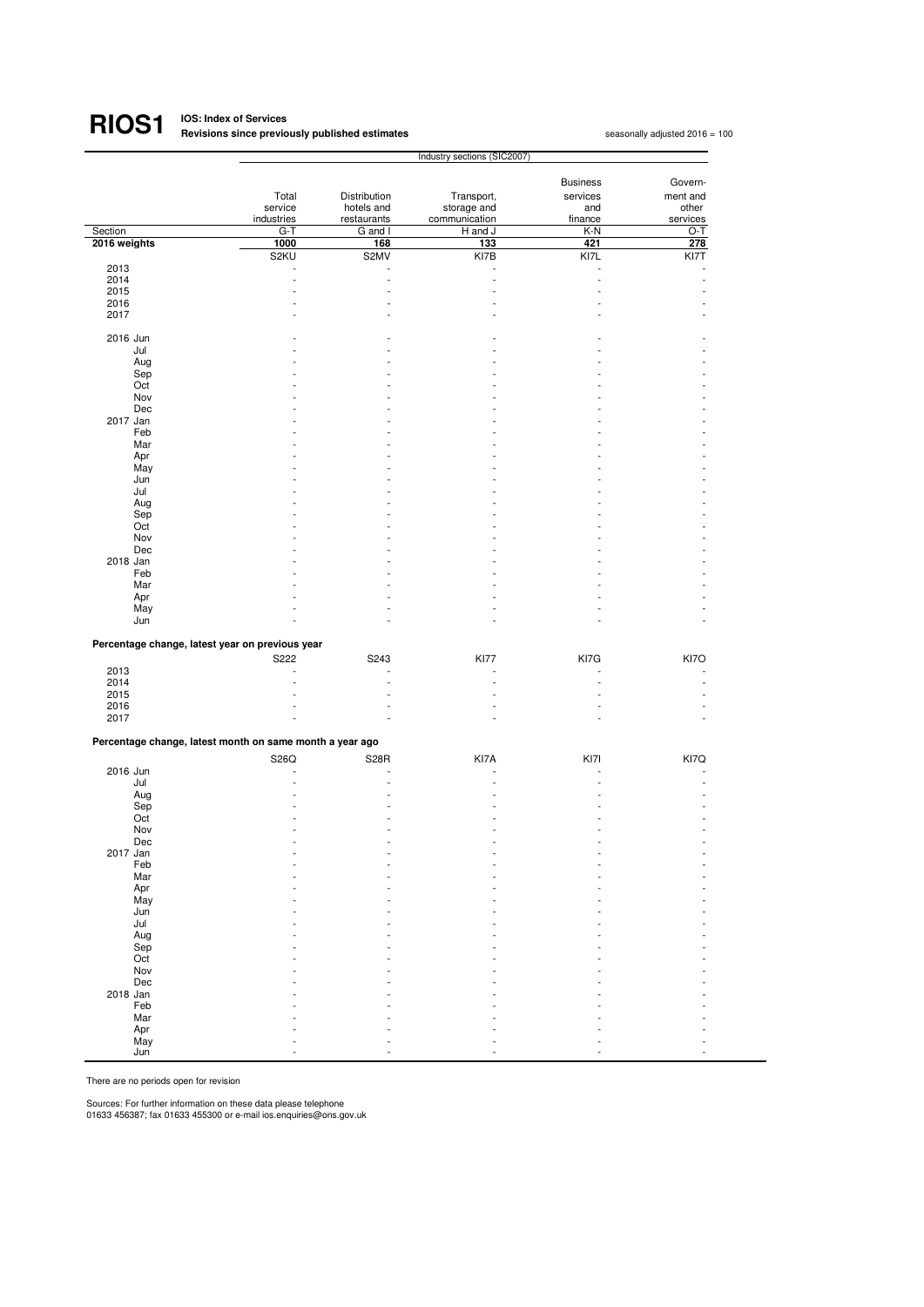

### **IOS: Index of Services Revisions since previously published estimates <sup>1</sup>**

seasonally adjusted 2016 = 100

|                                                                |            | Industry sections (SIC2007) |               |                 |          |  |  |
|----------------------------------------------------------------|------------|-----------------------------|---------------|-----------------|----------|--|--|
|                                                                |            |                             |               |                 |          |  |  |
|                                                                |            |                             |               | <b>Business</b> | Govern-  |  |  |
|                                                                | Total      | Distribution                | Transport,    | services        | ment and |  |  |
|                                                                | service    | hotels and                  | storage and   | and             | other    |  |  |
|                                                                | industries | restaurants                 | communication | finance         | services |  |  |
| Section                                                        | $G-T$      | G and I                     | H and J       | K-N             | O-T      |  |  |
| 2016 weights                                                   | 1000       | 168                         | 133           | 421             | 278      |  |  |
|                                                                |            |                             |               |                 |          |  |  |
| Percentage change, latest month on previous month              |            |                             |               |                 |          |  |  |
|                                                                | S222       | S243                        | <b>KI77</b>   | KI7G            | KI7O     |  |  |
| 2016 Jun                                                       | Ĭ.         |                             |               |                 |          |  |  |
| Jul                                                            | L.         |                             |               |                 |          |  |  |
| Aug                                                            |            |                             |               |                 |          |  |  |
| Sep                                                            |            |                             |               |                 |          |  |  |
| Oct                                                            |            |                             |               |                 |          |  |  |
| Nov                                                            |            |                             |               |                 |          |  |  |
| Dec                                                            |            |                             |               |                 |          |  |  |
| 2017 Jan                                                       |            |                             |               |                 |          |  |  |
| Feb                                                            |            |                             |               |                 |          |  |  |
| Mar                                                            |            |                             |               |                 |          |  |  |
| Apr                                                            |            |                             |               |                 |          |  |  |
| May                                                            |            |                             |               |                 |          |  |  |
| Jun                                                            |            |                             |               |                 |          |  |  |
| Jul                                                            |            |                             |               |                 |          |  |  |
| Aug                                                            |            |                             |               |                 |          |  |  |
| Sep                                                            |            |                             |               |                 |          |  |  |
| Oct                                                            |            |                             |               |                 |          |  |  |
| Nov                                                            |            |                             |               |                 |          |  |  |
| Dec                                                            |            |                             |               |                 |          |  |  |
| 2018 Jan                                                       |            |                             |               |                 |          |  |  |
| Feb                                                            |            |                             |               |                 |          |  |  |
| Mar                                                            |            |                             |               |                 |          |  |  |
| Apr                                                            |            |                             |               |                 |          |  |  |
| May                                                            |            |                             |               |                 |          |  |  |
| Jun                                                            |            |                             |               |                 |          |  |  |
|                                                                |            |                             |               |                 |          |  |  |
| Percentage change, latest 3 months on same 3 months a year ago |            |                             |               |                 |          |  |  |
|                                                                | S2G6       | S217                        | KI7C          | KI7J            | KI7R     |  |  |
| 2016 Jun                                                       |            |                             |               |                 |          |  |  |
| Jul                                                            |            |                             |               |                 |          |  |  |
| Aug                                                            |            |                             |               |                 |          |  |  |
| Sep                                                            |            |                             |               |                 |          |  |  |
| Oct                                                            |            |                             |               |                 |          |  |  |
| Nov                                                            |            |                             |               |                 |          |  |  |
| Dec                                                            |            |                             |               |                 |          |  |  |
| 2017 Jan                                                       |            |                             |               |                 |          |  |  |
| Feb                                                            |            |                             |               |                 |          |  |  |
| Mar                                                            |            |                             |               |                 |          |  |  |
| Apr                                                            |            |                             |               |                 |          |  |  |
| May                                                            |            |                             |               |                 |          |  |  |
| Jun                                                            |            |                             |               |                 |          |  |  |
| Jul                                                            |            |                             |               |                 |          |  |  |
| Aug                                                            |            |                             |               |                 |          |  |  |
| Sep                                                            |            |                             |               |                 |          |  |  |
| Oct                                                            |            |                             |               |                 |          |  |  |
| Nov                                                            |            |                             |               |                 |          |  |  |
| Dec                                                            |            |                             |               |                 |          |  |  |
| 2018 Jan                                                       |            |                             |               |                 |          |  |  |
| Feb                                                            |            |                             |               |                 |          |  |  |
| Mar                                                            |            |                             |               |                 |          |  |  |
| Apr                                                            |            |                             |               |                 |          |  |  |
| May                                                            |            |                             |               |                 |          |  |  |
| Jun                                                            |            |                             |               |                 |          |  |  |

There are no periods open for revision

Sources: For further information on these data please telephone 01633 456387; fax 01633 455300 or e-mail ios.enquiries@ons.gov.uk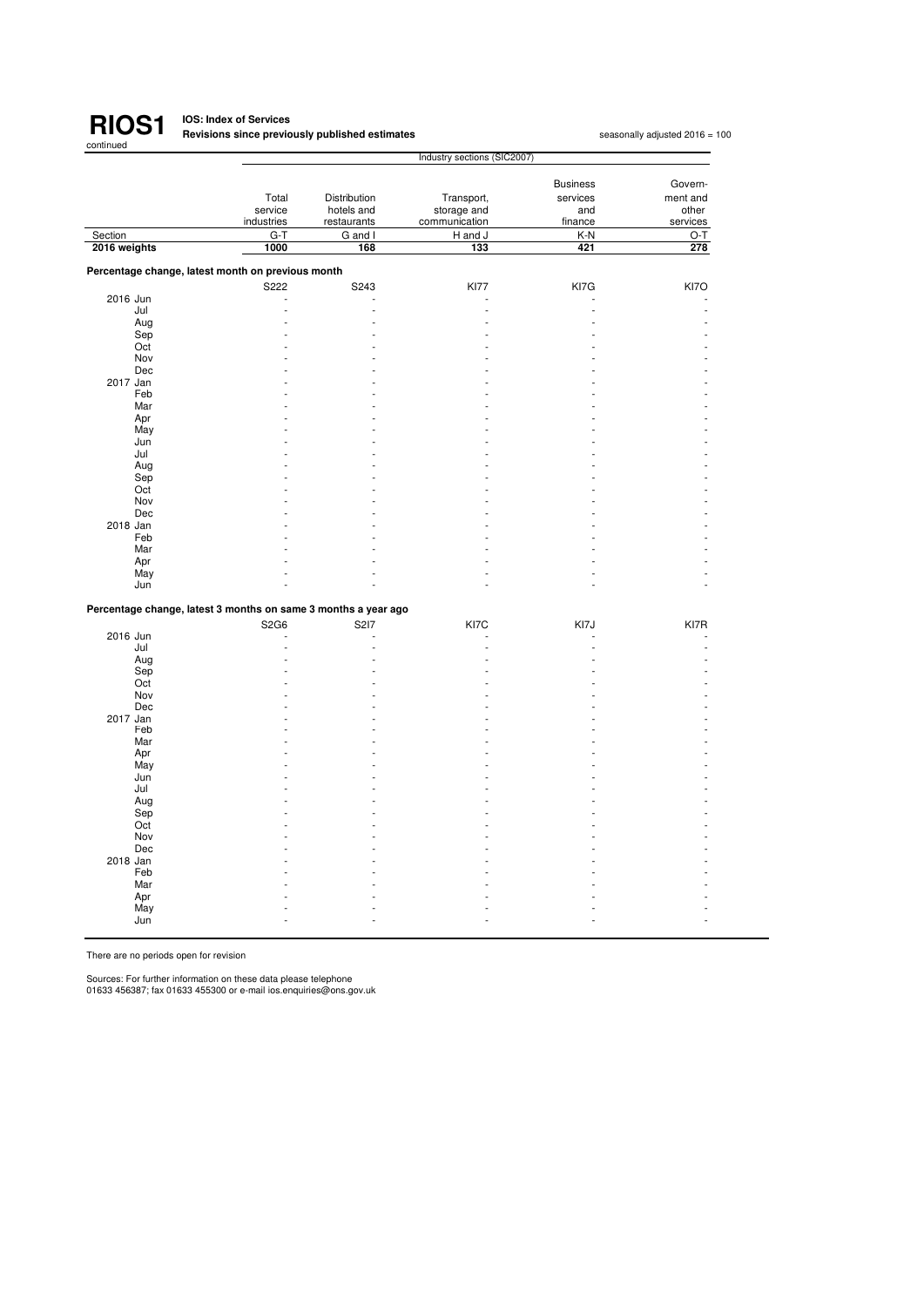

### **IOS: Index of Services Revisions since previously published estimates <sup>1</sup>**

|                                                         |                               |                     | Industry sections (SIC2007) |                 |          |
|---------------------------------------------------------|-------------------------------|---------------------|-----------------------------|-----------------|----------|
|                                                         |                               |                     |                             | <b>Business</b> | Govern-  |
|                                                         | Total                         | <b>Distribution</b> | Transport,                  | services        | ment and |
|                                                         | service                       | hotels and          | storage and                 | and             | other    |
|                                                         | industries                    | restaurants         | communication               | finance         | services |
| Section                                                 | $G-T$                         | G and I             | H and J                     | $K-N$           | O-T      |
| 2016 weights                                            | 1000                          | 168                 | 133                         | 421             | 278      |
| Percentage change, latest 3 months on previous 3 months |                               |                     |                             |                 |          |
|                                                         | S <sub>2</sub> B <sub>G</sub> | S2DH                | KI7D                        | KI7K            | KI7S     |
| 2016 Jun                                                |                               |                     |                             |                 |          |
| Jul                                                     |                               |                     |                             |                 |          |
| Aug                                                     |                               |                     |                             |                 |          |
| Sep                                                     |                               |                     |                             |                 |          |
| Oct                                                     |                               |                     |                             |                 |          |
| Nov                                                     |                               |                     |                             |                 |          |
| Dec                                                     |                               |                     |                             |                 |          |
| 2017 Jan                                                |                               |                     |                             |                 |          |
| Feb                                                     |                               |                     |                             |                 |          |
| Mar                                                     |                               |                     |                             |                 |          |
| Apr                                                     |                               |                     |                             |                 |          |
| May                                                     |                               |                     |                             |                 |          |
| Jun                                                     |                               |                     |                             |                 |          |
| Jul                                                     |                               |                     |                             |                 |          |
| Aug                                                     |                               |                     |                             |                 |          |
| Sep                                                     |                               |                     |                             |                 |          |
| Oct                                                     |                               |                     |                             |                 |          |
| Nov                                                     |                               |                     |                             |                 |          |
| Dec                                                     |                               |                     |                             |                 |          |
| 2018 Jan                                                |                               |                     |                             |                 |          |
| Feb                                                     |                               |                     |                             |                 |          |
| Mar                                                     |                               |                     |                             |                 |          |
| Apr                                                     |                               |                     |                             |                 |          |
| May                                                     |                               |                     |                             |                 |          |
| Jun                                                     |                               |                     |                             |                 |          |

There are no periods open for revision

Sources: For further information on these data please telephone 01633 456387; fax 01633 455300 or e-mail ios.enquiries@ons.gov.uk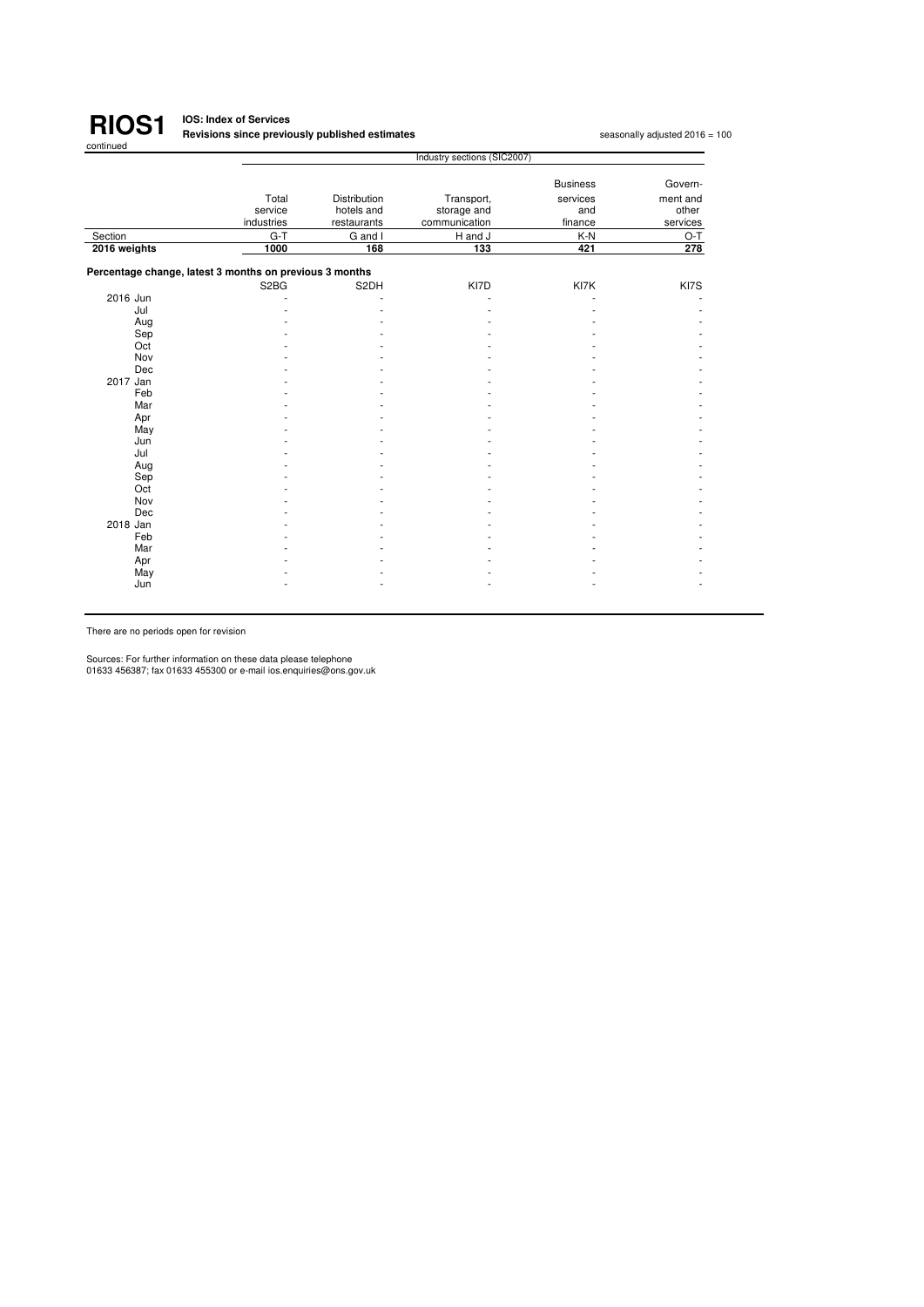**IOS: Index of Services Chained volume indices of gross value added <sup>1,2,3</sup> seasonally adjusted 2016 = 100<br>** 

|                                                          | Industry components (SIC2007) |                   |                   |                   |                               |  |
|----------------------------------------------------------|-------------------------------|-------------------|-------------------|-------------------|-------------------------------|--|
|                                                          |                               | Wholesale         |                   |                   |                               |  |
|                                                          |                               | and retail trade  | Wholesale         | Retail trade,     |                               |  |
|                                                          | Wholesale,                    | and repair of     | trade, except of  | except of         |                               |  |
|                                                          | retail and                    | motor vehicles    | motor vehicles    | motor vehicles    |                               |  |
|                                                          | motor trades                  | and motorcycles   | and motorcycles   | and motorcycles   | Transportation<br>and storage |  |
| Component                                                | G                             | 45                | 46                | 47                | н                             |  |
| 2016 weights                                             | 131                           | 24                | 43                | 64                | 54                            |  |
|                                                          | S <sub>2</sub> KV             | S <sub>2</sub> KW | S <sub>2</sub> KX | S <sub>2</sub> KY | S <sub>2</sub> K <sub>Z</sub> |  |
| 2013                                                     | 87.4                          | 76.9              | 91.6              | 88.8              | 94.1                          |  |
| 2014                                                     | 91.7                          | 83.6              | 96.2              | 91.9              | 99.0                          |  |
| 2015                                                     | 95.8                          | 91.5              | 98.8              | 95.5              | 100.3                         |  |
| 2016                                                     | 100.0                         | 100.0             | 100.0             | 100.0             | 100.0                         |  |
| 2017                                                     | 101.9                         | 100.3             | 102.9             | 101.9             | 102.0                         |  |
|                                                          |                               |                   |                   |                   |                               |  |
| 2016 Jul                                                 | 99.3                          | 96.6              | 98.5              | 100.7             | 99.1                          |  |
| Aug                                                      | 100.1                         | 99.0              | 100.1             | 100.6             | 100.2                         |  |
| Sep                                                      | 101.0                         | 102.4             | 100.6             | 100.8             | 100.6                         |  |
| Oct                                                      | 102.1                         | 102.1             | 101.2             | 102.6             | 101.2                         |  |
| Nov                                                      | 101.9                         | 100.5             | 102.1             | 102.2             | 100.8                         |  |
| Dec                                                      | 102.0                         | 102.1             | 104.2             | 100.7             | 102.1                         |  |
| 2017 Jan                                                 | 100.9                         | 100.2             | 101.8             | 100.5             | 102.2                         |  |
| Feb                                                      | 101.2                         | 98.9              | 102.3             | 101.4             | 102.4                         |  |
| Mar                                                      | 101.7                         | 104.5             | 101.6             | 100.7             | 103.2                         |  |
| Apr                                                      | 101.6                         | 97.9              | 102.4             | 102.4             | 101.6                         |  |
| May                                                      | 101.4                         | 100.6             | 102.4             | 101.1             | 102.1                         |  |
| Jun                                                      | 102.5                         | 101.2             | 104.6             | 101.5             | 100.8                         |  |
| Jul                                                      | 102.2                         | 101.0             | 103.4             | 101.9             | 101.5                         |  |
| Aug                                                      | 102.6                         | 101.1             | 103.1             | 102.9             | 101.7                         |  |
| Sep                                                      | 102.2                         | 100.9             | 103.2             | 102.0             | 101.7                         |  |
| Oct                                                      | 102.3                         | 99.6              | 103.5             | 102.5             | 102.3                         |  |
| Nov                                                      | 102.8                         | 99.1              | 103.9             | 103.4             | 102.6                         |  |
| Dec                                                      | 101.8                         | 99.1              | 102.8             | 102.2             | 102.3                         |  |
| 2018 Jan                                                 | 102.3                         | 100.5             | 103.5             | 102.1             | 102.0                         |  |
| Feb                                                      | 102.8                         | 99.0              | 104.7             | 103.0             | 100.9                         |  |
| Mar                                                      | 101.9                         | 97.8              | 104.3             | 101.8             | 100.4                         |  |
| Apr                                                      | 103.1                         | 98.1              | 105.1             | 103.7             | 101.7                         |  |
| May                                                      | 104.7                         | 100.8             | 106.1             | 105.1             | 102.5                         |  |
| Jun                                                      | 104.1                         | 99.0              | 106.1             | 104.6             | 102.5                         |  |
| Jul                                                      | 104.6                         | 98.5              | 107.0             | 105.3             | 102.9                         |  |
|                                                          |                               |                   |                   |                   |                               |  |
| Percentage change, latest year on previous year          |                               |                   |                   |                   |                               |  |
|                                                          | S223                          | S224              | S225              | S226              | S227                          |  |
| 2013                                                     | 5.0                           | 11.0              | 8.1               | 1.2               | 1.1                           |  |
| 2014                                                     | 4.9                           | 8.8               | 5.1               | 3.5               | 5.2                           |  |
| 2015                                                     | 4.5                           | 9.3               | 2.7               | 4.0               | 1.3                           |  |
| 2016                                                     | 4.4                           | 9.3               | 1.2               | 4.7               | -0.3                          |  |
| 2017                                                     | 1.9                           | 0.3               | 2.9               | 1.9               | 2.0                           |  |
|                                                          |                               |                   |                   |                   |                               |  |
| Percentage change, latest month on same month a year ago |                               |                   |                   |                   |                               |  |
| 2016 Jul                                                 | <b>S26R</b>                   | S26S              | S <sub>26</sub> T | S26U              | <b>S26V</b>                   |  |
|                                                          | 2.9                           | 4.4               | $-2.0$            | 5.5               | $-1.5$                        |  |
| Aug                                                      | 4.8<br>4.9                    | 8.9               | 0.2<br>3.0        | 6.2<br>4.1        | $-0.2$                        |  |
| Sep<br>Oct                                               | 6.2                           | 10.4<br>9.6       | 2.5               | 7.3               | 0.6                           |  |
| Nov                                                      | 5.4                           | 7.3               | 3.9               | 5.6               | 0.7                           |  |
| Dec                                                      | 4.3                           | 4.7               | 4.9               | 3.8               | 2.0                           |  |
| 2017 Jan                                                 | 2.4                           | 1.6               | 2.8               | 2.3               | 2.6                           |  |
| Feb                                                      | 2.7                           | $-1.4$            | 4.2               | 3.3               | 2.8                           |  |
| Mar                                                      | 3.0                           | 4.0               | 2.9               | 2.6               | 4.7                           |  |
| Apr                                                      | 2.6                           | $-2.4$            | 3.3               | 4.1               | 2.1                           |  |
| May                                                      | 1.9                           | 1.8               | 4.0               | 0.6               | 2.8                           |  |
| Jun                                                      | 3.4                           | 2.3               | 4.9               | 2.7               | 1.4                           |  |
| Jul                                                      | 3.0                           | 4.6               | 5.0               | 1.1               | 2.4                           |  |
| Aug                                                      | 2.5                           | 2.1               | 3.0               | 2.3               | 1.5                           |  |
| Sep                                                      | 1.2                           | $-1.4$            | 2.6               | 1.2               | 1.1                           |  |
| Oct                                                      | 0.2                           | $-2.5$            | 2.3               | $-0.1$            | $1.2$                         |  |
| Nov                                                      | 0.9                           | $-1.3$            | 1.8               | 1.1               | 1.8                           |  |
| Dec                                                      | $-0.2$                        | $-2.9$            | $-1.4$            | 1.4               | 0.3                           |  |
| 2018 Jan                                                 | 1.4                           | 0.2               | 1.7               | 1.6               | $-0.2$                        |  |
| Feb                                                      | 1.6                           | 0.2               | 2.4               | 1.5               | $-1.5$                        |  |
| Mar                                                      | 0.2                           | -6.4              | 2.7               | 1.1               | $-2.7$                        |  |
| Apr                                                      | 1.5                           | 0.2               | 2.6               | 1.3               | 0.2                           |  |
| May                                                      | 3.2                           | 0.2               | 3.6               | 4.0               | 0.4                           |  |
| Jun                                                      | 1.5                           | $-2.1$            | 1.4               | 3.0               | 1.7                           |  |
| Jul                                                      | 2.4                           | $-2.5$            | 3.5               | 3.4               | 1.4                           |  |

1 Indices reflect values measured at basic prices, which exclude "taxes less

subsidies on products". 2 Estimates cannot be regarded as accurate to the last digit shown. 3 Any apparent inconsistencies between the index numbers and the percentage

changes shown in these tables are due to rounding.<br>
4 A complete run of data is available on the ONS website as a<br>
<u>Time series dataset</u>

4 A complete run of data is available on the ONS website as a Sources: For further information on these data please telephone<br>1633 456387; fax 01633 455300 or e-mail ios.enquiries@ons.gov.uk ه 1633 1633 163387; fax 01633 4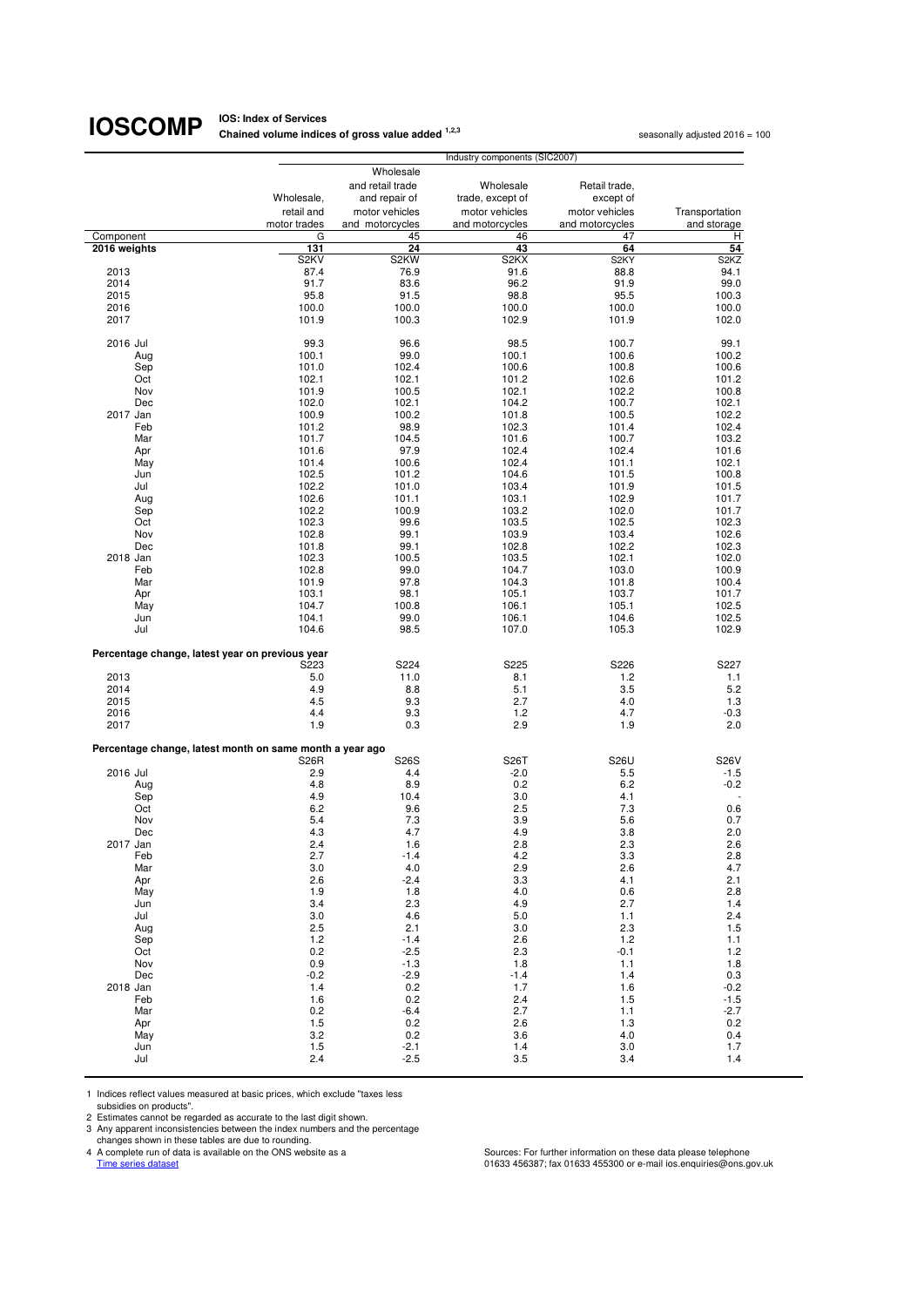**IOS: Index of Services<br><b>Chained volume indices of gross value added <sup>1,2,3</sup> seasonally adjusted 2016 = 100** 

| continued                                                      |                               |                                 |                                    |                             |                   |  |
|----------------------------------------------------------------|-------------------------------|---------------------------------|------------------------------------|-----------------------------|-------------------|--|
|                                                                | Industry components (SIC2007) |                                 |                                    |                             |                   |  |
|                                                                |                               | Wholesale                       |                                    |                             |                   |  |
|                                                                |                               | and retail trade                | Wholesale                          | Retail trade,               |                   |  |
|                                                                | Wholesale,<br>retail and      | and repair of<br>motor vehicles | trade, except of<br>motor vehicles | except of<br>motor vehicles | Transportation    |  |
|                                                                | motor trades                  | and motorcycles                 | and motorcycles                    | and motorcycles             | and storage       |  |
| Component                                                      | G                             | 45                              | 46                                 | 47                          | н                 |  |
| 2016 weights                                                   | 131                           | 24                              | 43                                 | 64                          | 54                |  |
|                                                                |                               |                                 |                                    |                             |                   |  |
| Percentage change, latest month on previous month              |                               |                                 |                                    |                             |                   |  |
|                                                                | S <sub>223</sub>              | S224                            | S225                               | S226                        | S227              |  |
| 2016 Jul                                                       | 0.1                           | $-2.4$                          | $-1.3$                             | 1.9                         | $-0.4$            |  |
| Aug                                                            | 0.8<br>0.9                    | 2.5<br>3.5                      | 1.6<br>0.5                         | $-0.2$<br>0.2               | 1.1<br>0.5        |  |
| Sep<br>Oct                                                     | 1.0                           | $-0.3$                          | 0.6                                | 1.8                         | 0.5               |  |
| Nov                                                            | $-0.2$                        | $-1.6$                          | 0.9                                | $-0.4$                      | $-0.3$            |  |
| Dec                                                            | 0.2                           | 1.6                             | 2.1                                | $-1.5$                      | 1.2               |  |
| 2017 Jan                                                       | $-1.1$                        | $-1.8$                          | $-2.4$                             | $-0.2$                      | 0.1               |  |
| Feb                                                            | 0.4                           | $-1.4$                          | 0.5                                | 0.9                         | 0.2               |  |
| Mar                                                            | 0.4                           | 5.7                             | $-0.7$                             | $-0.7$                      | 0.7               |  |
| Apr                                                            | $-0.1$                        | $-6.3$                          | 0.9                                | 1.6                         | $-1.6$            |  |
| May                                                            | $-0.1$                        | 2.8                             |                                    | $-1.2$                      | 0.5               |  |
| Jun                                                            | 1.1                           | 0.6                             | 2.2                                | 0.5                         | $-1.2$            |  |
| Jul                                                            | $-0.3$                        | $-0.2$                          | $-1.2$                             | 0.3                         | 0.7               |  |
| Aug                                                            | 0.4                           |                                 | $-0.3$                             | 1.0                         | 0.2               |  |
| Sep                                                            | $-0.4$                        | $-0.1$                          | 0.1                                | $-0.8$                      | L,                |  |
| Oct                                                            | 0.1                           | $-1.3$                          | 0.3                                | 0.5                         | 0.6               |  |
| Nov                                                            | 0.5                           | $-0.4$                          | 0.4                                | 0.9                         | 0.3               |  |
| Dec                                                            | $-0.9$                        |                                 | $-1.0$                             | $-1.2$                      | $-0.3$            |  |
| 2018 Jan                                                       | 0.4                           | 1.3                             | 0.6                                |                             | $-0.3$            |  |
| Feb                                                            | 0.6                           | $-1.4$                          | 1.2                                | 0.9                         | $-1.1$            |  |
| Mar                                                            | $-0.9$                        | $-1.3$                          | $-0.4$                             | $-1.1$                      | $-0.4$            |  |
| Apr                                                            | 1.2                           | 0.3                             | 0.7                                | 1.8                         | 1.3               |  |
| May                                                            | 1.5                           | 2.7                             | 1.0                                | 1.4                         | 0.8               |  |
| Jun                                                            | $-0.6$                        | $-1.7$                          |                                    | $-0.5$                      |                   |  |
| Jul                                                            | 0.6                           | $-0.5$                          | 0.9                                | 0.7                         | 0.3               |  |
| Percentage change, latest 3 months on same 3 months a year ago |                               |                                 |                                    |                             |                   |  |
|                                                                | S <sub>2</sub> G7             | S <sub>2</sub> G <sub>8</sub>   | S2G9                               | S <sub>2</sub> GA           | S <sub>2</sub> GB |  |
| 2016 Jul                                                       | 3.5                           | 7.0                             | $-0.4$                             | 4.7                         | $-1.1$            |  |
| Aug                                                            | 3.7                           | 6.9                             | $-0.3$                             | 5.0                         | $-0.9$            |  |
| Sep                                                            | 4.2                           | 7.9                             | 0.4                                | 5.2                         | $-0.6$            |  |
| Oct                                                            | 5.3                           | 9.6                             | 1.9                                | 5.8                         | 0.1               |  |
| Nov                                                            | 5.5                           | 9.1                             | 3.1                                | 5.6                         | 0.4               |  |
| Dec                                                            | 5.3                           | 7.1                             | 3.8                                | 5.5                         | 1.1               |  |
| 2017 Jan                                                       | 4.0                           | 4.5                             | 3.9                                | 3.9                         | 1.8               |  |
| Feb                                                            | 3.1                           | 1.6                             | 3.9                                | 3.1                         | 2.5               |  |
| Mar                                                            | 2.7                           | 1.4                             | 3.3                                | 2.7                         | 3.3               |  |
| Apr                                                            | 2.8                           | 0.1                             | 3.4                                | 3.3                         | 3.2               |  |
| May                                                            | 2.5                           | 1.1                             | 3.4                                | 2.4                         | 3.2               |  |
| Jun                                                            | 2.6                           | 0.5                             | 4.1                                | 2.4                         | 2.1               |  |
| Jul                                                            | 2.7                           | 2.9                             | 4.6                                | 1.5                         | 2.2               |  |
| Aug                                                            | 2.9                           | 3.0                             | 4.3                                | 2.0                         | 1.8               |  |
| Sep                                                            | 2.2<br>1.3                    | 1.7<br>$-0.6$                   | 3.5<br>2.6                         | 1.5                         | 1.7<br>1.2        |  |
| Oct<br>Nov                                                     | 0.7                           | $-1.7$                          | 2.2                                | 1.1<br>0.7                  | 1.3               |  |
| Dec                                                            | 0.3                           | $-2.2$                          | 0.9                                | 0.8                         | 1.1               |  |
| 2018 Jan                                                       | 0.7                           | $-1.4$                          | 0.7                                | 1.4                         | 0.6               |  |
| Feb                                                            | 0.9                           | $-0.9$                          | 0.9                                | 1.5                         | $-0.5$            |  |
| Mar                                                            | 1.1                           | $-2.1$                          | 2.2                                | 1.4                         | $-1.5$            |  |
| Apr                                                            | 1.1                           | $-2.1$                          | 2.6                                | 1.3                         | $-1.4$            |  |
| May                                                            | 1.6                           | $-2.1$                          | 3.0                                | 2.1                         | $-0.7$            |  |
| Jun                                                            | 2.1                           | $-0.6$                          | 2.5                                | 2.8                         | 0.8               |  |
| Jul                                                            | 2.4                           | $-1.5$                          | 2.8                                | 3.5                         | 1.2               |  |
|                                                                |                               |                                 |                                    |                             |                   |  |

1 Indices reflect values measured at basic prices, which exclude "taxes less

subsidies on products".<br>2 Estimates cannot be regarded as accurate to the last digit shown.<br>3 Any apparent inconsistencies between the index numbers and the percentage<br>changes shown in these tables are due to rounding.<br>4 A

Time series dataset **1986** on all the contract of the contract of the contract of the construction of the construction of the construction of the construction of the construction of the construction of the construction of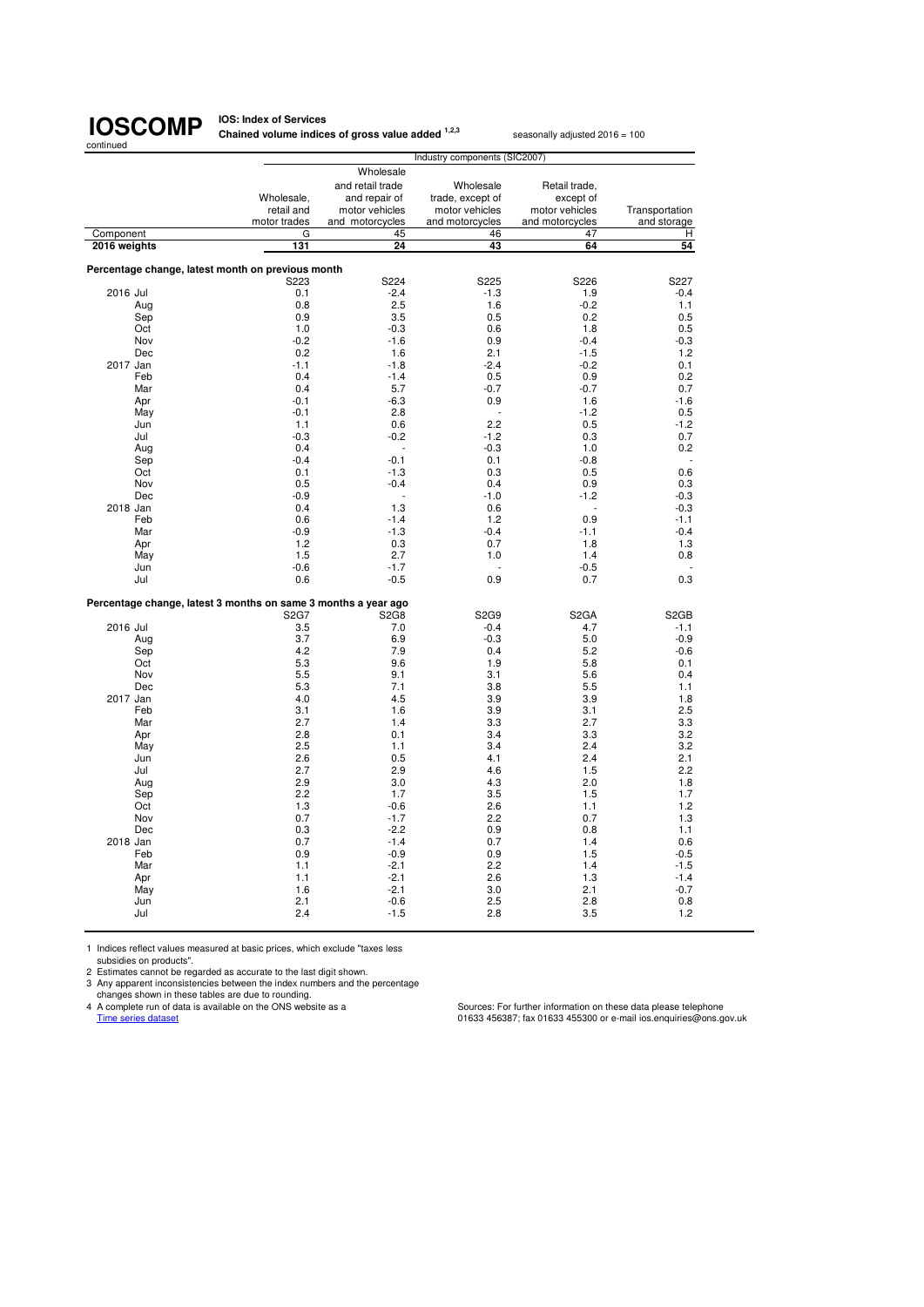**IOS: Index of Services Chained volume indices of gross value added <sup>1,2,3</sup> seasonally adjusted 2016 = 100<br>** 

|                                                         | Industry components (SIC2007) |                   |                   |                          |                   |  |
|---------------------------------------------------------|-------------------------------|-------------------|-------------------|--------------------------|-------------------|--|
|                                                         |                               | Wholesale         |                   |                          |                   |  |
|                                                         |                               | and retail trade  | Wholesale         | Retail trade,            |                   |  |
|                                                         | Wholesale,                    | and repair of     | trade, except of  | except of                |                   |  |
|                                                         | retail and                    | motor vehicles    | motor vehicles    | motor vehicles           | Transportation    |  |
|                                                         | motor trades                  | and motorcycles   | and motorcycles   | and motorcycles          | and storage       |  |
| Component                                               | G                             | 45                | 46                | 47                       | Н                 |  |
| 2016 weights                                            | 131                           | 24                | 43                | 64                       | 54                |  |
|                                                         |                               |                   |                   |                          |                   |  |
| Percentage change, latest 3 months on previous 3 months |                               |                   |                   |                          |                   |  |
|                                                         | S <sub>2</sub> BH             | S <sub>2</sub> BI | S <sub>2</sub> BJ | S2BK                     | S <sub>2</sub> BL |  |
| 2016 Jul                                                | 0.6                           | $-2.2$            | 0.2               | 1.8                      |                   |  |
| Aug                                                     | 0.4                           | $-1.7$            | 0.7               | 1.1                      | 0.5               |  |
| Sep                                                     | 0.9                           | $-0.1$            | 0.6               | 1.5                      | 0.6               |  |
| Oct                                                     | 1.8                           | 3.1               | 1.8               | 1.3                      | 1.4               |  |
| Nov                                                     | 2.2                           | 3.6               | 1.9               | 1.8                      | 1.3               |  |
| Dec                                                     | 1.8                           | 2.3               | 2.8               | 1.1                      | 1.4               |  |
| 2017 Jan                                                | 0.5                           | $-0.2$            | 2.1               | $-0.2$                   | 1.0               |  |
| Feb                                                     | $-0.3$                        | $-1.2$            | 1.5               | $-1.0$                   | 1.3               |  |
| Mar                                                     | $-0.7$                        | $-0.4$            | $-0.6$            | $-0.9$                   | 1.2               |  |
| Apr                                                     | $-0.1$                        | $-0.5$            | $-0.6$            | 0.4                      | 0.7               |  |
| May                                                     | 0.2                           | 0.6               | $-0.6$            | 0.5                      | 0.1               |  |
| Jun                                                     | 0.5                           | $-1.3$            | 1.3               | 0.7                      | $-1.1$            |  |
| Jul                                                     | 0.5                           | 0.5               | 1.4               | $\overline{\phantom{a}}$ | $-0.9$            |  |
| Aug                                                     | 0.9                           | 0.1               | 1.6               | 0.7                      | $-0.9$            |  |
| Sep                                                     | 0.5                           | 1.1               | 0.1               | 0.6                      | 0.1               |  |
| Oct                                                     | 0.3                           | $-0.4$            | $-0.2$            | 0.9                      | 0.4               |  |
| Nov                                                     |                               | $-1.2$            | $-0.2$            | 0.5                      | 0.9               |  |
| Dec                                                     |                               | $-1.7$            | 0.2               | 0.4                      | 0.8               |  |
| 2018 Jan                                                | $-0.1$                        | $-0.9$            | 0.1               | 0.1                      | 0.4               |  |
| Feb                                                     | $-0.1$                        | $-0.3$            | 0.1               | $-0.2$                   | $-0.5$            |  |
| Mar                                                     |                               | $-0.2$            | 0.7               | $-0.3$                   | $-1.3$            |  |
| Apr                                                     | 0.3                           | $-1.3$            | 1.2               | 0.3                      | $-1.3$            |  |
| May                                                     | 0.9                           | $-0.7$            | 1.4               | 1.1                      | $-0.2$            |  |
| Jun                                                     | 1.6                           | 0.2               | 1.5               | 2.1                      | 1.2               |  |
| Jul                                                     | 1.8                           | 1.2               | 1.6               | 2.1                      | 1.6               |  |
|                                                         |                               |                   |                   |                          |                   |  |

1 Indices reflect values measured at basic prices, which exclude "taxes less subsidies on products". 2 Estimates cannot be regarded as accurate to the last digit shown.

3 Any apparent inconsistencies between the index numbers and the percentage<br>changes shown in these tables are due to rounding.<br>4 A complete run of data is available on the ONS website as a<br>Time series dataset datast data i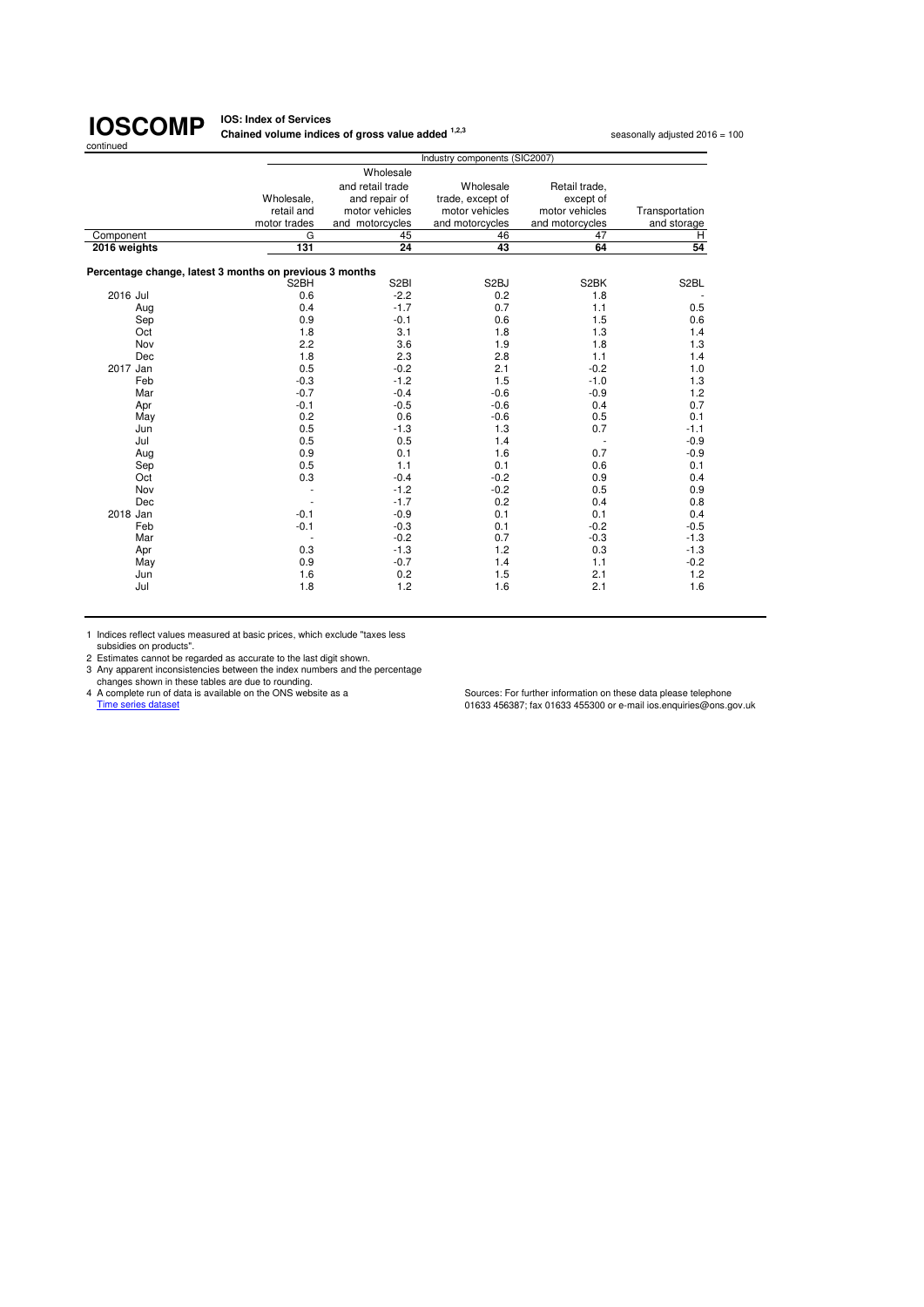**IOS: Index of Services Chained volume indices of gross value added <sup>1,2,3</sup> seasonally adjusted 2016 = 100<br>** 

|                                                          |                |                  | Industry components (SIC2007) |               |                               |
|----------------------------------------------------------|----------------|------------------|-------------------------------|---------------|-------------------------------|
|                                                          |                |                  |                               |               | Warehousing                   |
|                                                          |                | Land transport,  |                               |               | and support                   |
|                                                          |                | excluding        |                               |               | activities for                |
|                                                          | Rail transport | rail transport   | Water transport               | Air transport | transportation                |
| Component                                                | 49.1-2         | 49.3-5           | 50                            | 51            | 52                            |
| 2016 weights                                             | 4              | 19               | 4                             | 6             | 13                            |
|                                                          | <b>S2L2</b>    | S2L3             | <b>S2L4</b>                   | <b>S2L5</b>   | S <sub>2</sub> L <sub>6</sub> |
| 2013                                                     | 91.5           | 86.6             | 130.5                         | 85.8          | 96.1                          |
| 2014                                                     | 97.1           | 93.2             | 127.3                         | 90.5          | 104.0                         |
| 2015                                                     | 99.2           | 97.8             | 109.7                         | 93.0          | 104.2                         |
| 2016                                                     | 100.0          | 100.0            | 100.0                         | 100.0         | 100.0                         |
| 2017                                                     | 101.7          | 98.4             | 92.5                          | 105.6         | 102.6                         |
|                                                          |                |                  |                               |               |                               |
| 2016 Jul                                                 | 100.3          | 97.6             | 99.5                          | 101.2         | 101.0                         |
| Aug                                                      | 100.3          | 100.1            | 99.8                          | 102.1         | 100.4                         |
| Sep                                                      | 100.0          | 101.8            | 100.4                         | 102.5         | 98.9                          |
| Oct                                                      | 100.0          | 102.4            | 100.8                         | 101.8         | 99.3                          |
| Nov                                                      | 100.5          | 101.4            | 99.2                          | 99.9          | 99.7                          |
| Dec                                                      | 101.6          | 101.8            | 95.3                          | 100.4         | 102.6                         |
| 2017 Jan                                                 | 102.7          | 101.1            | 94.4                          | 102.2         | 101.7                         |
| Feb                                                      | 103.0          | 101.0            | 93.6                          | 105.2         | 101.9                         |
| Mar                                                      | 102.2          | 100.9            | 93.0                          | 106.1         | 102.7                         |
| Apr                                                      | 101.0          | 98.9             | 92.6                          | 106.6         | 102.2                         |
| May                                                      | 100.3          | 98.7             | 92.7                          | 106.8         | 101.7                         |
| Jun                                                      | 100.6          | 94.7             | 93.1                          | 107.8         | 101.6                         |
| Jul                                                      | 101.6          | 97.4             | 93.3                          | 107.3         | 101.0                         |
| Aug                                                      | 102.4          | 98.2             | 92.9                          | 105.2         | 101.0                         |
| Sep                                                      | 102.3          | 98.4             | 91.6                          | 105.2         | 102.3                         |
| Oct                                                      | 101.8          | 98.0             | 91.2                          | 104.7         | 104.6                         |
| Nov                                                      | 101.3          | 97.3             | 90.9                          | 105.2         | 104.9                         |
| Dec                                                      | 101.3          | 96.4             | 90.3                          | 104.9         | 105.3                         |
| 2018 Jan                                                 | 101.7          | 97.1             | 91.6                          | 104.5         | 105.0                         |
| Feb                                                      | 101.9          | 94.6             | 92.3                          | 104.4         | 104.5                         |
| Mar                                                      | 102.2          | 94.2             | 92.4                          | 102.3         | 102.9                         |
| Apr                                                      | 102.6          | 95.6             | 92.3                          | 107.1         | 105.1                         |
| May                                                      | 103.0          | 96.1             | 92.0                          | 107.3         | 106.4                         |
| Jun                                                      | 103.2          | 95.0             | 91.7                          | 108.5         | 108.1                         |
| Jul                                                      | 103.3          | 96.1             | 91.4                          | 108.6         | 108.2                         |
|                                                          |                |                  |                               |               |                               |
| Percentage change, latest year on previous year          |                |                  |                               |               |                               |
|                                                          | S228           | S229             | S22A                          | <b>S22B</b>   | <b>S22C</b>                   |
| 2013                                                     | 1.9            | 1.2              | $-7.5$                        | 3.8           | 2.6                           |
| 2014                                                     | 6.2            | 7.6              | $-2.4$                        | 5.5           | 8.2                           |
| 2015                                                     | 2.1            | 5.0              | $-13.9$                       | 2.8           | 0.3                           |
| 2016                                                     | 0.8            | 2.2              | $-8.8$                        | 7.5           | -4.1                          |
| 2017                                                     | 1.7            | $-1.6$           | $-7.5$                        | 5.6           | 2.6                           |
|                                                          |                |                  |                               |               |                               |
| Percentage change, latest month on same month a year ago |                |                  |                               |               |                               |
|                                                          | <b>S26W</b>    | S26X             | S26Y                          | S26Z          | S272                          |
| 2016 Jul                                                 | 1.0            | 0.1              | $-8.2$                        | 9.0           | $-3.7$                        |
| Aug                                                      | 1.0            | 1.9              | $-6.6$                        | 9.3           | $-3.4$                        |
| Sep                                                      | 0.7            | 2.8              | $-5.1$                        | 9.5           | $-5.4$                        |
| Oct                                                      | 0.7            | 3.9              | $-4.0$                        | 5.9           | $-3.0$                        |
| Nov                                                      | 1.0            | 1.5              | $-4.7$                        | 3.6           | $-3.3$                        |
| Dec                                                      | 1.7            | 3.6              | $-8.0$                        | 6.1           | 2.4                           |
| 2017 Jan                                                 | 3.4<br>3.4     | 2.1<br>1.7       | $-7.2$<br>$-7.7$              | 4.9           | 2.0                           |
| Feb                                                      |                |                  |                               | 5.3           | 2.3                           |
| Mar                                                      | 2.4            | 2.3              | $-7.9$                        | 8.8           | 4.1                           |
| Apr                                                      | 1.2            | $-0.3$           | $-8.2$                        | 8.9           | 1.1                           |
| May                                                      | 0.8            | $-0.1$           | $-7.7$                        | 7.6           | 2.0                           |
| Jun                                                      | 1.1            | $-5.2$           | $-6.7$                        | 7.7           | 2.3                           |
| Jul                                                      | 1.3            | $-0.3$           | $-6.2$                        | 6.0           | $\overline{\phantom{a}}$      |
| Aug                                                      | 2.1<br>2.3     | $-1.9$<br>$-3.3$ | $-6.9$<br>$-8.8$              | 3.0<br>2.6    | 0.7<br>3.4                    |
| Sep<br>Oct                                               | 1.7            | $-4.3$           | $-9.5$                        | 2.9           | 5.4                           |
| Nov                                                      | 0.8            | $-4.0$           | $-8.5$                        | 5.3           | 5.3                           |
| Dec                                                      | $-0.3$         | $-5.3$           | $-5.2$                        | 4.5           | 2.6                           |
| 2018 Jan                                                 | $-1.0$         | $-4.0$           | $-2.9$                        | 2.2           | 3.2                           |
| Feb                                                      | $-1.1$         | $-6.3$           | $-1.3$                        | $-0.7$        | 2.6                           |
| Mar                                                      | $-0.1$         | $-6.6$           | $-0.6$                        | $-3.6$        | 0.2                           |
| Apr                                                      | 1.6            | $-3.4$           | $-0.3$                        | 0.4           | 2.8                           |
| May                                                      | 2.7            | $-2.6$           | $-0.8$                        | 0.5           | 4.7                           |
| Jun                                                      | 2.5            | 0.3              | $-1.4$                        | 0.6           | 6.4                           |
| Jul                                                      | 1.7            | $-1.3$           | $-2.1$                        | 1.3           | 7.1                           |
|                                                          |                |                  |                               |               |                               |

1 Indices reflect values measured at basic prices, which exclude "taxes less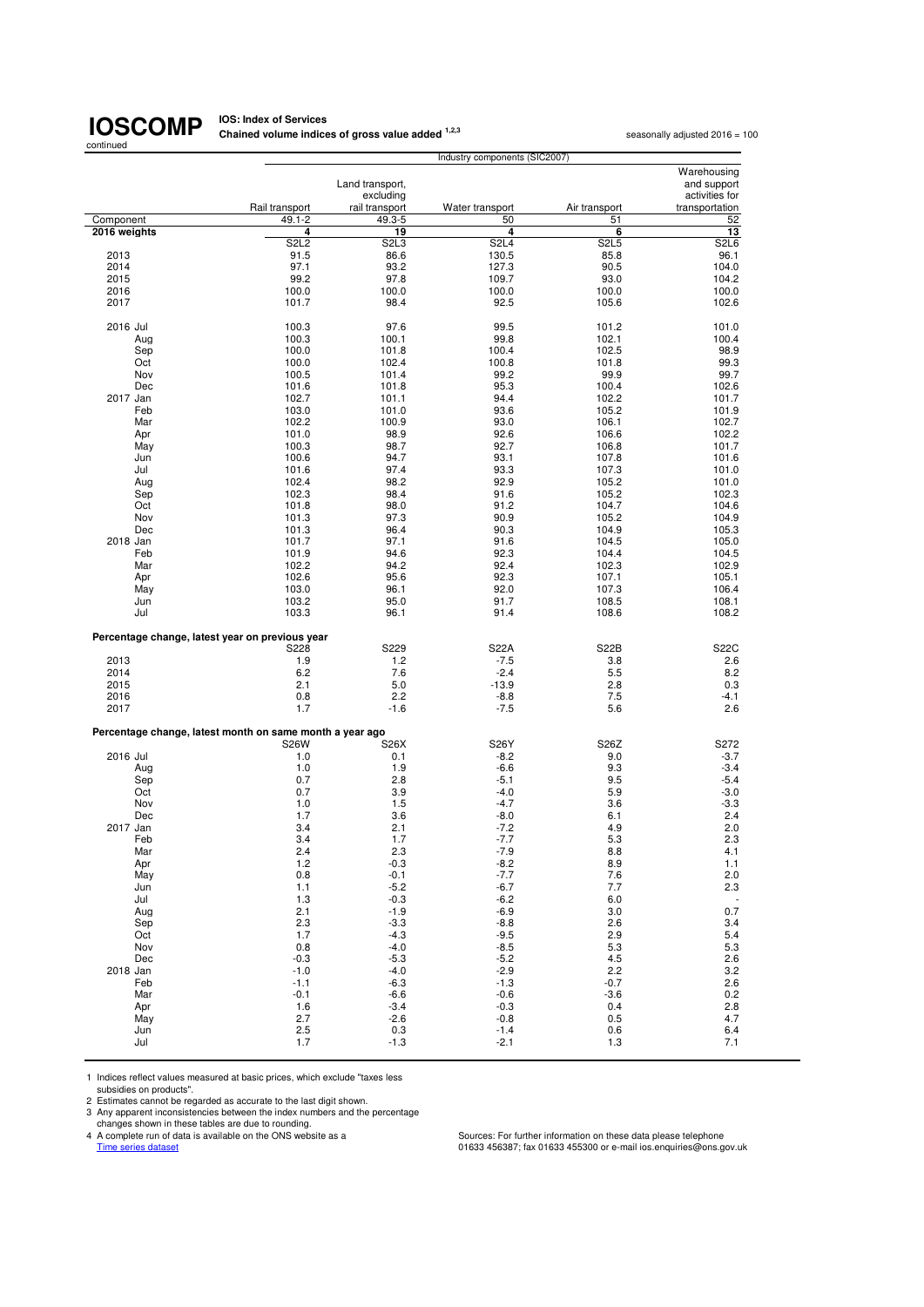**IOS: Index of Services Chained volume indices of gross value added <sup>1,2,3</sup> seasonally adjusted 2016 = 100** 

**Warehousing** Land transport, and support accluding the schuding section of the section of the section of the section of the section of the section of the section of the section of the section of the section of the section of the sectio excluding excluding activities for<br>rail transport Water transport Air transport transportation Rail transport rail transport Water transport<br>49.1-2 49.3-5 50 Component 49.1-2 49.3-5 50 51 52  **2016 weights 4 19 4 6 13 Percentage change, latest month on previous month** S228 S229 S22A S22B S22C 2016 Jul 1.7 -2.3 -0.4 1.1 1.7 1.7 Aug - 2.5 0.3 0.9 -0.7 Sep -0.3 1.7 0.7 0.4 -1.4 Oct - 0.6 0.3 -0.7 0.4 Nov 0.4 -0.9 -1.5 -1.8 0.4 Dec 2.9 1.1 0.4 -4.0 0.5 2.9 2017 Jan 1.1 -0.6 -1.0 1.8 -0.9 Feb 0.3 -0.2 -0.9 2.9 0.2 Mar -0.7 -0.1 -0.7 0.9 0.8 Apr -1.2 -1.9 -1.9 -0.3 0.5 -0.5 May -0.7 -0.3 0.1 0.2 -0.5 Jun 0.4 -4.0 0.4 0.9 -0.1 Jul 1.0 2.8 0.3 -0.5 -0.5 Aug 0.7 0.8 -0.4 -2.0 - Sep - 0.2 -1.4 - 1.3 Oct -0.5 -0.4 -0.5 -0.5 2.3 Nov -0.5 -0.7 -0.3 0.4 0.3 Dec - -0.9 -0.6 -0.3 0.4 2018 Jan 0.4 0.8 1.4 -0.4 -0.3 Feb 0.2 -2.6 0.8 - -0.4 Mar 0.3 -0.5 0.1 -2.0 -1.5 Apr 6.4 1.5 -0.1 4.7 2.1 May 0.4 0.6 -0.4 0.2 1.3 Jun 0.2 -1.1 -0.3 1.1 1.5 Jul 0.1 1.1 -0.4 0.1 0.1 **Percentage change, latest 3 months on same 3 months a year ago** S2GC S2GD S2GE S2GF S2GG 2016 Jul 1.0 1.0 1.1 -8.3 8.1 -5.1 Aug 1.0 1.3 -7.6 8.9 -4.4 Sep 0.9 1.6 -6.6 9.2 -4.2 Oct 0.8 2.8 -5.2 8.2 -3.9 Nov 0.8 2.7 -4.6 6.3 -3.9 Dec 1.1 3.0 -5.6 5.2 -1.4 2017 Jan 2.0 2.0 2.4 -6.6 4.9 0.3 Feb 2.8 2.5 -7.6 5.4 2.2 Mar 3.1 2.0 -7.6 6.3 2.8 Apr 2.4 1.2 -7.9 7.7 2.5 May 1.5 0.6 -7.9 8.4 2.4 Jun 1.0 -1.9 -7.5 8.1 1.8 Jul 1.1 -1.9 -6.9 7.1 1.4 Aug 1.5 -2.5 -6.6 5.5 1.0 Sep 1.9 -1.9 -7.3 3.9 1.3 Oct 2.0 -3.2 -8.4 2.8 3.1 Nov 1.6 -3.9 -8.9 3.6 4.7 Dec 0.7 -4.5 -7.8 4.2 4.4 2018 Jan -0.1 -0.1 -4.4 -5.6 -5.6 -5.0 -5.1 -5.6 -5.6 -5.6 -5.1 -5.1 -5.6 -5.6 -5.1 -5.1 -5.1 -5.1 -5.1 -5.1 -5 Feb -0.8 -5.2 -3.2 2.0 2.8 Mar -0.7 -5.6 -1.6 -0.7 2.0 Apr 0.1 -5.5 -0.7 -1.3 1.9 May 1.4 -4.2 -0.5 -0.9 2.5 Jun 2.3 -1.9 -0.8 0.5 4.6 Jul 2.3 -1.2 -1.4 0.8 6.0 Industry components (SIC2007)

1 Indices reflect values measured at basic prices, which exclude "taxes less

subsidies on products".

2 Estimates cannot be regarded as accurate to the last digit shown. 3 Any apparent inconsistencies between the index numbers and the percentage

changes shown in these tables are due to rounding.

4 A complete run of data is available on the ONS website as a<br>
Time series dataset dataset states and the ONS website as a<br>
01633 456387; fax 01633 455300 or e-mail ios enquiries@ons.g

01633 456387; fax 01633 455300 or e-mail ios.enquiries@ons.gov.uk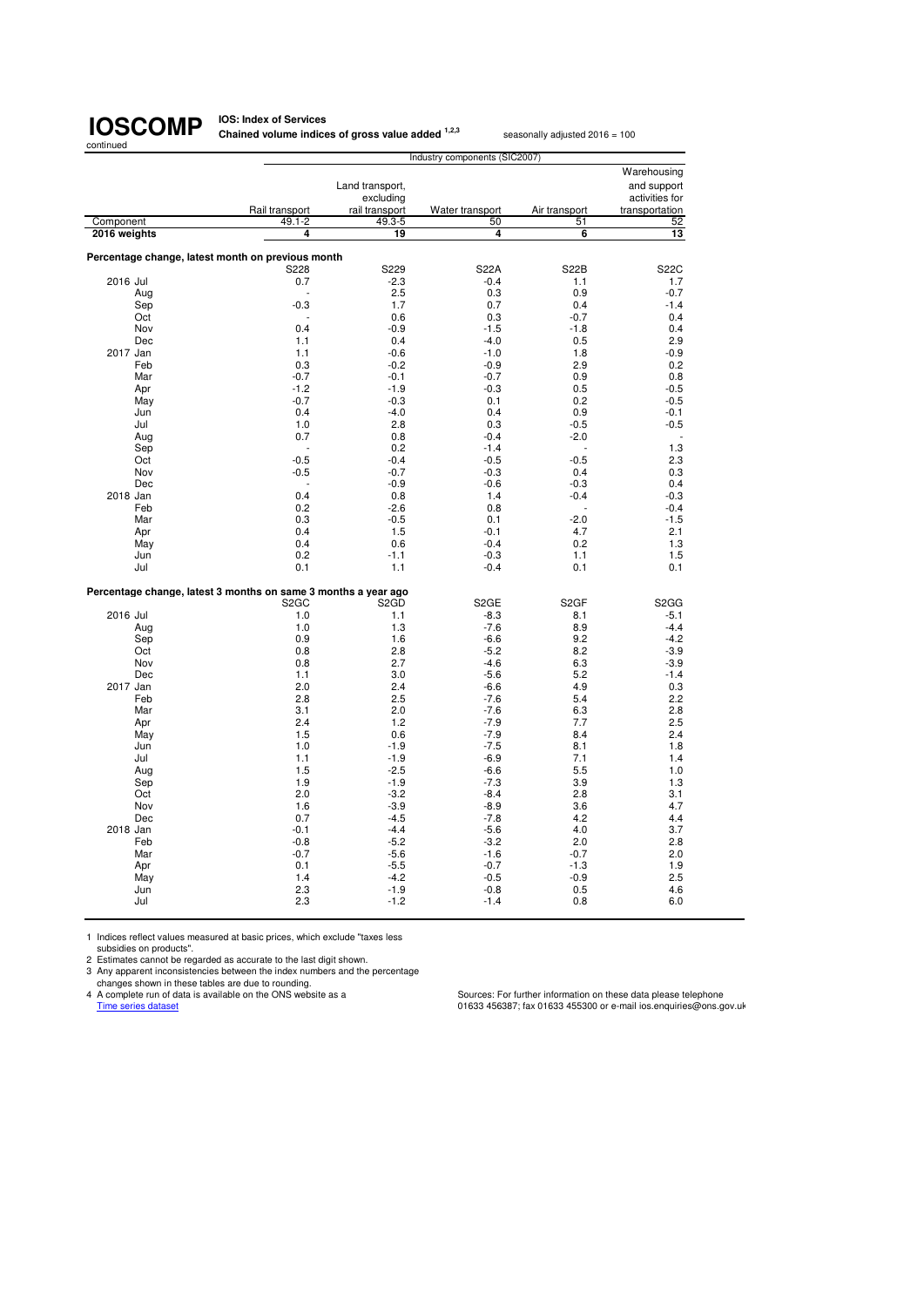**IOS: Index of Services Chained volume indices of gross value added <sup>1,2,3</sup> seasonally adjusted 2016 = 100** 

|              | Industry components (SIC2007)                           |                   |                   |                   |                   |  |  |
|--------------|---------------------------------------------------------|-------------------|-------------------|-------------------|-------------------|--|--|
|              |                                                         |                   |                   |                   | Warehousing       |  |  |
|              |                                                         | Land transport,   |                   |                   | and support       |  |  |
|              |                                                         | excluding         |                   |                   | activities for    |  |  |
|              | Rail transport                                          | rail transport    | Water transport   | Air transport     | transportation    |  |  |
| Component    | $49.1 - 2$                                              | $49.3 - 5$        | 50                | 51                | 52                |  |  |
| 2016 weights | $\overline{4}$                                          | 19                | 4                 | 6                 | 13                |  |  |
|              |                                                         |                   |                   |                   |                   |  |  |
|              | Percentage change, latest 3 months on previous 3 months |                   |                   |                   |                   |  |  |
|              | S2BM                                                    | S <sub>2</sub> BN | S <sub>2</sub> BO | S <sub>2</sub> BP | S <sub>2</sub> BQ |  |  |
| 2016 Jul     |                                                         | $-0.3$            | $-1.2$            | 1.8               | 0.2               |  |  |
| Aug          | 0.4                                                     | 0.3               | $-1.0$            | 3.0               | 0.4               |  |  |
| Sep          | 0.6                                                     | 0.5               | $-0.5$            | 2.9               | $\sim$            |  |  |
| Oct          | 0.4                                                     | 2.7               | 0.4               | 1.9               | $-0.5$            |  |  |
| Nov          | 0.1                                                     | 2.6               | 0.5               | 0.2               | $-0.9$            |  |  |
| Dec          | 0.5                                                     | 2.0               | $-1.5$            | $-1.2$            | 0.4               |  |  |
| 2017 Jan     | 1.5                                                     |                   | $-4.0$            | $-1.3$            | 1.8               |  |  |
| Feb          | 2.2                                                     | $-0.5$            | $-5.7$            | 1.2               | 2.8               |  |  |
| Mar          | 1.9                                                     | $-0.8$            | $-4.9$            | 3.8               | 1.6               |  |  |
| Apr          | 0.5                                                     | $-1.2$            | $-3.4$            | 5.1               | 0.9               |  |  |
| May          | $-1.2$                                                  | $-1.8$            | $-1.8$            | 3.8               | 0.1               |  |  |
| Jun          | $-2.0$                                                  | $-3.5$            | $-0.9$            | 2.5               | $-0.3$            |  |  |
| Jul          | $-1.2$                                                  | $-3.3$            |                   | 1.3               | $-0.8$            |  |  |
| Aug          | 0.4                                                     | $-2.7$            | 0.4               | 0.2               | $-1.0$            |  |  |
| Sep          | 1.5                                                     | 0.5               | $-0.2$            | $-1.1$            | $-0.4$            |  |  |
| Oct          | 1.3                                                     | 1.3               | $-1.2$            | $-2.1$            | 1.2               |  |  |
| Nov          | 0.3                                                     | 1.2               | $-2.0$            | $-1.6$            | 2.7               |  |  |
| Dec          | $-0.6$                                                  | $-0.8$            | $-2.0$            | $-0.9$            | 3.4               |  |  |
| 2018 Jan     | $-0.7$                                                  | $-1.3$            | $-1.1$            | $-0.2$            | 2.3               |  |  |
| Feb          | $-0.2$                                                  | $-1.9$            | 0.2               | $-0.4$            | 0.9               |  |  |
| Mar          | 0.4                                                     | $-2.0$            | 1.5               | $-1.1$            | $-0.8$            |  |  |
| Apr          | 0.8                                                     | $-2.2$            | 1.6               | $-0.2$            | $-0.8$            |  |  |
| May          | 0.9                                                     | $-0.8$            | 0.9               | 0.9               | $-0.1$            |  |  |
| Jun          | 1.0                                                     | 0.3               | $-0.1$            | 3.8               | 2.3               |  |  |
| Jul          | 0.9                                                     | 1.0               | $-0.7$            | 3.4               | 3.3               |  |  |
|              |                                                         |                   |                   |                   |                   |  |  |

1 Indices reflect values measured at basic prices, which exclude "taxes less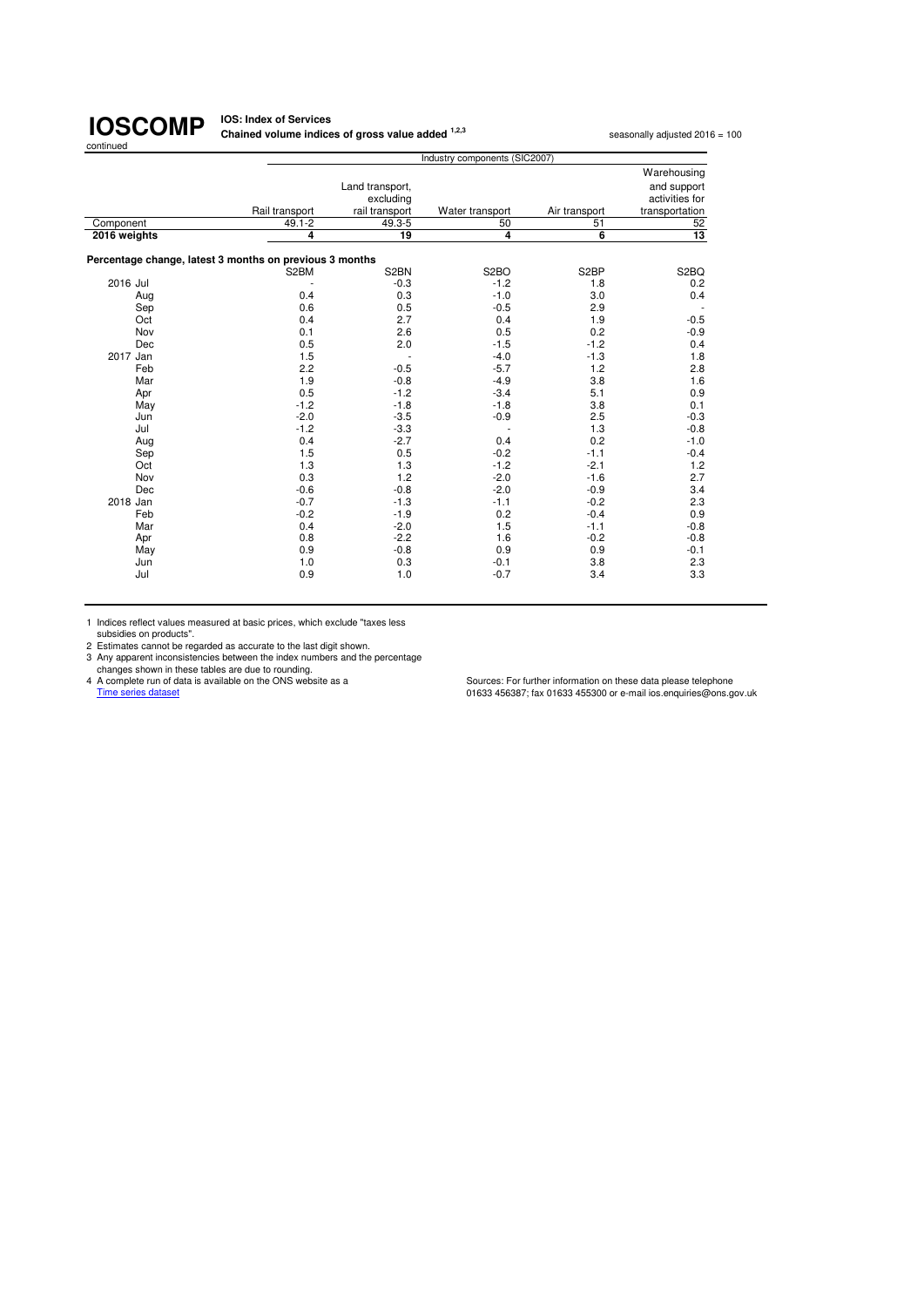**IOS: Index of Services<br>Chained volume indices of gross value added <sup>1,2,3</sup> seasonally adjusted 2016 = 100** 

|                                                          |                   |                               | Industry components (SIC2007) |                   |                   |
|----------------------------------------------------------|-------------------|-------------------------------|-------------------------------|-------------------|-------------------|
|                                                          |                   |                               |                               | Food and          |                   |
|                                                          | Postal            | Accommodation                 |                               | beverage          |                   |
|                                                          | and courier       | and food                      |                               | service           | Information and   |
|                                                          | activities        | services                      | Accommodation                 | activities        | communication     |
| Component                                                | 53                |                               | 55                            | 56                | J                 |
| 2016 weights                                             | 8                 | 37                            | 10                            | 27                | 79                |
|                                                          | <b>S2L7</b>       | S <sub>2</sub> L <sub>8</sub> | S2L9                          | S <sub>2</sub> LA | S <sub>2</sub> LB |
| 2013                                                     | 99.2              | 91.5                          | 84.6                          | 94.2              | 87.9              |
|                                                          | 98.4              | 94.0                          | 86.7                          | 96.9              | 89.0              |
| 2014                                                     |                   |                               |                               |                   |                   |
| 2015                                                     | 101.0             | 98.5                          | 96.6                          | 99.2              | 94.3              |
| 2016                                                     | 100.0             | 100.0                         | 100.0                         | 100.0             | 100.0             |
| 2017                                                     | 112.8             | 102.8                         | 101.3                         | 103.4             | 105.7             |
|                                                          |                   |                               |                               |                   |                   |
| 2016 Jul                                                 | 96.9              | 98.3                          | 99.0                          | 98.1              | 100.3             |
| Aug                                                      | 98.5              | 100.5                         | 101.6                         | 100.2             | 101.8             |
| Sep                                                      | 99.6              | 101.4                         | 99.3                          | 102.2             | 102.9             |
| Oct                                                      | 101.7             | 101.0                         | 101.3                         | 100.9             | 103.6             |
| Nov                                                      | 103.2             | 101.7                         | 101.9                         | 101.7             | 102.9             |
| Dec                                                      | 107.3             | 101.7                         | 101.8                         | 101.6             | 105.0             |
| 2017 Jan                                                 | 109.8             | 102.0                         | 100.4                         | 102.5             | 102.8             |
| Feb                                                      | 109.5             | 103.8                         | 100.4                         | 105.0             | 102.6             |
| Mar                                                      | 113.7             | 102.6                         | 100.1                         | 103.6             | 103.9             |
| Apr                                                      | 108.5             | 103.4                         | 101.8                         | 104.0             | 104.8             |
| May                                                      | 113.6             | 103.0                         | 100.8                         | 103.8             | 104.4             |
| Jun                                                      | 113.4             | 101.9                         | 99.8                          | 102.7             | 106.9             |
| Jul                                                      | 112.5             | 104.6                         | 103.6                         | 104.9             | 105.7             |
| Aug                                                      | 113.3             | 102.3                         | 100.1                         | 103.1             | 106.1             |
| Sep                                                      | 111.5             | 101.7                         | 100.6                         | 102.1             | 106.8             |
| Oct                                                      | 113.7             | 102.1                         | 101.8                         | 102.2             | 106.9             |
|                                                          |                   |                               |                               |                   |                   |
| Nov                                                      | 116.9             | 102.9                         | 102.1                         | 103.2             | 107.3             |
| Dec                                                      | 116.8             | 103.2                         | 103.8                         | 103.0             | 110.3             |
| 2018 Jan                                                 | 112.7             | 104.4                         | 104.1                         | 104.5             | 108.9             |
| Feb                                                      | 111.4             | 102.6                         | 103.4                         | 102.3             | 108.5             |
| Mar                                                      | 113.5             | 102.1                         | 104.6                         | 101.2             | 110.2             |
| Apr                                                      | 111.9             | 102.0                         | 102.7                         | 101.7             | 110.3             |
| May                                                      | 113.3             | 102.1                         | 103.2                         | 101.7             | 110.4             |
| Jun                                                      | 112.6             | 102.7                         | 103.7                         | 102.4             | 111.7             |
| Jul                                                      | 112.3             | 104.3                         | 107.2                         | 103.2             | 111.0             |
|                                                          |                   |                               |                               |                   |                   |
| Percentage change, latest year on previous year          |                   |                               |                               |                   |                   |
|                                                          | S <sub>2</sub> 2D | <b>S22E</b>                   | S <sub>2</sub> 2F             | <b>S22G</b>       | <b>S22H</b>       |
| 2013                                                     | 1.5               | $-2.7$                        | 3.2                           | $-4.7$            | 2.3               |
| 2014                                                     | $-0.7$            | 2.7                           | 2.4                           | 2.8               | 1.3               |
| 2015                                                     | 2.6               | 4.8                           | 11.4                          | 2.4               | 6.0               |
| 2016                                                     | $-1.0$            | 1.5                           | 3.6                           | 0.8               | 6.0               |
| 2017                                                     | 12.8              | 2.8                           | 1.3                           | 3.4               | 5.7               |
|                                                          |                   |                               |                               |                   |                   |
| Percentage change, latest month on same month a year ago |                   |                               |                               |                   |                   |
|                                                          | S273              | S274                          | S275                          | S276              | S277              |
| 2016 Jul                                                 | $-6.7$            | 0.3                           | 2.5                           | $-0.5$            | 5.2               |
|                                                          | $-3.9$            | 3.3                           | 6.4                           | 2.2               |                   |
| Aug                                                      |                   |                               |                               |                   | 5.9               |
| Sep                                                      | $-1.7$            | 1.6                           | 0.1                           | $2.2^{\circ}$     | 10.7              |
| Oct                                                      | $-1.9$            | 0.2                           | 0.2                           | 0.4               | 8.5               |
| Nov                                                      | 6.4               | 2.0                           | 4.3                           | 1.2               | 6.3               |
| Dec                                                      | 0.9               | 1.0                           | 2.9                           | 0.3               | 10.0              |
| 2017 Jan                                                 | 8.2               | 2.9                           | 4.4                           | 2.4               | 5.6               |
| Feb                                                      | 10.1              | 4.4                           | $-1.0$                        | 6.5               | 5.5               |
| Mar                                                      | 16.7              | 3.6                           | $-0.7$                        | 5.3               | $7.2\,$           |
| Apr                                                      | 11.1              | 5.2                           | 3.1                           | 6.1               | 7.7               |
| May                                                      | 14.5              | 3.5                           | 2.0                           | 4.1               | $7.7\,$           |
| Jun                                                      | 16.0              | 1.8                           | 0.5                           | 2.3               | 9.2               |
| Jul                                                      | 16.1              | 6.4                           | 4.7                           | 7.0               | 5.4               |
| Aug                                                      | 15.1              | 1.7                           | $-1.5$                        | 2.9               | 4.2               |
| Sep                                                      | 11.9              | 0.3                           | 1.4                           | $-0.1$            | 3.8               |
| Oct                                                      | 11.8              | 1.1                           | 0.5                           | 1.3               | 3.1               |
| Nov                                                      | 13.4              | 1.2                           | 0.2                           | 1.5               | 4.3               |
| Dec                                                      | 8.9               | 1.5                           | 1.9                           | 1.4               | 5.0               |
| 2018 Jan                                                 | 2.7               | 2.4                           | 3.7                           | 1.9               | 5.9               |
| Feb                                                      | 1.7               | $-1.1$                        | 3.0                           | $-2.6$            | 5.8               |
|                                                          |                   |                               |                               |                   |                   |
| Mar                                                      | $-0.1$            | $-0.5$                        | 4.5                           | $-2.3$            | 6.1               |
| Apr                                                      | 3.1               | $-1.4$                        | 0.9                           | $-2.3$            | 5.3               |
| May                                                      | $-0.2$            | $-0.8$                        | 2.5                           | $-2.0$            | 5.8               |
| Jun                                                      | $-0.7$            | 0.8                           | 3.9                           | $-0.4$            | 4.5               |
| Jul                                                      | $-0.1$            | $-0.3$                        | 3.5                           | $-1.6$            | 5.0               |

1 Indices reflect values measured at basic prices, which exclude "taxes less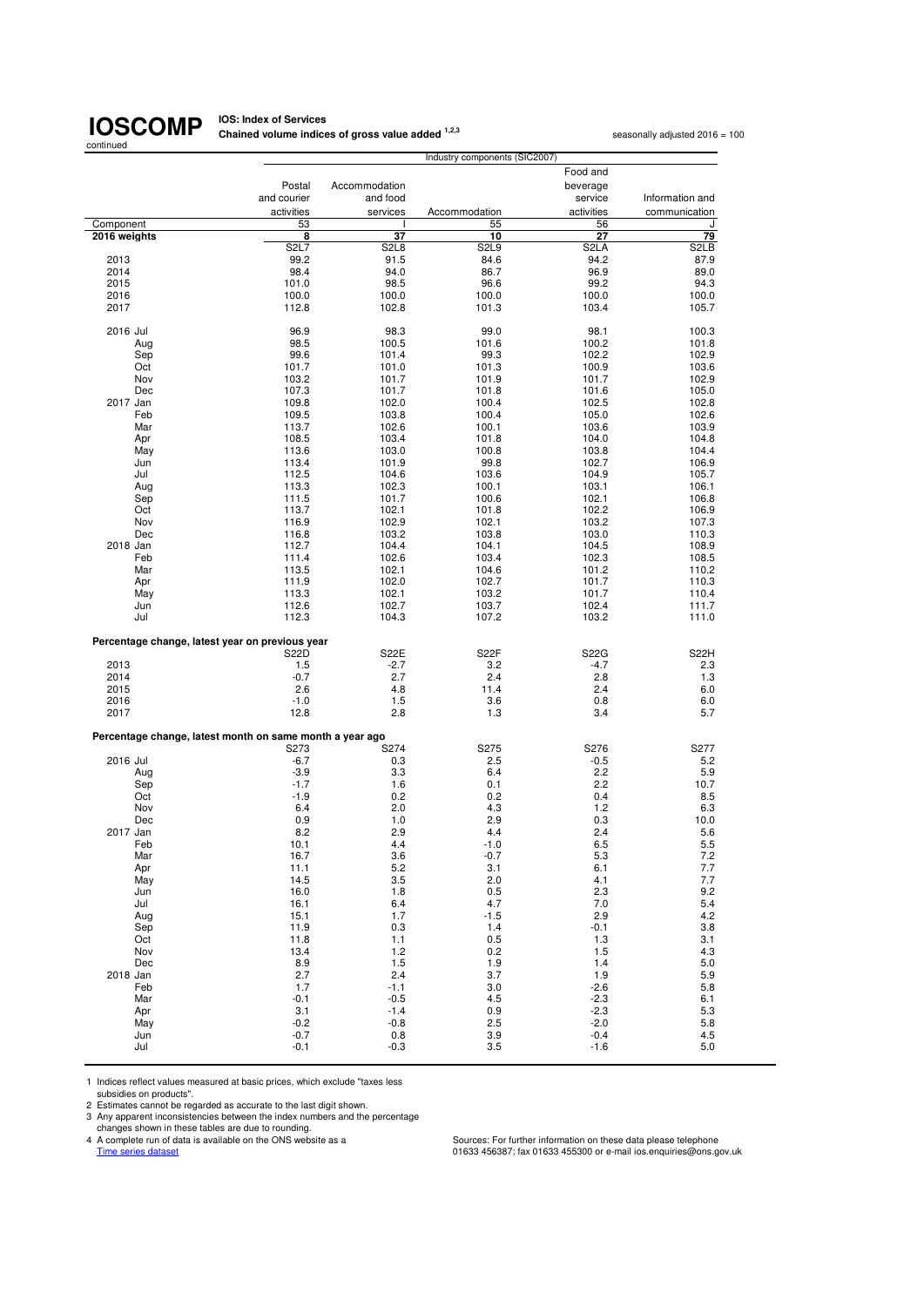**IOS: Index of Services Chained volume indices of gross value added <sup>1,2,3</sup> seasonally adjusted 2016 = 100** 

 Food and Postal Accommodation beverage<br>and courier and food service and courier and food<br>and food service Information and<br>activities services Accommodation activities communication services Accommodation **activities** communication 1 55 56 J<br>2016 weights 3 37 10 27 79  **2016 weights 8 37 10 27 79 Percentage change, latest month on previous month** S22D S22E S22F S22G S22H 2016 Jul -0.8 -1.8 -0.3 -2.3 2.5 Aug 1.6 2.3 2.6 2.2 1.5 Sep 1.1 0.9 -2.3 2.0 1.1 Oct 2.1 -0.4 2.1 -1.3 0.7 Nov 1.5 0.7 0.5 0.8 -0.7 Dec 4.0 -0.1 - -0.1 2.1 2017 Jan 2.3 0.3 -1.4 0.9 -2.1 Feb -0.2 -0.2 1.8 - 2.4 -0.2 Mar 3.8 -1.1 -0.4 -1.4 1.3 Apr -4.5 0.8 1.7 0.5 0.8 May 4.7 -0.5 -1.0 -0.3 -0.3 Jun -0.2 -1.0 -1.0 -1.0 2.4 Jul -0.8 2.6 3.9 2.1 -1.1 Aug 0.8 -2.2 -3.4 -1.8 0.3 Sep -1.7 -0.6 0.5 -1.0 0.7 Oct 2.0 0.4 1.2 0.1 0.1 Nov 2.9 0.8 0.3 1.0 0.4 Dec -0.1 0.3 1.7 -0.2 2.8 2018 Jan -3.5 -3.5 1.1 0.3 1.4 -1.2 -1.2 Feb -1.2 -1.7 -0.7 -2.1 -0.3 Mar 1.9 1.9 -0.5 1.2 -1.2 1.5 Apr -1.5 -1.5 -0.1 -1.8 0.5 0.1 0.1 May 1.3 0.1 0.5 - 0.1 0.6 - 0.1 Jun -0.7 0.6 0.4 0.7 1.2 Jul -0.2 1.5 3.4 0.8 -0.7 **Percentage change, latest 3 months on same 3 months a year ago** S2GH S2GI S2GJ S2GK S2GL 2016 Jul 1.6 3.4 0.9 4.1 Aug -4.6 2.1 4.2 1.3 5.4 Sep -4.1 1.7 3.0 1.3 7.2 Oct -2.5 1.7 2.2 1.6 8.4 Nov 0.8 1.3 1.5 1.3 8.5 Dec 1.7 1.1 2.5 0.6 8.3 2017 Jan 5.1 2.0 3.9 1.3 7.3 Feb 6.3 2.8 2.1 3.0 7.0 Mar 11.6 3.6 0.8 4.7 6.1 Apr 12.6 4.4 0.4 5.9 6.8 May 14.1 4.1 1.4 5.1 7.6 Jun 13.9 3.5 1.8 4.2 8.2 Jul 15.5 3.9 2.4 4.5 7.4 Aug 15.7 3.3 1.2 4.1 6.3 Sep 14.3 2.8 1.5 3.2 4.5 Oct 12.9 1.0 0.1 1.3 3.7 Nov 12.4 0.8 0.7 0.9 3.7 Dec 11.3 1.3 0.9 1.4 4.1 2018 Jan 8.2 1.7 1.9 1.6 5.1 Feb 4.4 0.9 2.9 0.2 5.6 Mar 5.9 5.9 and 5.4 0.2 3.7 and 5.9 and 5.9 and 5.9 and 5.9 and 5.9 and 5.9 and 5.9 and 5.9 and 5.9 and 5.9 and 5.9 and 5.9 and 5.9 and 5.9 and 5.9 and 5.9 and 5.9 and 5.9 and 5.9 and 5.9 and 5.9 and 5.9 and 5.9 and 5.9 an Apr 1.5 -1.0 2.8 -2.4 5.7 May 0.9 -0.9 2.6 -2.2 5.7 Jun 0.7 -0.5 2.4 -1.6 5.2 Jul -0.4 -0.1 3.3 -1.4 5.1 Industry components (SIC2007)

1 Indices reflect values measured at basic prices, which exclude "taxes less subsidies on products".

2 Estimates cannot be regarded as accurate to the last digit shown.

3 Any apparent inconsistencies between the index numbers and the percentage

 changes shown in these tables are due to rounding. 4 A complete run of data is available on the ONS website as a<br>
Time series dataset elephone<br>
Time series dataset can all is enquiries of the ONS website as a<br>
01633 456387; fax 01633 455300 or e-mail ios enquiries of ons.

01633 456387; fax 01633 455300 or e-mail ios.enquiries@ons.gov.uk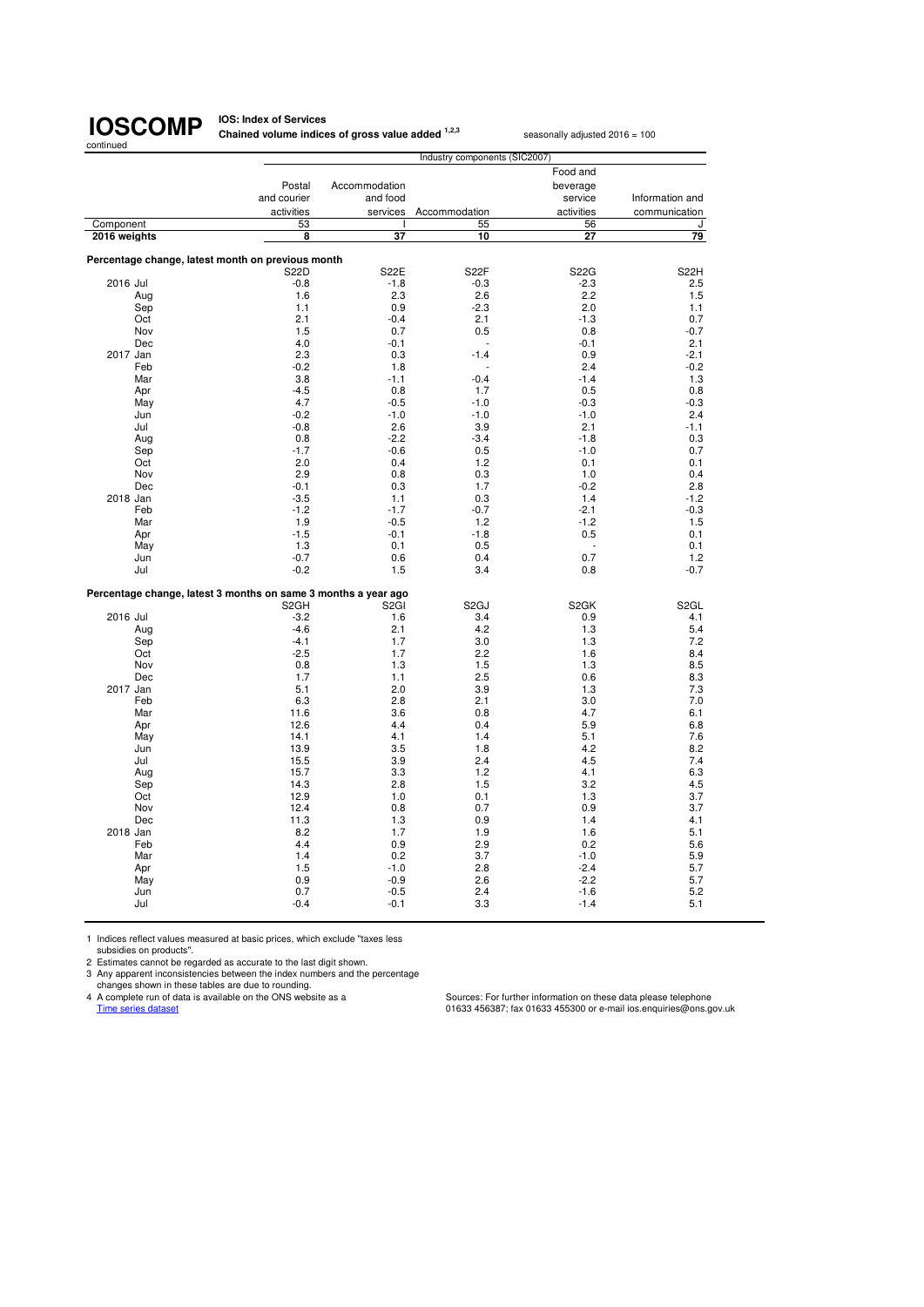| continued                                               |                       |                               |                               |                                 |                   |
|---------------------------------------------------------|-----------------------|-------------------------------|-------------------------------|---------------------------------|-------------------|
|                                                         |                       |                               | Industry components (SIC2007) |                                 |                   |
|                                                         | Postal<br>and courier | Accommodation<br>and food     |                               | Food and<br>beverage<br>service | Information and   |
|                                                         | activities            | services                      | Accommodation                 | activities                      | communication     |
| Component                                               | 53                    |                               | 55                            | 56                              | J                 |
| 2016 weights                                            | 8                     | $\overline{37}$               | 10                            | $\overline{27}$                 | 79                |
| Percentage change, latest 3 months on previous 3 months |                       |                               |                               |                                 |                   |
|                                                         | S <sub>2</sub> BR     | S <sub>2</sub> B <sub>S</sub> | S <sub>2</sub> BT             | S2BU                            | S <sub>2</sub> BV |
| 2016 Jul                                                | $-0.3$                | 0.4                           | $-1.3$                        | 1.0                             | 1.3               |
| Aug                                                     | $-0.4$                | 0.7                           | 0.5                           | 0.8                             | 3.0               |
| Sep                                                     | 0.1                   | 0.8                           | 1.0                           | 0.8                             | 4.4               |
| Oct                                                     | 2.0                   | 1.7                           | 1.7                           | 1.7                             | 4.5               |
| Nov                                                     | 3.9                   | 1.8                           | 0.9                           | 2.1                             | 3.2               |
| Dec                                                     | 5.8                   | 1.4                           | 1.7                           | 1.3                             | 2.1               |
| 2017 Jan                                                | 6.8                   | 0.8                           | 0.6                           | 0.9                             | 0.8               |
| Feb                                                     | 7.3                   | 1.1                           | 0.1                           | 1.4                             | 0.3               |
| Mar                                                     | 6.7                   | 1.3                           | $-1.4$                        | 2.3                             | $-0.7$            |
| Apr                                                     | 3.6                   | 1.5                           | $-0.6$                        | 2.2                             | 0.2               |
| May                                                     | 2.8                   | 0.5                           | ٠                             | 0.7                             | 0.9               |
| Jun                                                     | 0.7                   |                               | 0.5                           | $-0.2$                          | 2.2               |
| Jul                                                     | 2.3                   | $-0.1$                        | 0.6                           | $-0.4$                          | 1.9               |
| Aug                                                     | 1.0                   | $-0.1$                        | 0.3                           | $-0.2$                          | 1.8               |
| Sep                                                     | 0.6                   | 0.1                           | 0.7                           | $-0.2$                          | 0.8               |
| Oct                                                     | $-0.3$                | $-1.1$                        | $-0.5$                        | $-1.3$                          | 0.8               |
| Nov                                                     | 0.9                   | $-0.7$                        | 0.3                           | $-1.0$                          | 0.7               |
| Dec                                                     | 3.0                   | $-0.1$                        | 1.1                           | $-0.5$                          | 1.8               |
| 2018 Jan                                                | 2.4                   | 1.5                           | 2.5                           | 1.1                             | 2.1               |
| Feb                                                     | $-0.3$                | 1.2                           | 2.2                           | 0.8                             | 2.1               |
| Mar                                                     | $-2.8$                | 0.3                           | 1.4                           | $-0.2$                          | 1.0               |
| Apr                                                     | $-2.8$                | $-1.2$                        | 0.2                           | $-1.8$                          | 0.8               |
| May                                                     | $-0.7$                | $-1.3$                        | $-0.2$                        | $-1.7$                          | 1.0               |
| Jun                                                     |                       | $-0.7$                        | $-0.8$                        | $-0.7$                          | 1.5               |
| Jul                                                     | 0.4                   | 0.8                           | 1.1                           | 0.7                             | 1.2               |
|                                                         |                       |                               |                               |                                 |                   |

**Chained volume indices of gross value added <sup>1,2,3</sup> seasonally adjusted 2016 = 100** 

**IOS: Index of Services**

1 Indices reflect values measured at basic prices, which exclude "taxes less<br>
subsidies on products".<br>
2 Estimates cannot be regarded as accurate to the last digit shown.<br>
2 Acomplete run of data is evaluable on the only a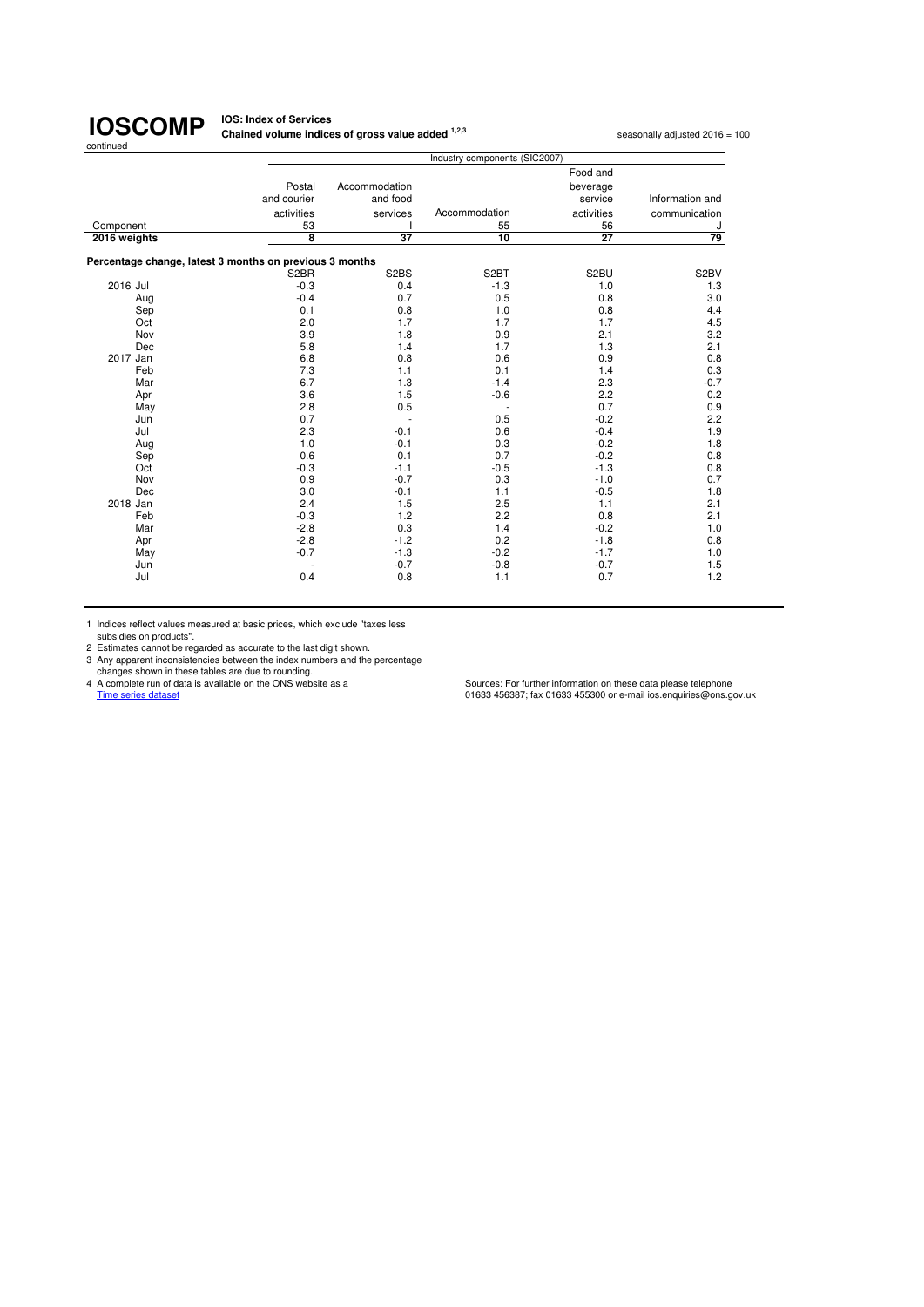## continued

**IOSCOMP** Chained volume indice **Chained volume indices of gross value added <sup>1,2,3</sup> seasonally adjusted 2016 = 100 seasonally adjusted 2016 = 100** 

|                                                          |                          | Motion pictures,              |                               |                         | Computer                              |
|----------------------------------------------------------|--------------------------|-------------------------------|-------------------------------|-------------------------|---------------------------------------|
|                                                          |                          | tv production,                | Programming                   |                         | programming,                          |
|                                                          | Publishing<br>activities | sound and music<br>activities | and broadcasting<br>activites | Telecom<br>-munications | consultancy and<br>related activities |
| Component                                                | 58                       | 59                            | 60                            | 61                      | 62                                    |
| 2016 weights                                             | 9                        | 8                             | 4                             | $\overline{22}$         | 32                                    |
|                                                          | S <sub>2</sub> LC        | S <sub>2</sub> LD             | KFV8                          | S <sub>2</sub> LE       | S <sub>2</sub> LF                     |
| 2013                                                     | 112.4                    | 71.8                          | 85.8                          | 105.2                   | 77.8                                  |
| 2014<br>2015                                             | 103.3<br>97.8            | 70.3<br>90.9                  | 86.6<br>88.4                  | 100.2<br>104.3          | 83.6<br>88.2                          |
| 2016                                                     | 100.0                    | 100.0                         | 100.0                         | 100.0                   | 100.0                                 |
| 2017                                                     | 98.9                     | 115.2                         | 100.7                         | 100.4                   | 109.4                                 |
| 2016 Jul                                                 | 99.3                     | 104.7                         | 101.3                         | 99.3                    | 100.5                                 |
| Aug                                                      | 100.5                    | 105.5                         | 102.4                         | 99.9                    | 102.5                                 |
| Sep                                                      | 102.4                    | 113.9                         | 101.9                         | 100.4                   | 102.2                                 |
| Oct<br>Nov                                               | 101.3<br>103.5           | 101.7<br>103.8                | 102.4<br>103.0                | 101.9<br>99.7           | 106.3<br>104.4                        |
| Dec                                                      | 107.4                    | 113.6                         | 105.8                         | 101.6                   | 104.7                                 |
| 2017 Jan                                                 | 101.2                    | 108.0                         | 99.0                          | 102.1                   | 102.5                                 |
| Feb                                                      | 97.5                     | 108.9                         | 99.3                          | 99.8                    | 104.9                                 |
| Mar                                                      | 97.2                     | 120.6                         | 97.5                          | 98.1                    | 106.6                                 |
| Apr                                                      | 97.0                     | 111.5                         | 100.0                         | 102.5                   | 107.6                                 |
| May                                                      | 97.4                     | 116.2                         | 101.9                         | 99.5                    | 106.7                                 |
| Jun                                                      | 101.0                    | 120.4                         | 100.4                         | 100.7                   | 110.4                                 |
| Jul<br>Aug                                               | 100.9<br>99.9            | 107.9<br>113.2                | 96.9<br>101.2                 | 102.2<br>100.4          | 110.1<br>110.3                        |
| Sep                                                      | 98.6                     | 116.7                         | 102.7                         | 100.1                   | 111.7                                 |
| Oct                                                      | 99.0                     | 112.2                         | 105.5                         | 99.0                    | 113.4                                 |
| Nov                                                      | 97.2                     | 116.5                         | 96.5                          | 99.8                    | 113.9                                 |
| Dec                                                      | 100.3                    | 130.3                         | 107.9                         | 101.0                   | 114.6                                 |
| 2018 Jan                                                 | 97.5                     | 121.2                         | 104.5                         | 100.9                   | 115.4                                 |
| Feb                                                      | 99.7                     | 119.0                         | 101.6                         | 101.7                   | 113.6                                 |
| Mar                                                      | 99.6                     | 124.0                         | 103.8                         | 102.1                   | 116.0                                 |
| Apr<br>May                                               | 97.9<br>98.8             | 122.8<br>125.7                | 103.4<br>103.9                | 101.8<br>102.1          | 117.1<br>116.0                        |
| Jun                                                      | 97.4                     | 133.0                         | 103.4                         | 101.9                   | 118.2                                 |
| Jul                                                      | 96.7                     | 121.9                         | 107.7                         | 103.2                   | 117.5                                 |
| Percentage change, latest year on previous year          |                          |                               |                               |                         |                                       |
|                                                          | S221                     | <b>S22J</b>                   | KFV7                          | <b>S22K</b>             | S22L                                  |
| 2013<br>2014                                             | 1.3<br>$-8.1$            | 5.7<br>$-2.0$                 | 10.3<br>1.0                   | $-4.6$<br>$-4.7$        | 3.9<br>7.4                            |
| 2015                                                     | $-5.3$                   | 29.2                          | 2.1                           | 4.1                     | 5.6                                   |
| 2016                                                     | 2.2                      | 10.0                          | 13.1                          | $-4.1$                  | 13.4                                  |
| 2017                                                     | $-1.1$                   | 15.2                          | 0.7                           | 0.4                     | 9.4                                   |
| Percentage change, latest month on same month a year ago |                          |                               |                               |                         |                                       |
| 2016 Jul                                                 | S278<br>2.2              | S279<br>4.0                   | KFJ4<br>15.8                  | <b>S27A</b><br>$-3.8$   | <b>S27B</b><br>13.3                   |
| Aug                                                      | 3.2                      | 12.0                          | 14.3                          | $-7.2$                  | 13.9                                  |
| Sep                                                      | 11.0                     | 35.0                          | 12.8                          | $-3.4$                  | 15.8                                  |
| Oct                                                      | 3.2                      | 3.0                           | 14.9                          | $-1.5$                  | 18.8                                  |
| Nov                                                      | 4.5                      | 4.0                           | 15.9                          | $-3.4$                  | 13.5                                  |
| Dec                                                      | 9.3                      | 20.0                          | 19.8                          | $-1.3$                  | 14.8                                  |
| 2017 Jan                                                 | 3.2                      | 19.0                          | 6.4                           | $-0.4$                  | 7.1                                   |
| Feb<br>Mar                                               | 2.9<br>-2.4              | 14.0<br>28.0                  | 2.6<br>$-2.0$                 | $-1.0$<br>$-1.2$        | 10.5<br>12.2                          |
| Apr                                                      | $-2.5$                   | 24.0                          | 4.1                           | 3.0                     | 11.4                                  |
| May                                                      | 0.4                      | 28.0                          | $7.2\,$                       | 3.5                     | 7.5                                   |
| Jun                                                      | 4.5                      | 26.0                          | $-2.3$                        | 1.8                     | 12.7                                  |
| Jul                                                      | 1.7                      | 3.0                           | $-4.3$                        | 3.0                     | 9.5                                   |
| Aug                                                      | $-0.6$                   | 7.0                           | $-1.2$                        | 0.5                     | 7.6                                   |
| Sep                                                      | $-3.8$                   | 2.0                           | 0.8                           | $-0.3$                  | 9.3                                   |
| Oct                                                      | $-2.3$                   | 10.0                          | 3.0                           | $-2.8$                  | 6.7                                   |
| Nov<br>Dec                                               | $-6.1$<br>$-6.7$         | 12.0<br>15.0                  | $-6.3$<br>2.0                 | $-0.6$                  | 9.2<br>9.5                            |
| 2018 Jan                                                 | $-3.7$                   | 12.0                          | 5.5                           | $-1.2$                  | 12.5                                  |
| Feb                                                      | 2.2                      | 9.0                           | 2.3                           | 1.9                     | 8.3                                   |
| Mar                                                      | 2.5                      | 3.0                           | 6.4                           | 4.1                     | 8.9                                   |
| Apr                                                      | 0.9                      | 10.0                          | 3.4                           | $-0.7$                  | 8.9                                   |
| May                                                      | 1.4                      | 8.0                           | 1.9                           | 2.6                     | 8.8                                   |
| Jun<br>Jul                                               | $-3.5$<br>$-4.2$         | 10.0<br>13.0                  | 3.0<br>11.2                   | 1.2<br>0.9              | 7.1<br>6.8                            |
|                                                          |                          |                               |                               |                         |                                       |

Industry components (SIC2007)

1 Indices reflect values measured at basic prices, which exclude "taxes less subsidies on products".

2 Estimates cannot be regarded as accurate to the last digit shown.<br>
2 Any apparent inconsistencies between the index numbers and the percentage<br>
changes shown in these tables are due to rounding.<br>
4 A complete run of data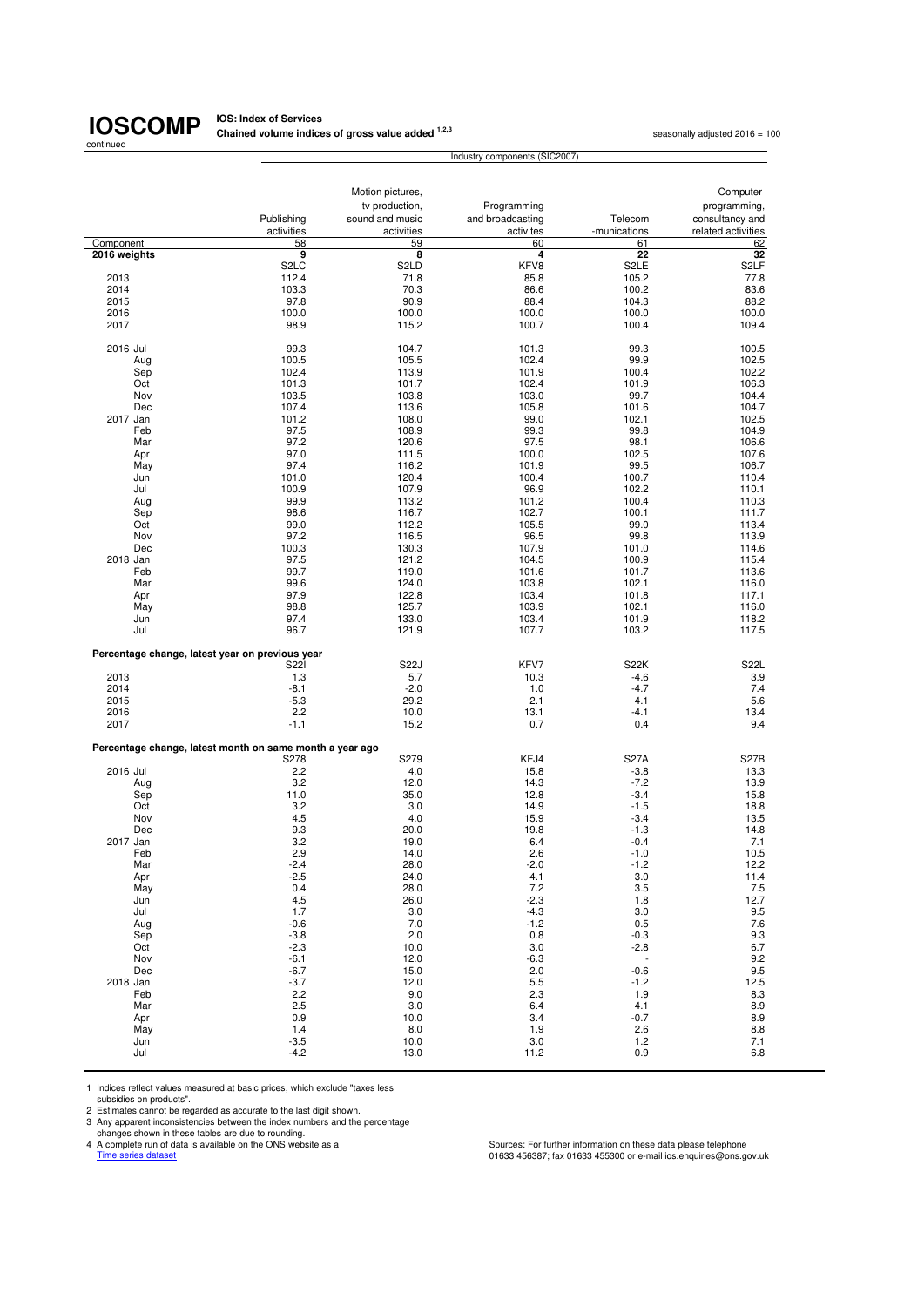**IOS: Index of Services<br>Chained volume indices of gross value added <sup>1,2,3</sup> seasonally adjusted 2016 = 100** 

|                                                                | Industry components (SIC2007) |                   |                      |                       |                    |  |
|----------------------------------------------------------------|-------------------------------|-------------------|----------------------|-----------------------|--------------------|--|
|                                                                |                               |                   |                      |                       |                    |  |
|                                                                |                               | Motion pictures,  |                      |                       | Computer           |  |
|                                                                |                               | tv production,    | Programming          |                       | programming,       |  |
|                                                                |                               |                   |                      |                       |                    |  |
|                                                                | Publishing                    | sound and music   | and broadcasting     | Telecom               | consultancy and    |  |
|                                                                | activities                    | activities        | activites            | -munications          | related activities |  |
| Component                                                      | 58<br>g                       | 59<br>8           | 60<br>$\overline{4}$ | 61<br>$\overline{22}$ | 62<br>32           |  |
| 2016 weights                                                   |                               |                   |                      |                       |                    |  |
| Percentage change, latest month on previous month              |                               |                   |                      |                       |                    |  |
|                                                                | S221                          | <b>S22J</b>       | KFV7                 | <b>S22K</b>           | S22L               |  |
| 2016 Jul                                                       | 2.8                           | 9.3               | $-1.5$               | 0.4                   | 2.6                |  |
| Aug                                                            | 1.3                           | 0.8               | 1.1                  | 0.6                   | 2.0                |  |
| Sep                                                            | 1.9                           | 7.9               | $-0.4$               | 0.5                   | $-0.3$             |  |
| Oct                                                            | $-1.1$                        | $-10.7$           | 0.5                  | 1.5                   | 4.0                |  |
| Nov                                                            | 2.2                           | 2.1               | 0.6                  | $-2.1$                | $-1.8$             |  |
| Dec                                                            | 3.9                           | 9.5               | 2.7                  | 1.9                   | 0.3                |  |
| 2017 Jan                                                       | $-5.8$                        | $-5.0$            | $-6.4$               | 0.4                   | $-2.0$             |  |
| Feb                                                            | $-3.7$                        | 0.9               | 0.4                  | $-2.2$                | 2.3                |  |
| Mar                                                            | $-0.3$                        | 10.7              | $-1.8$               | $-1.7$                | 1.6                |  |
| Apr                                                            | $-0.2$                        | $-7.5$            | 2.5                  | 4.5                   | 1.0                |  |
| May                                                            | 0.4                           | 4.1               | 2.0                  | $-3.0$                | $-0.8$             |  |
| Jun                                                            | 3.6                           | 3.6               | $-1.5$               | 1.2                   | 3.4                |  |
| Jul                                                            |                               | $-10.4$           | $-3.5$               | 1.5                   | $-0.3$             |  |
| Aug                                                            | $-1.0$                        | 5.0               | 4.5                  | $-1.8$                | 0.2                |  |
| Sep                                                            | $-1.4$                        | 3.1               | 1.5                  | $-0.3$                | 1.3                |  |
| Oct                                                            | 0.4                           | $-3.9$            | 2.7                  | $-1.0$                | 1.5                |  |
| Nov                                                            | $-1.8$                        | 3.8               | $-8.5$               | 0.8                   | 0.4                |  |
| Dec                                                            | 3.2                           | 11.8              | 11.8                 | 1.2                   | 0.6                |  |
| 2018 Jan                                                       | $-2.7$                        | $-7.0$            | $-3.2$               | $-0.1$                | 0.6                |  |
| Feb                                                            | 2.2                           | $-1.8$            | $-2.7$               | 0.8                   | $-1.5$             |  |
| Mar                                                            | $-0.1$                        | 4.2               | 2.1                  | 0.4                   | 2.1                |  |
| Apr                                                            | $-1.7$                        | $-1.0$            | $-0.4$               | $-0.4$                | 1.0                |  |
| May                                                            | 1.0                           | 2.4               | 0.5                  | 0.3                   | $-0.9$             |  |
| Jun                                                            | $-1.5$                        | 5.8               | $-0.5$               | $-0.2$                | 1.8                |  |
| Jul                                                            | $-0.7$                        | $-8.3$            | 4.2                  | 1.2                   | $-0.6$             |  |
|                                                                |                               |                   |                      |                       |                    |  |
| Percentage change, latest 3 months on same 3 months a year ago |                               |                   |                      |                       |                    |  |
|                                                                | S <sub>2</sub> GM             | S <sub>2</sub> GN | KFJ6                 | S <sub>2</sub> GO     | S <sub>2</sub> GP  |  |
| 2016 Jul                                                       | $-0.3$                        | 5.3               | 12.9                 | $-6.4$                | 13.3               |  |
| Aug                                                            | 1.5                           | 10.0              | 15.5                 | $-5.6$                | 13.1               |  |
| Sep                                                            | 5.3                           | 16.1              | 14.3                 | $-4.8$                | 14.3               |  |
| Oct                                                            | 5.7                           | 15.8              | 14.0                 | $-4.1$                | 16.2               |  |
| Nov                                                            | 6.1                           | 12.7              | 14.5                 | $-2.8$                | 16.0               |  |
| Dec                                                            | 5.7                           | 8.8               | 16.9                 | $-2.1$                | 15.7               |  |
| 2017 Jan                                                       | 5.7                           | 14.0              | 13.9                 | $-1.7$                | 11.7               |  |
| Feb                                                            | 5.2                           | 17.7              | 9.4                  | $-0.9$                | 10.7               |  |
| Mar                                                            | 1.2                           | 20.2              | 2.2                  | $-0.9$                | 9.9                |  |
| Apr                                                            | $-0.7$                        | 21.9              | 1.5                  | 0.3                   | 11.4               |  |
| May                                                            | $-1.5$                        | 26.7              | 3.0                  | 1.8                   | 10.3               |  |
| Jun                                                            | 0.8                           | 26.0              | 2.9                  | 2.8                   | 10.5               |  |
| Jul                                                            | 2.2                           | 18.3              |                      | 2.8                   | 9.9                |  |
| Aug                                                            | 1.8                           | 11.6              | $-2.6$               | 1.8                   | 9.9                |  |
| Sep                                                            | $-0.9$                        | 4.3               | $-1.6$               | 1.0                   | 8.8                |  |
| Oct                                                            | $-2.2$                        | 6.6               | 0.9                  | $-0.9$                | 7.9                |  |
| Nov                                                            | $-4.0$                        | 8.2               | $-0.9$               | $-1.0$                | 8.4                |  |
| Dec                                                            | $-5.0$                        | 12.5              | $-0.4$               | $-1.1$                | 8.5                |  |
| 2018 Jan                                                       | $-5.5$                        | 13.1              | 0.4                  | $-0.6$                | 10.4               |  |
| Feb                                                            | $-2.8$                        | 12.1              | 3.3                  | J.                    | 10.1               |  |
| Mar                                                            | 0.3                           | 7.9               | 4.8                  | 1.6                   | 9.9                |  |
| Apr                                                            | 1.9                           | 7.3               | 4.0                  | 1.7                   | 8.7                |  |
| May                                                            | 1.6                           | 7.0               | 3.9                  | 1.9                   | 8.8                |  |
| Jun                                                            | $-0.5$                        | 9.6               | 2.8                  | 1.0                   | 8.2                |  |
| Jul                                                            | $-2.2$                        | 10.5              | 5.3                  | 1.6                   | 7.5                |  |

1 Indices reflect values measured at basic prices, which exclude "taxes less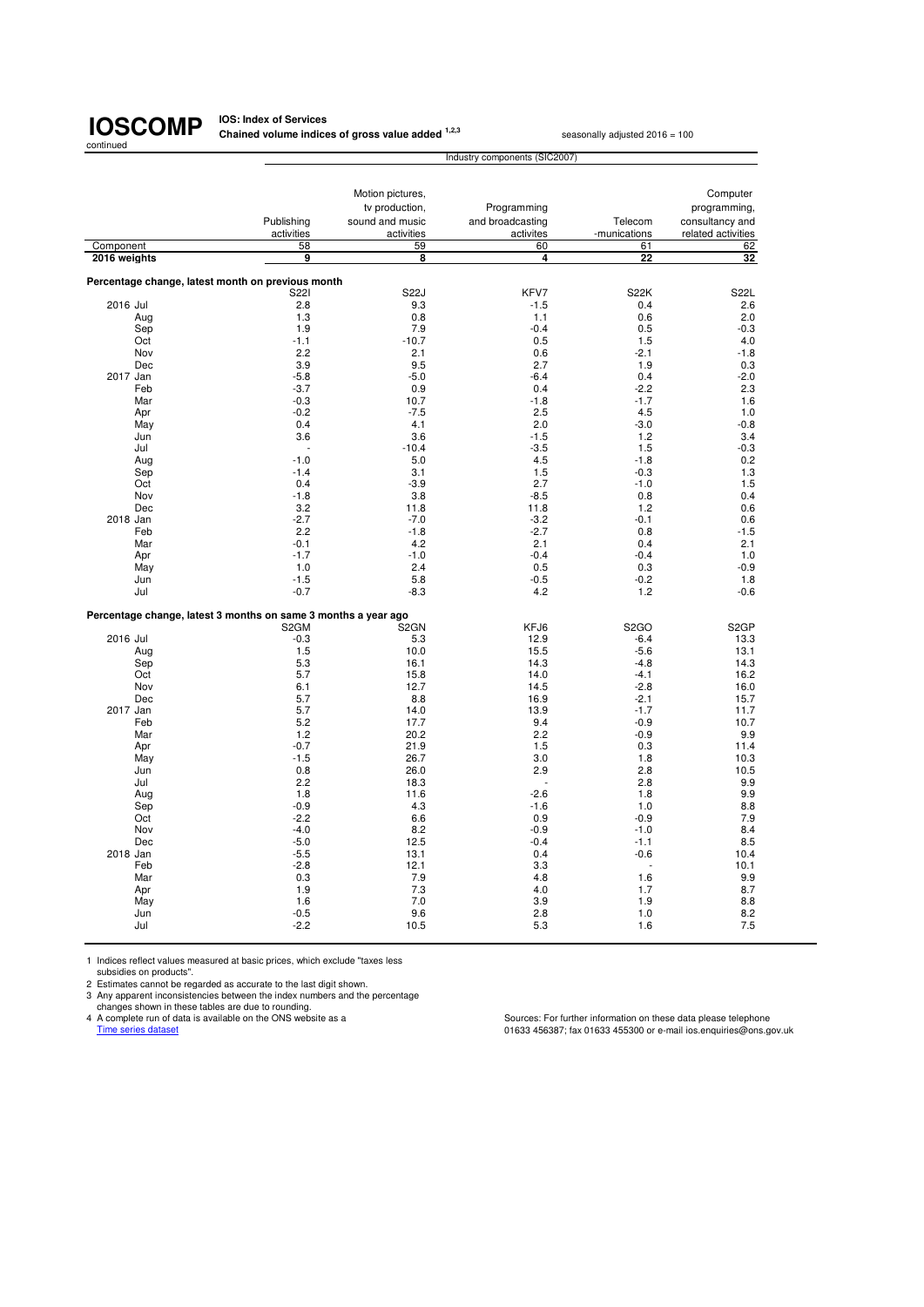**IOS: Index of Services Chained volume indices of gross value added**  $^{1,2,3}$  seasonally adjusted 2016 = 100 seasonally adjusted 2016 = 100

|                                                         |            | Industry components (SIC2007) |                  |                   |                               |  |  |
|---------------------------------------------------------|------------|-------------------------------|------------------|-------------------|-------------------------------|--|--|
|                                                         |            |                               |                  |                   |                               |  |  |
|                                                         |            | Motion pictures,              |                  |                   | Computer                      |  |  |
|                                                         |            | tv production,                | Programming      |                   | programming,                  |  |  |
|                                                         | Publishing | sound and music               | and broadcasting | Telecom           | consultancy and               |  |  |
|                                                         | activities | activities                    | activites        | -munications      | related activities            |  |  |
| Component                                               | 58         | 59                            | 60               | 61                | 62                            |  |  |
| 2016 weights                                            | 9          | 8                             | $\overline{4}$   | $\overline{22}$   | 32                            |  |  |
| Percentage change, latest 3 months on previous 3 months |            |                               |                  |                   |                               |  |  |
|                                                         | S2BW       | S <sub>2</sub> BX             | KFJ8             | S <sub>2</sub> BY | S <sub>2</sub> B <sub>Z</sub> |  |  |
| 2016 Jul                                                | $-0.3$     | 4.0                           | 2.3              | $-1.8$            | 3.9                           |  |  |
| Aug                                                     | 0.1        | 11.3                          | 5.4              | 1.0               | 3.5                           |  |  |
| Sep                                                     | 3.1        | 17.3                          | 3.9              | 1.7               | 3.9                           |  |  |
| Oct                                                     | 3.9        | 10.3                          | 2.5              | 2.7               | 4.5                           |  |  |
| Nov                                                     | 3.6        | 4.4                           | 0.3              | 1.3               | 4.0                           |  |  |
| Dec                                                     | 3.3        | $-1.5$                        | 1.9              | 1.3               | 3.3                           |  |  |
| 2017 Jan                                                | 2.6        | 1.4                           | 0.4              | 0.4               | 0.2                           |  |  |
| Feb                                                     | $-0.3$     | 3.5                           | $-1.1$           | 0.5               | $-0.3$                        |  |  |
| Mar                                                     | $-5.2$     | 5.8                           | $-4.9$           | $-1.1$            | $-0.4$                        |  |  |
| Apr                                                     | $-6.5$     | 4.8                           | $-3.6$           | $-1.0$            | 2.4                           |  |  |
| May                                                     | $-4.7$     | 5.4                           | $-1.5$           | $-1.1$            | 2.8                           |  |  |
| Jun                                                     | $-0.2$     | 3.2                           | 2.2              | 0.9               | 3.4                           |  |  |
| Jul                                                     | 2.6        | 1.0                           | 0.8              | 0.6               | 2.5                           |  |  |
| Aug                                                     | 3.5        | $-2.0$                        | $-0.3$           | 1.0               | 3.1                           |  |  |
| Sep                                                     | 1.4        | $-2.9$                        | $-0.5$           |                   | 2.3                           |  |  |
| Oct                                                     | $-0.6$     | $-0.6$                        | 3.4              | $-1.0$            | 2.5                           |  |  |
| Nov                                                     | $-2.3$     | 1.2                           | 2.1              | $-1.4$            | 2.5                           |  |  |
| Dec                                                     | $-1.0$     | 6.3                           | 3.1              | $-0.9$            | 3.0                           |  |  |
| 2018 Jan                                                | $-0.8$     | 7.5                           | $-0.1$           | 0.7               | 2.5                           |  |  |
| Feb                                                     | 0.9        | 7.2                           | 3.1              | 1.6               | 1.3                           |  |  |
| Mar                                                     | 0.1        | 1.4                           |                  | 1.7               | 0.9                           |  |  |
| Apr                                                     | 0.7        | $-0.6$                        |                  | 1.3               | 0.8                           |  |  |
| May                                                     | $-0.4$     | 0.6                           | $-0.9$           | 0.8               | 1.6                           |  |  |
| Jun                                                     | $-0.9$     | 4.8                           | 0.3              | 0.3               | 1.9                           |  |  |
| Jul                                                     | $-1.4$     | 4.1                           | 2.0              | 0.5               | 1.4                           |  |  |
|                                                         |            |                               |                  |                   |                               |  |  |

1 Indices reflect values measured at basic prices, which exclude "taxes less

subsidies on products". 2 Estimates cannot be regarded as accurate to the last digit shown. 3 Any apparent inconsistencies between the index numbers and the percentage changes shown in these tables are due to rounding.

4 A complete run of data is available on the ONS website as a Sources: For further information on these data please telephone 4 A complete run of data is available on the ONS website as a<br>Time series dataset un series data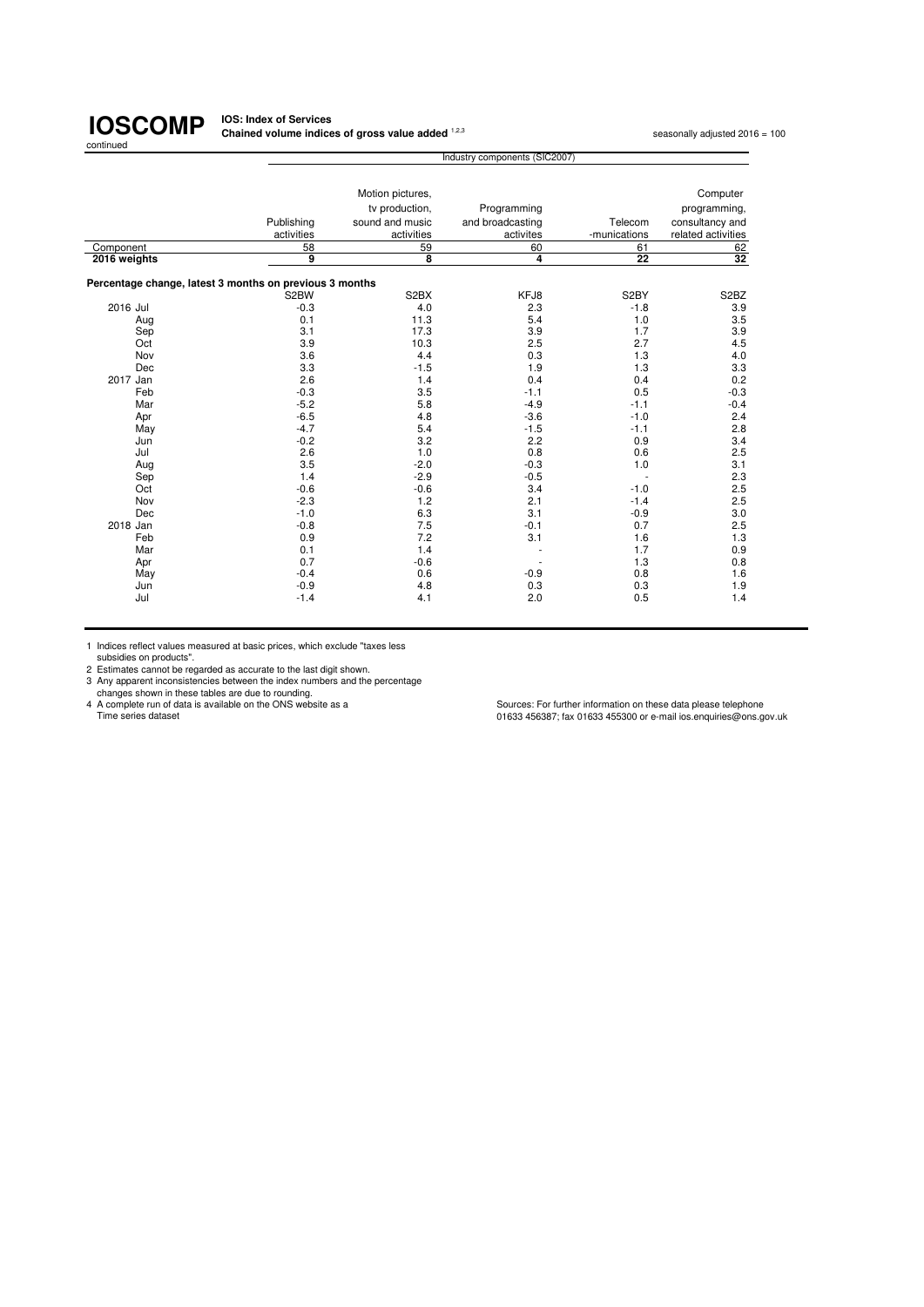**IOS: Inde**: Telecom<br>**Chained** unications

|                                                          |                               |                   | Industry components (SIC2007) |                               |                   |
|----------------------------------------------------------|-------------------------------|-------------------|-------------------------------|-------------------------------|-------------------|
|                                                          |                               |                   | Financial                     | Insurance,                    |                   |
|                                                          | Information                   | Financial         | service activities            | except                        |                   |
|                                                          | service                       | and insurance     | except insurance              | compulsory                    | Pension           |
|                                                          | activities<br>63              | activities<br>Κ   | and pension funding<br>64     | social security<br>$65.1 - 2$ | funding           |
| Component<br>2016 weights                                | 4                             | 92                | 55                            | 20                            | 65.3<br>2         |
|                                                          | S <sub>2</sub> L <sub>G</sub> | S <sub>2</sub> LH | S <sub>2</sub> LI             | S <sub>2L</sub> J             | S <sub>2</sub> LK |
| 2013                                                     | 83.5                          | 101.3             | 102.5                         | 99.1                          | 112.5             |
| 2014                                                     | 95.2                          | 99.5              | 98.9                          | 98.0                          | 110.8             |
| 2015                                                     | 100.1                         | 96.6              | 97.4                          | 98.6                          | 102.1             |
| 2016                                                     | 100.0                         | 100.0             | 100.0                         | 100.0                         | 100.0             |
| 2017                                                     | 107.9                         | 100.1             | 100.9                         | 97.5                          | 96.6              |
| 2016 Jul                                                 | 96.1                          | 100.9             | 100.1                         | 101.4                         | 100.2             |
| Aug                                                      | 100.0                         | 101.1             | 100.3                         | 101.9                         | 100.1             |
| Sep                                                      | 102.0                         | 101.5             | 100.3                         | 101.3                         | 99.9              |
| Oct                                                      | 101.1                         | 100.8             | 100.6                         | 100.3                         | 99.7              |
| Nov                                                      | 104.0                         | 100.9             | 100.8                         | 99.3                          | 99.4              |
| Dec                                                      | 102.7                         | 100.5             | 101.0                         | 98.2                          | 99.0              |
| 2017 Jan                                                 | 105.8                         | 101.1             | 102.2                         | 98.0                          | 98.7              |
| Feb                                                      | 102.3                         | 100.7             | 101.4                         | 98.3                          | 98.3              |
| Mar                                                      | 104.7                         | 100.4<br>100.2    | 100.8<br>100.4                | 98.5                          | 97.9<br>97.5      |
| Apr<br>May                                               | 104.0<br>109.7                | 100.2             | 100.4                         | 98.6<br>98.5                  | 97.1              |
| Jun                                                      | 108.3                         | 100.3             | 100.8                         | 98.2                          | 96.7              |
| Jul                                                      | 106.4                         | 100.2             | 101.0                         | 97.7                          | 96.3              |
| Aug                                                      | 109.4                         | 100.1             | 101.2                         | 97.2                          | 95.9              |
| Sep                                                      | 109.3                         | 99.8              | 101.1                         | 96.6                          | 95.6              |
| Oct                                                      | 107.8                         | 99.3              | 100.5                         | 96.1                          | 95.3              |
| Nov                                                      | 112.9                         | 99.2              | 100.4                         | 96.0                          | 95.0              |
| Dec                                                      | 113.9                         | 99.5              | 100.7                         | 96.3                          | 94.7              |
| 2018 Jan                                                 | 108.8                         | 99.6              | 100.6                         | 96.8                          | 94.4              |
| Feb<br>Mar                                               | 114.0<br>113.9                | 99.8<br>99.9      | 100.8<br>100.9                | 97.1<br>97.1                  | 94.1<br>93.9      |
| Apr                                                      | 115.5                         | 99.7              | 100.3                         | 97.6                          | 93.6              |
| May                                                      | 116.5                         | 99.6              | 99.7                          | 98.1                          | 93.3              |
| Jun                                                      | 115.6                         | 99.6              | 99.6                          | 98.4                          | 93.0              |
| Jul                                                      | 117.8                         | 99.7              | 99.5                          | 98.7                          | 92.8              |
|                                                          |                               |                   |                               |                               |                   |
| Percentage change, latest year on previous year          |                               | <b>S22N</b>       | S22O                          |                               | S22Q              |
| 2013                                                     | S22M<br>13.6                  | $-2.2$            | $-3.3$                        | S <sub>2</sub> 2P<br>$-0.3$   | 0.5               |
| 2014                                                     | 14.0                          | $-1.7$            | $-3.5$                        | $-1.1$                        | $-1.5$            |
| 2015                                                     | 5.1                           | $-2.9$            | $-1.5$                        | 0.5                           | $-7.9$            |
| 2016                                                     | $-0.1$                        | 3.5               | 2.6                           | 1.5                           | $-2.0$            |
| 2017                                                     | 7.9                           | 0.1               | 0.9                           | $-2.5$                        | $-3.4$            |
|                                                          |                               |                   |                               |                               |                   |
| Percentage change, latest month on same month a year ago |                               |                   |                               |                               | <b>S27G</b>       |
| 2016 Jul                                                 | <b>S27C</b><br>$-5.8$         | S27D<br>6.5       | <b>S27E</b><br>4.2            | S <sub>27</sub> F<br>5.4      | $-1.0$            |
| Aug                                                      | 5.7                           | 6.2               | 4.2                           | 5.6                           | $-0.7$            |
| Sep                                                      | 3.5                           | 6.1               | 3.8                           | 3.8                           | $-0.6$            |
| Oct                                                      | 2.6                           | 5.0               | 3.9                           | 0.8                           | $-0.7$            |
| Nov                                                      | 4.5                           | 4.3               | 3.7                           | $-2.7$                        | $-0.9$            |
| Dec                                                      | 7.1                           | 2.1               | 3.2                           | $-4.4$                        | $-1.4$            |
| 2017 Jan                                                 | 6.2                           | 2.5               | 3.5                           | $-3.0$                        | $-1.4$            |
| Feb<br>Mar                                               | $-3.8$                        | 2.1               | 1.7<br>1.3                    | $-1.4$<br>$-0.4$              | $-1.9$<br>$-2.4$  |
| Apr                                                      | 8.3<br>1.9                    | 1.8<br>1.3        | 0.9                           |                               | $-2.8$            |
| May                                                      | 14.4                          | 0.8               | 0.8                           | $-0.7$                        | $-3.3$            |
| Jun                                                      | 15.6                          | 0.3               | 0.7                           | $-2.1$                        | $-3.7$            |
| Jul                                                      | 10.8                          | $-0.7$            | 0.9                           | $-3.6$                        | $-3.9$            |
| Aug                                                      | 9.4                           | $-0.9$            | 0.9                           | $-4.7$                        | $-4.2$            |
| Sep                                                      | 7.2                           | $-1.7$            | 0.7                           | $-4.6$                        | $-4.3$            |
| Oct                                                      | 6.6                           | $-1.5$            | $-0.1$                        | $-4.2$                        | $-4.4$            |
| Nov                                                      | 8.5<br>11.0                   | $-1.7$<br>$-1.0$  | $-0.3$                        | $-3.4$                        | $-4.4$<br>$-4.4$  |
| Dec<br>2018 Jan                                          | 2.8                           | $-1.5$            | $-0.3$<br>$-1.6$              | $-2.0$<br>$-1.3$              | $-4.3$            |
| Feb                                                      | 11.5                          | $-0.9$            | $-0.6$                        | $-1.2$                        | $-4.2$            |
| Mar                                                      | 8.8                           | $-0.5$            | 0.1                           | $-1.4$                        | $-4.1$            |
| Apr                                                      | 11.1                          | $-0.5$            | $-0.1$                        | $-1.0$                        | $-4.0$            |
| May                                                      | 6.2                           | $-0.6$            | $-0.7$                        | $-0.4$                        | $-3.9$            |
| Jun                                                      | 6.7                           | $-0.7$            | $-1.2$                        | 0.2                           | $-3.8$            |
| Jul                                                      | 10.7                          | $-0.5$            | $-1.4$                        | 1.0                           | $-3.7$            |

1 Indices reflect values measured at basic prices, which exclude "taxes less<br>
subsidies on products".<br>
2 Estimates cannot be regarded as accurate to the last digit shown.<br>
2 Acomplete run of data is evailable on the ONS we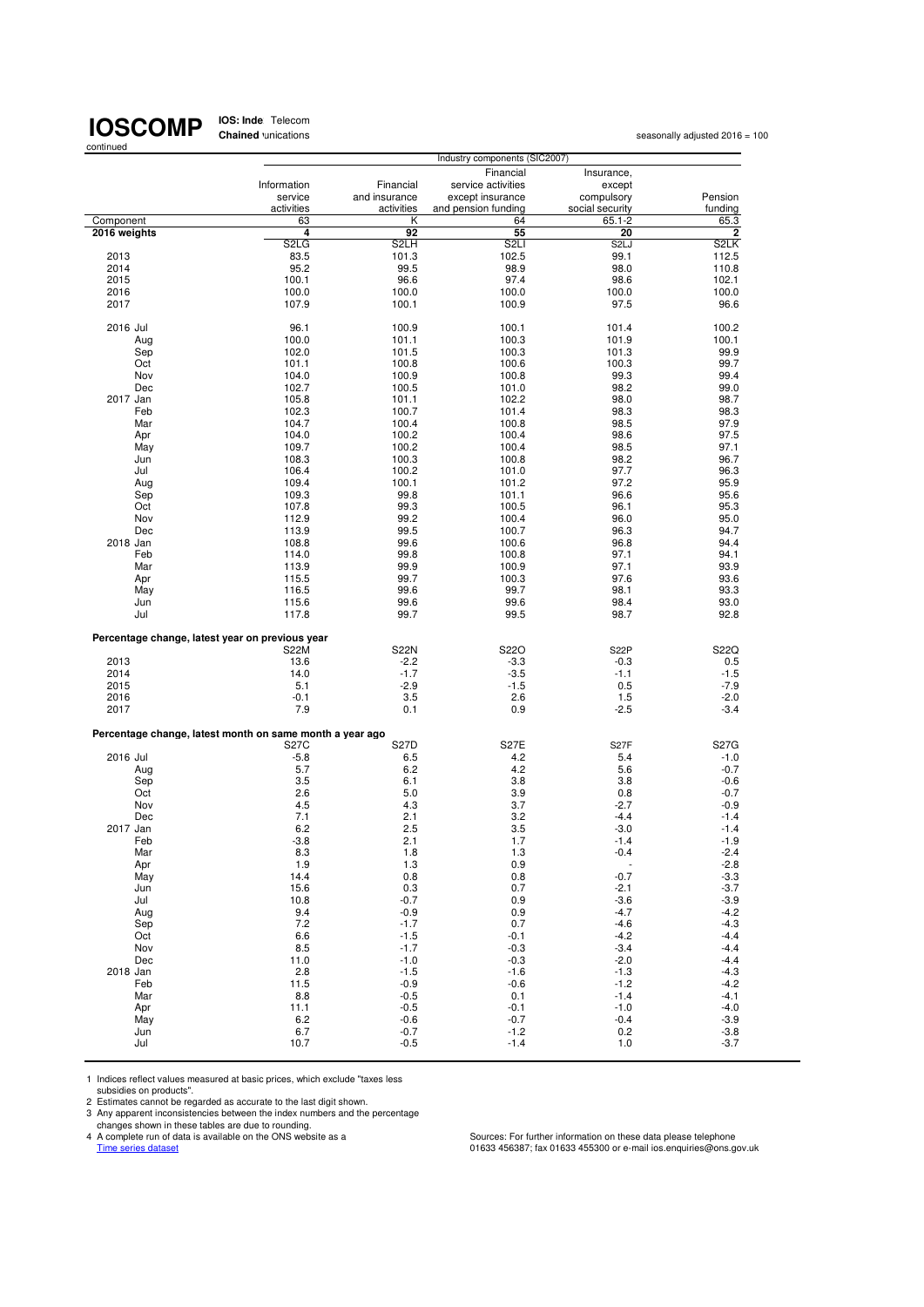**IOS: Index of Services<br>Chained volume indices of gross value added <sup>1,2,3</sup> seasonally adjusted 2016 = 100** 

|              |     |                                                                  |                   | Industry components (SIC2007) |                   |                   |
|--------------|-----|------------------------------------------------------------------|-------------------|-------------------------------|-------------------|-------------------|
|              |     |                                                                  |                   | Financial                     | Insurance,        |                   |
|              |     | Information                                                      | Financial         | service activities            | except            |                   |
|              |     | service                                                          | and insurance     | except insurance              | compulsory        | Pension           |
|              |     | activities                                                       | activities        | and pension funding           | social security   | funding           |
| Component    |     | 63                                                               | Κ                 | 64                            | $65.1 - 2$        | 65.3              |
| 2016 weights |     | 4                                                                | $\overline{92}$   | 55                            | 20                | 2                 |
|              |     |                                                                  |                   |                               |                   |                   |
|              |     | Percentage change, latest month on previous month<br><b>S22M</b> | <b>S22N</b>       | S22O                          | S <sub>2</sub> 2P | S22Q              |
| 2016 Jul     |     | 2.6                                                              | 1.0               |                               | 1.1               | $-0.1$            |
|              | Aug | 4.1                                                              | 0.1               | 0.2                           | 0.5               | $-0.1$            |
|              | Sep | 2.1                                                              | 0.5               | 0.1                           | $-0.6$            | $-0.2$            |
|              | Oct | $-0.9$                                                           | $-0.7$            | 0.2                           | $-1.0$            | $-0.2$            |
|              | Nov | 2.9                                                              | 0.1               | 0.2                           | $-0.9$            | $-0.3$            |
|              | Dec | $-1.3$                                                           | $-0.4$            | 0.3                           | $-1.1$            | $-0.3$            |
| 2017 Jan     |     | 3.1                                                              | 0.6               | 1.1                           | $-0.2$            | $-0.4$            |
|              | Feb | $-3.3$                                                           | $-0.4$            | $-0.8$                        | 0.2               | $-0.4$            |
|              | Mar | 2.3                                                              | $-0.3$            | $-0.6$                        | 0.2               | $-0.4$            |
|              | Apr | $-0.7$                                                           | $-0.2$            | $-0.4$                        | 0.1               | $-0.4$            |
|              | May | 5.5                                                              | J.                | 0.1                           | $-0.1$            | $-0.4$            |
|              | Jun | $-1.3$                                                           | 0.1               | 0.4                           | $-0.3$            | $-0.4$            |
|              | Jul | $-1.7$                                                           | $-0.1$            | 0.1                           | $-0.5$            | $-0.4$            |
|              | Aug | 2.8                                                              | $-0.1$            | 0.2                           | $-0.6$            | $-0.4$            |
|              | Sep | $-0.1$                                                           | $-0.3$            | $-0.1$                        | $-0.6$            | $-0.4$            |
|              | Oct | $-1.4$                                                           | $-0.5$            | $-0.6$                        | $-0.5$            | $-0.3$            |
|              | Nov | 4.8                                                              | $-0.1$            | $-0.1$                        | $-0.1$            | $-0.3$            |
|              | Dec | 0.9                                                              | 0.3               | 0.3                           | 0.3               | $-0.3$            |
| 2018 Jan     |     | $-4.5$                                                           | 0.1               | $-0.2$                        | 0.5               | $-0.3$            |
|              | Feb | 4.8                                                              | 0.3               | 0.2                           | 0.4               | $-0.3$            |
|              | Mar | $-0.1$                                                           | 0.1               | 0.2                           |                   | $-0.3$            |
|              | Apr | 1.5                                                              | $-0.2$            | $-0.6$                        | 0.5               | $-0.3$            |
|              | May | 0.8                                                              | $-0.2$            | $-0.6$                        | 0.5               | $-0.3$            |
|              | Jun | $-0.8$                                                           | 0.1               | $-0.1$                        | 0.4               | $-0.3$            |
|              | Jul | 1.9                                                              |                   | $-0.1$                        | 0.2               | $-0.3$            |
|              |     | Percentage change, latest 3 months on same 3 months a year ago   |                   |                               |                   |                   |
|              |     | S <sub>2</sub> GQ                                                | S <sub>2</sub> GR | S <sub>2</sub> GS             | S <sub>2</sub> GT | S <sub>2</sub> GU |
| 2016 Jul     |     | $-8.7$                                                           | 5.3               | 3.8                           | 3.9               | $-1.4$            |
|              | Aug | $-2.7$                                                           | 6.1               | 4.2                           | 5.0               | $-1.0$            |
|              | Sep | 1.0                                                              | 6.3               | 4.1                           | 4.9               | $-0.8$            |
|              | Oct | 3.9                                                              | 5.8               | 4.0                           | 3.4               | $-0.7$            |
|              | Nov | 3.5                                                              | 5.2               | 3.8                           | 0.6               | $-0.7$            |
|              | Dec | 4.7                                                              | 3.8               | 3.6                           | $-2.1$            | $-1.0$            |
| 2017 Jan     |     | 5.9                                                              | 2.9               | 3.5                           | $-3.4$            | $-1.2$            |
|              | Feb | 3.0                                                              | 2.2               | 2.8                           | $-2.9$            | $-1.6$            |
|              | Mar | 3.4                                                              | 2.1               | 2.2                           | $-1.6$            | $-1.9$            |
|              | Apr | 1.9                                                              | 1.7               | 1.3                           | $-0.6$            | $-2.4$            |
|              | May | 8.1                                                              | 1.3               | 1.0                           | $-0.4$            | $-2.8$            |
|              | Jun | 10.4                                                             | 0.8               | 0.8                           | $-0.9$            | $-3.3$            |
|              | Jul | 13.6                                                             | 0.1               | 0.8                           | $-2.1$            | $-3.6$            |
|              | Aug | 11.9                                                             | $-0.4$            | 0.8                           | $-3.5$            | $-3.9$            |
|              | Sep | 9.1                                                              | $-1.1$            | 0.8                           | $-4.3$            | $-4.1$            |
|              | Oct | 7.7                                                              | $-1.4$            | 0.5                           | $-4.5$            | $-4.3$            |
|              | Nov | 7.4                                                              | $-1.6$            | 0.1                           | $-4.1$            | $-4.4$            |
| 2018 Jan     | Dec | 8.7<br>7.4                                                       | $-1.4$<br>$-1.4$  | $-0.2$<br>$-0.7$              | $-3.2$<br>$-2.2$  | $-4.4$<br>$-4.4$  |
|              | Feb | 8.3                                                              | $-1.1$            | $-0.8$                        | $-1.5$            | $-4.3$            |
|              | Mar | 7.6                                                              | $-0.9$            | $-0.7$                        | $-1.3$            | $-4.2$            |
|              | Apr | 10.5                                                             | $-0.6$            | $-0.2$                        | $-1.2$            | $-4.1$            |
|              | May | 8.7                                                              | $-0.5$            | $-0.2$                        | $-0.9$            | $-4.0$            |
|              | Jun | 8.0                                                              | $-0.6$            | $-0.7$                        | $-0.4$            | $-3.9$            |
|              | Jul | 7.9                                                              | $-0.6$            | $-1.1$                        | 0.3               | $-3.8$            |
|              |     |                                                                  |                   |                               |                   |                   |

1 Indices reflect values measured at basic prices, which exclude "taxes less subsidies on products". 2 Estimates cannot be regarded as accurate to the last digit shown.

3 Any apparent inconsistencies between the index numbers and the percentage<br>changes shown in these tables are due to rounding.<br>4 A complete run of data is available on the ONS website as a<br>Time series dataset of a same of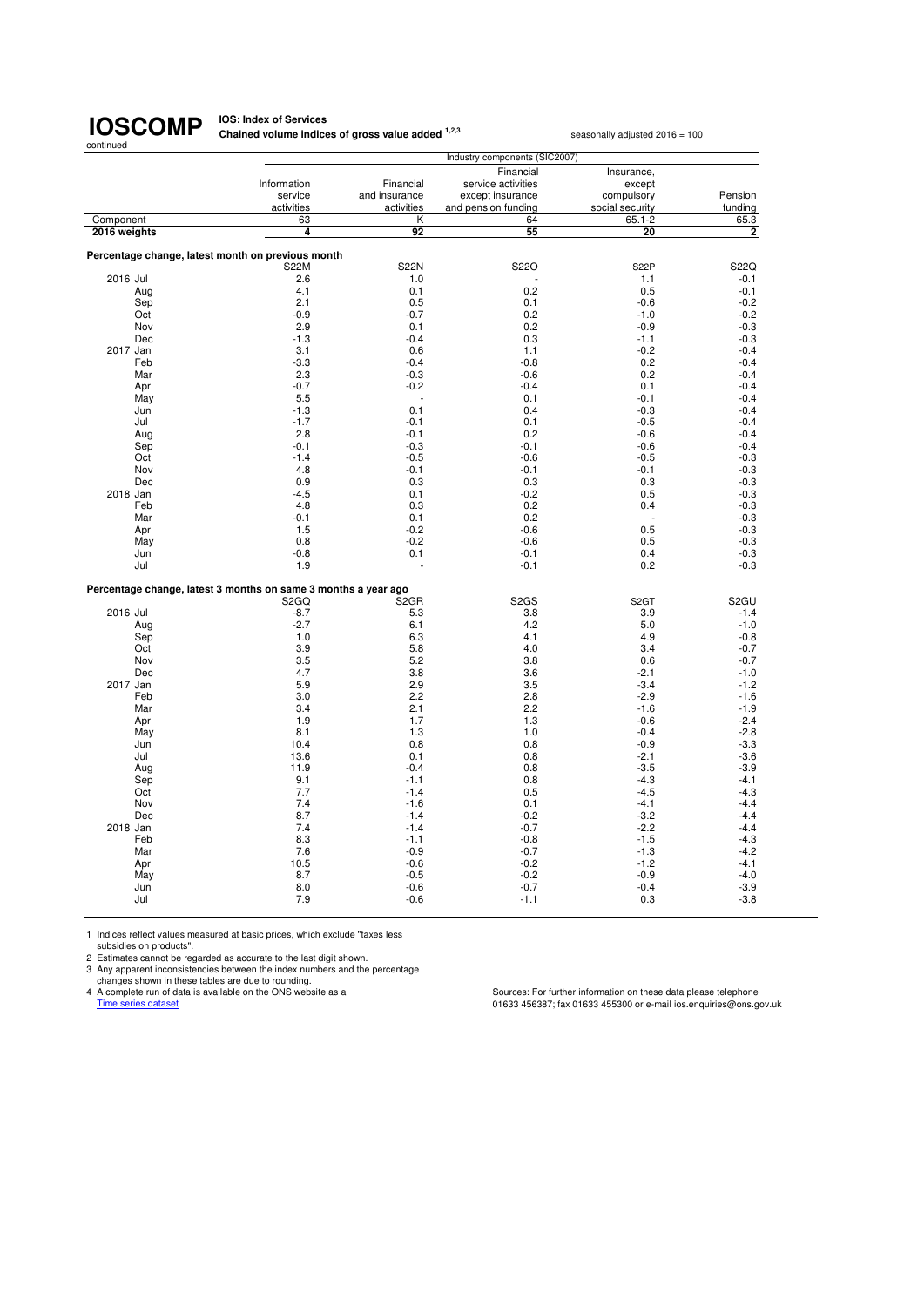**IOS: Index of Services Chained volume indices of gross value added <sup>1,2,3</sup> seasonally adjusted 2016 = 100<br>
<b>Chained volume indices of gross value added** <sup>1,2,3</sup>

|                                                         | Industry components (SIC2007) |                               |                     |                 |                |  |
|---------------------------------------------------------|-------------------------------|-------------------------------|---------------------|-----------------|----------------|--|
|                                                         |                               |                               | Financial           | Insurance,      |                |  |
|                                                         | Information                   | Financial                     | service activities  | except          |                |  |
|                                                         | service                       | and insurance                 | except insurance    | compulsory      | Pension        |  |
|                                                         | activities                    | activities                    | and pension funding | social security | funding        |  |
| Component                                               | 63                            | $\overline{\mathsf{K}}$       | 64                  | $65.1 - 2$      | 65.3           |  |
| 2016 weights                                            | 4                             | 92                            | 55                  | 20              | $\overline{2}$ |  |
| Percentage change, latest 3 months on previous 3 months |                               |                               |                     |                 |                |  |
|                                                         | <b>S2C2</b>                   | S <sub>2</sub> C <sub>3</sub> | <b>S2C4</b>         | <b>S2C5</b>     | <b>S2C6</b>    |  |
| 2016 Jul                                                | $-6.4$                        | 1.4                           | 0.4                 | 1.3             | 0.1            |  |
| Aug                                                     | $-1.7$                        | 1.7                           | 0.6                 | 2.4             | $-0.1$         |  |
| Sep                                                     | 2.2                           | 1.8                           | 0.5                 | 2.2             | $-0.3$         |  |
| Oct                                                     | 6.1                           | 1.0                           | 0.5                 | 0.9             | $-0.4$         |  |
| Nov                                                     | 6.0                           | 0.4                           | 0.4                 | $-0.9$          | $-0.6$         |  |
| Dec                                                     | 3.3                           | $-0.4$                        | 0.6                 | $-2.2$          | $-0.7$         |  |
| 2017 Jan                                                | 3.1                           | $-0.3$                        | 0.9                 | $-2.6$          | $-0.9$         |  |
| Feb                                                     | 1.2                           | $-0.3$                        | 1.0                 | $-2.1$          | $-1.0$         |  |
| Mar                                                     | 1.6                           |                               | 0.6                 | $-1.0$          | $-1.1$         |  |
| Apr                                                     | $-0.5$                        | $-0.4$                        | $-0.5$              | $-0.1$          | $-1.2$         |  |
| May                                                     | 2.4                           | $-0.5$                        | $-1.0$              | 0.3             | $-1.2$         |  |
| Jun                                                     | 2.9                           | $-0.5$                        | $-0.9$              | 0.1             | $-1.2$         |  |
| Jul                                                     | 4.3                           | $-0.2$                        | $-0.1$              | $-0.3$          | $-1.2$         |  |
| Aug                                                     | 1.8                           | $-0.1$                        | 0.4                 | $-0.8$          | $-1.2$         |  |
| Sep                                                     | 1.0                           | $-0.2$                        | 0.5                 | $-1.3$          | $-1.2$         |  |
| Oct                                                     | 0.7                           | $-0.5$                        | 0.2                 | $-1.5$          | $-1.1$         |  |
| Nov                                                     | 1.8                           | $-0.8$                        | $-0.3$              | $-1.5$          | $-1.1$         |  |
| Dec                                                     | 2.9                           | $-0.7$                        | $-0.5$              | $-1.1$          | $-1.0$         |  |
| 2018 Jan                                                | 2.8                           | $-0.3$                        | $-0.3$              | $-0.3$          | $-1.0$         |  |
| Feb                                                     | 2.1                           | 0.2                           |                     | 0.5             | $-0.9$         |  |
| Mar                                                     | 0.6                           | 0.5                           | 0.2                 | 0.9             | $-0.9$         |  |
| Apr                                                     | 2.3                           | 0.4                           | 0.1                 | 1.0             | $-0.9$         |  |
| May                                                     | 2.7                           | 0.1                           | $-0.4$              | 0.9             | $-0.9$         |  |
| Jun                                                     | 3.2                           | $-0.1$                        | $-0.9$              | 1.0             | $-0.9$         |  |
| Jul                                                     | 1.9                           | $-0.2$                        | $-1.0$              | 1.1             | $-0.9$         |  |
|                                                         |                               |                               |                     |                 |                |  |

1 Indices reflect values measured at basic prices, which exclude "taxes less subsidies on products".

2 Estimates cannot be regarded as accurate to the last digit shown.<br>
2 Any apparent inconsistencies between the index numbers and the percentage<br>
changes shown in these tables are due to rounding.<br>
4 A complete run of data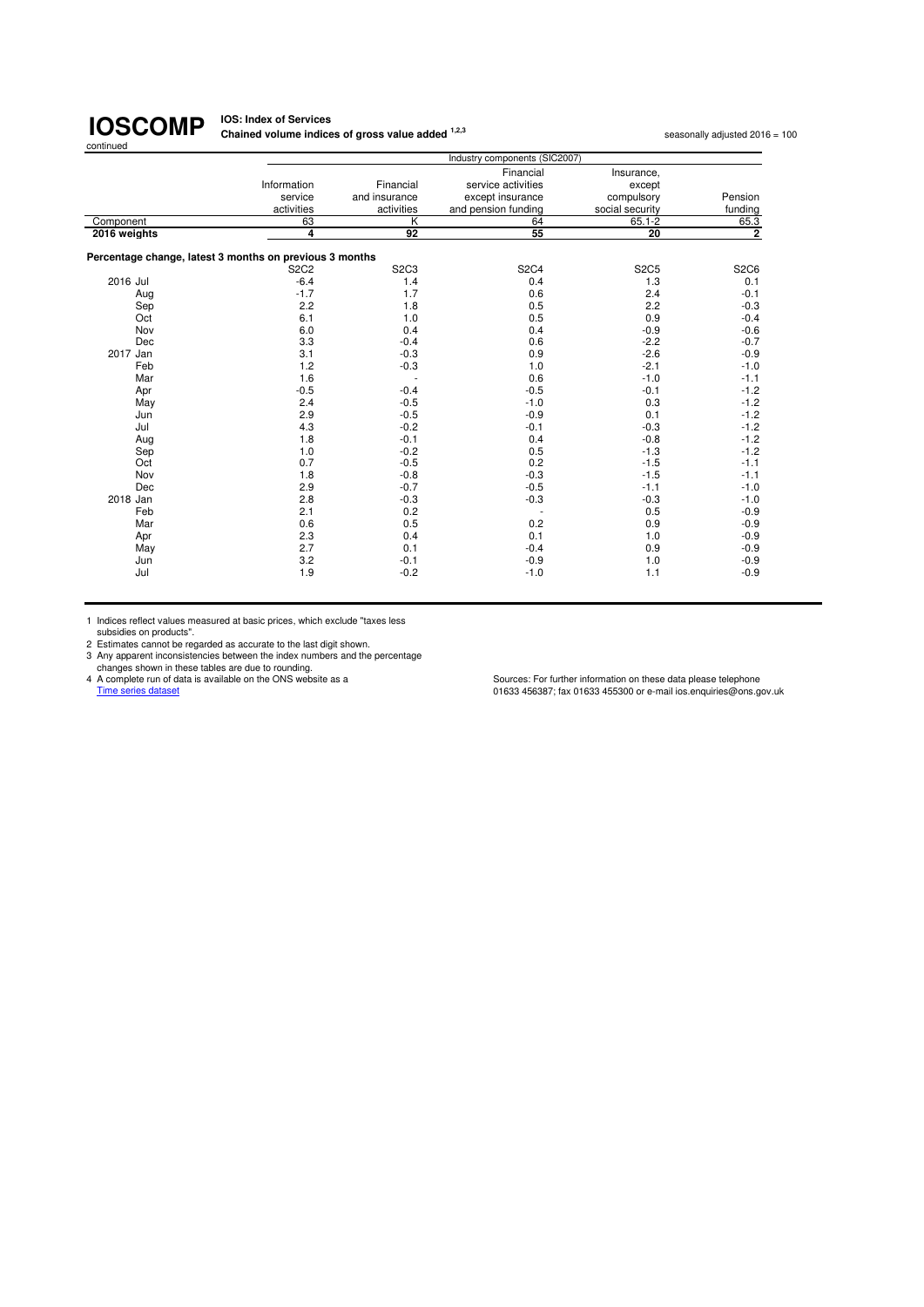## **IOS: Index of Services<br>Chained volume indices of gross value added <sup>1,2,3</sup> seasonally adjusted 2016 = 100**

| continued    |                                                          |             |                   |                          |                   |  |
|--------------|----------------------------------------------------------|-------------|-------------------|--------------------------|-------------------|--|
|              | Industry components (SIC2007)                            |             |                   |                          |                   |  |
|              | Activities                                               |             | Buying, selling   |                          | Real estate       |  |
|              | auxiliary                                                |             | and renting       |                          | activities        |  |
|              | to financial services                                    | Real estate | of own or leased  | Imputed                  | on fee or         |  |
|              | and insurance                                            | activities  | real estate       | rent                     | contract basis    |  |
| Component    | 66                                                       |             | 68.1-2            | 68.2Imp                  | 68.3              |  |
| 2016 weights | 16                                                       | 174         | 47                | 122                      | 5                 |  |
|              | S <sub>2</sub> LL                                        | S2LM        | S <sub>2</sub> LN | S <sub>2</sub> LO        | S <sub>2</sub> LP |  |
| 2013         | 100.6                                                    | 93.1        | 89.9              | 94.8                     | 85.6              |  |
| 2014         | 104.2                                                    | 96.0        | 94.1              | 96.9                     | 92.5              |  |
| 2015         | 91.7                                                     | 99.4        | 98.5              | 99.7                     | 100.5             |  |
| 2016         | 100.0                                                    | 100.0       | 100.0             | 100.0                    | 100.0             |  |
| 2017         | 100.8                                                    | 101.1       | 102.8             | 100.4                    | 102.3             |  |
| 2016 Jul     | 103.3                                                    | 99.7        | 99.5              | 99.9                     | 96.8              |  |
| Aug          | 103.0                                                    | 99.8        | 99.9              | 99.9                     | 96.8              |  |
| Sep          | 106.0                                                    | 99.6        | 99.4              | 99.9                     | 95.9              |  |
| Oct          | 102.5                                                    | 99.8        | 100.0             | 99.8                     | 98.5              |  |
| Nov          | 103.3                                                    | 99.8        | 100.1             | 99.7                     | 99.7              |  |
| Dec          | 101.5                                                    | 99.9        | 100.3             | 99.6                     | 102.9             |  |
| 2017 Jan     | 101.4                                                    | 100.4       | 101.4             | 99.9                     | 103.4             |  |
| Feb          | 101.6                                                    | 100.6       | 101.6             | 100.1                    | 102.5             |  |
| Mar          | 101.8                                                    | 100.7       | 101.9             | 100.3                    | 98.5              |  |
| Apr          | 101.9                                                    | 100.9       | 102.5             | 100.4                    | 99.9              |  |
|              |                                                          |             |                   |                          |                   |  |
| May          | 101.8                                                    | 101.2       | 102.7             | 100.5                    | 102.4             |  |
| Jun          | 101.5                                                    | 101.2       | 102.7             | 100.6                    | 102.3             |  |
| Jul          | 101.1                                                    | 101.3       | 102.9             | 100.7                    | 102.0             |  |
| Aug          | 100.5                                                    | 101.5       | 103.6             | 100.7                    | 103.4             |  |
| Sep          | 99.9                                                     | 101.3       | 103.0             | 100.6                    | 102.5             |  |
| Oct          | 99.4                                                     | 101.5       | 103.7             | 100.6                    | 103.1             |  |
| Nov          | 99.3                                                     | 101.6       | 104.0             | 100.5                    | 104.3             |  |
| Dec          | 99.6                                                     | 101.6       | 104.0             | 100.6                    | 102.8             |  |
| 2018 Jan     | 100.1                                                    | 101.5       | 104.1             | 100.5                    | 100.7             |  |
| Feb          | 100.5                                                    | 101.7       | 104.1             | 100.7                    | 102.3             |  |
| Mar          | 100.5                                                    | 101.8       | 104.3             | 100.8                    | 102.1             |  |
| Apr          | 100.9                                                    | 101.8       | 104.5             | 100.9                    | 99.4              |  |
| May          | 101.5                                                    | 102.1       | 104.8             | 101.1                    | 99.8              |  |
| Jun          | 101.8                                                    | 102.1       | 104.5             | 101.3                    | 98.1              |  |
| Jul          | 102.1                                                    | 102.1       | 105.1             | 101.1                    | 97.8              |  |
|              | Percentage change, latest year on previous year          |             |                   |                          |                   |  |
|              | <b>S22R</b>                                              | <b>S22S</b> | <b>S22T</b>       | <b>S22U</b>              | <b>S22V</b>       |  |
| 2013         | $-1.0$                                                   | 2.5         | 3.2               | 1.7                      | 12.8              |  |
| 2014         | 3.6                                                      | 3.1         | 4.8               | 2.2                      | 8.0               |  |
| 2015         | $-12.0$                                                  | 3.5         | 4.6               | 2.9                      | 8.7               |  |
| 2016         | 9.0                                                      | 0.6         | 1.6               | 0.3                      | $-0.5$            |  |
| 2017         | 0.8                                                      | 1.1         | 2.8               | 0.4                      | 2.3               |  |
|              | Percentage change, latest month on same month a year ago |             |                   |                          |                   |  |
|              | S <sub>27</sub> H                                        | S271        | <b>S27J</b>       | <b>S27K</b>              | <b>S27L</b>       |  |
| 2016 Jul     | 16.5                                                     | $-0.1$      | 1.0               | $-0.2$                   | $-8.2$            |  |
| Aug          | 14.3                                                     | $-0.4$      | 0.1               | $-0.3$                   | $-7.5$            |  |
| Sep          | 17.3                                                     | $-0.7$      | -0.5              | $-0.4$                   | $-8.3$            |  |
| Oct          | 15.6                                                     | $-0.4$      | 0.8               | $-0.6$                   | $-5.9$            |  |
| Nov          | 17.4                                                     | $-0.4$      | 0.9               | $-0.8$                   | -3.1              |  |
| Dec          | 6.3                                                      | $-0.7$      | 0.5               | $-1.0$                   | $-2.1$            |  |
| 2017 Jan     | 6.2                                                      | 0.1         | 1.6               | $-0.5$                   | 3.0               |  |
| Feb          | 8.1                                                      | $-0.1$      | 0.5               | $-0.4$                   | 0.8               |  |
| Mar          | 6.6                                                      | 0.2         | $1.2$             | $\overline{\phantom{a}}$ | $-6.4$            |  |
| Apr          | 5.0                                                      | 0.8         | 2.3               | 0.4                      | $-4.7$            |  |
| May          | 2.9                                                      | 1.4         | 3.5               | 0.5                      | 2.7               |  |
| Jun          | 2.2                                                      | 1.4         | 3.0               | 0.6                      | 4.8               |  |
| Jul          | $-2.1$                                                   | 1.6         | 3.5               | 0.7                      | 5.4               |  |
| Aug          | $-2.5$                                                   | 1.7         | 3.7               | 0.7                      | 6.8               |  |
| Sep          | $-5.7$                                                   | 1.7         | 3.7               | 0.7                      | 7.0               |  |
| Oct          | $-3.0$                                                   | 1.7         | 3.7               | 0.7                      | 4.7               |  |
| Nov          | $-3.9$                                                   | 1.7         | 3.9               | 0.8                      | 4.6               |  |
| Dec          | $-1.9$                                                   | 1.7         | 3.6               | 1.0                      | -0.1              |  |
| 2018 Jan     | $-1.2$                                                   | 1.1         | 2.6               | 0.6                      | $-2.6$            |  |
| Feb          | $-1.1$                                                   | 1.1         | 2.4               | 0.6                      | $-0.1$            |  |
| Mar          | $-1.3$                                                   | 1.1         | 2.4               | 0.6                      | 3.7               |  |
| Apr          | $-0.9$                                                   | $0.8\,$     | 2.0               | 0.5                      | $-0.5$            |  |
| May          | $-0.3$                                                   | 0.9         | 2.0               | 0.6                      | $-2.5$            |  |
| Jun          | 0.3                                                      | 0.8         | 1.7               | 0.7                      | $-4.1$            |  |
| Jul          | 1.0                                                      | 0.8         | 2.1               | 0.4                      | $-4.1$            |  |

1 Indices reflect values measured at basic prices, which exclude "taxes less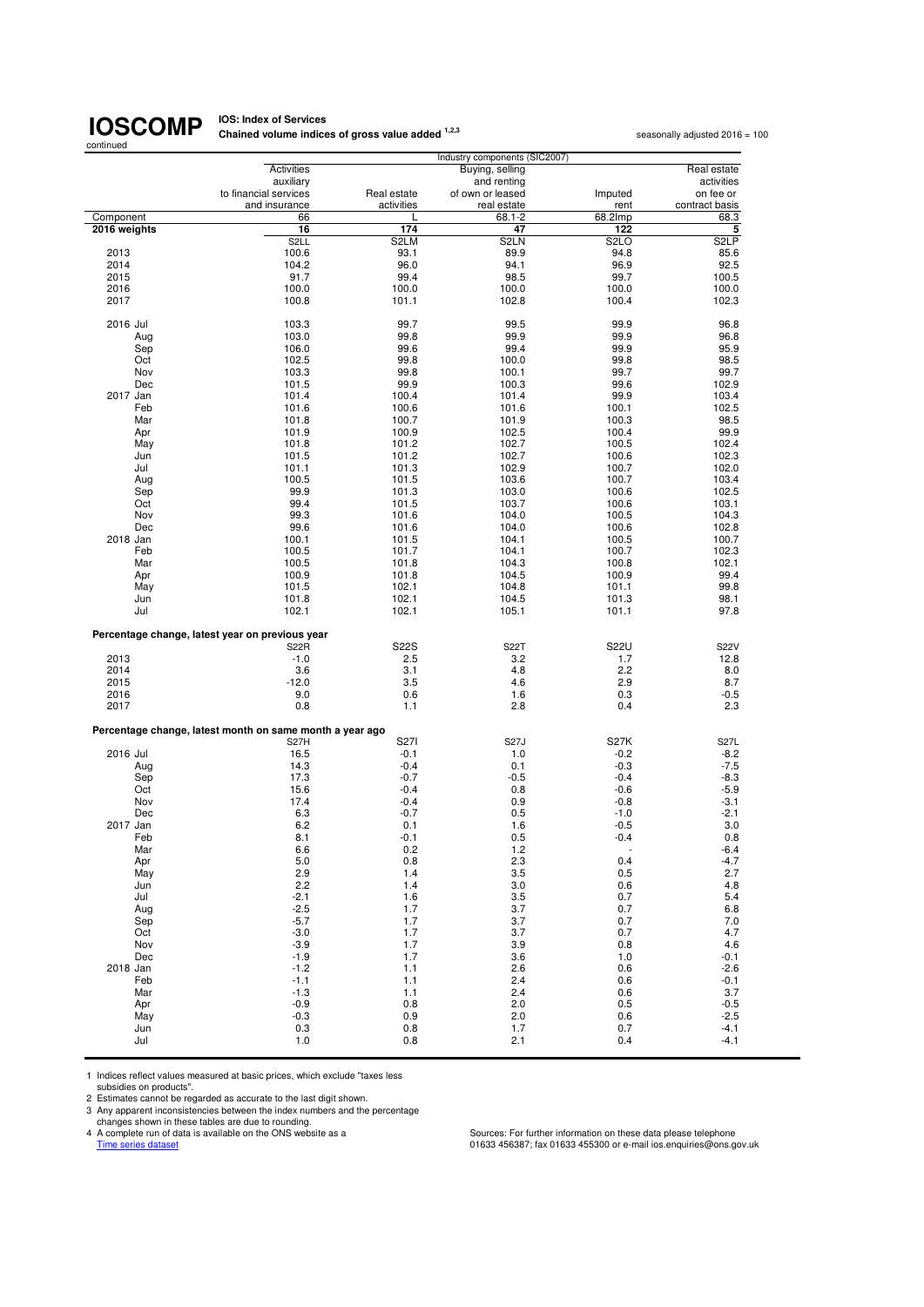#### **IOS: Index of Services Chained volume indices of gross value added <sup>1,2,3</sup> seasonally adjusted 2016 = 100**

Activities **Buying, selling Activities** Buying, selling Real estate Real estate and renting **Real estate Real** estate and renting<br>
Real estate of own or leased<br>
Imputed on fee or to financial services<br>
and insurance activities and insurance activities and insurance contract basis<br>
The contract basis real estate rent contract basis<br>68.1-2 68.2 lmp 68.3 Component 68.3 and 66 Component 68.3 and 68.2 component 68.3  **2016 weights 16 174 47 122 5 Percentage change, latest month on previous month** S22R S22S S22T S22U S22V 2016 Jul 2016 Jul 2016 Jul 2016 Jul 2016 Jul 2016 Jul 2016 Jul 2016 Jul 2016 Jul 2016 Jul 2016 Jul 2016 Jul 20 Aug -0.2 0.1 0.4 - - Sep 2.9 -0.2 -0.5 - -1.0 Oct -3.3 0.2 0.6 - 2.8 Nov 0.8 0.2 -0.1 1.2 Dec -1.7 - 0.2 -0.1 3.2 2017 Jan -0.2 0.5 1.1 0.3 0.5 Feb 0.2 0.2 0.2 0.2 -0.9 Mar 0.2 0.1 0.3 0.2 -3.9 Apr 0.1 0.3 0.5 0.1 1.4 May -0.1 0.2 0.3 0.1 2.5 Jun -0.3 -0.3 0.1 - 0.1 - 0.1 - 0.1 - 0.1 - 0.1 - 0.1 - 0.1 - 0.1 - 0.1 - 0.1 - 0.1 - 0.1 - 0.1 - 0.1 - 0.1 - 0 Jul -0.4 0.1 0.2 0.1 -0.3 Aug -0.6 0.2 0.6 - 1.3 Sep -0.6 -0.2 -0.2 -0.6 -0.1 -0.8 -0.8 -0.1 -0.8 Oct -0.5 0.2 0.6 - 0.6 Nov -0.1 0.1 0.3 - 1.2 Dec 0.3 - - 0.1 -1.5 2018 Jan 0.5 -0.1 0.1 -0.1 -2.0 Feb 0.4 0.2 - 0.2 1.6 Mar - 0.2 0.2 0.1 -0.2 Apr 0.4 - 0.1 - -2.6 May 0.5 0.3 0.3 0.2 0.3 Jun 0.3 - -0.3 0.2 -1.7 Jul 0.2 - 0.6 -0.2 -0.3 **Percentage change, latest 3 months on same 3 months a year ago** S2GV S2GW S2GX S2GY S2GZ 2016 Jul 12.4 0.4 1.3 0.1 -2.3 Aug 14.5 - 0.9 -0.1 -6.1 Sep 16.0 -0.4 0.2 -0.3 -8.0 Oct 15.7 -0.5 0.1 -0.4 -7.2 Nov 16.8 -0.5 0.4 -0.6 -5.8 Dec 12.9 -0.5 0.7 -0.8 -3.7 2017 Jan 9.8 -0.3 1.0 -0.8 -0.8 Feb 6.9 -0.2 0.8 -0.6 0.5 Mar 7.0 0.1 1.1 -0.3 -0.9 Apr 6.5 6.5 0.3 1.3 - -3.5 May 4.8 0.8 2.3 0.3 -2.9 Jun 3.3 1.2 2.9 0.5 0.8 Jul 0.9 1.5 3.3 0.6 4.3 Aug -0.8 1.6 3.4 0.7 5.7 Sep -3.5 1.7 3.6 0.7 6.4 Oct -3.8 1.7 3.7 0.7 6.1 Nov -4.2 1.7 3.7 0.7 5.4 Dec -2.9 1.7 3.7 0.8 3.0 2018 Jan -2.3 2018 Jan -2.3 2018 Jan -2.3 2018 Jan -2.3 2018 Jan -2.3 2018 Jan -2.3 2018 Jan -2.3 2018 Jan -2.3 Feb -1.4 1.3 2.9 0.7 -1.0 Mar -1.2 1.1 2.5 0.6 0.2 Apr -1.1 1.0 2.3 0.5 1.0 May -0.8 1.0 2.1 0.5 0.2 Jun -0.3 0.9 1.9 0.6 -2.4 Jul 0.3 0.8 2.0 0.6 -3.6 Industry components (SI

1 Indices reflect values measured at basic prices, which exclude "taxes less

subsidies on products".

2 Estimates cannot be regarded as accurate to the last digit shown.

3 Any apparent inconsistencies between the index numbers and the percentage

changes shown in these tables are due to rounding.

A complete run of data is available on the ONS website as a Sources: For further information on these data please telephone<br>
Time series data sets and intervalse on the ONS website as a Sources: For further information on 01633 456387; fax 01633 455300 or e-mail ios.enquiries@ons.gov.uk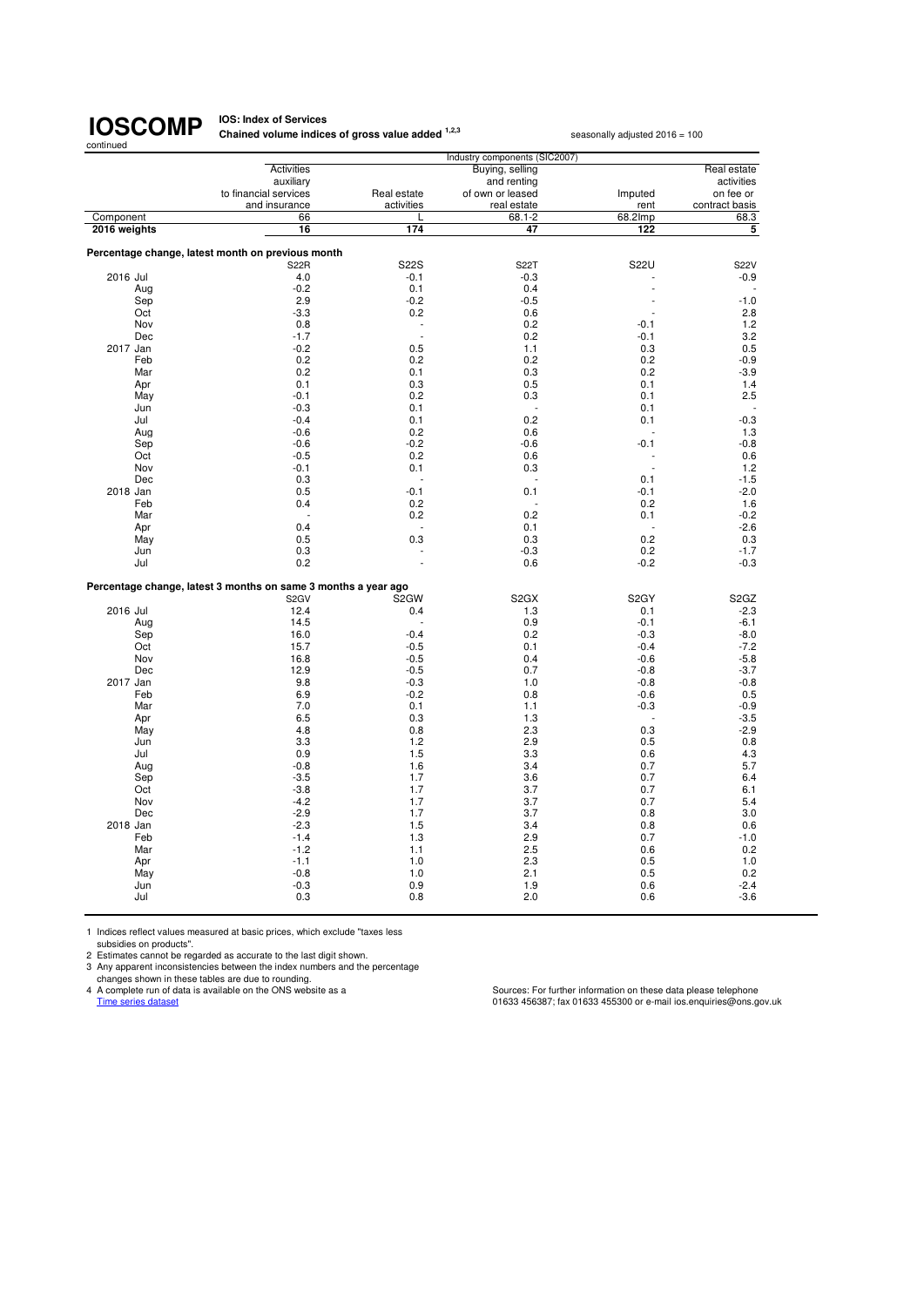#### **IOS: Index of Services Chained volume indices of gross value added <sup>1,2,3</sup> seasonally adjusted 2016 = 100<br>
<b>Chained volume indices of gross value added** <sup>1,2,3</sup>

|              |                                                         |             | Industry components (SIC2007) |                   |                   |
|--------------|---------------------------------------------------------|-------------|-------------------------------|-------------------|-------------------|
|              | <b>Activities</b>                                       |             | Buying, selling               |                   | Real estate       |
|              | auxiliary                                               |             | and renting                   |                   | activities        |
|              | to financial services                                   | Real estate | of own or leased              | Imputed           | on fee or         |
|              | and insurance                                           | activities  | real estate                   | rent              | contract basis    |
| Component    | 66                                                      |             | $68.1 - 2$                    | 68.2Imp           | 68.3              |
| 2016 weights | 16                                                      | 174         | 47                            | 122               | 5                 |
|              | Percentage change, latest 3 months on previous 3 months |             |                               |                   |                   |
|              | <b>S2C7</b>                                             | <b>S2C8</b> | S <sub>2</sub> C <sub>9</sub> | S <sub>2</sub> CA | S <sub>2</sub> CB |
| 2016 Jul     | 5.2                                                     | $-0.7$      | $-1.2$                        | $-0.3$            | $-5.7$            |
| Aug          | 4.9                                                     | $-0.4$      | $-0.4$                        | $-0.1$            | $-6.0$            |
| Sep          | 5.7                                                     | $-0.2$      | $-0.2$                        | $-0.1$            | $-4.2$            |
| Oct          | 3.3                                                     |             | 0.2                           | $-0.1$            | $-1.0$            |
| Nov          | 2.0                                                     |             | 0.1                           | $-0.1$            | 1.0               |
| Dec          | $-1.6$                                                  | 0.1         | 0.6                           | $-0.2$            | 4.0               |
| 2017 Jan     | $-1.7$                                                  | 0.3         | 0.9                           | $-0.1$            | 5.1               |
| Feb          | $-2.3$                                                  | 0.5         | 1.3                           | 0.1               | 5.0               |
| Mar          | $-0.8$                                                  | 0.7         | 1.5                           | 0.4               | 1.1               |
| Apr          | $-0.3$                                                  | 0.7         | 1.4                           | 0.5               | $-1.7$            |
| May          | 0.3                                                     | 0.6         | 1.3                           | 0.5               | $-2.6$            |
| Jun          | 0.1                                                     | 0.6         | 1.0                           | 0.4               | 0.1               |
| Jul          | $-0.3$                                                  | 0.5         | 0.8                           | 0.3               | 1.9               |
| Aug          | $-0.8$                                                  | 0.4         | 0.7                           | 0.2               | 2.3               |
| Sep          | $-1.2$                                                  | 0.3         | 0.5                           | 0.1               | 1.1               |
| Oct          | $-1.5$                                                  | 0.2         | 0.6                           |                   | 0.7               |
| Nov          | $-1.5$                                                  | 0.1         | 0.5                           | $-0.1$            | 0.7               |
| Dec          | $-1.1$                                                  | 0.1         | 0.7                           | $-0.1$            | 0.7               |
| 2018 Jan     | $-0.3$                                                  | 0.1         | 0.5                           | $-0.1$            | $-0.4$            |
| Feb          | 0.6                                                     | 0.1         | 0.4                           |                   | $-1.3$            |
| Mar          | 0.9                                                     | 0.1         | 0.3                           | 0.1               | $-1.6$            |
| Apr          | 1.0                                                     | 0.2         | 0.3                           | 0.3               | $-1.3$            |
| May          | 0.9                                                     | 0.3         | 0.5                           | 0.3               | $-1.5$            |
| Jun          | 1.0                                                     | 0.3         | 0.4                           | 0.4               | $-2.6$            |
| Jul          | 1.1                                                     | 0.3         | 0.5                           | 0.4               | $-2.7$            |

1 Indices reflect values measured at basic prices, which exclude "taxes less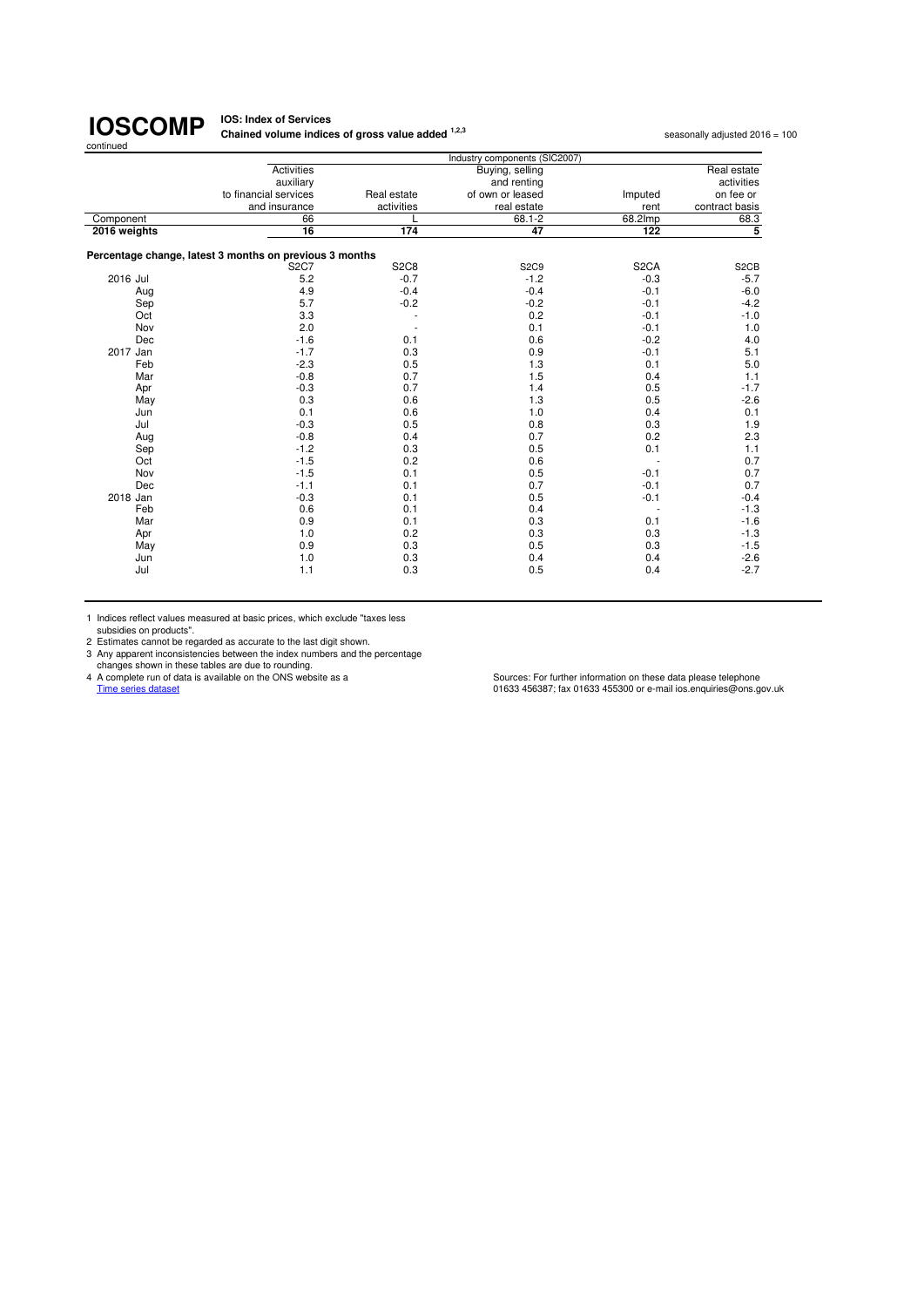**IOS: Index of Services<br>Chained volume indices of gross value added <sup>1,2,3</sup> seasonally adjusted 2016 = 100** 

|                                                 |                                                          |                   | Industry components (SIC2007) |                   |                 |
|-------------------------------------------------|----------------------------------------------------------|-------------------|-------------------------------|-------------------|-----------------|
|                                                 | Professional,                                            |                   |                               | Activities of     |                 |
|                                                 | scientific and                                           |                   | Accounting                    | head offices;     | Architectural   |
|                                                 | technical                                                | Legal             | and auditing                  | management        | and engineering |
|                                                 | activities                                               | activities        | activities                    | consultancy       | activities      |
| Component<br>2016 weights                       | M<br>95                                                  | 69.1<br>18        | 69.2<br>14                    | 70<br>16          | 71<br>20        |
|                                                 | S <sub>2</sub> LQ                                        | S <sub>2</sub> LR | S <sub>2</sub> L <sub>S</sub> | S <sub>2</sub> LT | S2LU            |
| 2013                                            | 86.7                                                     | 90.8              | 90.4                          | 75.1              | 88.2            |
| 2014                                            | 92.2                                                     | 93.0              | 93.9                          | 81.6              | 96.9            |
| 2015                                            | 96.7                                                     | 100.1             | 98.5                          | 89.3              | 97.3            |
| 2016                                            | 100.0                                                    | 100.0             | 100.0                         | 100.0             | 100.0           |
| 2017                                            | 104.2                                                    | 103.0             | 106.2                         | 107.3             | 102.2           |
|                                                 |                                                          |                   |                               |                   |                 |
| 2016 Jul                                        | 100.0                                                    | 102.0             | 96.3                          | 100.8             | 100.4           |
| Aug                                             | 100.6                                                    | 99.7              | 100.9                         | 102.3             | 100.3           |
| Sep                                             | 100.9                                                    | 97.7              | 100.3                         | 103.8             | 101.6           |
| Oct                                             | 101.0                                                    | 102.6             | 99.0                          | 105.9             | 99.7            |
| Nov                                             | 102.2                                                    | 101.3             | 100.4                         | 107.2             | 102.7           |
| Dec<br>2017 Jan                                 | 102.9<br>103.6                                           | 102.2<br>104.7    | 95.2<br>103.8                 | 107.4<br>107.6    | 101.2<br>101.2  |
| Feb                                             | 102.6                                                    | 100.8             | 103.2                         | 105.8             | 101.3           |
| Mar                                             | 102.9                                                    | 102.1             | 105.2                         | 105.8             | 100.9           |
| Apr                                             | 102.2                                                    | 104.3             | 100.8                         | 105.8             | 100.9           |
| May                                             | 103.5                                                    | 101.7             | 107.1                         | 105.5             | 101.8           |
| Jun                                             | 104.0                                                    | 103.6             | 106.1                         | 104.8             | 101.2           |
| Jul                                             | 103.9                                                    | 103.3             | 107.8                         | 104.5             | 101.7           |
| Aug                                             | 104.3                                                    | 102.6             | 107.6                         | 105.4             | 102.7           |
| Sep                                             | 105.1                                                    | 102.6             | 106.9                         | 108.2             | 102.3           |
| Oct                                             | 105.3                                                    | 102.6             | 107.1                         | 111.1             | 102.7           |
| Nov                                             | 106.8                                                    | 104.4             | 109.0                         | 112.5             | 104.6           |
| Dec                                             | 106.7                                                    | 103.2             | 110.4                         | 110.7             | 105.6           |
| 2018 Jan                                        | 108.1                                                    | 106.5             | 111.8                         | 109.9             | 108.9           |
| Feb                                             | 106.6                                                    | 104.8             | 108.6                         | 108.8             | 107.5           |
| Mar                                             | 107.3                                                    | 108.4             | 109.1                         | 108.2             | 108.5           |
| Apr                                             | 108.2                                                    | 108.3             | 111.8                         | 109.4             | 108.6           |
| May                                             | 107.8                                                    | 107.5             | 112.6                         | 110.2             | 108.9           |
| Jun<br>Jul                                      | 106.8<br>108.4                                           | 107.9<br>109.4    | 110.1<br>114.3                | 111.2<br>109.6    | 106.0<br>110.7  |
|                                                 |                                                          |                   |                               |                   |                 |
| Percentage change, latest year on previous year |                                                          |                   |                               |                   |                 |
|                                                 | <b>S22W</b>                                              | <b>S22X</b>       | <b>S22Y</b>                   | S22Z              | S232            |
| 2013                                            | 5.6                                                      | 9.6               | $-1.1$                        | 7.9               | 9.5             |
| 2014                                            | 6.3                                                      | 2.3               | 3.9                           | 8.7               | 9.9             |
| 2015                                            | 4.9                                                      | 7.7               | 4.9                           | 9.4               | 0.4             |
| 2016                                            | 3.4                                                      | -0.1              | 1.5                           | 12.0              | 2.8             |
| 2017                                            | 4.2                                                      | 3.0               | 6.2                           | 7.3               | 2.2             |
|                                                 | Percentage change, latest month on same month a year ago |                   |                               |                   |                 |
|                                                 | S27M                                                     | <b>S27N</b>       | <b>S270</b>                   | S <sub>27</sub> P | <b>S27Q</b>     |
| 2016 Jul                                        | 3.2                                                      | 1.1               | $-3.7$                        | 12.8              | 5.5             |
| Aug                                             | 4.2                                                      | 0.7               | 0.2                           | 13.9              | 4.5             |
| Sep                                             | 3.3                                                      | $-3.8$            | $-0.8$                        | 14.2              | 3.7             |
| Oct                                             | 2.8                                                      | 1.7               | $-1.3$                        | 14.9              | 1.1             |
| Nov                                             | 4.3                                                      | 0.2               | 0.7                           | 15.3              | 5.9             |
| Dec                                             | 5.0                                                      | 1.8               | $-2.3$                        | 15.5              | 2.8             |
| 2017 Jan                                        | 6.7                                                      | 7.1               | 5.5                           | 16.4              | 5.8             |
| Feb                                             | 4.1                                                      | $-2.6$            | 2.7                           | 14.0              | 4.1             |
| Mar                                             | 5.1                                                      | 4.6               | 1.9                           | 12.4              | 0.9             |
| Apr<br>May                                      | 2.2<br>4.0                                               | 5.4<br>3.7        | $-5.0$<br>4.2                 | 10.1<br>8.1       | 0.6<br>3.3      |
| Jun                                             | 4.5                                                      | 5.2               | 9.3                           | 5.3               | $-1.1$          |
| Jul                                             | 3.9                                                      | 1.3               | 12.0                          | 3.7               | 1.2             |
| Aug                                             | 3.7                                                      | 2.9               | 6.7                           | 3.0               | 2.3             |
| Sep                                             | 4.2                                                      | 5.0               | 6.6                           | 4.2               | 0.7             |
| Oct                                             | 4.2                                                      | $\sim$            | 8.2                           | 4.9               | 3.0             |
| Nov                                             | 4.4                                                      | 3.1               | 8.6                           | 4.9               | 1.8             |
| Dec                                             | 3.7                                                      | 1.0               | 16.0                          | 3.1               | 4.4             |
| 2018 Jan                                        | 4.3                                                      | 1.8               | 7.7                           | 2.1               | 7.6             |
| Feb                                             | 4.0                                                      | 4.0               | 5.3                           | 2.9               | 6.2             |
| Mar                                             | 4.3                                                      | 6.1               | 3.7                           | 2.3               | 7.5             |
| Apr                                             | 5.9                                                      | 3.8               | 10.9                          | 3.3               | 7.6             |
| May                                             | 4.1                                                      | 5.7               | 5.1                           | 4.4               | 6.9             |
| Jun<br>Jul                                      | 2.7<br>4.4                                               | 4.2<br>5.9        | 3.8<br>6.0                    | 6.1<br>4.9        | 4.8<br>8.9      |
|                                                 |                                                          |                   |                               |                   |                 |

1 Indices reflect values measured at basic prices, which exclude "taxes less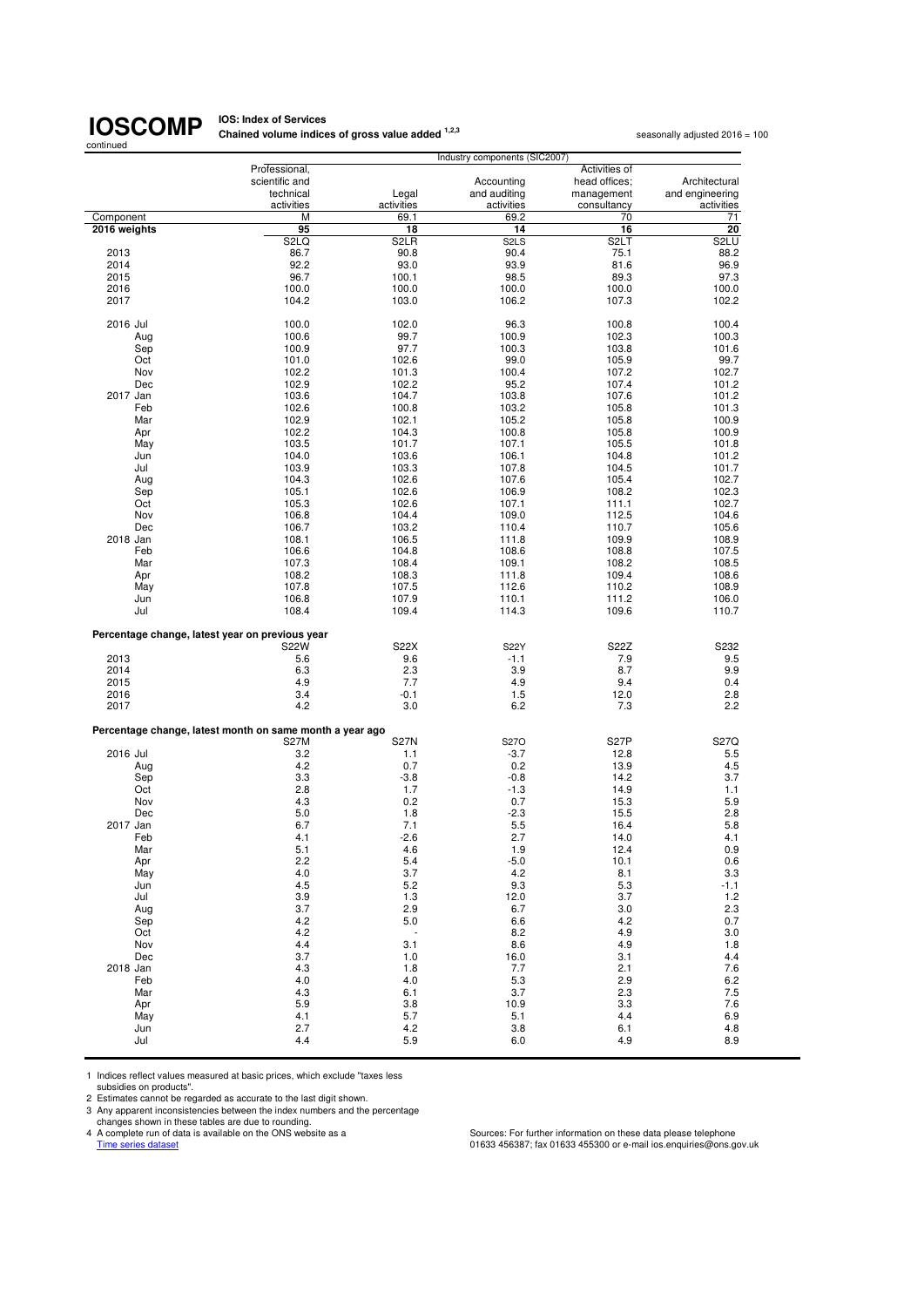**IOS: Index of Services<br>Chained volume indices of gross value added <sup>1,2,3</sup> seasonally adjusted 2016 = 100** 

| continued    |            |                                                                |                                         |                                         |                     |                                      |
|--------------|------------|----------------------------------------------------------------|-----------------------------------------|-----------------------------------------|---------------------|--------------------------------------|
|              |            | Professional,                                                  |                                         | Industry components (SIC2007)           | Activities of       |                                      |
|              |            | scientific and                                                 |                                         | Accounting                              | head offices;       | Architectural                        |
|              |            | technical                                                      | Legal                                   | and auditing                            | management          | and engineering                      |
|              |            | activities                                                     | activities                              | activities                              | consultancy         | activities                           |
| Component    |            | M                                                              | 69.1                                    | 69.2                                    | 70                  | 71                                   |
| 2016 weights |            | 95                                                             | 18                                      | 14                                      | 16                  | 20                                   |
|              |            |                                                                |                                         |                                         |                     |                                      |
|              |            | Percentage change, latest month on previous month              |                                         |                                         |                     |                                      |
|              |            | <b>S22W</b>                                                    | S22X                                    | <b>S22Y</b>                             | S22Z                | S232                                 |
| 2016 Jul     |            | 0.5                                                            | 3.6                                     | $-0.8$                                  | 1.2                 | $-1.8$                               |
|              | Aug        | 0.6<br>0.3                                                     | $-2.3$<br>$-2.0$                        | 4.8<br>$-0.6$                           | 1.6<br>1.5          | $-0.1$<br>1.3                        |
|              | Sep<br>Oct | 0.1                                                            | 5.0                                     | $-1.3$                                  | 2.0                 | $-1.8$                               |
|              | Nov        | 1.2                                                            | $-1.2$                                  | 1.4                                     | 1.2                 | 3.0                                  |
|              | Dec        | 0.6                                                            | 0.9                                     | $-5.2$                                  | 0.1                 | $-1.5$                               |
| 2017 Jan     |            | 0.8                                                            | 2.4                                     | 9.1                                     | 0.2                 |                                      |
|              | Feb        | $-1.0$                                                         | $-3.7$                                  | $-0.6$                                  | $-1.7$              |                                      |
|              | Mar        | 0.3                                                            | 1.3                                     | 2.0                                     |                     | $-0.4$                               |
|              | Apr        | $-0.7$                                                         | 2.1                                     | $-4.2$                                  |                     |                                      |
|              | May        | 1.3                                                            | $-2.5$                                  | 6.3                                     | $-0.3$              | 0.9                                  |
|              | Jun        | 0.4                                                            | 1.8                                     | $-0.9$                                  | $-0.7$              | $-0.6$                               |
|              | Jul        | $-0.1$                                                         | $-0.3$                                  | 1.6                                     | $-0.3$              | 0.5                                  |
|              | Aug        | 0.4                                                            | $-0.7$                                  | $-0.2$                                  | 0.9                 | 1.0                                  |
|              | Sep        | 0.8                                                            | J.                                      | $-0.7$                                  | 2.7                 | $-0.3$                               |
|              | Oct<br>Nov | 0.2<br>1.4                                                     | 1.7                                     | 0.2<br>1.7                              | 2.7<br>1.2          | 0.4<br>1.8                           |
|              | Dec        | $-0.1$                                                         | $-1.2$                                  | 1.3                                     | $-1.5$              | 1.0                                  |
| 2018 Jan     |            | 1.3                                                            | 3.2                                     | 1.3                                     | $-0.8$              | 3.1                                  |
|              | Feb        | $-1.3$                                                         | $-1.6$                                  | $-2.8$                                  | $-0.9$              | $-1.3$                               |
|              | Mar        | 0.6                                                            | 3.4                                     | 0.4                                     | $-0.6$              | 0.9                                  |
|              | Apr        | 0.8                                                            | $-0.1$                                  | 2.5                                     | 1.1                 | 0.1                                  |
|              | May        | $-0.3$                                                         | $-0.8$                                  | 0.7                                     | 0.7                 | 0.3                                  |
|              | Jun        | $-1.0$                                                         | 0.4                                     | $-2.2$                                  | 0.9                 | $-2.6$                               |
|              | Jul        | 1.5                                                            | 1.4                                     | 3.8                                     | $-1.4$              | 4.4                                  |
|              |            |                                                                |                                         |                                         |                     |                                      |
|              |            | Percentage change, latest 3 months on same 3 months a year ago |                                         |                                         |                     |                                      |
| 2016 Jul     |            | S <sub>2</sub> H <sub>2</sub><br>2.6                           | S <sub>2</sub> H <sub>3</sub><br>$-2.4$ | S <sub>2</sub> H <sub>4</sub><br>$-0.2$ | <b>S2H5</b><br>11.6 | S <sub>2</sub> H <sub>6</sub><br>4.1 |
|              | Aug        | 3.1                                                            | $-0.5$                                  | $-1.7$                                  | 12.8                | 5.0                                  |
|              | Sep        | 3.6                                                            | $-0.7$                                  | $-1.4$                                  | 13.6                | 4.5                                  |
|              | Oct        | 3.4                                                            | $-0.5$                                  | $-0.6$                                  | 14.3                | 3.1                                  |
|              | Nov        | 3.5                                                            | $-0.7$                                  | $-0.5$                                  | 14.8                | 3.6                                  |
|              | Dec        | 4.0                                                            | 1.2                                     | $-1.0$                                  | 15.2                | 3.3                                  |
| 2017 Jan     |            | 5.3                                                            | 3.0                                     | 1.3                                     | 15.8                | 4.8                                  |
|              | Feb        | 5.2                                                            | 2.0                                     | 2.0                                     | 15.3                | 4.2                                  |
|              | Mar        | 5.3                                                            | 2.9                                     | 3.3                                     | 14.3                | 3.6                                  |
|              | Apr        | 3.8                                                            | 2.4                                     | $-0.2$                                  | 12.1                | 1.9                                  |
|              | May        | 3.8                                                            | 4.6                                     | 0.3                                     | 10.2                | 1.6                                  |
|              | Jun<br>Jul | 3.6<br>4.2                                                     | 4.8<br>3.4                              | 2.6<br>8.4                              | 7.8<br>5.7          | 0.9<br>1.1                           |
|              | Aug        | 4.0                                                            | 3.1                                     | 9.3                                     | 4.0                 | 0.8                                  |
|              | Sep        | 3.9                                                            | 3.0                                     | 8.4                                     | 3.6                 | 1.4                                  |
|              | Oct        | 4.0                                                            | 2.6                                     | 7.2                                     | 4.1                 | 2.0                                  |
|              | Nov        | 4.3                                                            | 2.7                                     | 7.8                                     | 4.7                 | 1.8                                  |
|              | Dec        | 4.1                                                            | 1.3                                     | 10.9                                    | 4.3                 | 3.1                                  |
| 2018 Jan     |            | 4.1                                                            | 1.9                                     | 10.6                                    | 3.4                 | 4.6                                  |
|              | Feb        | 4.0                                                            | 2.2                                     | 9.5                                     | 2.7                 | 6.0                                  |
|              | Mar        | 4.2                                                            | 3.9                                     | 5.5                                     | 2.4                 | 7.1                                  |
|              | Apr        | 4.7                                                            | 4.6                                     | 6.6                                     | 2.8                 | 7.1                                  |
|              | May        | 4.8                                                            | 5.2                                     | 6.5                                     | 3.3                 | 7.3                                  |
|              | Jun        | 4.2                                                            | 4.5                                     | 6.5                                     | 4.6                 | 6.4                                  |
|              | Jul        | 3.7                                                            | 5.2                                     | 5.0                                     | 5.1                 | 6.9                                  |

1 Indices reflect values measured at basic prices, which exclude "taxes less

subsidies on products". 2 Estimates cannot be regarded as accurate to the last digit shown. 3 Any apparent inconsistencies between the index numbers and the percentage

changes shown in these tables are due to rounding.<br>4 A complete run of data is available on the ONS website as a<br>Time series dataset

4 A complete run of data is available on the ONS website as a Sources: For further information on these data please telephone<br>Time series dataset of assetsions.gov.uk and the ONS website as a series of the Sources: For fur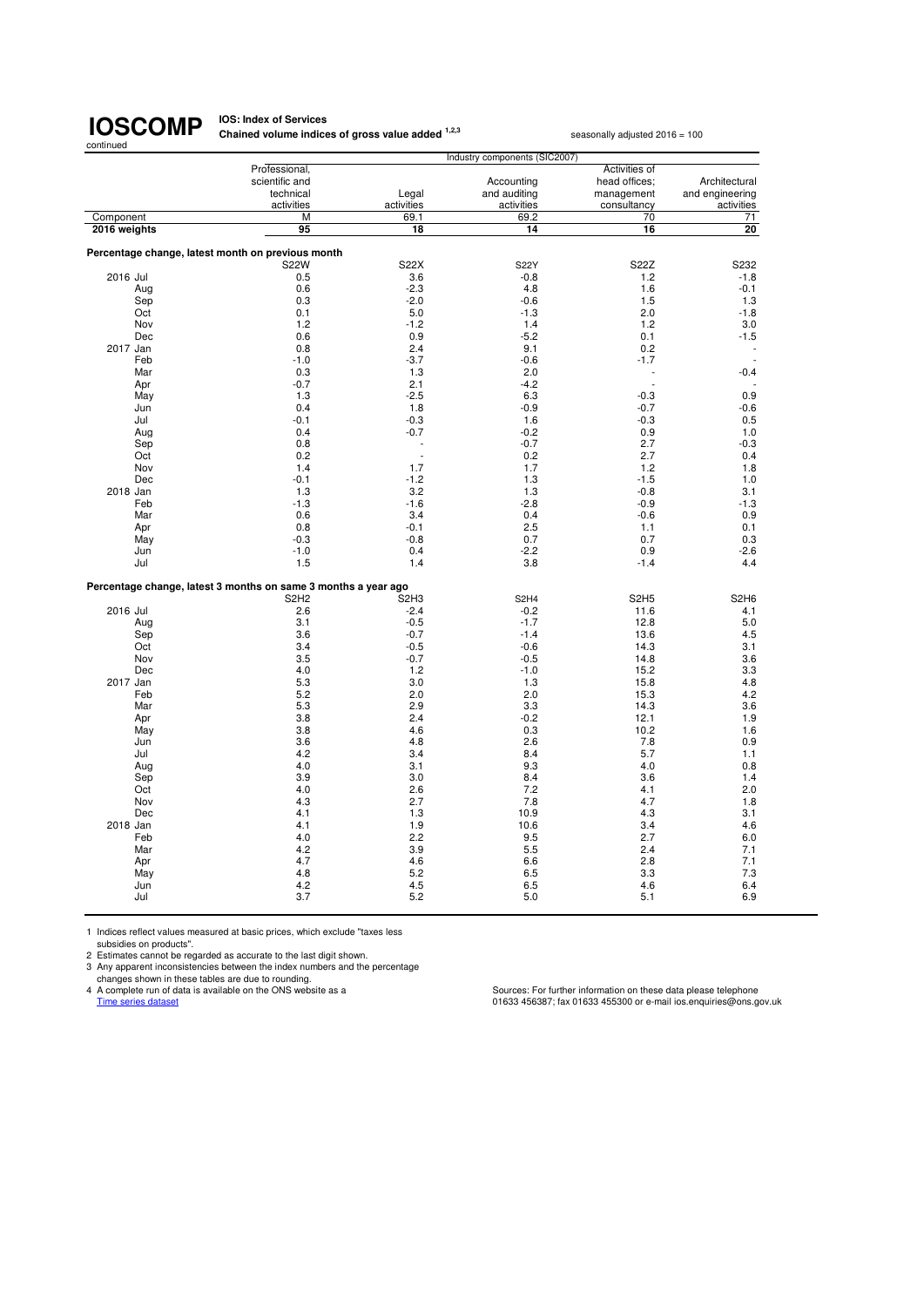**IOS: Index of Services Chained volume indices of gross value added <sup>1,2,3</sup> seasonally adjusted 2016 = 100<br>
<b>Chained volume indices of gross value added** <sup>1,2,3</sup>

|              |                                                         |                               | Industry components (SIC2007) |                   |                               |
|--------------|---------------------------------------------------------|-------------------------------|-------------------------------|-------------------|-------------------------------|
|              | Professional,                                           |                               |                               | Activities of     |                               |
|              | scientific and                                          |                               | Accounting                    | head offices:     | Architectural                 |
|              | technical                                               | Legal                         | and auditing                  | management        | and engineering               |
|              | activities                                              | activities                    | activities                    | consultancy       | activities                    |
| Component    | M                                                       | 69.1                          | 69.2                          | 70                | 71                            |
| 2016 weights | 95                                                      | $\overline{18}$               | 14                            | 16                | $\overline{20}$               |
|              | Percentage change, latest 3 months on previous 3 months |                               |                               |                   |                               |
|              | S <sub>2</sub> CC                                       | S <sub>2</sub> C <sub>D</sub> | S <sub>2</sub> CE             | S <sub>2</sub> CF | S <sub>2</sub> C <sub>G</sub> |
| 2016 Jul     | 0.9                                                     | $-0.5$                        | $-4.4$                        | 5.3               | 1.3                           |
| Aug          | 0.9                                                     | 1.9                           | $-5.7$                        | 5.1               | 1.4                           |
| Sep          | 0.9                                                     | 1.3                           | $-2.8$                        | 4.7               | 0.4                           |
| Oct          | 1.2                                                     | 0.5                           | 1.3                           | 4.7               | 0.1                           |
| Nov          | 1.4                                                     | 0.5                           | 1.8                           | 4.7               | 0.3                           |
| Dec          | 1.5                                                     | 2.3                           | $-1.0$                        | 4.4               | 0.4                           |
| 2017 Jan     | 2.0                                                     | 2.7                           | $-0.3$                        | 3.2               | 1.2                           |
| Feb          | 1.6                                                     | 2.0                           | 0.8                           | 1.2               | $-0.1$                        |
| Mar          | 1.0                                                     | 0.5                           | 6.0                           | $-0.4$            | $-0.1$                        |
| Apr          | $-0.4$                                                  | $-0.3$                        | 3.3                           | $-1.5$            | $-0.7$                        |
| May          | $-0.2$                                                  | 0.2                           | 3.6                           | $-1.1$            | $\sim$                        |
| Jun          | 0.2                                                     | 0.6                           | 0.6                           | $-0.9$            | 0.2                           |
| Jul          | 1.2                                                     | 0.4                           | 3.8                           | $-0.8$            | 0.5                           |
| Aug          | 1.2                                                     | 0.4                           | 2.7                           | $-0.8$            | 0.6                           |
| Sep          | 1.2                                                     | $-0.4$                        | 2.7                           | 0.6               | 0.9                           |
| Oct          | 1.1                                                     | $-0.2$                        | 0.2                           | 3.2               | 1.0                           |
| Nov          | 1.6                                                     | 0.1                           | 0.5                           | 5.4               | 1.4                           |
| Dec          | 1.7                                                     | 0.6                           | 1.3                           | 5.1               | 2.1                           |
| 2018 Jan     | 2.2                                                     | 2.0                           | 3.0                           | 2.6               | 3.7                           |
| Feb          | 1.3                                                     | 1.6                           | 2.4                           | $-0.7$            | 4.0                           |
| Mar          | 1.0                                                     | 3.1                           | 0.9                           | $-2.2$            | 3.8                           |
| Apr          | 0.2                                                     | 2.4                           | $-0.5$                        | $-2.0$            | 1.7                           |
| May          | 0.6                                                     | 3.1                           | 0.8                           | $-0.5$            | 1.2                           |
| Jun          | 0.2                                                     | 1.2                           | 1.5                           | 1.2               | $-0.4$                        |
| Jul          | 0.3                                                     | 1.0                           | 2.3                           | 1.4               | 0.4                           |
|              |                                                         |                               |                               |                   |                               |

1 Indices reflect values measured at basic prices, which exclude "taxes less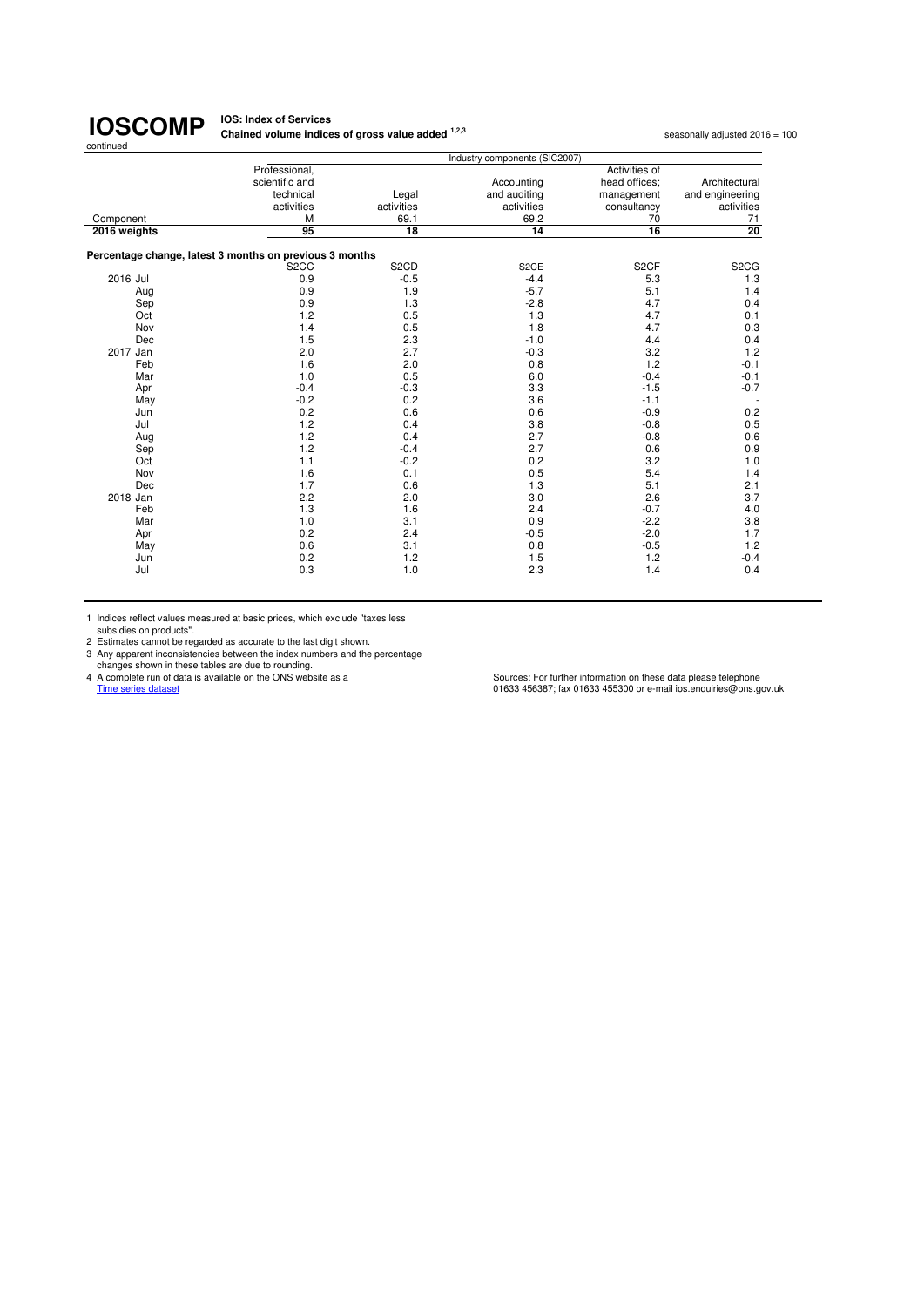**IOS: Index of Services<br>Chained volume indices of gross value added <sup>1,2,3</sup> seasonally adjusted 2016 = 100** 

| continued    |                                                          |             |                               |                   |                               |
|--------------|----------------------------------------------------------|-------------|-------------------------------|-------------------|-------------------------------|
|              |                                                          |             | Industry components (SIC2007) |                   |                               |
|              |                                                          |             | Other professional            |                   | Administrative                |
|              | Scientific                                               | Advertising | scientific and                |                   | and support                   |
|              | research and                                             | and market  | technical                     | Veterinary        | service                       |
|              | development                                              | research    | activities                    | activities        | activities                    |
| Component    | 72                                                       | 73          | 74                            | 75                | N                             |
| 2016 weights | 7                                                        | 10          | 8                             | 2                 | 60                            |
|              | S <sub>2</sub> LV                                        | S2LW        | S <sub>2</sub> LX             | S <sub>2</sub> LY | S <sub>2</sub> L <sub>Z</sub> |
| 2013         | 80.6                                                     | 92.1        | 94.5                          | 89.9              | 84.9                          |
| 2014         | 84.8                                                     | 92.5        | 106.8                         | 94.9              | 92.8                          |
| 2015         | 92.3                                                     | 97.4        | 105.9                         | 95.0              | 97.9                          |
| 2016         |                                                          | 100.0       | 100.0                         | 100.0             | 100.0                         |
|              | 100.0                                                    |             |                               |                   |                               |
| 2017         | 105.5                                                    | 100.9       | 105.0                         | 104.4             | 103.8                         |
|              |                                                          |             |                               |                   |                               |
| 2016 Jul     | 97.7                                                     | 101.2       | 99.5                          | 99.8              | 99.3                          |
| Aug          | 102.1                                                    | 99.3        | 99.5                          | 99.9              | 99.5                          |
| Sep          | 105.3                                                    | 98.9        | 98.0                          | 103.2             | 101.6                         |
| Oct          | 99.7                                                     | 103.3       | 92.3                          | 100.1             | 100.9                         |
| Nov          | 100.1                                                    | 102.8       | 96.7                          | 101.5             | 101.8                         |
| Dec          | 105.2                                                    | 108.4       | 103.7                         | 103.7             | 101.7                         |
| 2017 Jan     | 108.5                                                    | 98.8        | 100.9                         | 103.6             | 102.4                         |
| Feb          | 104.1                                                    | 99.0        | 104.8                         | 103.6             | 102.7                         |
| Mar          | 108.3                                                    | 93.4        | 105.9                         | 103.8             | 103.8                         |
| Apr          | 101.4                                                    | 96.1        | 104.4                         | 99.8              | 101.0                         |
|              |                                                          |             | 109.0                         | 101.2             | 103.5                         |
| May          | 100.6                                                    | 100.0       |                               |                   |                               |
| Jun          | 105.7                                                    | 102.0       | 106.8                         | 105.0             | 103.6                         |
| Jul          | 104.8                                                    | 101.1       | 105.0                         | 104.5             | 103.6                         |
| Aug          | 104.4                                                    | 103.3       | 104.2                         | 107.7             | 103.9                         |
| Sep          | 107.0                                                    | 105.3       | 106.0                         | 106.9             | 104.0                         |
| Oct          | 104.0                                                    | 103.7       | 105.5                         | 106.5             | 104.6                         |
| Nov          | 107.0                                                    | 105.3       | 104.2                         | 104.9             | 105.8                         |
| Dec          | 110.7                                                    | 103.1       | 103.9                         | 105.3             | 106.0                         |
| 2018 Jan     | 105.2                                                    | 107.8       | 103.2                         | 106.2             | 106.9                         |
| Feb          | 105.1                                                    | 105.9       | 102.7                         | 107.5             | 105.2                         |
| Mar          | 102.5                                                    | 108.3       | 101.1                         | 105.0             | 105.7                         |
|              |                                                          | 107.2       | 100.8                         | 108.4             | 106.5                         |
| Apr          | 107.0                                                    |             |                               |                   |                               |
| May          | 103.2                                                    | 106.9       | 99.4                          | 104.7             | 106.1                         |
| Jun          | 99.6                                                     | 107.1       | 97.6                          | 106.8             | 105.9                         |
| Jul          | 99.2                                                     | 105.1       | 100.0                         | 109.1             | 106.8                         |
|              |                                                          |             |                               |                   |                               |
|              | Percentage change, latest year on previous year          |             |                               |                   |                               |
|              | S233                                                     | S234        | S235                          | S236              | S237                          |
| 2013         | 4.6                                                      | 4.4         | $-4.5$                        | 3.8               | 4.9                           |
| 2014         | 5.2                                                      | 0.4         | 13.0                          | 5.5               | 9.4                           |
| 2015         | 8.9                                                      | 5.3         | $-0.9$                        | 0.2               | 5.5                           |
| 2016         | 8.3                                                      | 2.7         | $-5.5$                        | 5.3               | 2.1                           |
| 2017         | 5.5                                                      | 0.9         | 5.0                           | 4.4               | 3.8                           |
|              |                                                          |             |                               |                   |                               |
|              | Percentage change, latest month on same month a year ago |             |                               |                   |                               |
|              | <b>S27R</b>                                              | <b>S27S</b> | <b>S27T</b>                   | <b>S27U</b>       | <b>S27V</b>                   |
| 2016 Jul     | 2.0                                                      | 5.6         | $-6.4$                        | 3.7               | $-0.3$                        |
| Aug          | 9.3                                                      | 1.4         | $-2.7$                        | 3.6               | 0.2                           |
| Sep          | 15.0                                                     | 3.8         | $-7.9$                        | 6.8               | 2.5                           |
| Oct          | 5.3                                                      | 7.7         | $-15.6$                       | 4.6               | 2.0                           |
| Nov          | 5.6                                                      | 7.5         | $-12.1$                       | 9.3               | 3.0                           |
| Dec          | 12.8                                                     | 10.2        | $-4.3$                        | 7.2               | 3.6                           |
| 2017 Jan     | 15.2                                                     | $-1.2$      | $-6.3$                        | 6.0               | 3.5                           |
|              |                                                          |             |                               |                   |                               |
| Feb          | 2.7                                                      | 6.1         | 0.5                           | 6.5               | 2.3                           |
| Mar          | 13.1                                                     | $-0.7$      | 8.0                           | 6.3               | 4.9                           |
| Apr          | 3.8                                                      | $-3.5$      | 3.3                           | 0.1               | 1.4                           |
| May          | $-1.8$                                                   | $-0.2$      | 9.2                           | 1.2               | 5.3                           |
| Jun          | 7.3                                                      | 3.2         | 7.5                           | 5.5               | 4.8                           |
| Jul          | 7.2                                                      | -0.1        | 5.5                           | 4.6               | 4.3                           |
| Aug          | 2.3                                                      | 4.1         | 4.7                           | 7.8               | 4.5                           |
| Sep          | 1.7                                                      | 6.4         | 8.1                           | 3.6               | 2.4                           |
| Oct          | 4.4                                                      | 0.4         | 14.2                          | 6.5               | 3.6                           |
| Nov          | 6.8                                                      | 2.4         | 7.8                           | 3.4               | 3.9                           |
| Dec          | 5.3                                                      | $-4.9$      | 0.2                           | 1.5               | 4.3                           |
| 2018 Jan     | $-3.0$                                                   | 9.1         | 2.3                           | 2.5               | 4.3                           |
| Feb          |                                                          |             | $-2.0$                        |                   |                               |
|              | 1.0                                                      | 7.0         |                               | 3.8               | 2.5                           |
| Mar          | $-5.4$                                                   | 16.0        | $-4.5$                        | 1.2               | 1.8                           |
| Apr          | 5.5                                                      | 11.5        | $-3.4$                        | 8.7               | 5.5                           |
| May          | 2.6                                                      | 6.9         | $-8.8$                        | 3.4               | 2.4                           |
| Jun          | $-5.8$                                                   | 5.0         | $-8.6$                        | 1.7               | 2.1                           |
| Jul          | $-5.3$                                                   | 3.9         | $-4.7$                        | 4.4               | 3.1                           |

1 Indices reflect values measured at basic prices, which exclude "taxes less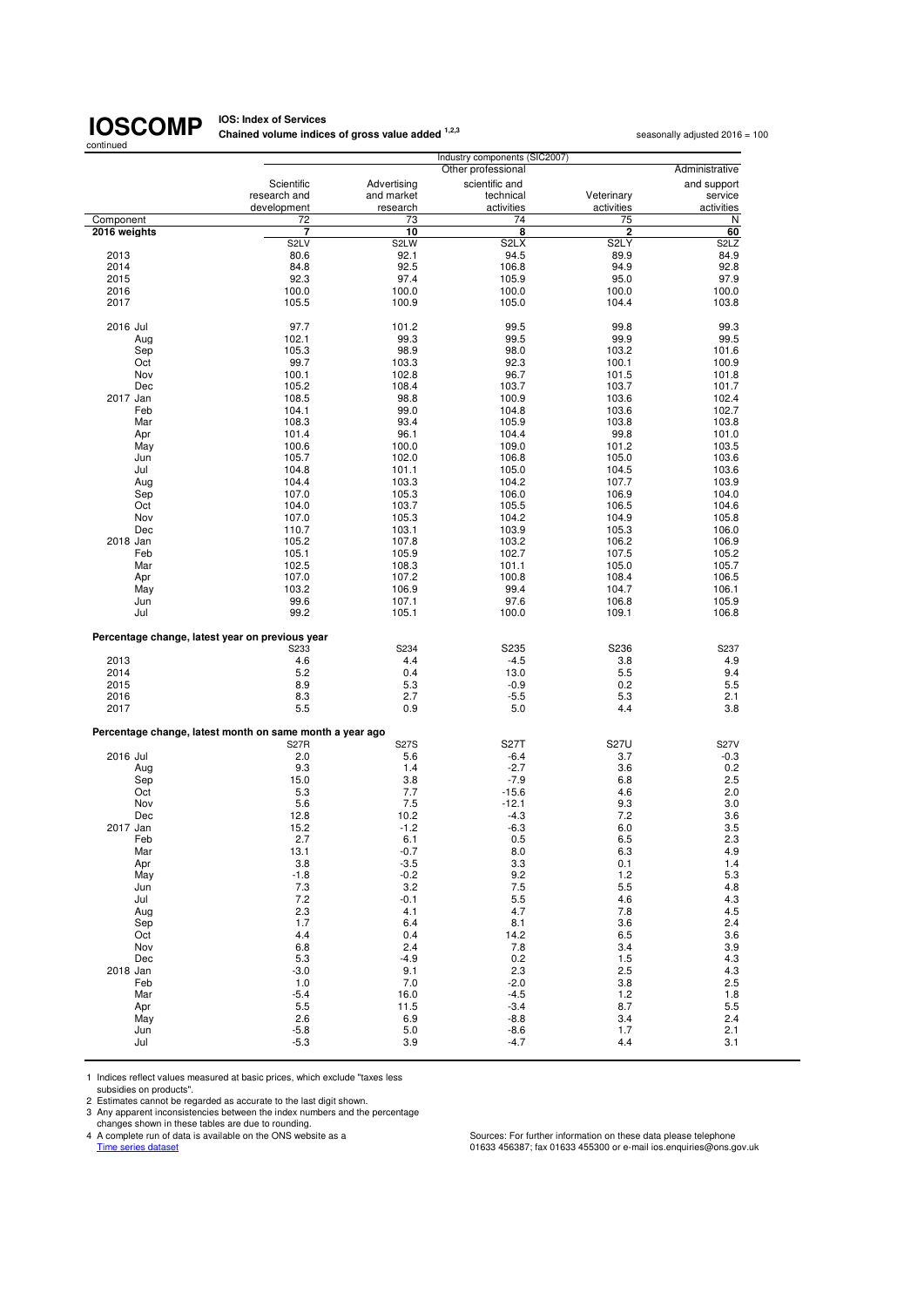**IOS: Index of Services<br>Chained volume indices of gross value added <sup>1,2,3</sup> seasonally adjusted 2016 = 100** 

| continued    |                                                                |                               |                               |                   |                   |
|--------------|----------------------------------------------------------------|-------------------------------|-------------------------------|-------------------|-------------------|
|              |                                                                |                               | Industry components (SIC2007) |                   |                   |
|              |                                                                |                               | Other professional            |                   | Administrative    |
|              | Scientific                                                     | Advertising                   | scientific and                |                   | and support       |
|              | research and                                                   | and market                    | technical                     | Veterinary        | service           |
|              | development                                                    | research                      | activities                    | activities        | activities        |
| Component    | 72                                                             | 73                            | 74                            | 75                | N                 |
| 2016 weights | 7                                                              | 10                            | 8                             | 2                 | 60                |
|              |                                                                |                               |                               |                   |                   |
|              | Percentage change, latest month on previous month              |                               |                               |                   |                   |
|              | S233                                                           | S234                          | S235                          | S236              | S237              |
| 2016 Jul     | $-0.8$<br>4.5                                                  | 2.5<br>$-1.9$                 | 0.2<br>L,                     | 0.4               | 0.4<br>0.2        |
| Aug<br>Sep   | 3.1                                                            | $-0.4$                        | $-1.5$                        | 3.4               | 2.1               |
| Oct          | $-5.3$                                                         | 4.5                           | $-5.8$                        | $-3.1$            | $-0.6$            |
| Nov          | 0.4                                                            | $-0.5$                        | 4.7                           | 1.4               | 0.9               |
| Dec          | 5.0                                                            | 5.5                           | 7.3                           | 2.2               | $-0.2$            |
| 2017 Jan     | 3.1                                                            | $-8.9$                        | $-2.7$                        | ٠                 | 0.8               |
| Feb          | $-4.0$                                                         | 0.2                           | 3.9                           | $-0.1$            | 0.2               |
| Mar          | 4.1                                                            | $-5.6$                        | 1.0                           | 0.2               | 1.1               |
| Apr          | $-6.4$                                                         | 2.9                           | $-1.4$                        | $-3.9$            | $-2.7$            |
| May          | $-0.8$                                                         | 4.0                           | 4.4                           | 1.5               | 2.5               |
| Jun          | 5.1                                                            | 2.0                           | $-2.0$                        | 3.7               | 0.1               |
| Jul          | $-0.9$                                                         | $-0.8$                        | $-1.7$                        | $-0.5$            |                   |
| Aug          | $-0.4$                                                         | 2.2                           | $-0.8$                        | 3.0               | 0.3               |
| Sep          | 2.5                                                            | 1.9                           | 1.7                           | $-0.7$            | 0.1               |
| Oct          | $-2.8$                                                         | $-1.5$                        | $-0.4$                        | $-0.4$            | 0.6               |
| Nov          | 2.8                                                            | 1.5                           | $-1.2$                        | $-1.5$            | 1.2               |
| Dec          | 3.5                                                            | $-2.0$                        | $-0.3$                        | 0.4               | 0.1               |
| 2018 Jan     | $-5.0$                                                         | 4.5                           | $-0.7$                        | 0.9               | 0.8               |
| Feb          |                                                                | $-1.7$                        | $-0.5$                        | 1.2               | $-1.6$            |
| Mar          | $-2.5$                                                         | 2.3                           | $-1.6$                        | $-2.3$            | 0.5               |
| Apr          | 4.4                                                            | $-1.1$                        | $-0.3$                        | 3.2               | 0.8               |
| May          | $-3.6$                                                         | $-0.3$                        | $-1.3$                        | $-3.4$            | $-0.5$            |
| Jun          | $-3.5$                                                         | 0.2                           | $-1.8$                        | 2.0               | $-0.2$            |
| Jul          | $-0.4$                                                         | $-1.8$                        | 2.5                           | 2.2               | 0.9               |
|              |                                                                |                               |                               |                   |                   |
|              | Percentage change, latest 3 months on same 3 months a year ago |                               |                               |                   |                   |
|              | S <sub>2</sub> H <sub>7</sub>                                  | S <sub>2</sub> H <sub>8</sub> | S <sub>2</sub> H <sub>9</sub> | S <sub>2</sub> HA | S <sub>2</sub> HB |
| 2016 Jul     | 5.1                                                            | 2.8                           | $-5.8$                        | 4.7               | 1.0               |
| Aug          | 5.0                                                            | 1.9                           | $-5.2$                        | 3.8               | 0.4               |
| Sep          | 8.7                                                            | 3.6                           | $-5.7$                        | 4.7               | 0.8               |
| Oct          | 9.8                                                            | 4.3                           | $-8.9$                        | 5.0               | 1.6               |
| Nov          | 8.6                                                            | 6.4                           | $-11.9$                       | 6.9               | 2.5               |
| Dec          | 7.9                                                            | 8.5                           | $-10.7$                       | 7.0               | 2.9               |
| 2017 Jan     | 11.2                                                           | 5.4                           | $-7.6$                        | 7.5               | 3.4               |
| Feb          | 10.0                                                           | 4.9                           | $-3.4$                        | 6.6               | 3.1               |
| Mar          | 10.2                                                           | 1.3                           | 0.5                           | 6.3               | 3.6               |
| Apr          | 6.4<br>4.9                                                     | 0.5<br>$-1.5$                 | 3.9<br>6.8                    | 4.3<br>2.5        | 2.9               |
| May          |                                                                |                               |                               |                   | 3.8               |
| Jun<br>Jul   | 3.0<br>4.2                                                     | $-0.2$<br>1.0                 | 6.6<br>7.4                    | 2.3<br>3.8        | 3.8<br>4.8        |
| Aug          | 5.6                                                            | 2.4                           | 5.9                           | 6.0               | 4.5               |
| Sep          | 3.6                                                            | 3.4                           | 6.1                           | 5.3               | 3.7               |
| Oct          | 2.7                                                            | 3.6                           | 8.9                           | 5.9               | 3.5               |
| Nov          | 4.2                                                            | 3.0                           | 10.0                          | 4.5               | 3.3               |
| Dec          | 5.5                                                            | $-0.8$                        | 7.1                           | 3.8               | 3.9               |
| 2018 Jan     | 2.9                                                            | 2.0                           | 3.3                           | 2.4               | 4.2               |
| Feb          | 1.0                                                            | 3.4                           | 0.1                           | 2.6               | 3.7               |
| Mar          | $-2.5$                                                         | 10.6                          | $-1.5$                        | 2.5               | 2.9               |
| Apr          | 0.3                                                            | 11.4                          | $-3.3$                        | 4.5               | 3.2               |
| May          | 0.8                                                            | 11.3                          | $-5.6$                        | 4.4               | 3.2               |
| Jun          | 0.7                                                            | 7.7                           | $-7.0$                        | 4.6               | 3.3               |
| Jul          | $-2.9$                                                         | 5.3                           | $-7.4$                        | 3.2               | 2.6               |
|              |                                                                |                               |                               |                   |                   |

1 Indices reflect values measured at basic prices, which exclude "taxes less subsidies on products".

2 Estimates cannot be regarded as accurate to the last digit shown.

3 Any apparent inconsistencies between the index numbers and the percentage<br>changes shown in these tables are due to rounding.<br>4 A complete run of data is available on the ONS website as a<br>Time series dataset of a same of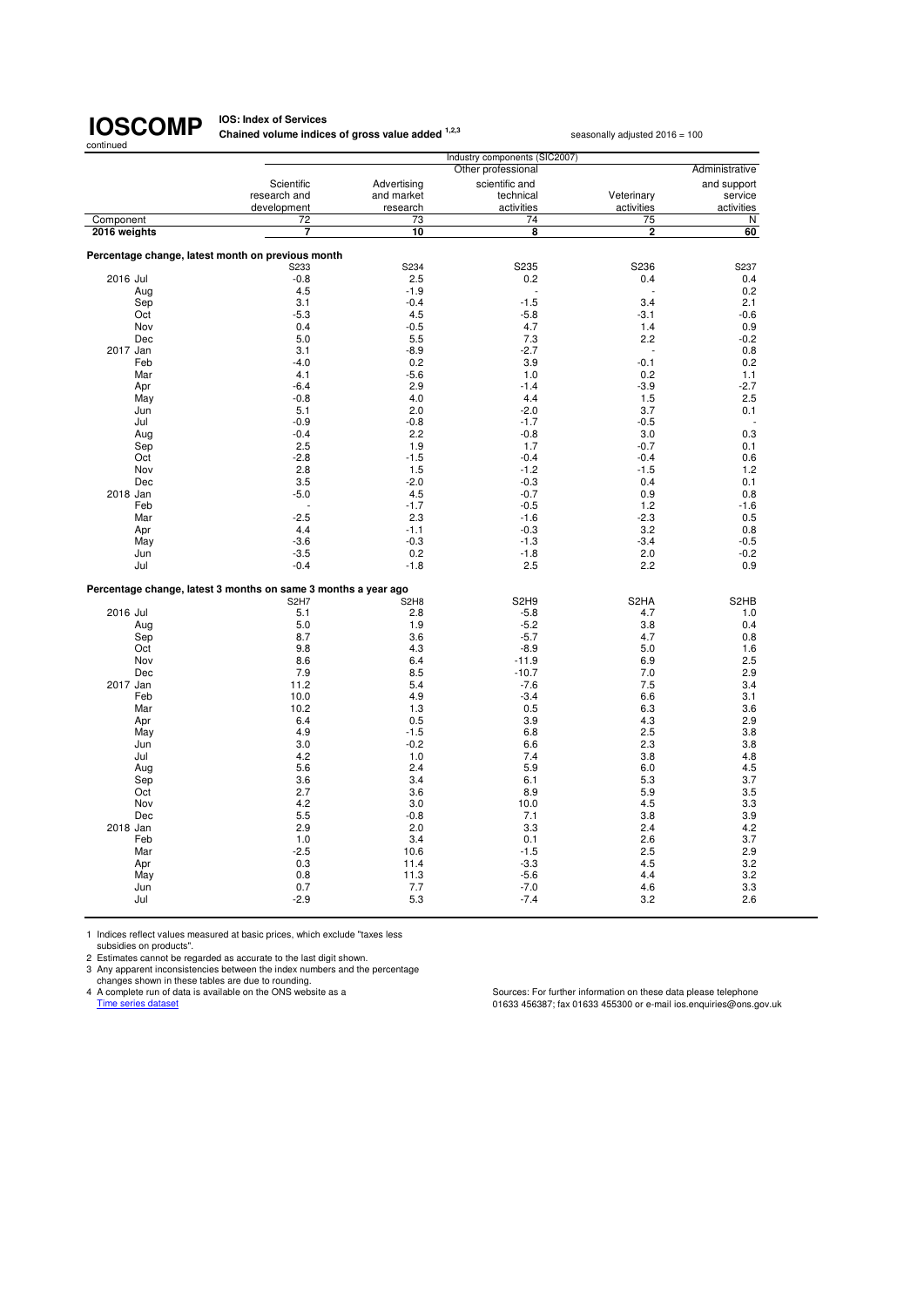#### **IOS: Index of Services Chained volume indices of gross value added <sup>1,2,3</sup> seasonally adjusted 2016 = 100<br>
<b>Chained volume indices of gross value added** <sup>1,2,3</sup>

|              |                                                         |                   | Industry components (SIC2007) |                   |                   |
|--------------|---------------------------------------------------------|-------------------|-------------------------------|-------------------|-------------------|
|              |                                                         |                   | Other professional            |                   | Administrative    |
|              | Scientific                                              | Advertising       | scientific and                |                   | and support       |
|              | research and                                            | and market        | technical                     | Veterinary        | service           |
|              | development                                             | research          | activities                    | activities        | activities        |
| Component    | $\overline{72}$                                         | 73                | 74                            | 75                | $\mathsf{N}$      |
| 2016 weights | 7                                                       | 10                | 8                             | $\overline{2}$    | 60                |
|              | Percentage change, latest 3 months on previous 3 months |                   |                               |                   |                   |
|              | S <sub>2</sub> CH                                       | S <sub>2</sub> CI | S <sub>2</sub> CJ             | S <sub>2</sub> CK | S <sub>2</sub> CL |
| 2016 Jul     | 1.3                                                     | 4.5               | $-1.5$                        | 1.7               | $-0.8$            |
| Aug          | 0.8                                                     | 1.9               | $-0.2$                        | 0.6               | 0.3               |
| Sep          | 2.1                                                     | 0.3               | $-1.0$                        | 1.2               | 1.2               |
| Oct          | 2.8                                                     | 0.5               | $-2.9$                        | 1.2               | 1.8               |
| Nov          | 2.3                                                     | 1.9               | $-3.8$                        | 1.9               | 2.2               |
| Dec          |                                                         | 5.1               | $-1.5$                        | 0.8               | 1.3               |
| 2017 Jan     | 2.2                                                     | 2.8               | 3.9                           | 1.9               | 1.3               |
| Feb          | 4.1                                                     | 0.4               | 7.8                           | 2.0               | 0.8               |
| Mar          | 5.2                                                     | $-7.4$            | 6.4                           | 1.9               | 1.5               |
| Apr          |                                                         | $-6.9$            | 4.6                           | $-0.5$            | 0.5               |
| May          | $-2.3$                                                  | $-5.5$            | 3.2                           | $-2.0$            | 0.5               |
| Jun          | $-4.1$                                                  | 2.3               | 2.8                           | $-1.6$            | $-0.2$            |
| Jul          | $-0.9$                                                  | 5.0               | 1.8                           | 1.2               | 1.1               |
| Aug          | 1.4                                                     | 5.8               | $-1.0$                        | 4.0               | 0.9               |
| Sep          | 2.7                                                     | 3.9               | $-1.6$                        | 4.3               | 1.1               |
| Oct          | 1.4                                                     | 3.1               | $-1.6$                        | 3.3               | 0.6               |
| Nov          | 1.0                                                     | 2.6               | $-0.1$                        | 0.4               | 1.0               |
| Dec          | 1.8                                                     | 0.8               | $-0.5$                        | $-0.7$            | 1.6               |
| 2018 Jan     | 2.4                                                     | 1.2               | $-1.4$                        | $-1.5$            | 2.0               |
| Feb          | 0.9                                                     | 0.8               | $-1.8$                        | 0.2               | 1.2               |
| Mar          | $-2.8$                                                  | 3.2               | $-2.1$                        | 0.6               | 0.5               |
| Apr          | $-2.5$                                                  | 1.7               | $-2.2$                        | 1.4               | $-0.4$            |
| May          | $-2.6$                                                  | 1.8               | $-2.8$                        | $-0.2$            | 0.1               |
| Jun          | $-1.0$                                                  | $-0.3$            | $-3.0$                        | 0.4               | 0.2               |
| Jul          | $-4.0$                                                  | $-0.8$            | $-2.4$                        | $-0.1$            | 0.4               |

1 Indices reflect values measured at basic prices, which exclude "taxes less subsidies on products".

2 Estimates cannot be regarded as accurate to the last digit shown.<br>
2 Any apparent inconsistencies between the index numbers and the percentage<br>
changes shown in these tables are due to rounding.<br>
4 A complete run of data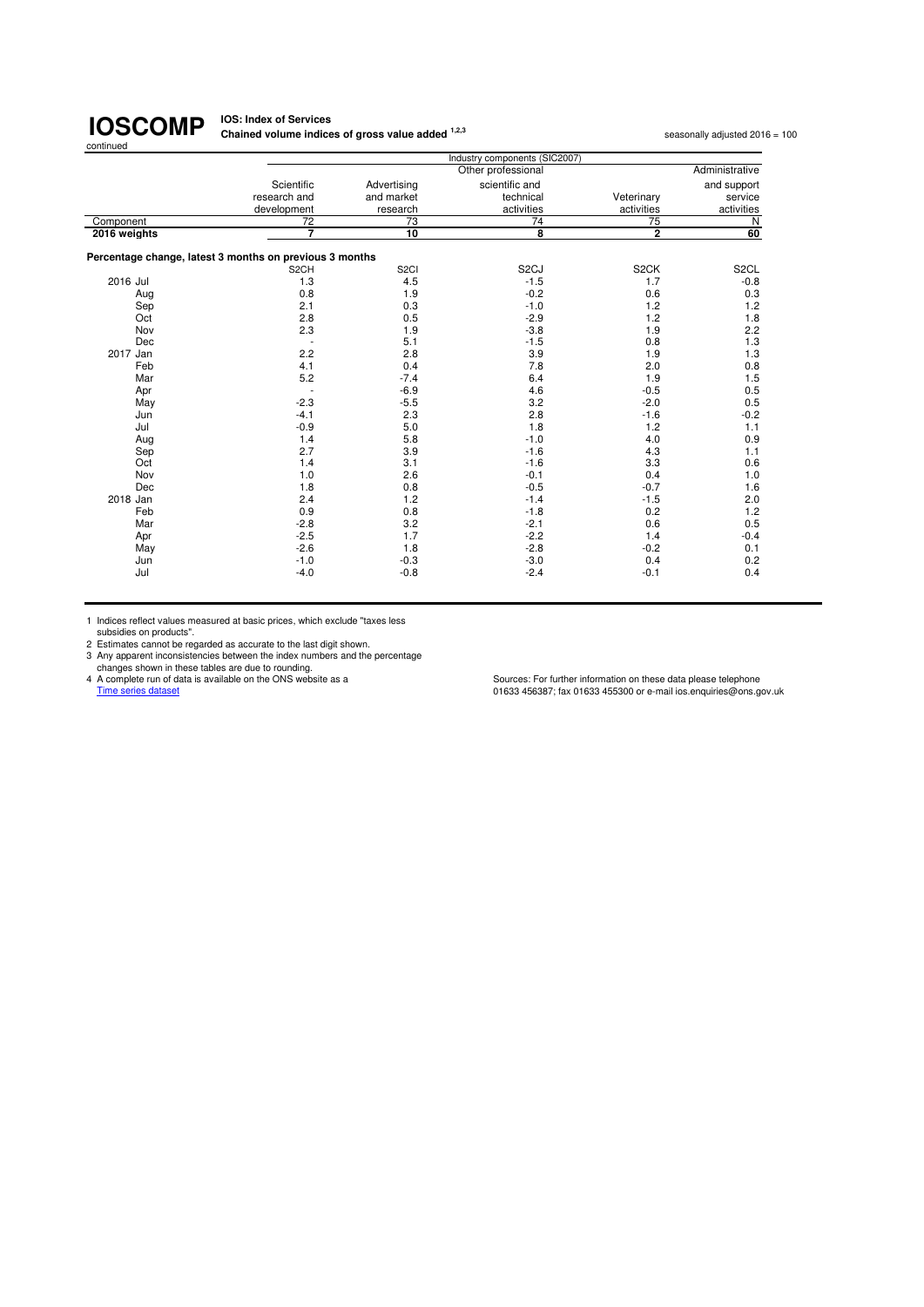**IOS: Index of Services<br>Chained volume indices of gross value added <sup>1,2,3</sup> seasonally adjusted 2016 = 100** 

| continued    | Industry components (SIC2007)                            |                          |                                                 |                                             |                                                         |  |
|--------------|----------------------------------------------------------|--------------------------|-------------------------------------------------|---------------------------------------------|---------------------------------------------------------|--|
|              | Rental<br>and leasing<br>activities                      | Employment<br>activities | <b>Travel agencies</b><br>and tour<br>operators | Security and<br>investigation<br>activities | Services to<br>buildings and<br>landscape<br>activities |  |
| Component    | 77                                                       | 78                       | 79                                              | 80                                          | 81                                                      |  |
| 2016 weights | 13                                                       | 14                       | 8                                               | з                                           | 8                                                       |  |
|              | <b>S2M2</b>                                              | S2M3                     | <b>S2M4</b>                                     | <b>S2M5</b>                                 | <b>S2M6</b>                                             |  |
| 2013         | 83.6                                                     | 82.8                     | 82.0                                            | 97.5                                        | 89.4                                                    |  |
| 2014         | 88.7                                                     | 95.0                     | 87.8                                            | 94.9                                        | 99.0                                                    |  |
| 2015         | 97.4                                                     | 98.4                     | 93.5                                            | 96.2                                        | 101.0                                                   |  |
| 2016         | 100.0                                                    | 100.0                    | 100.0                                           | 100.0                                       | 100.0                                                   |  |
| 2017         | 101.9                                                    | 104.3                    | 105.9                                           | 100.0                                       | 100.6                                                   |  |
|              |                                                          |                          |                                                 |                                             |                                                         |  |
| 2016 Jul     | 100.0                                                    | 98.7                     | 98.3                                            | 100.4                                       | 102.1                                                   |  |
| Aug          | 100.9                                                    | 98.1                     | 98.9                                            | 101.2                                       | 99.4                                                    |  |
| Sep          | 103.5                                                    | 100.7                    | 100.7                                           | 99.5                                        | 102.3                                                   |  |
| Oct          | 103.4                                                    | 100.2                    | 102.3                                           | 102.7                                       | 101.3                                                   |  |
| Nov          | 101.3                                                    | 103.2                    | 106.4                                           | 101.1                                       | 104.1                                                   |  |
| Dec          | 102.2                                                    | 100.9                    | 108.7                                           | 97.4                                        | 102.2                                                   |  |
| 2017 Jan     | 100.8                                                    | 103.4                    | 110.8                                           | 99.1                                        | 96.9                                                    |  |
| Feb          | 99.4                                                     | 103.3                    | 107.1                                           | 101.1                                       | 101.7                                                   |  |
| Mar          | 101.7                                                    | 104.1                    | 107.2                                           | 103.5                                       | 100.4                                                   |  |
| Apr          | 100.9                                                    | 98.8                     | 101.3                                           | 101.7                                       | 99.7                                                    |  |
| May          | 102.1                                                    | 103.2                    | 104.7                                           | 98.8                                        | 101.8                                                   |  |
| Jun          | 101.8                                                    | 103.7                    | 105.9                                           | 97.6                                        | 100.0                                                   |  |
| Jul          | 103.0                                                    | 104.5                    | 105.3                                           | 97.0                                        | 98.9                                                    |  |
| Aug          | 102.2                                                    | 104.1                    | 105.9                                           | 100.1                                       | 100.5                                                   |  |
| Sep          | 100.6                                                    | 104.9                    | 106.0                                           | 99.9                                        | 101.7                                                   |  |
| Oct          | 102.4                                                    | 106.4                    | 104.7                                           | 100.2                                       | 102.2                                                   |  |
| Nov          | 103.9                                                    | 107.6                    | 107.6                                           | 102.9                                       | 102.1                                                   |  |
| Dec          | 104.6                                                    | 108.0                    | 103.9                                           | 97.7                                        | 101.7                                                   |  |
| 2018 Jan     | 108.3                                                    | 107.4                    | 104.7                                           | 101.4                                       | 104.0                                                   |  |
|              |                                                          |                          |                                                 |                                             |                                                         |  |
| Feb          | 104.4                                                    | 106.8                    | 99.8                                            | 102.5                                       | 105.5                                                   |  |
| Mar          | 104.7                                                    | 107.0                    | 101.1                                           | 101.6                                       | 106.9                                                   |  |
| Apr          | 108.6                                                    | 106.0                    | 103.0                                           | 100.3                                       | 106.7                                                   |  |
| May          | 104.7                                                    | 108.1                    | 100.4                                           | 101.2                                       | 109.1                                                   |  |
| Jun          | 105.9                                                    | 107.0                    | 104.2                                           | 99.8                                        | 107.6                                                   |  |
| Jul          | 103.5                                                    | 108.3                    | 104.1                                           | 101.7                                       | 109.6                                                   |  |
|              | Percentage change, latest year on previous year          |                          |                                                 |                                             |                                                         |  |
|              | S238                                                     | S239                     | <b>S23A</b>                                     | S <sub>23</sub> B                           | S23C                                                    |  |
| 2013         | 1.5                                                      | 14.6                     | $-0.6$                                          | $-4.4$                                      | $-5.5$                                                  |  |
| 2014         | 6.1                                                      | 14.8                     | 7.0                                             | $-2.6$                                      | 10.7                                                    |  |
| 2015         | 9.8                                                      | 3.6                      | 6.5                                             | 1.3                                         | 2.0                                                     |  |
| 2016         | 2.6                                                      | 1.6                      | 7.0                                             | 4.0                                         | $-0.9$                                                  |  |
| 2017         | 1.9                                                      | 4.3                      | 5.9                                             |                                             | 0.6                                                     |  |
|              | Percentage change, latest month on same month a year ago |                          |                                                 |                                             |                                                         |  |
|              | <b>S27W</b>                                              | <b>S27X</b>              | <b>S27Y</b>                                     | S27Z                                        | S282                                                    |  |
| 2016 Jul     | 2.3                                                      | $-2.7$                   | 4.1                                             | 7.4                                         | $-3.3$                                                  |  |
| Aug          | 2.6                                                      | $-2.6$                   | 4.0                                             | 9.3                                         | $-5.8$                                                  |  |
| Sep          | 5.6                                                      | 1.0                      | 4.8                                             | 2.6                                         | $-4.0$                                                  |  |
| Oct          | 6.6                                                      | 2.2                      | 4.7                                             | 7.4                                         | $-0.5$                                                  |  |
| Nov          | 3.4                                                      | 7.6                      | 10.6                                            | $-2.6$                                      | 5.3                                                     |  |
| Dec          | 8.6                                                      | 3.3                      | 10.7                                            | $-7.7$                                      | 10.5                                                    |  |
| 2017 Jan     | 4.0                                                      | 3.3                      | 16.3                                            | $-2.2$                                      | 1.0                                                     |  |
| Feb          | $-1.4$                                                   | 5.0                      | 7.6                                             | 1.9                                         | 6.7                                                     |  |
| Mar          | 3.6                                                      | 5.1                      | 12.6                                            | 4.3                                         | 2.3                                                     |  |
| Apr          | 4.7                                                      | -2.1                     | 3.1                                             | 4.5                                         | $-1.3$                                                  |  |
| May          | 3.9                                                      | 3.3                      | 5.9                                             | $-1.9$                                      | 3.6                                                     |  |
| Jun          | 3.6                                                      | 4.0                      | 8.5                                             | $-2.4$                                      | $-0.1$                                                  |  |
| Jul          | 3.0                                                      | 5.8                      | 7.1                                             | $-3.4$                                      | $-3.1$                                                  |  |
| Aug          | 1.3                                                      | 6.1                      | 7.1                                             | $-1.0$                                      | 1.1                                                     |  |
| Sep          | $-2.8$                                                   | 4.1                      | 5.2                                             | 0.5                                         | $-0.6$                                                  |  |
| Oct          | $-0.9$                                                   | 6.1                      | 2.4                                             | $-2.4$                                      | 0.8                                                     |  |
| Nov          | 2.6                                                      | 4.2                      | 1.1                                             | 1.8                                         | $-1.9$                                                  |  |
| Dec          | 2.3                                                      | 7.0                      | $-4.4$                                          | 0.3                                         | $-0.5$                                                  |  |
| 2018 Jan     | 7.4                                                      | 3.9                      | $-5.5$                                          | 2.3                                         | 7.2                                                     |  |
|              |                                                          |                          |                                                 |                                             |                                                         |  |
| Feb          | 5.1                                                      | 3.4                      | $-6.8$                                          | 1.5                                         | 3.8                                                     |  |
| Mar          | 3.0                                                      | 2.8                      | $-5.7$                                          | $-1.8$                                      | 6.5                                                     |  |
| Apr          | 7.6                                                      | 7.3                      | 1.7                                             | $-1.4$                                      | 7.1                                                     |  |
| May          | 2.6                                                      | 4.7                      | $-4.1$                                          | 2.4                                         | 7.2                                                     |  |
| Jun          | 4.0                                                      | 3.2                      | $-1.6$                                          | 2.3                                         | 7.6                                                     |  |
| Jul          | 0.5                                                      | 3.7                      | $-1.2$                                          | 4.9                                         | 10.8                                                    |  |

1 Indices reflect values measured at basic prices, which exclude "taxes less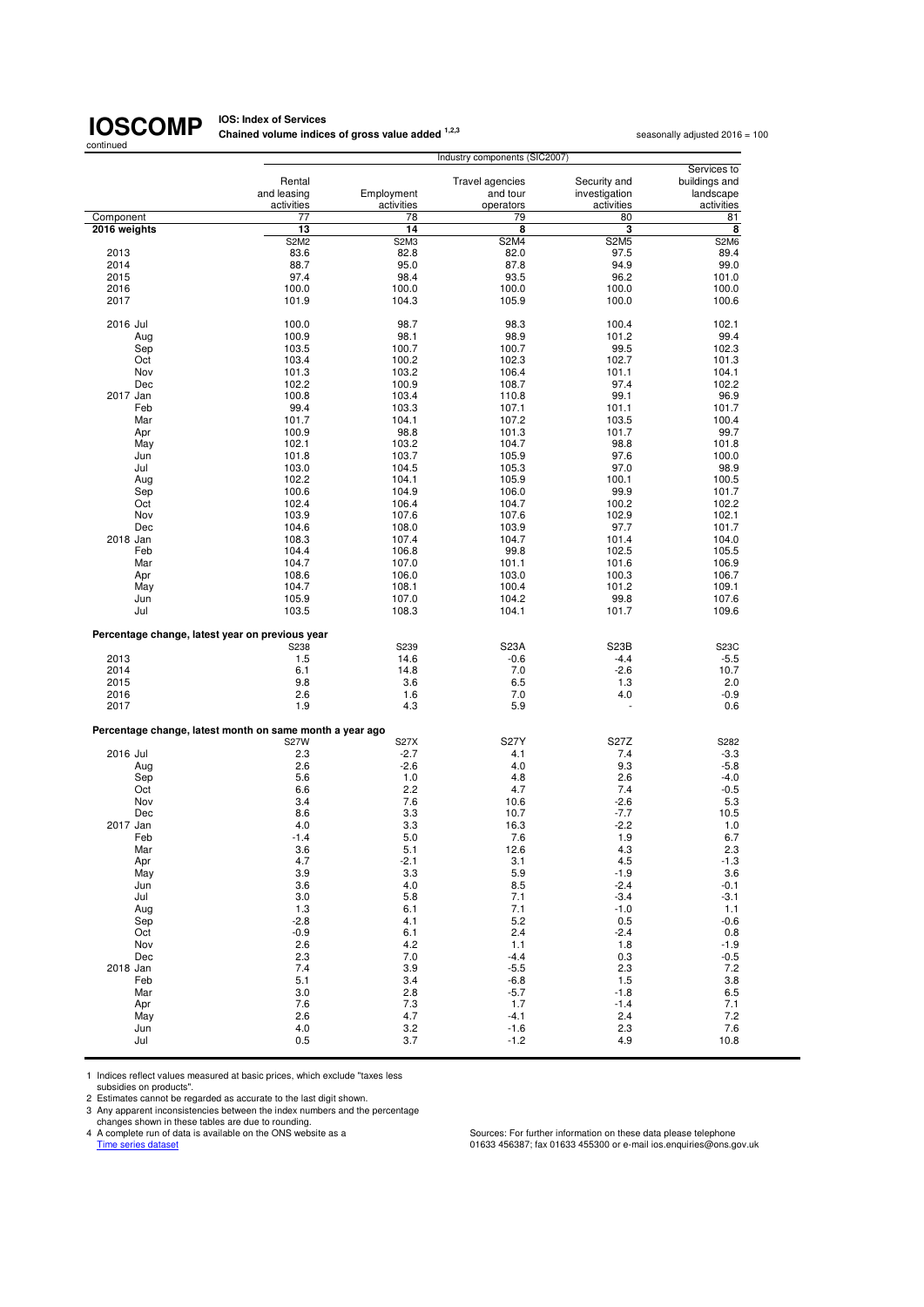**IOS: Index of Services<br>Chained volume indices of gross value added <sup>1,2,3</sup> seasonally adjusted 2016 = 100** 

| continued    |     |                                                                |                               | Industry components (SIC2007) |                   |                               |
|--------------|-----|----------------------------------------------------------------|-------------------------------|-------------------------------|-------------------|-------------------------------|
|              |     |                                                                |                               |                               |                   | Services to                   |
|              |     | Rental                                                         |                               | Travel agencies               | Security and      | buildings and                 |
|              |     | and leasing                                                    | Employment                    | and tour                      | investigation     | landscape                     |
|              |     | activities                                                     | activities                    | operators                     | activities        | activities                    |
| Component    |     | 77                                                             | 78                            | 79                            | 80                | 81                            |
| 2016 weights |     | 13                                                             | 14                            | 8                             | 3                 | 8                             |
|              |     |                                                                |                               |                               |                   |                               |
|              |     | Percentage change, latest month on previous month              |                               |                               |                   |                               |
|              |     | S238                                                           | S239                          | <b>S23A</b>                   | S <sub>23</sub> B | S23C                          |
| 2016 Jul     |     | 1.7                                                            | $-0.9$                        | 0.7                           | 0.4               | 2.0                           |
|              | Aug | 0.9                                                            | $-0.6$                        | 0.6                           | 0.8               | $-2.7$                        |
|              | Sep | 2.6                                                            | 2.6                           | 1.8                           | $-1.7$            | 2.9                           |
|              | Oct | $-0.1$                                                         | $-0.5$                        | 1.6                           | 3.2               | $-0.9$                        |
|              | Nov | $-2.0$                                                         | 3.0                           | 4.1                           | $-1.5$            | 2.7                           |
|              | Dec | 0.9                                                            | $-2.2$                        | 2.1                           | $-3.6$            | $-1.8$                        |
| 2017 Jan     |     | $-1.4$                                                         | 2.5                           | 2.0                           | 1.8               | $-5.1$                        |
|              | Feb | $-1.4$                                                         | $-0.1$                        | $-3.3$                        | 2.0               | 4.9                           |
|              | Mar | 2.4                                                            | 0.7                           | 0.1                           | 2.3               | $-1.3$                        |
|              | Apr | $-0.8$                                                         | $-5.0$                        | $-5.5$                        | $-1.7$            | $-0.7$                        |
|              | May | 1.1                                                            | 4.4                           | 3.4                           | $-2.9$            | 2.1                           |
|              | Jun | $-0.3$                                                         | 0.4                           | 1.1                           | $-1.2$            | $-1.8$                        |
|              | Jul | 1.2                                                            | 0.8                           | $-0.6$                        | $-0.6$            | $-1.0$                        |
|              | Aug | $-0.7$                                                         | $-0.4$                        | 0.6                           | 3.2               | 1.6                           |
|              | Sep | $-1.6$                                                         | 0.7                           | L,                            | $-0.2$            | 1.2                           |
|              | Oct | 1.9                                                            | 1.4                           | $-1.2$                        | 0.3               | 0.5                           |
|              | Nov | 1.4                                                            | 1.1                           | 2.7                           | 2.6               | $-0.1$                        |
|              | Dec | 0.7                                                            | 0.4                           | $-3.4$                        | $-5.0$            | $-0.4$                        |
| 2018 Jan     |     | 3.5                                                            | $-0.5$                        | 0.7                           | 3.9               | 2.3                           |
|              | Feb | $-3.6$                                                         | $-0.6$                        | $-4.6$                        | 1.1               | 1.5                           |
|              | Mar | 0.3                                                            | 0.2                           | 1.3                           | $-0.9$            | 1.3                           |
|              | Apr | 3.7                                                            | $-0.9$                        | 1.9                           | $-1.3$            | $-0.2$                        |
|              | May | $-3.6$                                                         | 1.9                           | $-2.5$                        | 0.9               | 2.3                           |
|              | Jun | 1.1                                                            | $-1.0$                        | 3.8                           | $-1.4$            | $-1.4$                        |
|              | Jul | $-2.2$                                                         | 1.2                           | $-0.2$                        | 2.0               | 1.9                           |
|              |     | Percentage change, latest 3 months on same 3 months a year ago |                               |                               |                   |                               |
|              |     | S <sub>2</sub> H <sub>C</sub>                                  | S <sub>2</sub> H <sub>D</sub> | S <sub>2</sub> HE             | S <sub>2</sub> HF | S <sub>2</sub> H <sub>G</sub> |
| 2016 Jul     |     | 1.8                                                            | 0.5                           | 6.4                           | 6.6               | $-2.4$                        |
|              | Aug | 2.2                                                            | $-1.3$                        | 5.0                           | 7.2               | $-4.1$                        |
|              | Sep | 3.5                                                            | $-1.5$                        | 4.3                           | 6.4               | $-4.3$                        |
|              | Oct | 4.9                                                            | 0.2                           | 4.5                           | 6.4               | $-3.4$                        |
|              | Nov | 5.2                                                            | 3.5                           | 6.7                           | 2.3               | 0.2                           |
|              | Dec | 6.2                                                            | 4.3                           | 8.7                           | $-1.2$            | 5.0                           |
| 2017 Jan     |     | 5.3                                                            | 4.7                           | 12.5                          | $-4.2$            | 5.6                           |
|              | Feb | 3.6                                                            | 3.9                           | 11.5                          | $-2.8$            | 6.0                           |
|              | Mar | 2.0                                                            | 4.5                           | 12.1                          | 1.3               | 3.3                           |
|              | Apr | 2.2                                                            | 2.6                           | 7.7                           | 3.5               | 2.5                           |
|              | May | 4.0                                                            | 2.1                           | 7.1                           | 2.3               | 1.5                           |
|              | Jun | 4.0                                                            | 1.7                           | 5.8                           |                   | 0.7                           |
|              | Jul | 3.5                                                            | 4.4                           | 7.2                           | $-2.5$            | 0.1                           |
|              | Aug | 2.6                                                            | 5.3                           | 7.5                           | $-2.3$            | $-0.7$                        |
|              | Sep | 0.5                                                            | 5.3                           | 6.5                           | $-1.3$            | $-0.9$                        |
|              | Oct | $-0.8$                                                         | 5.4                           | 4.9                           | $-1.0$            | 0.5                           |
|              | Nov | $-0.4$                                                         | 4.8                           | 2.9                           | $-0.1$            | $-0.6$                        |
|              | Dec | 1.3                                                            | 5.8                           | $-0.4$                        | $-0.1$            | $-0.5$                        |
| 2018 Jan     |     | 4.1                                                            | 5.0                           | $-3.0$                        | 1.5               | 1.5                           |
|              | Feb | 4.9                                                            | 4.7                           | $-5.6$                        | 1.3               | 3.4                           |
|              | Mar | 5.2                                                            | 3.3                           | $-6.0$                        | 0.6               | 5.8                           |
|              | Apr | 5.2                                                            | 4.4                           | $-3.7$                        | $-0.6$            | 5.8                           |
|              | May | 4.4                                                            | 4.9                           | $-2.8$                        | $-0.3$            | 7.0                           |
|              | Jun | 4.7                                                            | 5.1                           | $-1.4$                        | 1.1               | 7.3                           |
|              | Jul | 2.4                                                            | 3.9                           | $-2.3$                        | 3.2               | 8.5                           |
|              |     |                                                                |                               |                               |                   |                               |

1 Indices reflect values measured at basic prices, which exclude "taxes less

subsidies on products". 2 Estimates cannot be regarded as accurate to the last digit shown. 3 Any apparent inconsistencies between the index numbers and the percentage

changes shown in these tables are due to rounding.<br>4 A complete run of data is available on the ONS website as a<br>Time series dataset

4 A complete run of data is available on the ONS website as a Sources: For further information on these data please telephone<br>Time series dataset of assetsions.gov.uk and the ONS website as a series of the Sources: For fur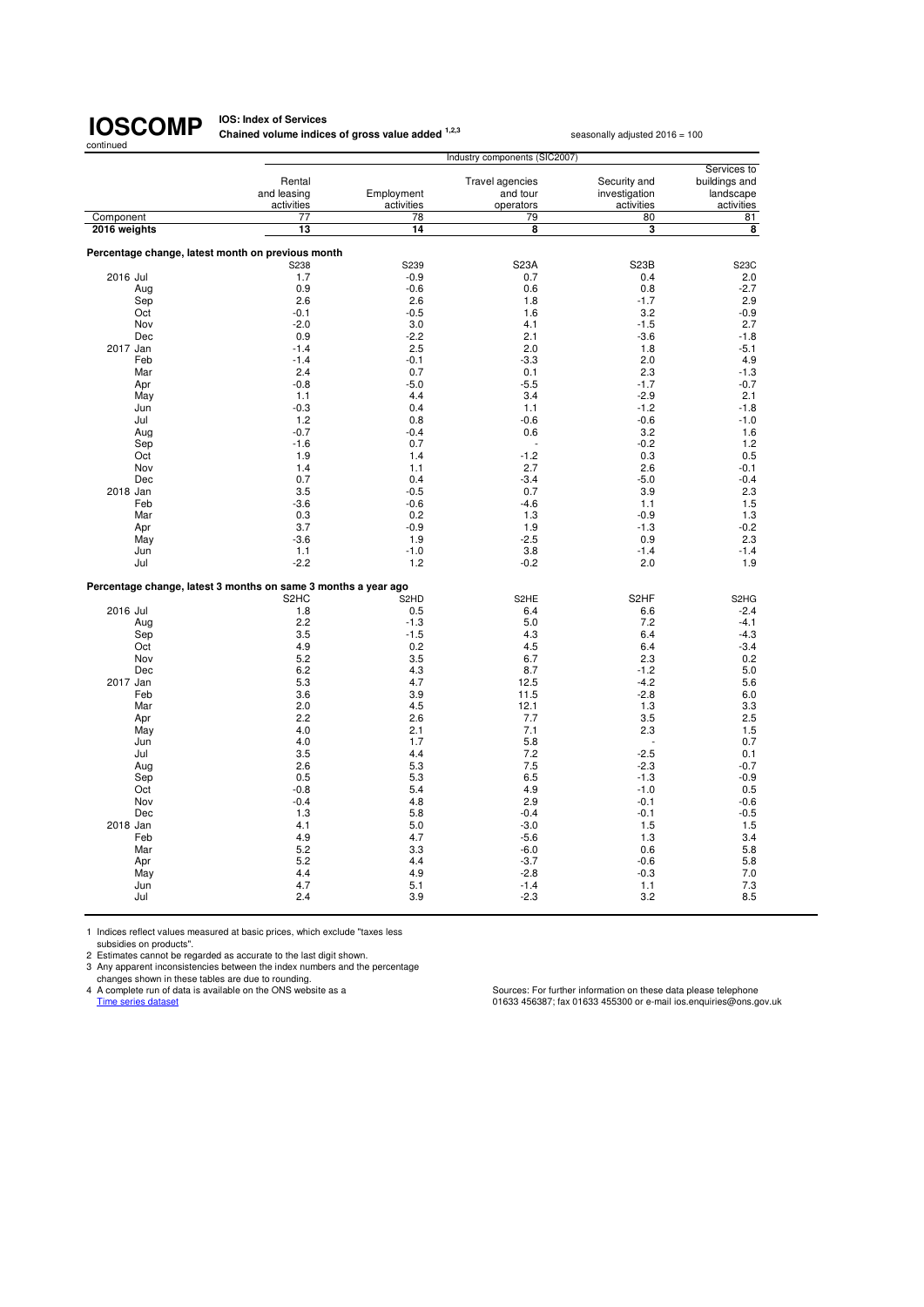#### **IOS: Index of Services Chained volume indices of gross value added <sup>1,2,3</sup> seasonally adjusted 2016 = 100<br>
<b>Chained volume indices of gross value added** <sup>1,2,3</sup>

| <b>Travel agencies</b><br>Security and<br>Rental<br>Employment<br>and leasing<br>and tour<br>investigation<br>activities<br>activities<br>activities<br>operators<br>78<br>77<br>79<br>80<br>Component<br>14<br>3<br>13<br>8<br>2016 weights<br>Percentage change, latest 3 months on previous 3 months<br>S <sub>2</sub> CP<br>S <sub>2</sub> CN<br>S <sub>2</sub> CO<br>S <sub>2</sub> CM<br>2016 Jul<br>0.3<br>0.6<br>1.8<br>2.1<br>0.9<br>$-1.1$<br>1.4<br>Aug<br>$-1.0$<br>3.9<br>1.1<br>1.0<br>Sep<br>0.3<br>0.7<br>3.8<br>2.4<br>Oct<br>2.6<br>3.0<br>4.9<br>0.6<br>Nov<br>0.8<br>2.3<br>6.5<br>Dec<br>2.8<br>7.9<br>$-1.9$<br>2017 Jan<br>$-1.1$<br>5.6<br>$-1.9$<br>1.1<br>$-1.8$<br>Feb<br>$-1.6$<br>2.1<br>2.4<br>0.9<br>Mar<br>$-3.2$<br>$-0.7$<br>$-0.4$<br>2.9<br>Apr<br>$-0.5$<br>0.8<br>$-4.1$<br>2.1<br>May<br>$-1.7$<br>$-4.1$<br>$-1.8$<br>1.0<br>Jun | Services to             |
|--------------------------------------------------------------------------------------------------------------------------------------------------------------------------------------------------------------------------------------------------------------------------------------------------------------------------------------------------------------------------------------------------------------------------------------------------------------------------------------------------------------------------------------------------------------------------------------------------------------------------------------------------------------------------------------------------------------------------------------------------------------------------------------------------------------------------------------------------------------------------|-------------------------|
|                                                                                                                                                                                                                                                                                                                                                                                                                                                                                                                                                                                                                                                                                                                                                                                                                                                                          |                         |
|                                                                                                                                                                                                                                                                                                                                                                                                                                                                                                                                                                                                                                                                                                                                                                                                                                                                          | buildings and           |
|                                                                                                                                                                                                                                                                                                                                                                                                                                                                                                                                                                                                                                                                                                                                                                                                                                                                          | landscape               |
|                                                                                                                                                                                                                                                                                                                                                                                                                                                                                                                                                                                                                                                                                                                                                                                                                                                                          | activities              |
|                                                                                                                                                                                                                                                                                                                                                                                                                                                                                                                                                                                                                                                                                                                                                                                                                                                                          | 81                      |
|                                                                                                                                                                                                                                                                                                                                                                                                                                                                                                                                                                                                                                                                                                                                                                                                                                                                          | $\overline{\mathbf{8}}$ |
|                                                                                                                                                                                                                                                                                                                                                                                                                                                                                                                                                                                                                                                                                                                                                                                                                                                                          |                         |
|                                                                                                                                                                                                                                                                                                                                                                                                                                                                                                                                                                                                                                                                                                                                                                                                                                                                          |                         |
|                                                                                                                                                                                                                                                                                                                                                                                                                                                                                                                                                                                                                                                                                                                                                                                                                                                                          | S <sub>2</sub> CQ       |
|                                                                                                                                                                                                                                                                                                                                                                                                                                                                                                                                                                                                                                                                                                                                                                                                                                                                          | 2.1                     |
|                                                                                                                                                                                                                                                                                                                                                                                                                                                                                                                                                                                                                                                                                                                                                                                                                                                                          | 1.5                     |
|                                                                                                                                                                                                                                                                                                                                                                                                                                                                                                                                                                                                                                                                                                                                                                                                                                                                          | 1.5                     |
|                                                                                                                                                                                                                                                                                                                                                                                                                                                                                                                                                                                                                                                                                                                                                                                                                                                                          | 0.9                     |
|                                                                                                                                                                                                                                                                                                                                                                                                                                                                                                                                                                                                                                                                                                                                                                                                                                                                          | 2.0                     |
|                                                                                                                                                                                                                                                                                                                                                                                                                                                                                                                                                                                                                                                                                                                                                                                                                                                                          | 1.3                     |
|                                                                                                                                                                                                                                                                                                                                                                                                                                                                                                                                                                                                                                                                                                                                                                                                                                                                          | 0.1                     |
|                                                                                                                                                                                                                                                                                                                                                                                                                                                                                                                                                                                                                                                                                                                                                                                                                                                                          | $-2.2$                  |
|                                                                                                                                                                                                                                                                                                                                                                                                                                                                                                                                                                                                                                                                                                                                                                                                                                                                          | $-2.8$                  |
|                                                                                                                                                                                                                                                                                                                                                                                                                                                                                                                                                                                                                                                                                                                                                                                                                                                                          | $-0.5$                  |
|                                                                                                                                                                                                                                                                                                                                                                                                                                                                                                                                                                                                                                                                                                                                                                                                                                                                          | 0.3                     |
|                                                                                                                                                                                                                                                                                                                                                                                                                                                                                                                                                                                                                                                                                                                                                                                                                                                                          | 0.8                     |
| 1.7<br>0.1<br>$-4.2$<br>1.6<br>Jul                                                                                                                                                                                                                                                                                                                                                                                                                                                                                                                                                                                                                                                                                                                                                                                                                                       | $-0.4$                  |
| 1.3<br>0.7<br>2.0<br>$-3.1$<br>Aug                                                                                                                                                                                                                                                                                                                                                                                                                                                                                                                                                                                                                                                                                                                                                                                                                                       | $-0.8$                  |
| 2.5<br>0.3<br>1.7<br>$-0.4$<br>Sep                                                                                                                                                                                                                                                                                                                                                                                                                                                                                                                                                                                                                                                                                                                                                                                                                                       | $-0.1$                  |
| 1.3<br>0.2<br>2.3<br>$-0.5$<br>Oct                                                                                                                                                                                                                                                                                                                                                                                                                                                                                                                                                                                                                                                                                                                                                                                                                                       | 1.2                     |
| 0.3<br>2.1<br>2.8<br>Nov<br>٠                                                                                                                                                                                                                                                                                                                                                                                                                                                                                                                                                                                                                                                                                                                                                                                                                                            | 2.2                     |
| 1.7<br>2.7<br>$-0.3$<br>1.2<br>Dec                                                                                                                                                                                                                                                                                                                                                                                                                                                                                                                                                                                                                                                                                                                                                                                                                                       | 1.6                     |
| 2.4<br>$-0.2$<br>0.6<br>3.8<br>2018 Jan                                                                                                                                                                                                                                                                                                                                                                                                                                                                                                                                                                                                                                                                                                                                                                                                                                  | 1.1                     |
| $-0.5$<br>1.1<br>$-3.1$<br>3.4<br>Feb                                                                                                                                                                                                                                                                                                                                                                                                                                                                                                                                                                                                                                                                                                                                                                                                                                    | 1.7                     |
| 2.1<br>$-0.2$<br>$-3.4$<br>1.6<br>Mar                                                                                                                                                                                                                                                                                                                                                                                                                                                                                                                                                                                                                                                                                                                                                                                                                                    | 3.4                     |
| 0.3<br>$-1.0$<br>$-3.9$<br>0.8                                                                                                                                                                                                                                                                                                                                                                                                                                                                                                                                                                                                                                                                                                                                                                                                                                           | 3.7                     |
| Apr                                                                                                                                                                                                                                                                                                                                                                                                                                                                                                                                                                                                                                                                                                                                                                                                                                                                      |                         |
| 0.2<br>$-0.4$<br>$-1.3$<br>0.5<br>May                                                                                                                                                                                                                                                                                                                                                                                                                                                                                                                                                                                                                                                                                                                                                                                                                                    | 3.7                     |
| 0.7<br>0.6<br>$-1.4$<br>Jun                                                                                                                                                                                                                                                                                                                                                                                                                                                                                                                                                                                                                                                                                                                                                                                                                                              | 2.2                     |
| 1.6<br>$-0.6$<br>$-1.2$<br>1.1<br>Jul                                                                                                                                                                                                                                                                                                                                                                                                                                                                                                                                                                                                                                                                                                                                                                                                                                    | 2.3                     |

1 Indices reflect values measured at basic prices, which exclude "taxes less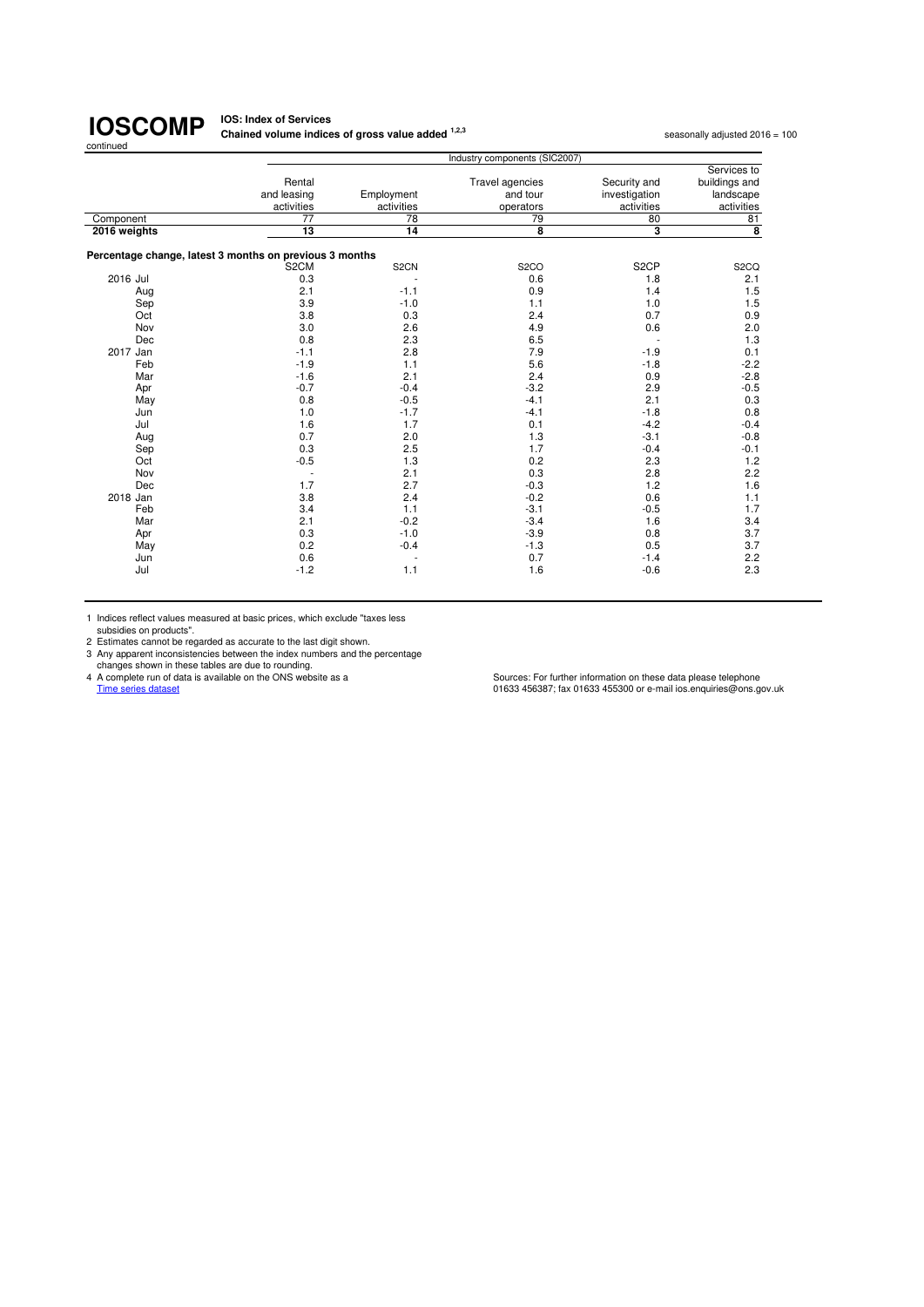## **IOS: Index of Services<br>Chained volume indices of gross value added <sup>1,2,3</sup> seasonally adjusted 2016 = 100**

| continued    |                                                          |                          |                               |           |                   |
|--------------|----------------------------------------------------------|--------------------------|-------------------------------|-----------|-------------------|
|              |                                                          |                          | Industry components (SIC2007) |           |                   |
|              | Office administrative,                                   | Public admin             | Public admin                  |           |                   |
|              | office support and                                       | and defence;             | and defence:                  |           |                   |
|              | other business                                           | compulsory               | compulsory                    |           |                   |
|              | support activities                                       | social security          | social security               | Education | Education         |
| Component    | 82                                                       | O                        | 84                            | Ρ         | 85                |
| 2016 weights | 15                                                       | 59                       | 59                            | 74        | 74                |
|              | <b>S2M7</b>                                              | S2M8                     | S <sub>2</sub> M <sub>9</sub> | S2MA      | S2MB              |
| 2013         | 85.6                                                     | 105.8                    | 105.8                         | 97.4      | 97.4              |
| 2014         | 94.1                                                     | 103.8                    | 103.8                         | 98.9      | 98.9              |
| 2015         | 99.3                                                     | 101.8                    | 101.8                         | 100.6     | 100.6             |
| 2016         | 100.0                                                    | 100.0                    | 100.0                         | 100.0     | 100.0             |
| 2017         | 105.9                                                    | 100.3                    | 100.3                         | 101.1     | 101.1             |
|              |                                                          |                          |                               |           |                   |
| 2016 Jul     | 98.4                                                     | 99.8                     | 99.8                          | 99.8      | 99.8              |
| Aug          | 99.7                                                     | 99.9                     | 99.9                          | 99.7      | 99.7              |
| Sep          | 101.5                                                    | 99.9                     | 99.9                          | 99.6      | 99.6              |
| Oct          | 98.5                                                     | 99.9                     | 99.9                          | 99.7      | 99.7              |
| Nov          | 97.5                                                     | 99.8                     | 99.8                          | 99.9      | 99.9              |
| Dec          | 98.5                                                     | 99.8                     | 99.8                          | 100.3     | 100.3             |
| 2017 Jan     | 101.9                                                    | 99.8                     | 99.8                          | 100.7     | 100.7             |
| Feb          | 103.3                                                    | 99.9                     | 99.9                          | 101.0     | 101.0             |
| Mar          | 105.4                                                    | 100.2                    | 100.2                         | 100.9     | 100.9             |
| Apr          | 103.6                                                    | 100.5                    | 100.5                         | 100.9     | 100.9             |
| May          | 106.1                                                    | 100.6                    | 100.6                         | 100.9     | 100.9             |
| Jun          | 106.9                                                    | 100.5                    | 100.5                         | 100.9     | 100.9             |
| Jul          | 106.0                                                    | 100.3                    | 100.3                         | 101.0     | 101.0             |
| Aug          | 106.5                                                    | 100.2                    | 100.2                         | 101.1     | 101.1             |
| Sep          | 106.9                                                    | 100.2                    | 100.2                         | 101.2     | 101.2             |
| Oct          | 106.6                                                    | 100.4                    | 100.4                         | 101.3     | 101.3             |
| Nov          | 107.4                                                    | 100.6                    | 100.6                         | 101.3     | 101.3             |
| Dec          | 110.0                                                    | 100.6                    | 100.6                         | 101.4     | 101.4             |
| 2018 Jan     | 108.8                                                    | 100.5                    | 100.5                         | 101.4     | 101.4             |
| Feb          | 107.6                                                    | 100.5                    | 100.5                         | 101.5     | 101.5             |
| Mar          | 108.0                                                    | 100.5                    | 100.5                         | 101.5     | 101.5             |
|              | 108.1                                                    | 100.4                    | 100.4                         | 101.6     | 101.6             |
| Apr          |                                                          |                          |                               |           | 101.6             |
| May          | 107.5                                                    | 100.3                    | 100.3                         | 101.6     |                   |
| Jun          | 105.8                                                    | 100.2                    | 100.2                         | 101.6     | 101.6             |
| Jul          | 109.0                                                    | 100.0                    | 100.0                         | 101.3     | 101.3             |
|              | Percentage change, latest year on previous year          |                          |                               |           |                   |
|              | S23D                                                     | S23E                     | S <sub>23</sub> F             | S23G      | S <sub>23</sub> H |
| 2013         | 9.3                                                      | $-2.4$                   | $-2.4$                        | 0.7       | 0.7               |
| 2014         | 9.9                                                      | $-1.8$                   | $-1.8$                        | 1.5       | 1.5               |
| 2015         | 5.6                                                      | $-1.9$                   | $-1.9$                        | 1.7       | 1.7               |
| 2016         | 0.7                                                      | $-1.8$                   | $-1.8$                        | $-0.6$    | $-0.6$            |
| 2017         | 5.9                                                      | 0.3                      | 0.3                           | 1.1       | 1.1               |
|              | Percentage change, latest month on same month a year ago |                          |                               |           |                   |
|              | S283                                                     | S284                     | S285                          | S286      | S287              |
| 2016 Jul     | $-2.3$                                                   | $-1.5$                   | $-1.5$                        | $-0.8$    | $-0.8$            |
| Aug          | 0.4                                                      | $-1.4$                   | $-1.4$                        | $-1.1$    | $-1.1$            |
| Sep          | 3.5                                                      | $-1.2$                   | $-1.2$                        | $-1.3$    | -1.3              |
| Oct          | $-2.9$                                                   | $-1.2$                   | $-1.2$                        | $-1.2$    | $-1.2$            |
| Nov          | $-5.1$                                                   | $-1.2$                   | $-1.2$                        | $-1.1$    | $-1.1$            |
| Dec          | $-4.5$                                                   | $-1.3$                   | $-1.3$                        | $-0.9$    | $-0.9$            |
| 2017 Jan     | $-0.5$                                                   | $-0.9$                   | $-0.9$                        | 0.2       | 0.2               |
| ⊢eb          | -1.5                                                     | -0.7                     | -0.7                          | 0.1       | 0.1               |
| Mar          | 3.3                                                      | $-0.1$                   | $-0.1$                        | 1.0       | 1.0               |
| Apr          | 2.0                                                      | 0.5                      | 0.5                           | 1.4       | 1.4               |
| May          | 10.3                                                     | 0.8                      | 0.8                           | 0.8       | 0.8               |
| Jun          | 8.2                                                      | 0.7                      | 0.7                           | 1.0       | 1.0               |
| Jul          | 7.7                                                      | 0.5                      | 0.5                           | 1.2       | 1.2               |
| Aug          | 6.8                                                      | 0.3                      | 0.3                           | 1.4       | 1.4               |
| Sep          | 5.4                                                      | 0.4                      | 0.4                           | 1.6       | 1.6               |
| Oct          | 8.3                                                      | 0.5                      | 0.5                           | 1.6       | 1.6               |
| Nov          | 10.2                                                     | 0.7                      | 0.7                           | 1.4       | 1.4               |
| Dec          | 11.7                                                     | 0.8                      | 0.8                           | 1.1       | 1.1               |
| 2018 Jan     | 6.8                                                      | 0.7                      | 0.7                           | 0.6       | 0.6               |
| Feb          | 4.1                                                      | 0.6                      | 0.6                           | 0.4       | 0.4               |
| Mar          | 2.4                                                      | 0.3                      | 0.3                           | 0.6       | 0.6               |
| Apr          | 4.4                                                      | $\overline{\phantom{a}}$ | $\overline{\phantom{a}}$      | 0.7       | 0.7               |
| May          | 1.4                                                      | $-0.3$                   | $-0.3$                        | 0.8       | 0.8               |
| Jun          | $-1.1$                                                   | -0.3                     | $-0.3$                        | 0.7       | 0.7               |
| Jul          | 2.8                                                      | $-0.3$                   | $-0.3$                        | 0.3       | 0.3               |

1 Indices reflect values measured at basic prices, which exclude "taxes less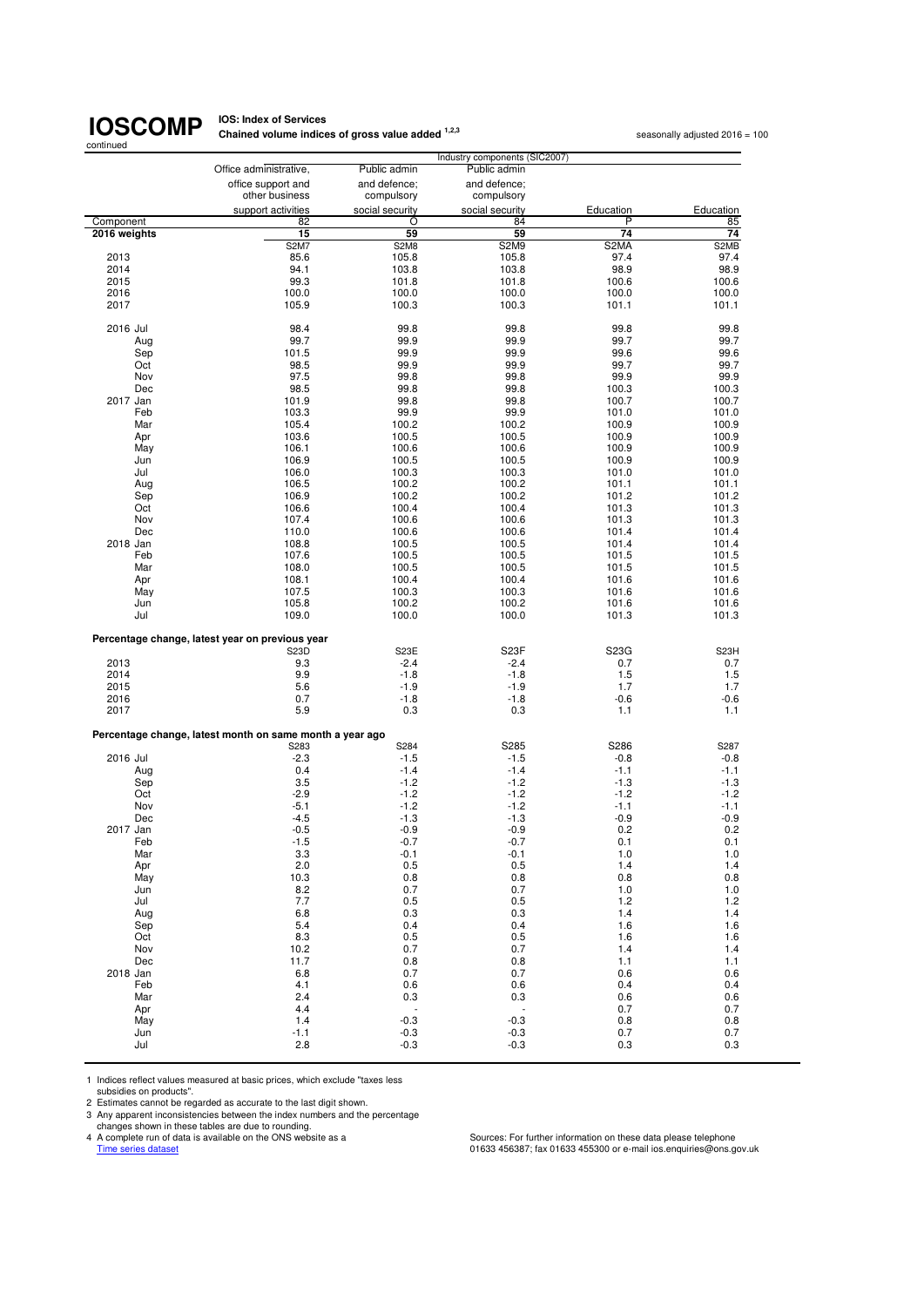## **IOS: Index of Services<br>Chained volume indices of gross value added <sup>1,2,3</sup> seasonally adjusted 2016 = 100**

|                 |                                                                |                            | Industry components (SIC2007) |                   |                   |
|-----------------|----------------------------------------------------------------|----------------------------|-------------------------------|-------------------|-------------------|
|                 | Office administrative.                                         | Public admin               | Public admin                  |                   |                   |
|                 | office support and<br>other business                           | and defence;<br>compulsory | and defence;<br>compulsory    |                   |                   |
|                 | support activities                                             | social security            | social security               | Education         | Education         |
| Component       | 82                                                             | O                          | 84                            | P                 | 85                |
| 2016 weights    | $\overline{15}$                                                | 59                         | 59                            | $\overline{74}$   | $\overline{74}$   |
|                 |                                                                |                            |                               |                   |                   |
|                 | Percentage change, latest month on previous month              |                            |                               |                   |                   |
|                 | <b>S23D</b>                                                    | S23E                       | S <sub>23</sub> F             | S23G              | S <sub>23</sub> H |
| 2016 Jul        | $-0.4$                                                         | 0.1                        | 0.1                           | $-0.2$            | $-0.2$            |
| Aug             | 1.3                                                            |                            |                               | $-0.1$            | $-0.1$            |
| Sep             | 1.8                                                            |                            |                               | Ĭ.                |                   |
| Oct             | $-3.0$                                                         |                            |                               | 0.1               | 0.1               |
| Nov             | $-1.0$                                                         |                            |                               | 0.2               | 0.2               |
| Dec             | 1.0                                                            |                            |                               | 0.4               | 0.4               |
| 2017 Jan<br>Feb | 3.5<br>1.4                                                     | 0.1                        | 0.1                           | 0.4<br>0.3        | 0.4<br>0.3        |
| Mar             | 2.0                                                            | 0.3                        | 0.3                           | $-0.1$            | $-0.1$            |
| Apr             | $-1.7$                                                         | 0.3                        | 0.3                           | $-0.1$            | $-0.1$            |
| May             | 2.4                                                            | 0.1                        | 0.1                           |                   |                   |
| Jun             | 0.8                                                            | $-0.1$                     | $-0.1$                        | L,                |                   |
| Jul             | $-0.9$                                                         | $-0.2$                     | $-0.2$                        | 0.1               | 0.1               |
| Aug             | 0.4                                                            | $-0.1$                     | $-0.1$                        | 0.1               | 0.1               |
| Sep             | 0.4                                                            | 0.1                        | 0.1                           | 0.1               | 0.1               |
| Oct             | $-0.3$                                                         | 0.2                        | 0.2                           |                   |                   |
| Nov             | 0.7                                                            | 0.2                        | 0.2                           |                   |                   |
| Dec             | 2.4                                                            |                            |                               | 0.1               | 0.1               |
| 2018 Jan        | $-1.1$                                                         | $-0.1$                     | $-0.1$                        |                   |                   |
| Feb             | $-1.1$                                                         | $-0.1$                     | $-0.1$                        | 0.1               | 0.1               |
| Mar             | 0.4                                                            | Ĭ.                         |                               | 0.1               | 0.1               |
| Apr             | 0.2<br>$-0.5$                                                  | $-0.1$<br>$-0.1$           | $-0.1$<br>$-0.1$              | 0.1               | 0.1               |
| May<br>Jun      | $-1.6$                                                         | $-0.1$                     | $-0.1$                        |                   |                   |
| Jul             | 3.0                                                            | $-0.2$                     | $-0.2$                        | $-0.3$            | $-0.3$            |
|                 |                                                                |                            |                               |                   |                   |
|                 | Percentage change, latest 3 months on same 3 months a year ago |                            |                               |                   |                   |
|                 | S <sub>2</sub> HH                                              | S <sub>2HI</sub>           | S <sub>2HJ</sub>              | S <sub>2</sub> HK | S <sub>2HL</sub>  |
| 2016 Jul        | $-1.5$                                                         | $-1.9$                     | $-1.9$                        | $-0.4$            | $-0.4$            |
| Aug             | $-0.9$                                                         | $-1.6$                     | $-1.6$                        | $-0.8$            | $-0.8$            |
| Sep             | 0.5                                                            | $-1.4$                     | $-1.4$                        | $-1.1$            | $-1.1$            |
| Oct             | 0.3                                                            | $-1.3$                     | $-1.3$                        | $-1.2$            | $-1.2$            |
| Nov             | $-1.6$                                                         | $-1.2$                     | $-1.2$                        | $-1.2$            | $-1.2$            |
| Dec             | $-4.2$                                                         | $-1.2$                     | $-1.2$                        | $-1.1$            | $-1.1$            |
| 2017 Jan        | $-3.4$                                                         | $-1.1$                     | $-1.1$                        | $-0.6$            | $-0.6$            |
| Feb             | $-2.2$<br>0.4                                                  | $-0.9$<br>$-0.5$           | $-0.9$                        | $-0.2$<br>0.4     | $-0.2$<br>0.4     |
| Mar<br>Apr      | 1.2                                                            | $-0.1$                     | $-0.5$<br>$-0.1$              | 0.8               | 0.8               |
| May             | 5.1                                                            | 0.4                        | 0.4                           | 1.0               | 1.0               |
| Jun             | 6.7                                                            | 0.7                        | 0.7                           | 1.0               | 1.0               |
| Jul             | 8.7                                                            | 0.7                        | 0.7                           | 1.0               | 1.0               |
| Aug             | 7.6                                                            | 0.5                        | 0.5                           | 1.2               | 1.2               |
| Sep             | 6.6                                                            | 0.4                        | 0.4                           | 1.4               | 1.4               |
| Oct             | 6.8                                                            | 0.4                        | 0.4                           | 1.5               | 1.5               |
| Nov             | 7.9                                                            | 0.5                        | 0.5                           | 1.5               | 1.5               |
| Dec             | 10.1                                                           | 0.7                        | 0.7                           | 1.4               | 1.4               |
| 2018 Jan        | 9.5                                                            | 0.8                        | 0.8                           | 1.0               | 1.0               |
| Feb             | 7.5                                                            | 0.7                        | 0.7                           | 0.7               | 0.7               |
| Mar             | 4.4                                                            | 0.5                        | 0.5                           | 0.6               | 0.6               |
| Apr             | 3.6                                                            | 0.3                        | 0.3                           | 0.6               | 0.6               |
| May             | 2.7                                                            |                            |                               | 0.7               | 0.7               |
| Jun             | 1.5<br>1.0                                                     | $-0.2$<br>$-0.3$           | $-0.2$<br>$-0.3$              | 0.7<br>0.6        | 0.7               |
| Jul             |                                                                |                            |                               |                   | 0.6               |

1 Indices reflect values measured at basic prices, which exclude "taxes less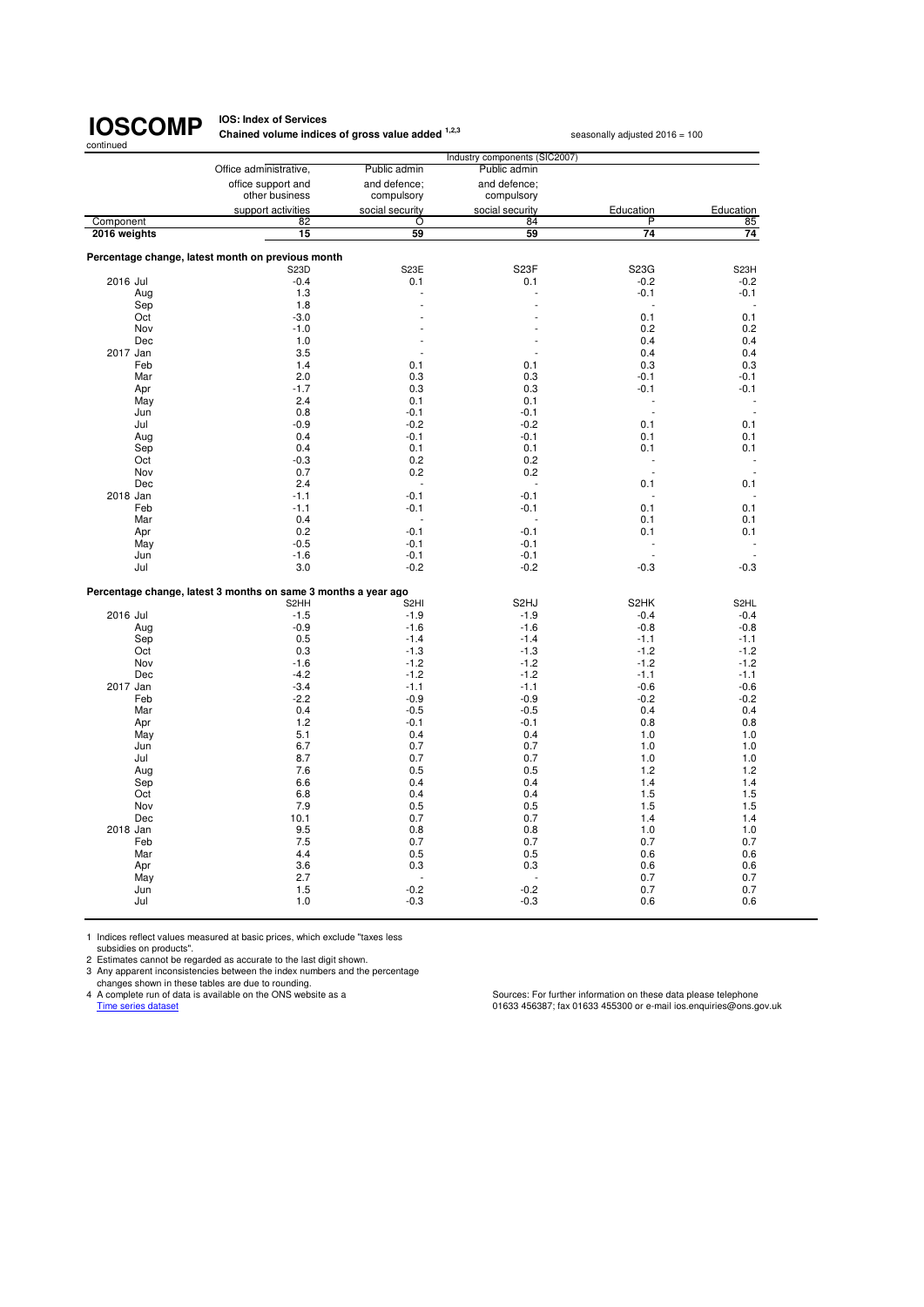#### **IOS: Index of Services Chained volume indices of gross value added <sup>1,2,3</sup> seasonally adjusted 2016 = 100<br>
<b>Chained volume indices of gross value added** <sup>1,2,3</sup>

|              |                                                         |                   | Industry components (SIC2007) |                   |                   |
|--------------|---------------------------------------------------------|-------------------|-------------------------------|-------------------|-------------------|
|              | Office administrative,                                  | Public admin      | Public admin                  |                   |                   |
|              | office support and                                      | and defence:      | and defence;                  |                   |                   |
|              | other business                                          | compulsory        | compulsory                    |                   |                   |
|              | support activities                                      | social security   | social security               | Education         | Education         |
| Component    | 82                                                      | $\overline{O}$    | 84                            | $\overline{P}$    | 85                |
| 2016 weights | $\overline{15}$                                         | 59                | 59                            | 74                | $\overline{74}$   |
|              | Percentage change, latest 3 months on previous 3 months |                   |                               |                   |                   |
|              | S <sub>2</sub> CR                                       | S <sub>2</sub> CS | S <sub>2</sub> CT             | S <sub>2</sub> CU | S <sub>2</sub> CV |
| 2016 Jul     | $-4.9$                                                  | $-0.5$            | $-0.5$                        | $-0.2$            | $-0.2$            |
| Aug          | $-1.0$                                                  | $-0.2$            | $-0.2$                        |                   |                   |
| Sep          | 1.0                                                     |                   |                               | $-0.1$            | $-0.1$            |
| Oct          | 2.1                                                     | 0.1               | 0.1                           | $-0.3$            | $-0.3$            |
| Nov          | 0.1                                                     |                   |                               | $-0.1$            | $-0.1$            |
| Dec          | $-1.7$                                                  |                   |                               | 0.3               | 0.3               |
| 2017 Jan     | $-0.6$                                                  | $-0.1$            | $-0.1$                        | 0.6               | 0.6               |
| Feb          | 2.1                                                     |                   |                               | 0.9               | 0.9               |
| Mar          | 5.5                                                     | 0.1               | 0.1                           | 0.9               | 0.9               |
| Apr          | 4.9                                                     | 0.4               | 0.4                           | 0.6               | 0.6               |
| May          | 3.8                                                     | 0.6               | 0.6                           | 0.2               | 0.2               |
| Jun          | 1.9                                                     | 0.6               | 0.6                           |                   |                   |
| Jul          | 2.2                                                     | 0.3               | 0.3                           |                   |                   |
| Aug          | 1.4                                                     | $-0.1$            | $-0.1$                        | 0.1               | 0.1               |
| Sep          | 0.9                                                     | $-0.3$            | $-0.3$                        | 0.2               | 0.2               |
| Oct          | 0.3                                                     | $-0.2$            | $-0.2$                        | 0.3               | 0.3               |
| Nov          | 0.5                                                     | 0.1               | 0.1                           | 0.3               | 0.3               |
| Dec          | 1.4                                                     | 0.3               | 0.3                           | 0.2               | 0.2               |
| 2018 Jan     | 1.9                                                     | 0.3               | 0.3                           | 0.2               | 0.2               |
| Feb          | 1.7                                                     | 0.1               | 0.1                           | 0.1               | 0.1               |
| Mar          | 0.1                                                     |                   |                               | 0.1               | 0.1               |
| Apr          | $-0.7$                                                  | $-0.1$            | $-0.1$                        | 0.2               | 0.2               |
| May          | $-0.8$                                                  | $-0.1$            | $-0.1$                        | 0.2               | 0.2               |
| Jun          | $-0.9$                                                  | $-0.2$            | $-0.2$                        | 0.1               | 0.1               |
| Jul          | $-0.4$                                                  | $-0.3$            | $-0.3$                        |                   |                   |

1 Indices reflect values measured at basic prices, which exclude "taxes less subsidies on products".

2 Estimates cannot be regarded as accurate to the last digit shown.<br>
2 Any apparent inconsistencies between the index numbers and the percentage<br>
changes shown in these tables are due to rounding.<br>
4 A complete run of data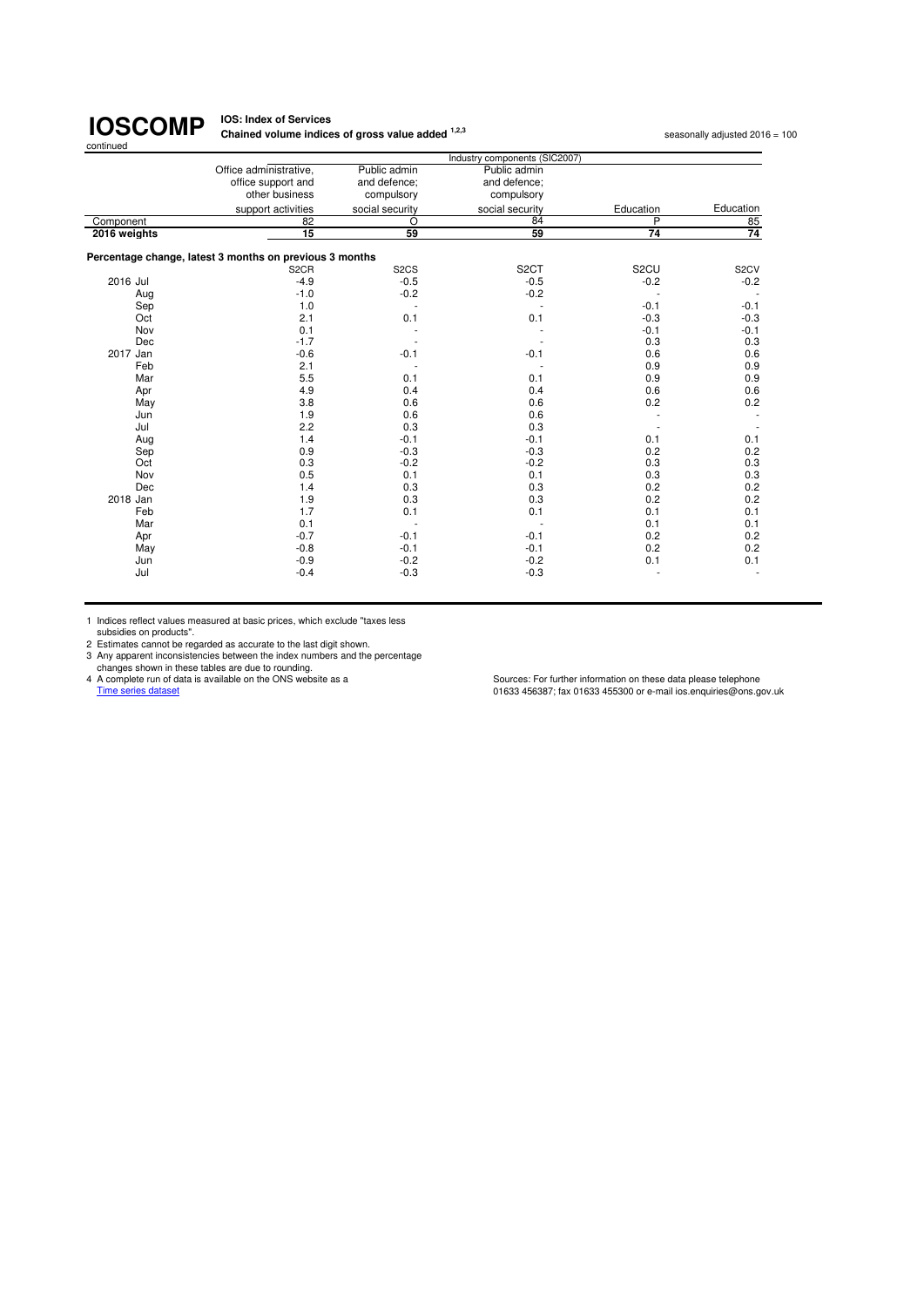**IOS: Index of Services<br>Chained volume indices of gross value added <sup>1,2,3</sup> seasonally adjusted 2016 = 100** 

|                                                          |                          |                | Industry components (SIC2007) |                          |                  |
|----------------------------------------------------------|--------------------------|----------------|-------------------------------|--------------------------|------------------|
|                                                          |                          |                |                               |                          |                  |
|                                                          | Human health             |                |                               | Social work              | Arts.            |
|                                                          | and social work          | Human health   | Residential care              | activities without       | entertainment    |
|                                                          | activities               | activities     | activities                    | accommodation            | and recreation   |
| Component                                                | Q                        | 86             | 87                            | 88                       | R                |
| 2016 weights                                             | 94                       | 70             | 11                            | 13                       | 19               |
| 2013                                                     | S2MC<br>93.8             | S2MD<br>92.2   | S2ME<br>99.0                  | S2MF<br>98.4             | S2MG<br>96.7     |
| 2014                                                     | 96.9                     | 96.1           | 100.0                         | 98.9                     | 99.1             |
| 2015                                                     | 98.4                     | 97.7           | 100.6                         | 100.9                    | 99.8             |
| 2016                                                     | 100.0                    | 100.0          | 100.0                         | 100.0                    | 100.0            |
| 2017                                                     | 99.6                     | 99.7           | 96.7                          | 101.0                    | 98.1             |
|                                                          |                          |                |                               |                          |                  |
| 2016 Jul                                                 | 100.1                    | 100.3          | 100.0                         | 99.1                     | 101.0            |
| Aug                                                      | 100.1                    | 100.3          | 99.3                          | 99.8                     | 98.2             |
| Sep                                                      | 99.9                     | 100.0          | 99.1                          | 99.9                     | 99.7             |
| Oct                                                      | 99.8                     | 99.9           | 99.4                          | 99.6                     | 99.9             |
| Nov                                                      | 99.7                     | 99.7           | 99.5                          | 99.4                     | 100.7            |
| Dec                                                      | 99.8                     | 99.9           | 99.3                          | 99.6                     | 102.8            |
| 2017 Jan                                                 | 99.7                     | 99.8           | 98.9                          | 99.9                     | 101.4            |
| Feb                                                      | 99.7<br>99.7             | 99.7<br>99.7   | 98.3                          | 100.5<br>101.2           | 98.5<br>97.2     |
| Mar<br>Apr                                               | 99.7                     | 99.7           | 97.8<br>97.3                  | 101.7                    | 98.5             |
| May                                                      | 99.8                     | 99.8           | 97.0                          | 101.8                    | 97.0             |
| Jun                                                      | 99.5                     | 99.6           | 96.8                          | 101.4                    | 97.4             |
| Jul                                                      | 99.5                     | 99.7           | 96.6                          | 100.8                    | 97.5             |
| Aug                                                      | 99.4                     | 99.6           | 96.4                          | 100.4                    | 98.6             |
| Sep                                                      | 99.2                     | 99.5           | 95.9                          | 100.6                    | 98.2             |
| Oct                                                      | 99.3                     | 99.6           | 95.4                          | 101.0                    | 98.8             |
| Nov                                                      | 99.6                     | 99.9           | 95.0                          | 101.5                    | 96.8             |
| Dec                                                      | 99.8                     | 100.2          | 94.8                          | 101.8                    | 97.0             |
| 2018 Jan                                                 | 99.8                     | 100.2          | 94.7                          | 101.9                    | 95.7             |
| Feb                                                      | 99.9                     | 100.3          | 94.7                          | 102.0                    | 94.4             |
| Mar                                                      | 100.1                    | 100.5          | 94.6                          | 102.2<br>102.4           | 95.7<br>96.6     |
| Apr<br>May                                               | 100.2<br>100.2           | 100.7<br>100.8 | 94.3<br>94.1                  | 102.6                    | 97.0             |
| Jun                                                      | 100.3                    | 100.8          | 94.2                          | 102.8                    | 98.5             |
| Jul                                                      | 100.5                    | 101.0          | 94.3                          | 103.0                    | 98.4             |
|                                                          |                          |                |                               |                          |                  |
| Percentage change, latest year on previous year          |                          |                |                               |                          |                  |
|                                                          | S231                     | S23J           | S <sub>23</sub> K             | S <sub>23</sub> L        | <b>S23M</b>      |
| 2013                                                     | 2.3                      | 2.8            | 0.2                           | 1.3                      | $-3.6$           |
| 2014                                                     | 3.4                      | 4.3            | 1.0                           | 0.5                      | 2.5              |
| 2015                                                     | 1.5                      | 1.6            | 0.5                           | 2.0                      | 0.7              |
| 2016<br>2017                                             | 1.6<br>$-0.4$            | 2.4<br>$-0.3$  | $-0.5$<br>$-3.3$              | $-0.9$<br>1.0            | 0.2<br>$-1.9$    |
|                                                          |                          |                |                               |                          |                  |
| Percentage change, latest month on same month a year ago |                          |                |                               |                          |                  |
|                                                          | S288                     | S289           | <b>S28A</b>                   | <b>S28B</b>              | S28C             |
| 2016 Jul                                                 | 1.1                      | 2.3            | $-2.4$                        | $-2.3$                   | 0.3              |
| Aug                                                      | 1.2                      | 2.2            | $-2.0$                        | $-1.2$                   | $-0.6$           |
| Sep                                                      | 1.0                      | 1.7            | $-1.0$                        | $-1.0$                   | -1.6             |
| Oct                                                      | 0.6                      | 1.0            | 0.1                           | $-1.5$                   | 0.9              |
| Nov                                                      | 0.3                      | 0.7            | 0.8                           | $-2.2$                   | 0.5              |
| Dec<br>2017 Jan                                          | 0.3<br>$-0.1$            | 0.9<br>0.5     | 0.5<br>$-0.2$                 | $-2.8$<br>$-2.8$         | $-0.8$<br>0.1    |
| Feb                                                      | $-0.6$                   | $-0.1$         | $-1.5$                        | $-2.1$                   | $-2.0$           |
| Mar                                                      | -0.6                     | -0.4           | -2.9                          | $\overline{\phantom{a}}$ | $-2.8$           |
| Apr                                                      | $-0.4$                   | $-0.4$         | $-4.0$                        | 2.3                      | 0.6              |
| May                                                      | $-0.3$                   | $-0.4$         | $-4.4$                        | 3.6                      | $-1.7$           |
| Jun                                                      | $-0.5$                   | $-0.6$         | $-4.1$                        | 3.2                      | $-1.9$           |
| Jul                                                      | $-0.6$                   | $-0.6$         | $-3.3$                        | 1.8                      | $-3.5$           |
| Aug                                                      | $-0.7$                   | $-0.7$         | $-2.9$                        | 0.6                      | 0.4              |
| Sep                                                      | $-0.7$                   | $-0.5$         | $-3.2$                        | 0.6                      | $-1.5$           |
| Oct                                                      | $-0.4$                   | $-0.2$         | $-4.0$                        | 1.4                      | $-1.1$           |
| Nov                                                      | $-0.1$                   | 0.2            | $-4.5$                        | 2.1                      | $-3.9$           |
| Dec                                                      | $\overline{\phantom{a}}$ | 0.3            | $-4.5$                        | 2.2                      | $-5.6$           |
| 2018 Jan<br>Feb                                          | 0.1<br>0.2               | 0.4<br>0.6     | $-4.2$<br>$-3.6$              | 2.0<br>1.5               | $-5.6$<br>$-4.2$ |
| Mar                                                      | 0.4                      | 0.9            | $-3.2$                        | 1.0                      | $-1.6$           |
| Apr                                                      | 0.4                      | 0.9            | $-3.1$                        | 0.7                      | $-1.9$           |
| May                                                      | 0.5                      | 1.0            | $-3.0$                        | 0.8                      | 0.1              |
| Jun                                                      | 0.8                      | 1.2            | $-2.7$                        | 1.4                      | 1.1              |
| Jul                                                      | 1.0                      | 1.2            | $-2.4$                        | 2.1                      | 1.0              |

1 Indices reflect values measured at basic prices, which exclude "taxes less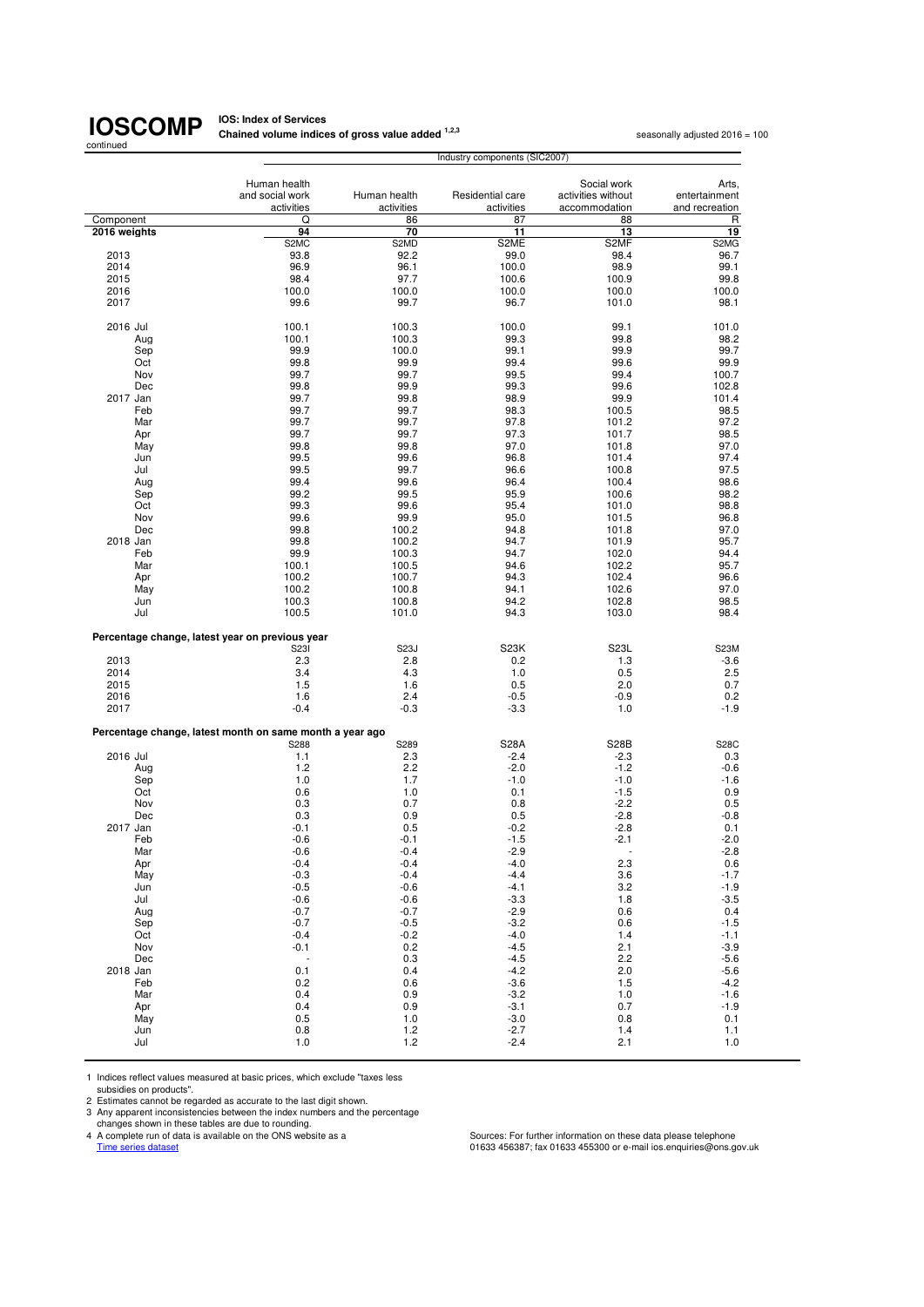#### **IOS: Index of Services Chained volume indices of gross value added <sup>1,2,3</sup> seasonally adjusted 2016 = 100**

Human health **Arts,**<br>and social work **Human health** Residential care activities without entertainment cial work Human health Residential care activities without entertainment activities activities accommodation and recreation accommodation Component Q 86 87 88 R  **2016 weights 94 70 11 13 19 Percentage change, latest month on previous month** S23I S23J S23K S23L S23M 2016 Jul - 2016 Jul - 0.1 - 0.9 0.8 1.6 Aug - - -0.7 0.8 -2.7 Sep -0.2 -0.3 -0.3 -0.1 0.1 1.5 Oct -0.1 -0.1 0.2 -0.3 0.2 Nov -0.1 -0.1 0.2 -0.2 0.8 Dec 0.1 0.2 -0.2 0.2 2.1 2017 Jan -0.1 -0.1 -0.1 -0.5 -0.5 0.3 -1.3 Feb - -0.1 -0.6 0.6 -2.8 Mar - - -0.5 0.6 -1.3 Apr 0.1 0.1 -0.5 0.5 1.3 May - 0.1 -0.3 0.1 -1.6 Jun -0.2 -0.2 -0.2 -0.2 -0.2 -0.4 0.5 Jul - 0.1 -0.2 -0.6 - Aug -0.2 -0.1 -0.3 -0.4 1.2 Sep -0.2 -0.2 -0.2 -0.5 -0.5 0.1 -0.4 Oct 0.2 0.2 -0.5 0.4 0.7 Nov 6.2 0.3 5 -2.0 -0.4 0.5 -2.0 Dec 0.2 0.2 -0.2 0.3 0.2 2018 Jan 0.1 0.1 -0.1 0.1 -1.3 Feb 0.1 0.1 - 0.1 -1.3 Mar 0.2 0.2 -0.1 0.1 1.4 Apr 6.1 0.1 0.1 0.1 0.2 0.2 1.0 May 0.1 0.1 -0.2 0.2 0.4 Jun 0.1 0.1 - 0.2 1.5 Jul 0.1 0.1 0.1 0.1 -0.1 **Percentage change, latest 3 months on same 3 months a year ago** S2HM S2HN S2HO S2HP S2HQ 2016 Jul 2016 Jul 2016 Jul 2016 Jul 2016 Jul 2016 Jul 2016 Jul 2016 Jul 2016 Jul 2016 Jul 2016 Jul 2016 Jul 20 Aug 1.2 2.4 -2.1 -2.2 -0.1 Sep 1.1 2.1 -1.8 -1.5 -0.6 Oct 0.9 1.6 -1.0 -1.2 -0.4 Nov 0.6 1.1 -0.1 -1.6 -0.1 Dec 0.4 0.9 0.4 -2.2 0.2 2017 Jan 0.2 0.7 0.3 -2.6 -0.1 Feb -0.1 0.4 -0.4 -2.6 -0.9 0.4 - -0.4 - -0.4 - -1.6 - -1.6 - -1.6 - -1.5 - -1.5 - -1.5 - -1.5 - -1.5 - -1.5 Apr -0.6 -0.3 -0.3 -2.8 0.1 -1.4 May -0.5 -0.4 -3.8 2.0 -1.3 Jun -0.4 -0.5 -4.2 3.0 -1.0 Jul -0.5 -0.6 -4.0 2.9 -2.4 Aug -0.6 -0.6 -3.4 1.8 -1.7 Sep -0.7 -0.6 -3.2 -0.0 -1.6 -3.2 -0.6 -3.2 -1.6 -1.6 Oct -0.6 -0.5 -3.4 0.9 -0.8 Nov -0.4 -0.2 -3.9 1.4 -2.2 Dec -0.2 0.1 -4.4 1.9 -3.5 2018 Jan - 2018 Jan - 2.1 - 2.1 - 2.1 - 2.1 - 2.1 - 2.1 - 2.1 - 2.1 - 2.1 - 2.1 - 2.1 - 2.1 - 2.1 - 2.1 - 2.1 Feb 0.1 0.4 -4.1 1.9 -5.2 Mar 0.3 0.6 -3.7 1.5 -3.8 Apr 0.4 0.8 -3.3 1.1 -2.6 May 0.4 0.9 -3.1 0.8 -1.2 Jun 0.6 1.0 -2.9 1.0 -0.3 Jul 0.7 1.1 -2.7 1.4 0.7 Industry components (SIC2007)

1 Indices reflect values measured at basic prices, which exclude "taxes less subsidies on products".

2 Estimates cannot be regarded as accurate to the last digit shown.

3 Any apparent inconsistencies between the index numbers and the percentage changes shown in these tables are due to rounding.

4 A complete run of data is available on the ONS website as a Sources: For further information on these data please telephone

Time series dataset dataset contract the contract of the contract of the contract of the contract of the contract of the contract of the contract of the contract of the contract of the contract of the contract of the contr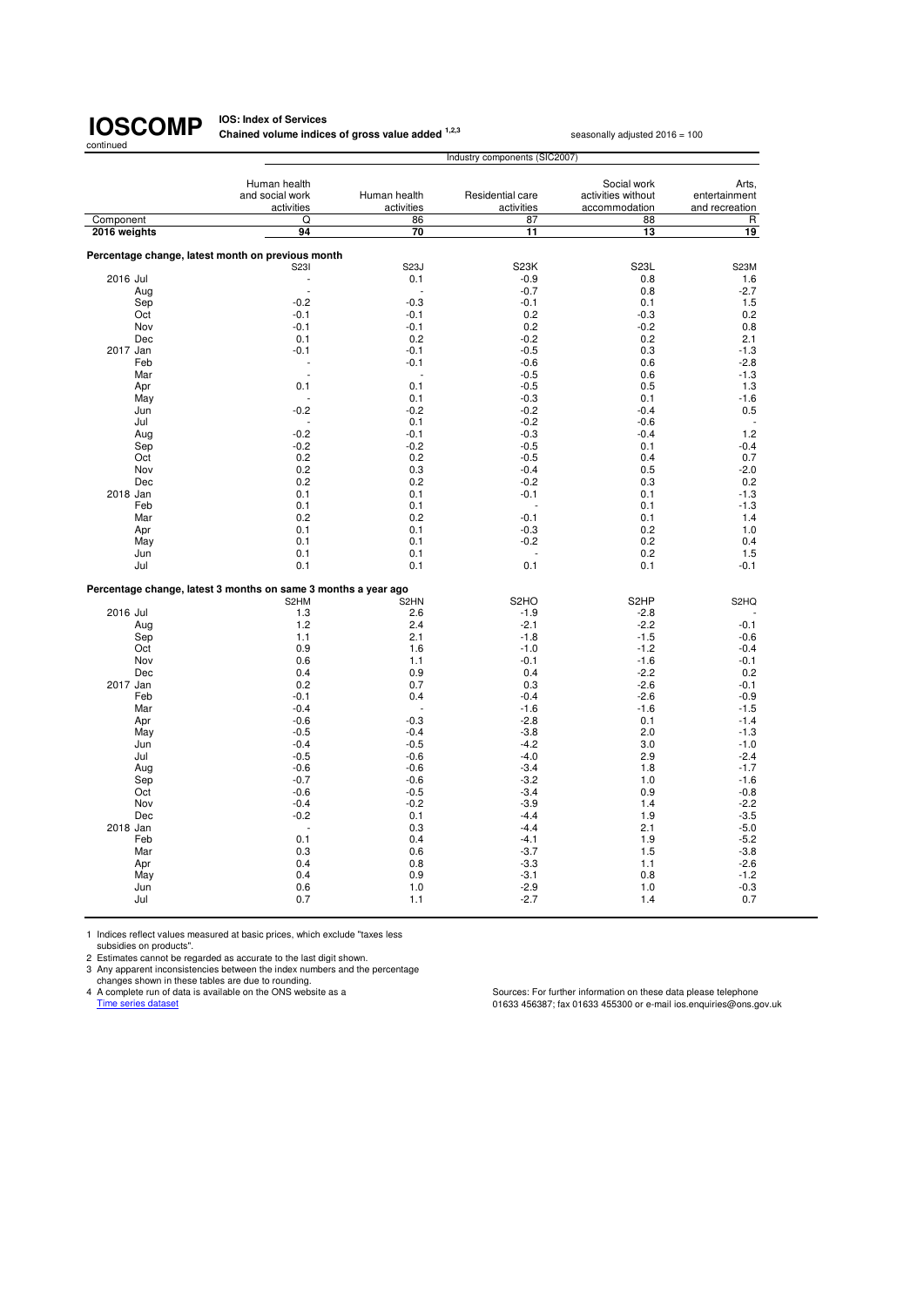#### **IOS: Index of Services Chained volume indices of gross value added <sup>1,2,3</sup> seasonally adjusted 2016 = 100<br>
<b>Chained volume indices of gross value added** <sup>1,2,3</sup>

|                           | Industry components (SIC2007)                           |                            |                                |                                                    |                                          |  |
|---------------------------|---------------------------------------------------------|----------------------------|--------------------------------|----------------------------------------------------|------------------------------------------|--|
|                           | Human health<br>and social work<br>activities           | Human health<br>activities | Residential care<br>activities | Social work<br>activities without<br>accommodation | Arts,<br>entertainment<br>and recreation |  |
|                           |                                                         |                            |                                |                                                    |                                          |  |
| Component<br>2016 weights | Q<br>94                                                 | 86<br>70                   | 87<br>$\overline{11}$          | 88<br>$\overline{13}$                              | $\mathsf{R}$<br>19                       |  |
|                           |                                                         |                            |                                |                                                    |                                          |  |
|                           | Percentage change, latest 3 months on previous 3 months |                            |                                |                                                    |                                          |  |
|                           | S <sub>2</sub> CW                                       | S <sub>2</sub> CX          | S <sub>2</sub> CY              | S <sub>2</sub> CZ                                  | S2D2                                     |  |
| 2016 Jul                  | $-0.1$                                                  | 0.2                        | 0.2                            | $-2.5$                                             | 0.2                                      |  |
| Aug                       | $-0.1$                                                  | 0.2                        | $-1.1$                         | $-0.5$                                             | 0.7                                      |  |
| Sep                       | $-0.1$                                                  | $\overline{\phantom{a}}$   | $-1.8$                         | 1.0                                                | 1.0                                      |  |
| Oct                       | $-0.2$                                                  | $-0.2$                     | $-1.5$                         | 1.3                                                | $-0.4$                                   |  |
| Nov                       | $-0.3$                                                  | $-0.4$                     | $-0.7$                         | 0.6                                                | 0.6                                      |  |
| Dec                       | $-0.3$                                                  | $-0.4$                     | $-0.1$                         | $-0.1$                                             | 1.5                                      |  |
| 2017 Jan                  | $-0.2$                                                  | $-0.2$                     |                                | $-0.1$                                             | 2.4                                      |  |
| Feb                       | $-0.1$                                                  | $-0.1$                     | $-0.5$                         | 0.4                                                | 0.8                                      |  |
| Mar                       | $-0.1$                                                  | $-0.1$                     | $-1.1$                         | 1.0                                                | $-2.0$                                   |  |
| Apr                       |                                                         | $-0.1$                     | $-1.5$                         | 1.5                                                | $-3.5$                                   |  |
| May                       |                                                         | $-0.1$                     | $-1.5$                         | 1.5                                                | $-3.3$                                   |  |
| Jun                       |                                                         |                            | $-1.3$                         | 1.1                                                | $-1.4$                                   |  |
| Jul                       | $-0.1$                                                  |                            | $-1.0$                         | 0.2                                                | $-0.8$                                   |  |
| Aug                       | $-0.2$                                                  | $-0.1$                     | $-0.8$                         | $-0.6$                                             | 0.3                                      |  |
| Sep                       | $-0.3$                                                  | $-0.1$                     | $-0.8$                         | $-1.0$                                             | 0.4                                      |  |
| Oct                       | $-0.3$                                                  | $-0.1$                     | $-0.9$                         | $-0.7$                                             | 1.3                                      |  |
| Nov                       | $-0.1$                                                  | ٠.                         | $-1.2$                         | 0.1                                                | 0.1                                      |  |
| Dec                       | 0.2                                                     | 0.3                        | $-1.3$                         | 0.8                                                | $-0.6$                                   |  |
| 2018 Jan                  | 0.4                                                     | 0.5                        | $-1.1$                         | 1.0                                                | $-2.1$                                   |  |
| Feb                       | 0.5                                                     | 0.6                        | $-0.7$                         | 0.9                                                | $-2.3$                                   |  |
| Mar                       | 0.4                                                     | 0.4                        | $-0.4$                         | 0.6                                                | $-2.3$                                   |  |
| Apr                       | 0.3                                                     | 0.4                        | $-0.3$                         | 0.5                                                | $-1.0$                                   |  |
| May                       | 0.3                                                     | 0.4                        | $-0.4$                         | 0.5                                                | 0.8                                      |  |
| Jun                       | 0.3                                                     | 0.4                        | $-0.5$                         | 0.6                                                | 2.2                                      |  |
| Jul                       | 0.3                                                     | 0.3                        | $-0.4$                         | 0.6                                                | 2.5                                      |  |

1 Indices reflect values measured at basic prices, which exclude "taxes less subsidies on products".

2 Estimates cannot be regarded as accurate to the last digit shown.<br>
2 Any apparent inconsistencies between the index numbers and the percentage<br>
changes shown in these tables are due to rounding.<br>
4 A complete run of data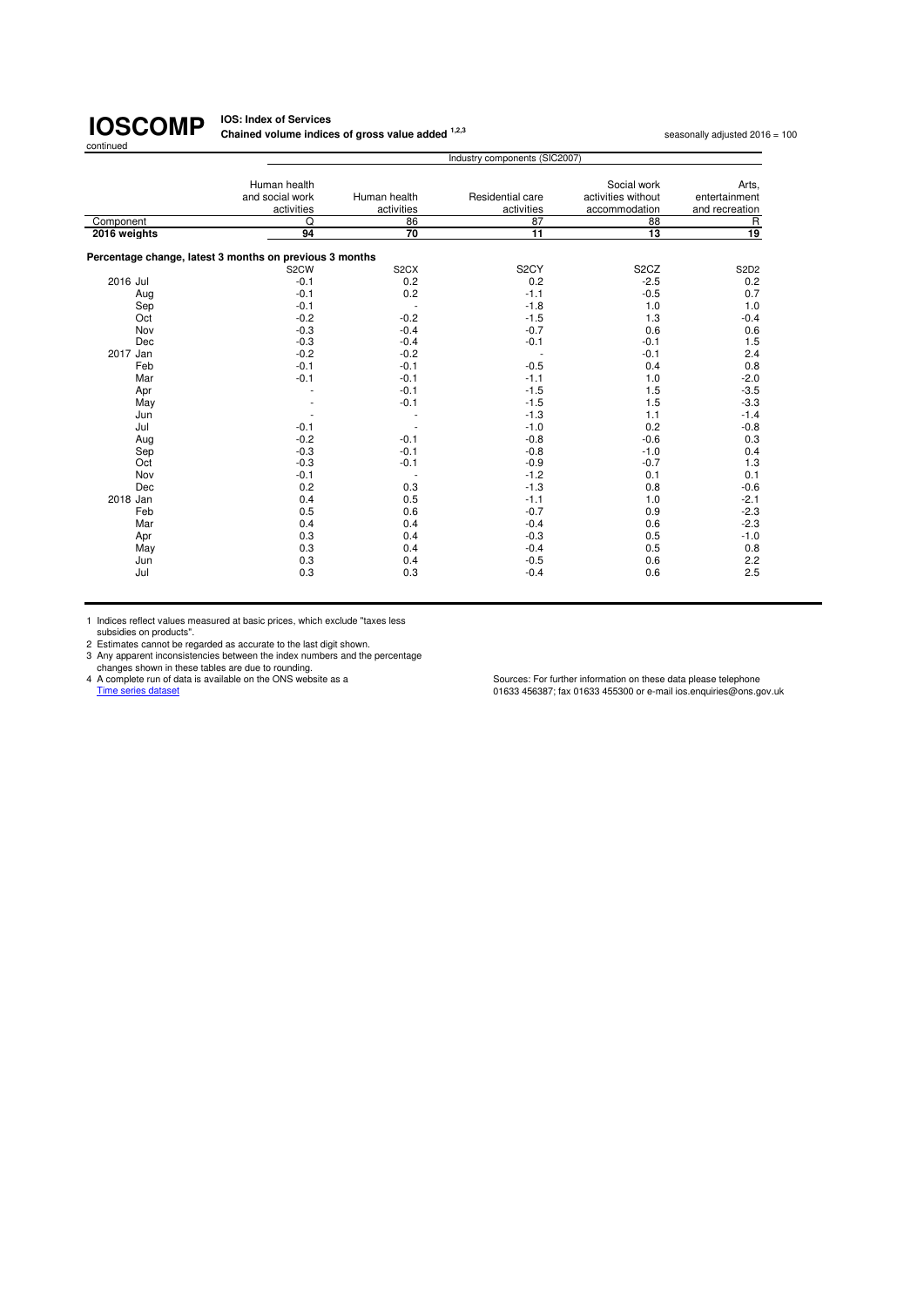**IOS: Index of Services<br>Chained volume indices of gross value added <sup>1,2,3</sup> seasonally adjusted 2016 = 100** 

| continued    | Industry components (SIC2007)                            |                           |                   |                   |                   |
|--------------|----------------------------------------------------------|---------------------------|-------------------|-------------------|-------------------|
|              |                                                          | Libraries,                |                   |                   |                   |
|              | Creative arts                                            | museums and               | Gambling          | Sports activities |                   |
|              | and entertainment                                        | other cultural            | and betting       | and recreation    | Other service     |
|              | activities                                               | activities                | activities        | activities        | activities        |
| Component    | 90                                                       | 91                        | 92                | 93                | S                 |
| 2016 weights | 5                                                        | 3                         | 7<br>S2MJ         | 4<br>S2MK         | 27                |
| 2013         | S2MH<br>90.6                                             | S <sub>2MI</sub><br>113.6 | 96.2              | 96.5              | S2ML<br>88.9      |
| 2014         | 89.0                                                     | 110.7                     | 100.6             | 102.3             | 98.6              |
| 2015         | 97.1                                                     | 97.4                      | 102.4             | 100.0             | 102.1             |
| 2016         | 100.0                                                    | 100.0                     | 100.0             | 100.0             | 100.0             |
| 2017         | 101.3                                                    | 102.5                     | 90.9              | 103.8             | 103.5             |
|              |                                                          |                           |                   |                   |                   |
| 2016 Jul     | 105.2                                                    | 97.1                      | 99.1              | 102.4             | 99.1              |
| Aug          | 95.9<br>99.9                                             | 98.7<br>101.0             | 99.4<br>99.3      | 98.6<br>99.2      | 98.9<br>97.1      |
| Sep<br>Oct   | 94.7                                                     | 107.7                     | 99.1              | 101.5             | 99.9              |
| Nov          | 99.3                                                     | 102.7                     | 99.0              | 103.9             | 102.0             |
| Dec          | 108.9                                                    | 103.2                     | 99.3              | 101.5             | 104.3             |
| 2017 Jan     | 106.4                                                    | 104.1                     | 95.7              | 103.4             | 105.2             |
| Feb          | 99.0                                                     | 107.2                     | 92.5              | 102.7             | 102.9             |
| Mar          | 101.2                                                    | 99.9                      | 90.7              | 102.3             | 104.5             |
| Apr          | 102.9                                                    | 104.6                     | 89.3              | 105.3             | 105.1             |
| May          | 100.4                                                    | 100.4                     | 89.0              | 104.6             | 105.4             |
| Jun          | 102.5                                                    | 102.1                     | 89.9              | 101.4             | 104.2             |
| Jul          | 101.3                                                    | 100.8                     | 91.5              | 101.0             | 103.2             |
| Aug          | 102.0                                                    | 103.3                     | 92.2              | 102.5             | 104.8             |
| Sep          | 99.7                                                     | 100.9                     | 92.0              | 105.2             | 102.7             |
| Oct          | 104.2                                                    | 101.6                     | 90.5              | 105.1             | 102.3             |
| Nov          | 99.5                                                     | 99.5                      | 89.0              | 105.4             | 100.5             |
| Dec          | 96.3                                                     | 106.1                     | 88.2              | 107.0             | 101.6             |
| 2018 Jan     | 95.5                                                     | 102.7                     | 87.0              | 106.3             | 102.6             |
| Feb          | 92.3                                                     | 100.8                     | 87.8              | 104.1             | 102.7             |
| Mar          | 94.5                                                     | 105.1                     | 88.3              | 103.7             | 104.0             |
| Apr          | 96.3                                                     | 104.7                     | 87.8              | 107.0             | 104.4             |
| May          | 97.4                                                     | 105.8                     | 86.9              | 108.4             | 103.2             |
| Jun          | 99.3                                                     | 108.0                     | 86.9              | 111.5             | 103.0             |
| Jul          | 102.0                                                    | 107.5                     | 87.6              | 106.8             | 102.9             |
|              | Percentage change, latest year on previous year          |                           |                   |                   |                   |
|              | <b>S23N</b>                                              | S23O                      | S <sub>23</sub> P | S23Q              | S <sub>23</sub> R |
| 2013         | $-4.6$                                                   | 6.6                       | $-4.2$            | -8.1              | 0.2               |
| 2014         | $-1.7$                                                   | $-2.5$                    | 4.6               | 6.0               | 11.0              |
| 2015         | 9.0                                                      | $-12.0$                   | 1.8               | $-2.3$            | 3.6               |
| 2016<br>2017 | 3.0<br>1.3                                               | 2.7<br>2.5                | $-2.3$<br>$-9.1$  | 3.8               | $-2.1$<br>3.5     |
|              |                                                          |                           |                   |                   |                   |
|              | Percentage change, latest month on same month a year ago |                           |                   |                   |                   |
|              | <b>S28D</b>                                              | <b>S28E</b>               | <b>S28F</b>       | S28G              | S28H              |
| 2016 Jul     | 11.2                                                     | $-11.9$                   | $-3.3$            | 3.5               | $-4.2$            |
| Aug<br>Sep   | 0.1<br>$-0.3$                                            | 3.5<br>6.6                | $-2.8$<br>$-3.6$  | $-0.1$<br>$-5.4$  | $-3.4$<br>$-6.4$  |
| Oct          | 2.3                                                      | 12.1                      | $-5.0$            | 2.6               | $-1.8$            |
| Nov          | 2.5                                                      | 6.7                       | $-5.9$            | 7.5               | $-0.9$            |
| Dec          | 5.9                                                      | $-2.3$                    | $-5.5$            | 0.8               | 2.5               |
| 2017 Jan     | 4.4                                                      | 3.1                       | $-7.7$            | 7.8               | 5.2               |
| Feb          | $-2.4$                                                   | 11.3                      | $-9.9$            | 4.1               | 1.6               |
| Mar          | 7.7                                                      | $-6.2$                    | $-10.2$           | 1.6               | 4.5               |
| Apr          | 6.7                                                      | 9.9                       | $-10.3$           | 6.4               | 5.7               |
| May          | 0.9                                                      | 3.8                       | $-10.1$           | 6.1               | 6.1               |
| Jun          | $-0.4$                                                   | 8.7                       | $-9.1$            | 1.3               | 5.6               |
| Jul          | $-3.7$                                                   | 3.8                       | $-7.6$            | $-1.3$            | 4.1               |
| Aug          | 6.4                                                      | 4.7                       | $-7.2$            | 4.0               | 6.0               |
| Sep          | $-0.2$                                                   | $\sim$                    | $-7.4$            | 6.1               | 5.8               |
| Oct          | 10.0                                                     | $-5.7$                    | $-8.7$            | 3.5               | 2.4               |
| Nov          | 0.2                                                      | $-3.1$                    | $-10.1$           | 1.4               | $-1.4$            |
| Dec          | $-11.6$                                                  | 2.8                       | $-11.1$           | 5.4               | $-2.6$            |
| 2018 Jan     | $-10.2$                                                  | $-1.4$                    | $-9.1$            | 2.8               | $-2.4$            |
| Feb          | $-6.8$                                                   | $-5.9$                    | $-5.0$            | 1.4               | $-0.2$            |
| Mar          | $-6.5$                                                   | 5.2                       | $-2.7$            | 1.4               | $-0.5$            |
| Apr          | $-6.4$                                                   | 0.1                       | $-1.7$            | 1.6               | $-0.7$            |
| May<br>Jun   | $-2.9$                                                   | 5.5<br>5.8                | $-2.4$<br>$-3.4$  | 3.6<br>9.9        | $-2.1$<br>$-1.2$  |
| Jul          | $-3.2$<br>0.7                                            | 6.7                       | $-4.3$            | 5.7               | $-0.3$            |
|              |                                                          |                           |                   |                   |                   |

1 Indices reflect values measured at basic prices, which exclude "taxes less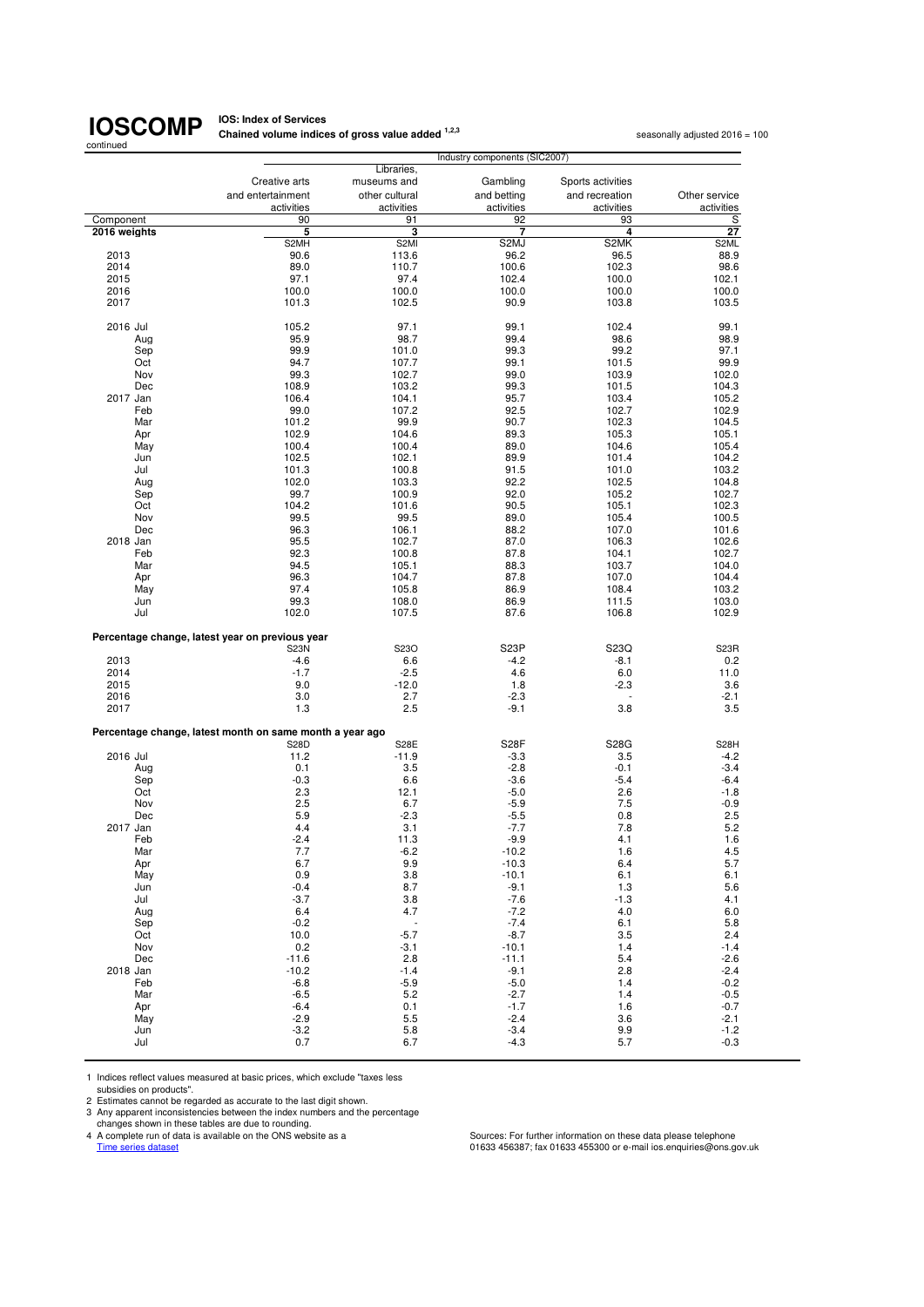#### **IOS: Index of Services Chained volume indices of gross value added <sup>1,2,3</sup> seasonally adjusted 2016 = 100**

| Creative arts<br>museums and<br>Gambling<br>Sports activities<br>and entertainment<br>other cultural<br>and betting<br>and recreation<br>Other service<br>activities<br>activities<br>activities<br>activities<br>activities<br>Component<br>S<br>90<br>91<br>92<br>93<br>27<br>3<br>5<br>7<br>$\overline{4}$<br>2016 weights<br>Percentage change, latest month on previous month<br>S23O<br>S <sub>23</sub> P<br>S23Q<br><b>S23N</b><br>S <sub>23</sub> R<br>2.2<br>2.2<br>2016 Jul<br>3.3<br>0.2<br>0.4<br>1.7<br>$-8.8$<br>0.3<br>$-3.7$<br>$-0.2$<br>Aug<br>4.2<br>2.3<br>$-0.1$<br>0.6<br>Sep<br>$-1.8$<br>$-5.2$<br>Oct<br>6.7<br>$-0.2$<br>2.3<br>2.8<br>4.9<br>$-4.7$<br>2.4<br>$-0.1$<br>2.1<br>Nov<br>9.7<br>$-2.3$<br>Dec<br>0.6<br>0.3<br>2.2<br>2017 Jan<br>$-2.3$<br>0.9<br>$-3.6$<br>1.9<br>0.8<br>2.9<br>$-6.9$<br>$-0.7$<br>Feb<br>$-3.4$<br>$-2.2$<br>$-0.4$<br>Mar<br>2.1<br>$-6.8$<br>$-1.9$<br>1.6<br>1.7<br>4.7<br>3.0<br>Apr<br>$-1.5$<br>0.5<br>$-2.5$<br>$-0.7$<br>May<br>$-4.1$<br>$-0.4$<br>0.3<br>2.1<br>1.8<br>$-3.0$<br>Jun<br>1.0<br>$-1.1$<br>$-1.2$<br>Jul<br>$-1.3$<br>1.8<br>$-0.4$<br>$-1.0$<br>0.7<br>2.6<br>0.7<br>1.5<br>1.6<br>Aug<br>$-2.2$<br>$-2.3$<br>$-0.2$<br>2.6<br>Sep<br>$-2.0$<br>4.5<br>0.7<br>$-1.7$<br>Oct<br>$-0.1$<br>$-0.4$<br>$-4.5$<br>Nov<br>$-2.1$<br>$-1.6$<br>0.3<br>$-1.7$<br>$-3.2$<br>1.6<br>Dec<br>6.7<br>$-0.9$<br>1.1<br>$-3.3$<br>$-0.6$<br>2018 Jan<br>$-0.8$<br>$-1.3$<br>1.0<br>Feb<br>$-3.4$<br>$-1.8$<br>0.9<br>$-2.1$<br>0.1<br>2.4<br>4.3<br>$-0.4$<br>Mar<br>0.5<br>1.3<br>3.2<br>1.9<br>$-0.4$<br>$-0.5$<br>0.3<br>Apr<br>1.1<br>$-1.0$<br>1.3<br>May<br>1.1<br>$-1.1$<br>2.9<br>1.9<br>2.0<br>$-0.1$<br>Jun<br>2.8<br>$-0.4$<br>0.8<br>$-4.2$<br>$-0.1$<br>Jul<br>Percentage change, latest 3 months on same 3 months a year ago<br>S <sub>2</sub> HT<br>S <sub>2</sub> HU<br>S <sub>2</sub> HV<br>S <sub>2</sub> HR<br>S <sub>2</sub> H <sub>S</sub><br>2016 Jul<br>8.0<br>$-3.9$<br>$-3.8$<br>0.6<br>$-3.5$<br>$-3.6$<br>1.1<br>6.4<br>$-3.4$<br>$-3.9$<br>Aug<br>3.6<br>$-0.8$<br>Sep<br>$-1.1$<br>$-3.2$<br>$-4.6$<br>7.5<br>Oct<br>0.7<br>$-3.8$<br>$-1.1$<br>$-3.9$<br>8.5<br>1.5<br>1.4<br>Nov<br>$-4.8$<br>$-3.0$<br>3.6<br>5.3<br>$-5.5$<br>3.6<br>Dec<br>$-0.1$<br>2017 Jan<br>4.3<br>2.4<br>$-6.4$<br>5.3<br>2.2<br>2.7<br>3.8<br>$-7.7$<br>4.2<br>Feb<br>3.1<br>2.4<br>Mar<br>3.1<br>$-9.2$<br>4.4<br>3.8<br>3.9<br>4.6<br>$-10.1$<br>4.0<br>3.9<br>Apr<br>5.1<br>4.7<br>2.2<br>$-10.2$<br>5.4<br>May<br>7.4<br>2.3<br>$-9.9$<br>4.6<br>5.8<br>Jun<br>$-1.1$<br>5.4<br>$-9.0$<br>2.0<br>5.3<br>Jul<br>5.7<br>0.6<br>$-8.0$<br>1.3<br>5.2<br>Aug<br>2.8<br>2.9<br>Sep<br>0.7<br>$-7.4$<br>5.3<br>5.3<br>$-0.5$<br>$-7.8$<br>4.5<br>4.7<br>Oct<br>Nov<br>3.2<br>$-3.0$<br>$-8.7$<br>3.6<br>2.2<br>$-1.0$<br>$-2.0$<br>$-10.0$<br>3.4<br>Dec<br>$-0.6$<br>3.2<br>2018 Jan<br>$-7.4$<br>$-0.6$<br>$-10.1$<br>$-2.1$<br>Feb<br>$-9.6$<br>$-1.6$<br>$-8.5$<br>3.2<br>$-1.7$<br>Mar<br>$-7.9$<br>$-0.8$<br>$-5.6$<br>1.9<br>$-1.0$<br>Apr<br>$-6.6$<br>$-0.3$<br>$-3.2$<br>1.5<br>$-0.4$<br>$-5.3$<br>2.2<br>3.5<br>$-2.3$<br>May<br>$-1.1$<br>$-4.2$<br>3.7<br>$-2.5$<br>5.0<br>$-1.3$<br>Jun<br>6.0<br>$-3.4$<br>6.4<br>$-1.2$<br>Jul<br>$-1.8$ |  | Industry components (SIC2007) |            |  |  |  |
|----------------------------------------------------------------------------------------------------------------------------------------------------------------------------------------------------------------------------------------------------------------------------------------------------------------------------------------------------------------------------------------------------------------------------------------------------------------------------------------------------------------------------------------------------------------------------------------------------------------------------------------------------------------------------------------------------------------------------------------------------------------------------------------------------------------------------------------------------------------------------------------------------------------------------------------------------------------------------------------------------------------------------------------------------------------------------------------------------------------------------------------------------------------------------------------------------------------------------------------------------------------------------------------------------------------------------------------------------------------------------------------------------------------------------------------------------------------------------------------------------------------------------------------------------------------------------------------------------------------------------------------------------------------------------------------------------------------------------------------------------------------------------------------------------------------------------------------------------------------------------------------------------------------------------------------------------------------------------------------------------------------------------------------------------------------------------------------------------------------------------------------------------------------------------------------------------------------------------------------------------------------------------------------------------------------------------------------------------------------------------------------------------------------------------------------------------------------------------------------------------------------------------------------------------------------------------------------------------------------------------------------------------------------------------------------------------------------------------------------------------------------------------------------------------------------------------------------------------------------------------------------------------------------------------------------------------------------------------------------------------------------------------------------------------------------------------------------------------------------------------------------------------------------------------------------------------------------------------------------|--|-------------------------------|------------|--|--|--|
|                                                                                                                                                                                                                                                                                                                                                                                                                                                                                                                                                                                                                                                                                                                                                                                                                                                                                                                                                                                                                                                                                                                                                                                                                                                                                                                                                                                                                                                                                                                                                                                                                                                                                                                                                                                                                                                                                                                                                                                                                                                                                                                                                                                                                                                                                                                                                                                                                                                                                                                                                                                                                                                                                                                                                                                                                                                                                                                                                                                                                                                                                                                                                                                                                                        |  |                               | Libraries, |  |  |  |
|                                                                                                                                                                                                                                                                                                                                                                                                                                                                                                                                                                                                                                                                                                                                                                                                                                                                                                                                                                                                                                                                                                                                                                                                                                                                                                                                                                                                                                                                                                                                                                                                                                                                                                                                                                                                                                                                                                                                                                                                                                                                                                                                                                                                                                                                                                                                                                                                                                                                                                                                                                                                                                                                                                                                                                                                                                                                                                                                                                                                                                                                                                                                                                                                                                        |  |                               |            |  |  |  |
|                                                                                                                                                                                                                                                                                                                                                                                                                                                                                                                                                                                                                                                                                                                                                                                                                                                                                                                                                                                                                                                                                                                                                                                                                                                                                                                                                                                                                                                                                                                                                                                                                                                                                                                                                                                                                                                                                                                                                                                                                                                                                                                                                                                                                                                                                                                                                                                                                                                                                                                                                                                                                                                                                                                                                                                                                                                                                                                                                                                                                                                                                                                                                                                                                                        |  |                               |            |  |  |  |
|                                                                                                                                                                                                                                                                                                                                                                                                                                                                                                                                                                                                                                                                                                                                                                                                                                                                                                                                                                                                                                                                                                                                                                                                                                                                                                                                                                                                                                                                                                                                                                                                                                                                                                                                                                                                                                                                                                                                                                                                                                                                                                                                                                                                                                                                                                                                                                                                                                                                                                                                                                                                                                                                                                                                                                                                                                                                                                                                                                                                                                                                                                                                                                                                                                        |  |                               |            |  |  |  |
|                                                                                                                                                                                                                                                                                                                                                                                                                                                                                                                                                                                                                                                                                                                                                                                                                                                                                                                                                                                                                                                                                                                                                                                                                                                                                                                                                                                                                                                                                                                                                                                                                                                                                                                                                                                                                                                                                                                                                                                                                                                                                                                                                                                                                                                                                                                                                                                                                                                                                                                                                                                                                                                                                                                                                                                                                                                                                                                                                                                                                                                                                                                                                                                                                                        |  |                               |            |  |  |  |
|                                                                                                                                                                                                                                                                                                                                                                                                                                                                                                                                                                                                                                                                                                                                                                                                                                                                                                                                                                                                                                                                                                                                                                                                                                                                                                                                                                                                                                                                                                                                                                                                                                                                                                                                                                                                                                                                                                                                                                                                                                                                                                                                                                                                                                                                                                                                                                                                                                                                                                                                                                                                                                                                                                                                                                                                                                                                                                                                                                                                                                                                                                                                                                                                                                        |  |                               |            |  |  |  |
|                                                                                                                                                                                                                                                                                                                                                                                                                                                                                                                                                                                                                                                                                                                                                                                                                                                                                                                                                                                                                                                                                                                                                                                                                                                                                                                                                                                                                                                                                                                                                                                                                                                                                                                                                                                                                                                                                                                                                                                                                                                                                                                                                                                                                                                                                                                                                                                                                                                                                                                                                                                                                                                                                                                                                                                                                                                                                                                                                                                                                                                                                                                                                                                                                                        |  |                               |            |  |  |  |
|                                                                                                                                                                                                                                                                                                                                                                                                                                                                                                                                                                                                                                                                                                                                                                                                                                                                                                                                                                                                                                                                                                                                                                                                                                                                                                                                                                                                                                                                                                                                                                                                                                                                                                                                                                                                                                                                                                                                                                                                                                                                                                                                                                                                                                                                                                                                                                                                                                                                                                                                                                                                                                                                                                                                                                                                                                                                                                                                                                                                                                                                                                                                                                                                                                        |  |                               |            |  |  |  |
|                                                                                                                                                                                                                                                                                                                                                                                                                                                                                                                                                                                                                                                                                                                                                                                                                                                                                                                                                                                                                                                                                                                                                                                                                                                                                                                                                                                                                                                                                                                                                                                                                                                                                                                                                                                                                                                                                                                                                                                                                                                                                                                                                                                                                                                                                                                                                                                                                                                                                                                                                                                                                                                                                                                                                                                                                                                                                                                                                                                                                                                                                                                                                                                                                                        |  |                               |            |  |  |  |
|                                                                                                                                                                                                                                                                                                                                                                                                                                                                                                                                                                                                                                                                                                                                                                                                                                                                                                                                                                                                                                                                                                                                                                                                                                                                                                                                                                                                                                                                                                                                                                                                                                                                                                                                                                                                                                                                                                                                                                                                                                                                                                                                                                                                                                                                                                                                                                                                                                                                                                                                                                                                                                                                                                                                                                                                                                                                                                                                                                                                                                                                                                                                                                                                                                        |  |                               |            |  |  |  |
|                                                                                                                                                                                                                                                                                                                                                                                                                                                                                                                                                                                                                                                                                                                                                                                                                                                                                                                                                                                                                                                                                                                                                                                                                                                                                                                                                                                                                                                                                                                                                                                                                                                                                                                                                                                                                                                                                                                                                                                                                                                                                                                                                                                                                                                                                                                                                                                                                                                                                                                                                                                                                                                                                                                                                                                                                                                                                                                                                                                                                                                                                                                                                                                                                                        |  |                               |            |  |  |  |
|                                                                                                                                                                                                                                                                                                                                                                                                                                                                                                                                                                                                                                                                                                                                                                                                                                                                                                                                                                                                                                                                                                                                                                                                                                                                                                                                                                                                                                                                                                                                                                                                                                                                                                                                                                                                                                                                                                                                                                                                                                                                                                                                                                                                                                                                                                                                                                                                                                                                                                                                                                                                                                                                                                                                                                                                                                                                                                                                                                                                                                                                                                                                                                                                                                        |  |                               |            |  |  |  |
|                                                                                                                                                                                                                                                                                                                                                                                                                                                                                                                                                                                                                                                                                                                                                                                                                                                                                                                                                                                                                                                                                                                                                                                                                                                                                                                                                                                                                                                                                                                                                                                                                                                                                                                                                                                                                                                                                                                                                                                                                                                                                                                                                                                                                                                                                                                                                                                                                                                                                                                                                                                                                                                                                                                                                                                                                                                                                                                                                                                                                                                                                                                                                                                                                                        |  |                               |            |  |  |  |
|                                                                                                                                                                                                                                                                                                                                                                                                                                                                                                                                                                                                                                                                                                                                                                                                                                                                                                                                                                                                                                                                                                                                                                                                                                                                                                                                                                                                                                                                                                                                                                                                                                                                                                                                                                                                                                                                                                                                                                                                                                                                                                                                                                                                                                                                                                                                                                                                                                                                                                                                                                                                                                                                                                                                                                                                                                                                                                                                                                                                                                                                                                                                                                                                                                        |  |                               |            |  |  |  |
|                                                                                                                                                                                                                                                                                                                                                                                                                                                                                                                                                                                                                                                                                                                                                                                                                                                                                                                                                                                                                                                                                                                                                                                                                                                                                                                                                                                                                                                                                                                                                                                                                                                                                                                                                                                                                                                                                                                                                                                                                                                                                                                                                                                                                                                                                                                                                                                                                                                                                                                                                                                                                                                                                                                                                                                                                                                                                                                                                                                                                                                                                                                                                                                                                                        |  |                               |            |  |  |  |
|                                                                                                                                                                                                                                                                                                                                                                                                                                                                                                                                                                                                                                                                                                                                                                                                                                                                                                                                                                                                                                                                                                                                                                                                                                                                                                                                                                                                                                                                                                                                                                                                                                                                                                                                                                                                                                                                                                                                                                                                                                                                                                                                                                                                                                                                                                                                                                                                                                                                                                                                                                                                                                                                                                                                                                                                                                                                                                                                                                                                                                                                                                                                                                                                                                        |  |                               |            |  |  |  |
|                                                                                                                                                                                                                                                                                                                                                                                                                                                                                                                                                                                                                                                                                                                                                                                                                                                                                                                                                                                                                                                                                                                                                                                                                                                                                                                                                                                                                                                                                                                                                                                                                                                                                                                                                                                                                                                                                                                                                                                                                                                                                                                                                                                                                                                                                                                                                                                                                                                                                                                                                                                                                                                                                                                                                                                                                                                                                                                                                                                                                                                                                                                                                                                                                                        |  |                               |            |  |  |  |
|                                                                                                                                                                                                                                                                                                                                                                                                                                                                                                                                                                                                                                                                                                                                                                                                                                                                                                                                                                                                                                                                                                                                                                                                                                                                                                                                                                                                                                                                                                                                                                                                                                                                                                                                                                                                                                                                                                                                                                                                                                                                                                                                                                                                                                                                                                                                                                                                                                                                                                                                                                                                                                                                                                                                                                                                                                                                                                                                                                                                                                                                                                                                                                                                                                        |  |                               |            |  |  |  |
|                                                                                                                                                                                                                                                                                                                                                                                                                                                                                                                                                                                                                                                                                                                                                                                                                                                                                                                                                                                                                                                                                                                                                                                                                                                                                                                                                                                                                                                                                                                                                                                                                                                                                                                                                                                                                                                                                                                                                                                                                                                                                                                                                                                                                                                                                                                                                                                                                                                                                                                                                                                                                                                                                                                                                                                                                                                                                                                                                                                                                                                                                                                                                                                                                                        |  |                               |            |  |  |  |
|                                                                                                                                                                                                                                                                                                                                                                                                                                                                                                                                                                                                                                                                                                                                                                                                                                                                                                                                                                                                                                                                                                                                                                                                                                                                                                                                                                                                                                                                                                                                                                                                                                                                                                                                                                                                                                                                                                                                                                                                                                                                                                                                                                                                                                                                                                                                                                                                                                                                                                                                                                                                                                                                                                                                                                                                                                                                                                                                                                                                                                                                                                                                                                                                                                        |  |                               |            |  |  |  |
|                                                                                                                                                                                                                                                                                                                                                                                                                                                                                                                                                                                                                                                                                                                                                                                                                                                                                                                                                                                                                                                                                                                                                                                                                                                                                                                                                                                                                                                                                                                                                                                                                                                                                                                                                                                                                                                                                                                                                                                                                                                                                                                                                                                                                                                                                                                                                                                                                                                                                                                                                                                                                                                                                                                                                                                                                                                                                                                                                                                                                                                                                                                                                                                                                                        |  |                               |            |  |  |  |
|                                                                                                                                                                                                                                                                                                                                                                                                                                                                                                                                                                                                                                                                                                                                                                                                                                                                                                                                                                                                                                                                                                                                                                                                                                                                                                                                                                                                                                                                                                                                                                                                                                                                                                                                                                                                                                                                                                                                                                                                                                                                                                                                                                                                                                                                                                                                                                                                                                                                                                                                                                                                                                                                                                                                                                                                                                                                                                                                                                                                                                                                                                                                                                                                                                        |  |                               |            |  |  |  |
|                                                                                                                                                                                                                                                                                                                                                                                                                                                                                                                                                                                                                                                                                                                                                                                                                                                                                                                                                                                                                                                                                                                                                                                                                                                                                                                                                                                                                                                                                                                                                                                                                                                                                                                                                                                                                                                                                                                                                                                                                                                                                                                                                                                                                                                                                                                                                                                                                                                                                                                                                                                                                                                                                                                                                                                                                                                                                                                                                                                                                                                                                                                                                                                                                                        |  |                               |            |  |  |  |
|                                                                                                                                                                                                                                                                                                                                                                                                                                                                                                                                                                                                                                                                                                                                                                                                                                                                                                                                                                                                                                                                                                                                                                                                                                                                                                                                                                                                                                                                                                                                                                                                                                                                                                                                                                                                                                                                                                                                                                                                                                                                                                                                                                                                                                                                                                                                                                                                                                                                                                                                                                                                                                                                                                                                                                                                                                                                                                                                                                                                                                                                                                                                                                                                                                        |  |                               |            |  |  |  |
|                                                                                                                                                                                                                                                                                                                                                                                                                                                                                                                                                                                                                                                                                                                                                                                                                                                                                                                                                                                                                                                                                                                                                                                                                                                                                                                                                                                                                                                                                                                                                                                                                                                                                                                                                                                                                                                                                                                                                                                                                                                                                                                                                                                                                                                                                                                                                                                                                                                                                                                                                                                                                                                                                                                                                                                                                                                                                                                                                                                                                                                                                                                                                                                                                                        |  |                               |            |  |  |  |
|                                                                                                                                                                                                                                                                                                                                                                                                                                                                                                                                                                                                                                                                                                                                                                                                                                                                                                                                                                                                                                                                                                                                                                                                                                                                                                                                                                                                                                                                                                                                                                                                                                                                                                                                                                                                                                                                                                                                                                                                                                                                                                                                                                                                                                                                                                                                                                                                                                                                                                                                                                                                                                                                                                                                                                                                                                                                                                                                                                                                                                                                                                                                                                                                                                        |  |                               |            |  |  |  |
|                                                                                                                                                                                                                                                                                                                                                                                                                                                                                                                                                                                                                                                                                                                                                                                                                                                                                                                                                                                                                                                                                                                                                                                                                                                                                                                                                                                                                                                                                                                                                                                                                                                                                                                                                                                                                                                                                                                                                                                                                                                                                                                                                                                                                                                                                                                                                                                                                                                                                                                                                                                                                                                                                                                                                                                                                                                                                                                                                                                                                                                                                                                                                                                                                                        |  |                               |            |  |  |  |
|                                                                                                                                                                                                                                                                                                                                                                                                                                                                                                                                                                                                                                                                                                                                                                                                                                                                                                                                                                                                                                                                                                                                                                                                                                                                                                                                                                                                                                                                                                                                                                                                                                                                                                                                                                                                                                                                                                                                                                                                                                                                                                                                                                                                                                                                                                                                                                                                                                                                                                                                                                                                                                                                                                                                                                                                                                                                                                                                                                                                                                                                                                                                                                                                                                        |  |                               |            |  |  |  |
|                                                                                                                                                                                                                                                                                                                                                                                                                                                                                                                                                                                                                                                                                                                                                                                                                                                                                                                                                                                                                                                                                                                                                                                                                                                                                                                                                                                                                                                                                                                                                                                                                                                                                                                                                                                                                                                                                                                                                                                                                                                                                                                                                                                                                                                                                                                                                                                                                                                                                                                                                                                                                                                                                                                                                                                                                                                                                                                                                                                                                                                                                                                                                                                                                                        |  |                               |            |  |  |  |
|                                                                                                                                                                                                                                                                                                                                                                                                                                                                                                                                                                                                                                                                                                                                                                                                                                                                                                                                                                                                                                                                                                                                                                                                                                                                                                                                                                                                                                                                                                                                                                                                                                                                                                                                                                                                                                                                                                                                                                                                                                                                                                                                                                                                                                                                                                                                                                                                                                                                                                                                                                                                                                                                                                                                                                                                                                                                                                                                                                                                                                                                                                                                                                                                                                        |  |                               |            |  |  |  |
|                                                                                                                                                                                                                                                                                                                                                                                                                                                                                                                                                                                                                                                                                                                                                                                                                                                                                                                                                                                                                                                                                                                                                                                                                                                                                                                                                                                                                                                                                                                                                                                                                                                                                                                                                                                                                                                                                                                                                                                                                                                                                                                                                                                                                                                                                                                                                                                                                                                                                                                                                                                                                                                                                                                                                                                                                                                                                                                                                                                                                                                                                                                                                                                                                                        |  |                               |            |  |  |  |
|                                                                                                                                                                                                                                                                                                                                                                                                                                                                                                                                                                                                                                                                                                                                                                                                                                                                                                                                                                                                                                                                                                                                                                                                                                                                                                                                                                                                                                                                                                                                                                                                                                                                                                                                                                                                                                                                                                                                                                                                                                                                                                                                                                                                                                                                                                                                                                                                                                                                                                                                                                                                                                                                                                                                                                                                                                                                                                                                                                                                                                                                                                                                                                                                                                        |  |                               |            |  |  |  |
|                                                                                                                                                                                                                                                                                                                                                                                                                                                                                                                                                                                                                                                                                                                                                                                                                                                                                                                                                                                                                                                                                                                                                                                                                                                                                                                                                                                                                                                                                                                                                                                                                                                                                                                                                                                                                                                                                                                                                                                                                                                                                                                                                                                                                                                                                                                                                                                                                                                                                                                                                                                                                                                                                                                                                                                                                                                                                                                                                                                                                                                                                                                                                                                                                                        |  |                               |            |  |  |  |
|                                                                                                                                                                                                                                                                                                                                                                                                                                                                                                                                                                                                                                                                                                                                                                                                                                                                                                                                                                                                                                                                                                                                                                                                                                                                                                                                                                                                                                                                                                                                                                                                                                                                                                                                                                                                                                                                                                                                                                                                                                                                                                                                                                                                                                                                                                                                                                                                                                                                                                                                                                                                                                                                                                                                                                                                                                                                                                                                                                                                                                                                                                                                                                                                                                        |  |                               |            |  |  |  |
|                                                                                                                                                                                                                                                                                                                                                                                                                                                                                                                                                                                                                                                                                                                                                                                                                                                                                                                                                                                                                                                                                                                                                                                                                                                                                                                                                                                                                                                                                                                                                                                                                                                                                                                                                                                                                                                                                                                                                                                                                                                                                                                                                                                                                                                                                                                                                                                                                                                                                                                                                                                                                                                                                                                                                                                                                                                                                                                                                                                                                                                                                                                                                                                                                                        |  |                               |            |  |  |  |
|                                                                                                                                                                                                                                                                                                                                                                                                                                                                                                                                                                                                                                                                                                                                                                                                                                                                                                                                                                                                                                                                                                                                                                                                                                                                                                                                                                                                                                                                                                                                                                                                                                                                                                                                                                                                                                                                                                                                                                                                                                                                                                                                                                                                                                                                                                                                                                                                                                                                                                                                                                                                                                                                                                                                                                                                                                                                                                                                                                                                                                                                                                                                                                                                                                        |  |                               |            |  |  |  |
|                                                                                                                                                                                                                                                                                                                                                                                                                                                                                                                                                                                                                                                                                                                                                                                                                                                                                                                                                                                                                                                                                                                                                                                                                                                                                                                                                                                                                                                                                                                                                                                                                                                                                                                                                                                                                                                                                                                                                                                                                                                                                                                                                                                                                                                                                                                                                                                                                                                                                                                                                                                                                                                                                                                                                                                                                                                                                                                                                                                                                                                                                                                                                                                                                                        |  |                               |            |  |  |  |
|                                                                                                                                                                                                                                                                                                                                                                                                                                                                                                                                                                                                                                                                                                                                                                                                                                                                                                                                                                                                                                                                                                                                                                                                                                                                                                                                                                                                                                                                                                                                                                                                                                                                                                                                                                                                                                                                                                                                                                                                                                                                                                                                                                                                                                                                                                                                                                                                                                                                                                                                                                                                                                                                                                                                                                                                                                                                                                                                                                                                                                                                                                                                                                                                                                        |  |                               |            |  |  |  |
|                                                                                                                                                                                                                                                                                                                                                                                                                                                                                                                                                                                                                                                                                                                                                                                                                                                                                                                                                                                                                                                                                                                                                                                                                                                                                                                                                                                                                                                                                                                                                                                                                                                                                                                                                                                                                                                                                                                                                                                                                                                                                                                                                                                                                                                                                                                                                                                                                                                                                                                                                                                                                                                                                                                                                                                                                                                                                                                                                                                                                                                                                                                                                                                                                                        |  |                               |            |  |  |  |
|                                                                                                                                                                                                                                                                                                                                                                                                                                                                                                                                                                                                                                                                                                                                                                                                                                                                                                                                                                                                                                                                                                                                                                                                                                                                                                                                                                                                                                                                                                                                                                                                                                                                                                                                                                                                                                                                                                                                                                                                                                                                                                                                                                                                                                                                                                                                                                                                                                                                                                                                                                                                                                                                                                                                                                                                                                                                                                                                                                                                                                                                                                                                                                                                                                        |  |                               |            |  |  |  |
|                                                                                                                                                                                                                                                                                                                                                                                                                                                                                                                                                                                                                                                                                                                                                                                                                                                                                                                                                                                                                                                                                                                                                                                                                                                                                                                                                                                                                                                                                                                                                                                                                                                                                                                                                                                                                                                                                                                                                                                                                                                                                                                                                                                                                                                                                                                                                                                                                                                                                                                                                                                                                                                                                                                                                                                                                                                                                                                                                                                                                                                                                                                                                                                                                                        |  |                               |            |  |  |  |
|                                                                                                                                                                                                                                                                                                                                                                                                                                                                                                                                                                                                                                                                                                                                                                                                                                                                                                                                                                                                                                                                                                                                                                                                                                                                                                                                                                                                                                                                                                                                                                                                                                                                                                                                                                                                                                                                                                                                                                                                                                                                                                                                                                                                                                                                                                                                                                                                                                                                                                                                                                                                                                                                                                                                                                                                                                                                                                                                                                                                                                                                                                                                                                                                                                        |  |                               |            |  |  |  |
|                                                                                                                                                                                                                                                                                                                                                                                                                                                                                                                                                                                                                                                                                                                                                                                                                                                                                                                                                                                                                                                                                                                                                                                                                                                                                                                                                                                                                                                                                                                                                                                                                                                                                                                                                                                                                                                                                                                                                                                                                                                                                                                                                                                                                                                                                                                                                                                                                                                                                                                                                                                                                                                                                                                                                                                                                                                                                                                                                                                                                                                                                                                                                                                                                                        |  |                               |            |  |  |  |
|                                                                                                                                                                                                                                                                                                                                                                                                                                                                                                                                                                                                                                                                                                                                                                                                                                                                                                                                                                                                                                                                                                                                                                                                                                                                                                                                                                                                                                                                                                                                                                                                                                                                                                                                                                                                                                                                                                                                                                                                                                                                                                                                                                                                                                                                                                                                                                                                                                                                                                                                                                                                                                                                                                                                                                                                                                                                                                                                                                                                                                                                                                                                                                                                                                        |  |                               |            |  |  |  |
|                                                                                                                                                                                                                                                                                                                                                                                                                                                                                                                                                                                                                                                                                                                                                                                                                                                                                                                                                                                                                                                                                                                                                                                                                                                                                                                                                                                                                                                                                                                                                                                                                                                                                                                                                                                                                                                                                                                                                                                                                                                                                                                                                                                                                                                                                                                                                                                                                                                                                                                                                                                                                                                                                                                                                                                                                                                                                                                                                                                                                                                                                                                                                                                                                                        |  |                               |            |  |  |  |
|                                                                                                                                                                                                                                                                                                                                                                                                                                                                                                                                                                                                                                                                                                                                                                                                                                                                                                                                                                                                                                                                                                                                                                                                                                                                                                                                                                                                                                                                                                                                                                                                                                                                                                                                                                                                                                                                                                                                                                                                                                                                                                                                                                                                                                                                                                                                                                                                                                                                                                                                                                                                                                                                                                                                                                                                                                                                                                                                                                                                                                                                                                                                                                                                                                        |  |                               |            |  |  |  |
|                                                                                                                                                                                                                                                                                                                                                                                                                                                                                                                                                                                                                                                                                                                                                                                                                                                                                                                                                                                                                                                                                                                                                                                                                                                                                                                                                                                                                                                                                                                                                                                                                                                                                                                                                                                                                                                                                                                                                                                                                                                                                                                                                                                                                                                                                                                                                                                                                                                                                                                                                                                                                                                                                                                                                                                                                                                                                                                                                                                                                                                                                                                                                                                                                                        |  |                               |            |  |  |  |
|                                                                                                                                                                                                                                                                                                                                                                                                                                                                                                                                                                                                                                                                                                                                                                                                                                                                                                                                                                                                                                                                                                                                                                                                                                                                                                                                                                                                                                                                                                                                                                                                                                                                                                                                                                                                                                                                                                                                                                                                                                                                                                                                                                                                                                                                                                                                                                                                                                                                                                                                                                                                                                                                                                                                                                                                                                                                                                                                                                                                                                                                                                                                                                                                                                        |  |                               |            |  |  |  |
|                                                                                                                                                                                                                                                                                                                                                                                                                                                                                                                                                                                                                                                                                                                                                                                                                                                                                                                                                                                                                                                                                                                                                                                                                                                                                                                                                                                                                                                                                                                                                                                                                                                                                                                                                                                                                                                                                                                                                                                                                                                                                                                                                                                                                                                                                                                                                                                                                                                                                                                                                                                                                                                                                                                                                                                                                                                                                                                                                                                                                                                                                                                                                                                                                                        |  |                               |            |  |  |  |
|                                                                                                                                                                                                                                                                                                                                                                                                                                                                                                                                                                                                                                                                                                                                                                                                                                                                                                                                                                                                                                                                                                                                                                                                                                                                                                                                                                                                                                                                                                                                                                                                                                                                                                                                                                                                                                                                                                                                                                                                                                                                                                                                                                                                                                                                                                                                                                                                                                                                                                                                                                                                                                                                                                                                                                                                                                                                                                                                                                                                                                                                                                                                                                                                                                        |  |                               |            |  |  |  |
|                                                                                                                                                                                                                                                                                                                                                                                                                                                                                                                                                                                                                                                                                                                                                                                                                                                                                                                                                                                                                                                                                                                                                                                                                                                                                                                                                                                                                                                                                                                                                                                                                                                                                                                                                                                                                                                                                                                                                                                                                                                                                                                                                                                                                                                                                                                                                                                                                                                                                                                                                                                                                                                                                                                                                                                                                                                                                                                                                                                                                                                                                                                                                                                                                                        |  |                               |            |  |  |  |
|                                                                                                                                                                                                                                                                                                                                                                                                                                                                                                                                                                                                                                                                                                                                                                                                                                                                                                                                                                                                                                                                                                                                                                                                                                                                                                                                                                                                                                                                                                                                                                                                                                                                                                                                                                                                                                                                                                                                                                                                                                                                                                                                                                                                                                                                                                                                                                                                                                                                                                                                                                                                                                                                                                                                                                                                                                                                                                                                                                                                                                                                                                                                                                                                                                        |  |                               |            |  |  |  |
|                                                                                                                                                                                                                                                                                                                                                                                                                                                                                                                                                                                                                                                                                                                                                                                                                                                                                                                                                                                                                                                                                                                                                                                                                                                                                                                                                                                                                                                                                                                                                                                                                                                                                                                                                                                                                                                                                                                                                                                                                                                                                                                                                                                                                                                                                                                                                                                                                                                                                                                                                                                                                                                                                                                                                                                                                                                                                                                                                                                                                                                                                                                                                                                                                                        |  |                               |            |  |  |  |
|                                                                                                                                                                                                                                                                                                                                                                                                                                                                                                                                                                                                                                                                                                                                                                                                                                                                                                                                                                                                                                                                                                                                                                                                                                                                                                                                                                                                                                                                                                                                                                                                                                                                                                                                                                                                                                                                                                                                                                                                                                                                                                                                                                                                                                                                                                                                                                                                                                                                                                                                                                                                                                                                                                                                                                                                                                                                                                                                                                                                                                                                                                                                                                                                                                        |  |                               |            |  |  |  |
|                                                                                                                                                                                                                                                                                                                                                                                                                                                                                                                                                                                                                                                                                                                                                                                                                                                                                                                                                                                                                                                                                                                                                                                                                                                                                                                                                                                                                                                                                                                                                                                                                                                                                                                                                                                                                                                                                                                                                                                                                                                                                                                                                                                                                                                                                                                                                                                                                                                                                                                                                                                                                                                                                                                                                                                                                                                                                                                                                                                                                                                                                                                                                                                                                                        |  |                               |            |  |  |  |
|                                                                                                                                                                                                                                                                                                                                                                                                                                                                                                                                                                                                                                                                                                                                                                                                                                                                                                                                                                                                                                                                                                                                                                                                                                                                                                                                                                                                                                                                                                                                                                                                                                                                                                                                                                                                                                                                                                                                                                                                                                                                                                                                                                                                                                                                                                                                                                                                                                                                                                                                                                                                                                                                                                                                                                                                                                                                                                                                                                                                                                                                                                                                                                                                                                        |  |                               |            |  |  |  |
|                                                                                                                                                                                                                                                                                                                                                                                                                                                                                                                                                                                                                                                                                                                                                                                                                                                                                                                                                                                                                                                                                                                                                                                                                                                                                                                                                                                                                                                                                                                                                                                                                                                                                                                                                                                                                                                                                                                                                                                                                                                                                                                                                                                                                                                                                                                                                                                                                                                                                                                                                                                                                                                                                                                                                                                                                                                                                                                                                                                                                                                                                                                                                                                                                                        |  |                               |            |  |  |  |
|                                                                                                                                                                                                                                                                                                                                                                                                                                                                                                                                                                                                                                                                                                                                                                                                                                                                                                                                                                                                                                                                                                                                                                                                                                                                                                                                                                                                                                                                                                                                                                                                                                                                                                                                                                                                                                                                                                                                                                                                                                                                                                                                                                                                                                                                                                                                                                                                                                                                                                                                                                                                                                                                                                                                                                                                                                                                                                                                                                                                                                                                                                                                                                                                                                        |  |                               |            |  |  |  |
|                                                                                                                                                                                                                                                                                                                                                                                                                                                                                                                                                                                                                                                                                                                                                                                                                                                                                                                                                                                                                                                                                                                                                                                                                                                                                                                                                                                                                                                                                                                                                                                                                                                                                                                                                                                                                                                                                                                                                                                                                                                                                                                                                                                                                                                                                                                                                                                                                                                                                                                                                                                                                                                                                                                                                                                                                                                                                                                                                                                                                                                                                                                                                                                                                                        |  |                               |            |  |  |  |
|                                                                                                                                                                                                                                                                                                                                                                                                                                                                                                                                                                                                                                                                                                                                                                                                                                                                                                                                                                                                                                                                                                                                                                                                                                                                                                                                                                                                                                                                                                                                                                                                                                                                                                                                                                                                                                                                                                                                                                                                                                                                                                                                                                                                                                                                                                                                                                                                                                                                                                                                                                                                                                                                                                                                                                                                                                                                                                                                                                                                                                                                                                                                                                                                                                        |  |                               |            |  |  |  |
|                                                                                                                                                                                                                                                                                                                                                                                                                                                                                                                                                                                                                                                                                                                                                                                                                                                                                                                                                                                                                                                                                                                                                                                                                                                                                                                                                                                                                                                                                                                                                                                                                                                                                                                                                                                                                                                                                                                                                                                                                                                                                                                                                                                                                                                                                                                                                                                                                                                                                                                                                                                                                                                                                                                                                                                                                                                                                                                                                                                                                                                                                                                                                                                                                                        |  |                               |            |  |  |  |
|                                                                                                                                                                                                                                                                                                                                                                                                                                                                                                                                                                                                                                                                                                                                                                                                                                                                                                                                                                                                                                                                                                                                                                                                                                                                                                                                                                                                                                                                                                                                                                                                                                                                                                                                                                                                                                                                                                                                                                                                                                                                                                                                                                                                                                                                                                                                                                                                                                                                                                                                                                                                                                                                                                                                                                                                                                                                                                                                                                                                                                                                                                                                                                                                                                        |  |                               |            |  |  |  |

1 Indices reflect values measured at basic prices, which exclude "taxes less subsidies on products". 2 Estimates cannot be regarded as accurate to the last digit shown.

3 Any apparent inconsistencies between the index numbers and the percentage<br>changes shown in these tables are due to rounding.<br>4 A complete run of data is available on the ONS website as a<br>Time series dataset of a same of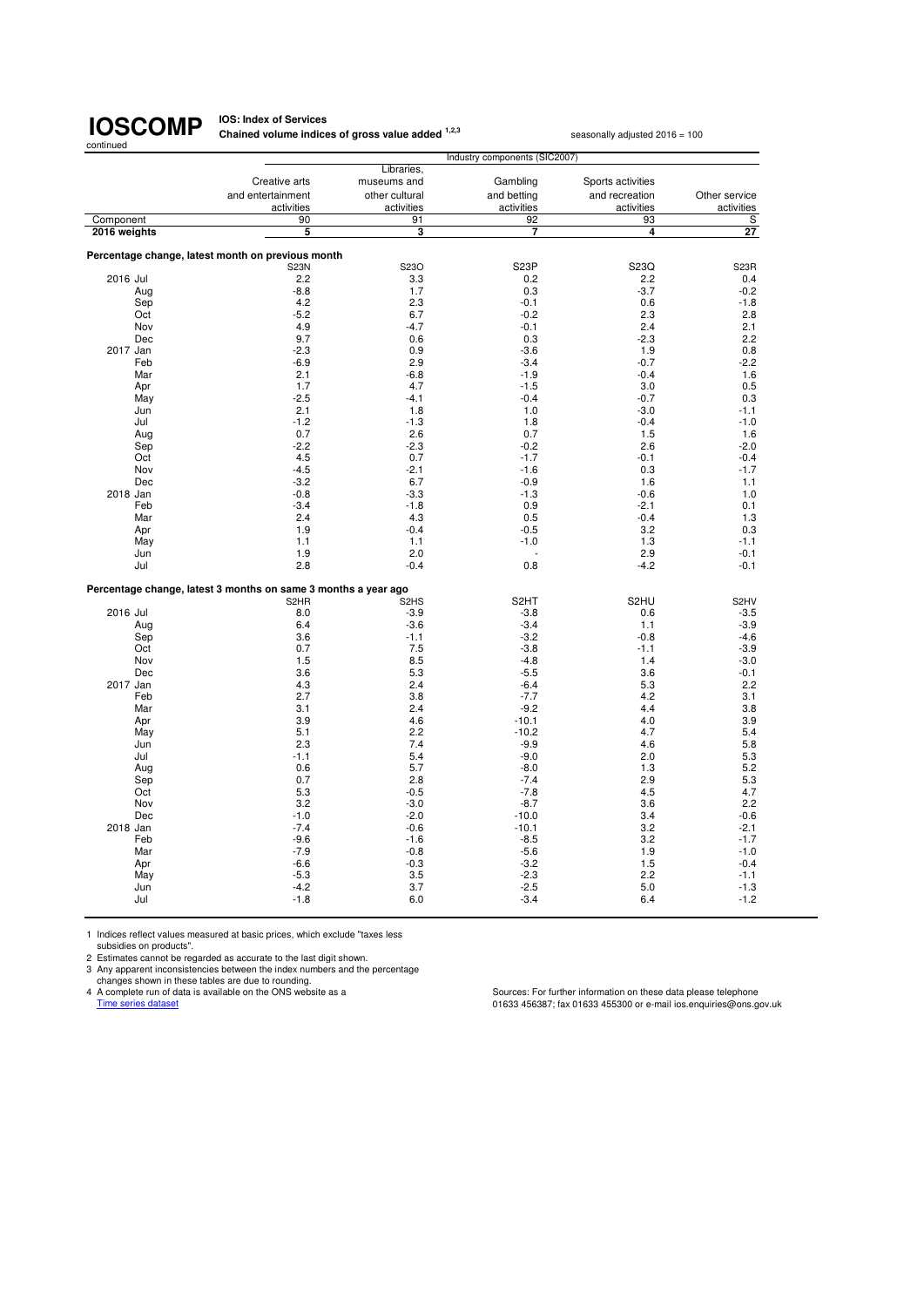#### **IOS: Index of Services Chained volume indices of gross value added <sup>1,2,3</sup> seasonally adjusted 2016 = 100<br>
<b>Chained volume indices of gross value added** <sup>1,2,3</sup>

|              | Industry components (SIC2007)                           |                |             |                               |               |  |
|--------------|---------------------------------------------------------|----------------|-------------|-------------------------------|---------------|--|
|              |                                                         | Libraries,     |             |                               |               |  |
|              | Creative arts                                           | museums and    | Gambling    | Sports activities             |               |  |
|              | and entertainment                                       | other cultural | and betting | and recreation                | Other service |  |
|              | activities                                              | activities     | activities  | activities                    | activities    |  |
| Component    | 90                                                      | 91             | 92          | 93                            | $rac{S}{27}$  |  |
| 2016 weights | 5                                                       | 3              | 7           | 4                             |               |  |
|              | Percentage change, latest 3 months on previous 3 months |                |             |                               |               |  |
|              | S <sub>2</sub> D <sub>3</sub>                           | <b>S2D4</b>    | <b>S2D5</b> | S <sub>2</sub> D <sub>6</sub> | S2D7          |  |
| 2016 Jul     | 5.4                                                     | $-3.4$         | $-2.0$      | 0.9                           | $-1.2$        |  |
| Aug          | 4.9                                                     | $-2.9$         | $-0.7$      | 1.0                           | $-0.7$        |  |
| Sep          | 0.7                                                     | 3.8            | 0.1         | 0.8                           | $-0.8$        |  |
| Oct          | $-5.5$                                                  | 6.8            | 0.3         | $-0.6$                        | $-0.4$        |  |
| Nov          | $-3.3$                                                  | 7.5            |             | 1.2                           | 0.8           |  |
| Dec          | 0.6                                                     | 5.7            | $-0.1$      | 2.3                           | 3.7           |  |
| 2017 Jan     | 8.3                                                     | 0.9            | $-1.3$      | 3.2                           | 5.3           |  |
| Feb          | 7.0                                                     | 1.0            | $-3.4$      | 1.0                           | 4.5           |  |
| Mar          | 1.2                                                     | $-0.8$         | $-6.2$      | 0.5                           | 2.1           |  |
| Apr          | $-3.7$                                                  | 0.5            | $-7.3$      | 0.4                           | 0.3           |  |
| May          | $-3.2$                                                  | $-3.1$         | $-6.4$      | 1.5                           | 0.8           |  |
| Jun          | $-0.3$                                                  | $-1.3$         | $-3.8$      | 1.0                           | 0.7           |  |
| Jul          | 0.4                                                     | $-2.7$         | $-0.7$      | $-1.0$                        | 0.1           |  |
| Aug          | 0.5                                                     | 0.4            | 1.7         | $-2.3$                        | $-0.9$        |  |
| Sep          | $-0.9$                                                  | $-0.7$         | 2.8         | $-0.8$                        | $-1.3$        |  |
| Oct          | 0.6                                                     | 0.9            | 1.6         | 1.9                           | $-1.0$        |  |
| Nov          | $-0.8$                                                  | $-1.4$         | $-0.8$      | 3.5                           | $-2.1$        |  |
| Dec          | $-1.0$                                                  | 0.7            | $-2.9$      | 2.8                           | $-2.0$        |  |
| 2018 Jan     | $-4.8$                                                  | 0.8            | $-3.8$      | 1.9                           | $-1.6$        |  |
| Feb          | $-6.4$                                                  | 2.5            | $-3.1$      | 0.6                           | 0.4           |  |
| Mar          | $-5.9$                                                  | 0.5            | $-1.7$      | $-1.1$                        | 1.6           |  |
| Apr          | $-2.8$                                                  | 0.8            | $-0.2$      | $-1.3$                        | 2.1           |  |
| May          | 1.5                                                     | 2.0            | $-0.1$      | 0.5                           | 1.5           |  |
| Jun          | 3.8                                                     | 3.2            | $-0.6$      | 4.1                           | 0.4           |  |
| Jul          | 5.5                                                     | 3.5            | $-1.0$      | 3.8                           | $-0.6$        |  |
|              |                                                         |                |             |                               |               |  |

1 Indices reflect values measured at basic prices, which exclude "taxes less subsidies on products".

2 Estimates cannot be regarded as accurate to the last digit shown.<br>
2 Any apparent inconsistencies between the index numbers and the percentage<br>
changes shown in these tables are due to rounding.<br>
4 A complete run of data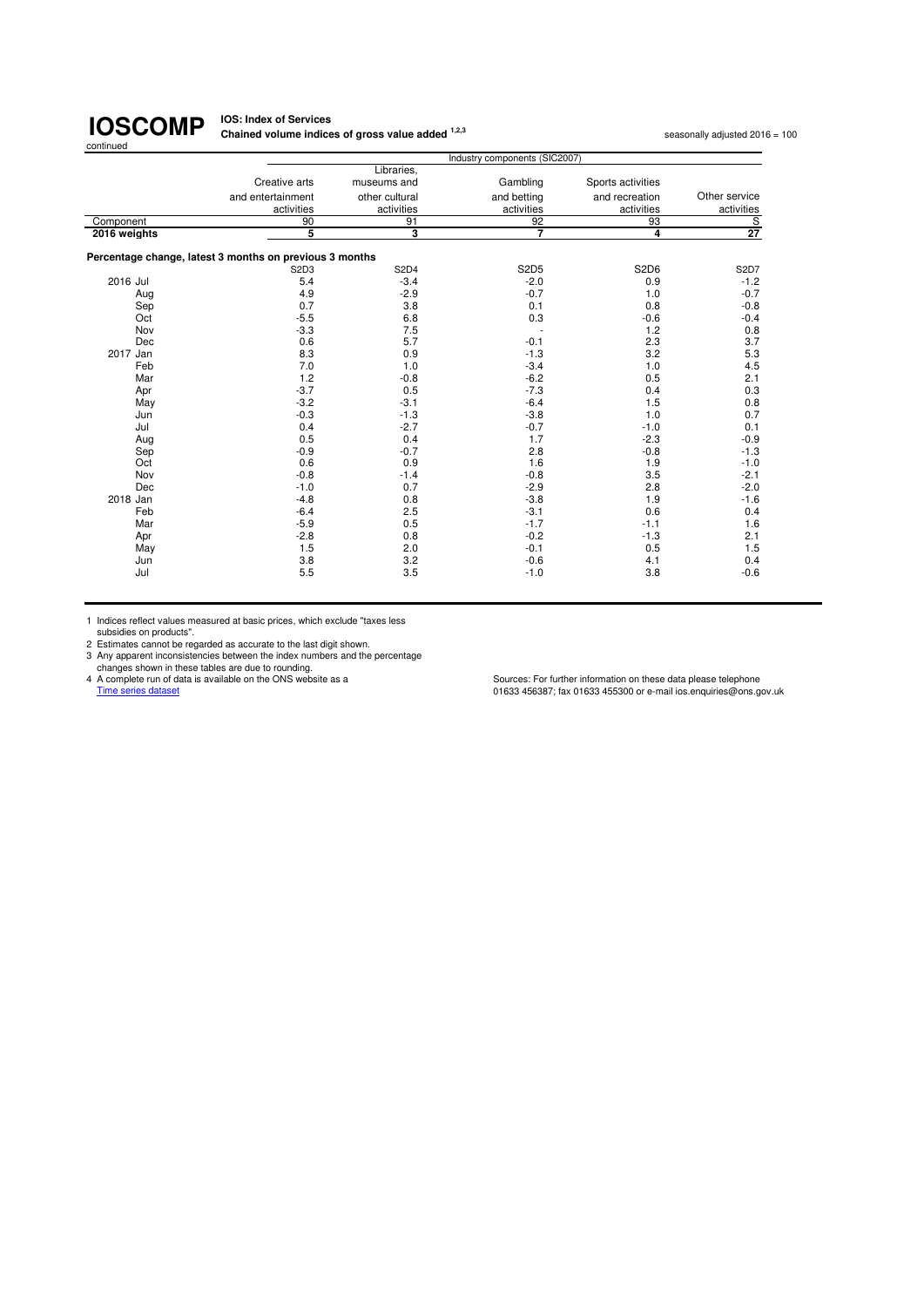**IOS: Index of Services<br>Chained volume indices of gross value added <sup>1,2,3</sup> seasonally adjusted 2016 = 100** 

| continued    |                                                          | volume indices of gross value added | Industry components (SIC2007) |               | scasunany aujusicu zu ru |
|--------------|----------------------------------------------------------|-------------------------------------|-------------------------------|---------------|--------------------------|
|              |                                                          | Repair of                           |                               |               |                          |
|              | Activities of                                            | computers                           | Other personal                | Activities of | Activities of            |
|              | membership                                               | and household                       | service                       | households    | households               |
|              | organisations                                            | goods                               | activities                    | as employers  | as employers             |
| Component    | 94                                                       | 95                                  | 96                            |               | 97                       |
| 2016 weights | 11                                                       | 2                                   | 13                            | 5             | 5                        |
|              | S2MM                                                     | S2MN                                | S <sub>2</sub> MO             | S2MP          | S2MQ                     |
| 2013         | 91.8                                                     | 75.0                                | 88.9                          | 98.6          | 98.6                     |
| 2014         | 100.1                                                    | 93.8                                | 98.1                          | 93.6          | 93.6                     |
| 2015         | 100.4                                                    | 104.4                               | 103.3                         | 92.5          | 92.5                     |
| 2016         | 100.0                                                    | 100.0                               | 100.0                         | 100.0         | 100.0                    |
| 2017         | 93.6                                                     | 114.1                               | 109.8                         | 91.3          | 91.3                     |
|              |                                                          |                                     |                               |               |                          |
| 2016 Jul     | 100.1                                                    | 100.0                               | 98.0                          | 109.6         | 109.6                    |
| Aug          | 98.2                                                     | 102.6                               | 98.9                          | 106.7         | 106.7                    |
| Sep          | 97.5                                                     | 101.7                               | 96.0                          | 102.1         | 102.1                    |
| Oct          | 98.1                                                     | 98.3                                | 101.6                         | 96.4          | 96.4                     |
| Nov          | 98.2                                                     | 100.5                               | 105.5                         | 91.4          | 91.4                     |
| Dec          | 97.8                                                     | 108.3                               | 109.2                         | 87.3          | 87.3                     |
| 2017 Jan     | 96.5                                                     | 110.9                               | 111.2                         | 88.6          | 88.6                     |
| Feb          | 95.6                                                     | 105.3                               | 108.4                         | 88.0          | 88.0                     |
| Mar          | 95.0                                                     | 119.2                               | 109.7                         | 88.4          | 88.4                     |
| Apr          | 94.7                                                     | 109.2                               | 112.8                         | 90.9          | 90.9                     |
| May          | 95.0                                                     | 113.9                               | 112.4                         | 92.4          | 92.4                     |
| Jun          | 94.8                                                     | 113.7                               | 110.3                         | 96.1          | 96.1                     |
| Jul          | 95.1                                                     | 112.6                               | 108.1                         | 97.6          | 97.6                     |
| Aug          | 94.6                                                     | 116.8                               | 111.0                         | 96.4          | 96.4                     |
| Sep          | 92.8                                                     | 115.6                               | 108.6                         | 93.4          | 93.4                     |
| Oct          | 90.5                                                     | 117.9                               | 109.1                         | 89.3          | 89.3                     |
| Nov          | 89.1                                                     | 115.2                               | 107.3                         | 86.5          | 86.5                     |
| Dec          | 89.2                                                     | 118.4                               | 108.8                         | 88.5          | 88.5                     |
| 2018 Jan     | 90.0                                                     | 116.4                               | 110.5                         | 91.6          | 91.6                     |
| Feb          | 91.0                                                     | 119.5                               | 109.2                         | 93.7          | 93.7                     |
| Mar          | 91.3                                                     | 120.9                               | 111.3                         | 95.7          | 95.7                     |
| Apr          | 90.4                                                     | 121.8                               | 112.7                         | 96.7          | 96.7                     |
| May          | 89.8                                                     | 118.4                               | 111.4                         | 95.2          | 95.2                     |
| Jun          | 90.2                                                     | 119.8                               | 110.5                         | 95.5          | 95.5                     |
| Jul          | 91.2                                                     | 115.6                               | 110.2                         | 92.0          | 92.0                     |
|              | Percentage change, latest year on previous year          |                                     |                               |               |                          |
|              | S23S                                                     | S <sub>23</sub> T                   | <b>S23U</b>                   | S23V          | S23W                     |
| 2013         | $-2.5$                                                   | $-1.9$                              | 2.7                           | 1.9           | 1.9                      |
| 2014         | 9.1                                                      | 25.0                                | 10.4                          | $-5.1$        | $-5.1$                   |
| 2015         | 0.3                                                      | 11.3                                | 5.2                           | $-1.2$        | $-1.2$                   |
| 2016         | $-0.4$                                                   | $-4.2$                              | $-3.2$                        | 8.1           | 8.1                      |
| 2017         | $-6.4$                                                   | 14.1                                | 9.8                           | $-8.7$        | $-8.7$                   |
|              | Percentage change, latest month on same month a year ago |                                     |                               |               |                          |
|              | <b>S281</b>                                              | S28J                                | <b>S28K</b>                   | <b>S28L</b>   | <b>S28M</b>              |
| 2016 Jul     | 0.6                                                      | $-7.5$                              | $-7.6$                        | 28.0          | 28.0                     |
| Aug          | $-2.7$                                                   | $-2.0$                              | $-4.2$                        | 25.3          | 25.3                     |
| Sep          | $-4.8$                                                   | $-4.5$                              | $-8.1$                        | 12.8          | 12.8                     |
| Oct          | $-5.1$                                                   | $-3.7$                              | 1.3                           | 1.7           | 1.7                      |
| Nov          | $-5.3$                                                   | $-2.3$                              | 3.1                           | $-8.7$        | $-8.7$                   |
| Dec          | $-4.9$                                                   | 2.3                                 | 9.0                           | $-12.3$       | $-12.3$                  |
| 2017 Jan     | $-5.5$                                                   | 13.3                                | 13.0                          | $-7.3$        | $-7.3$                   |
| Feb          | $-6.9$                                                   | 6.0                                 | 8.0                           | $-7.4$        | $-7.4$                   |
| Mar          | $-6.8$                                                   | 18.8                                | 11.6                          | $-8.8$        | $-8.8$                   |
| Apr          | $-6.3$                                                   | 7.2                                 | 15.6                          | $-11.3$       | $-11.3$                  |
| May          | $-6.5$                                                   | 18.3                                | 14.7                          | $-13.7$       | $-13.7$                  |
| Jun          | $-5.8$                                                   | 22.5                                | 12.5                          | $-12.2$       | $-12.2$                  |
| Jul          | $-5.0$                                                   | 12.5                                | 10.3                          | $-11.0$       | $-11.0$                  |
| Aug          | $-3.7$                                                   | 13.8                                | 12.2                          | $-9.7$        | $-9.7$                   |
| Sep          | $-4.8$                                                   | 13.7                                | 13.1                          | $-8.5$        | $-8.5$                   |
| Oct          | $-7.7$                                                   | 19.9                                | 7.3                           | $-7.3$        | $-7.3$                   |
| Nov          | $-9.3$                                                   | 14.6                                | 1.7                           | $-5.3$        | $-5.3$                   |
| Dec          | $-8.9$                                                   | 9.3                                 | $-0.4$                        | 1.4           | 1.4                      |
| 2018 Jan     | $-6.8$                                                   | 5.0                                 | $-0.7$                        | 3.4           | 3.4                      |
| Feb          | $-4.8$                                                   | 13.5                                | 0.8                           | 6.6           | 6.6                      |
| Mar          | $-3.8$                                                   | 1.4                                 | 1.5                           | 8.2           | 8.2                      |
| Apr          | $-4.6$                                                   | 11.5                                | $-0.1$                        | 6.4           | 6.4                      |
| May          | $-5.5$                                                   | 4.0                                 | $-0.9$                        | 3.0           | 3.0                      |
| Jun          | $-4.8$                                                   | 5.3                                 | 0.2                           | $-0.7$        | $-0.7$                   |
| Jul          | $-4.1$                                                   | 2.7                                 | 1.9                           | $-5.7$        | $-5.7$                   |
|              |                                                          |                                     |                               |               |                          |

1 Indices reflect values measured at basic prices, which exclude "taxes less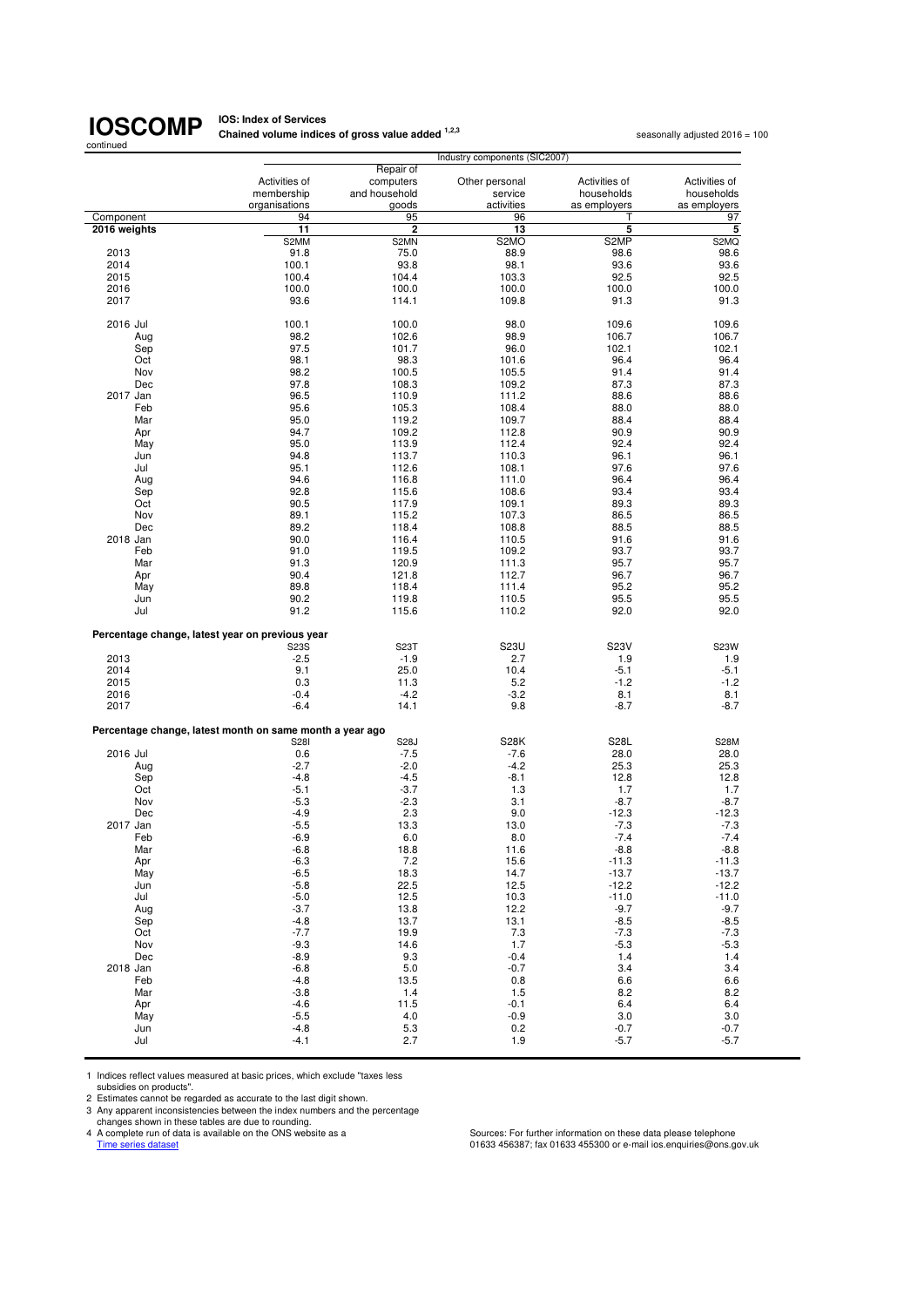**IOS: Index of Services Chained volume indices of gross value added <sup>1,2,3</sup> seasonally adjusted 2016 = 100** 

|              |     | Industry components (SIC2007)                                  |                   |                   |                               |               |
|--------------|-----|----------------------------------------------------------------|-------------------|-------------------|-------------------------------|---------------|
|              |     |                                                                | Repair of         |                   |                               |               |
|              |     | Activities of                                                  | computers         | Other personal    | Activities of                 | Activities of |
|              |     | membership                                                     | and household     | service           | households                    | households    |
|              |     | organisations                                                  | goods             | activities        | as employers                  | as employers  |
| Component    |     | 94                                                             | 95                | 96                | Τ                             | 97            |
| 2016 weights |     | 11                                                             | $\overline{2}$    | 13                | 5                             | 5             |
|              |     |                                                                |                   |                   |                               |               |
|              |     | Percentage change, latest month on previous month              |                   |                   |                               |               |
|              |     | <b>S23S</b>                                                    | S23T              | S23U              | <b>S23V</b>                   | <b>S23W</b>   |
| 2016 Jul     |     | $-0.5$                                                         | 7.7               |                   | 0.1                           | 0.1           |
|              | Aug | $-1.9$                                                         | 2.6               | 0.9               | $-2.6$                        | $-2.6$        |
|              | Sep | $-0.7$                                                         | $-0.8$            | $-2.9$            | $-4.3$                        | $-4.3$        |
|              | Oct | 0.6                                                            | $-3.4$            | 5.8               | $-5.6$                        | $-5.6$        |
|              | Nov | 0.1                                                            | 2.2               | 3.8               | $-5.2$                        | $-5.2$        |
|              | Dec | $-0.4$                                                         | 7.7               | 3.5               | $-4.5$                        | $-4.5$        |
| 2017 Jan     |     | $-1.3$                                                         | 2.4               | 1.8               | 1.5                           | 1.5           |
|              | Feb | $-0.9$                                                         | $-5.0$            | $-2.6$            | $-0.7$                        | $-0.7$        |
|              | Mar | $-0.7$                                                         | 13.1              | 1.2               | 0.5                           | 0.5           |
|              | Apr | $-0.2$                                                         | $-8.4$            | 2.8               | 2.7                           | 2.7           |
|              | May | 0.2                                                            | 4.3               | $-0.3$            | 1.7                           | 1.7           |
|              | Jun | $-0.2$                                                         | $-0.1$            | $-1.9$            | 4.0                           | 4.0           |
|              | Jul | 0.4                                                            | $-1.0$            | $-2.0$            | 1.5                           | 1.5           |
|              | Aug | $-0.6$                                                         | 3.8               | 2.7               | $-1.3$                        | $-1.3$        |
|              | Sep | $-1.9$                                                         | $-1.0$            | $-2.2$            | $-3.1$                        | $-3.1$        |
|              | Oct | $-2.4$                                                         | 1.9               | 0.5               | $-4.4$                        | $-4.4$        |
|              | Nov | $-1.6$                                                         | $-2.3$            | $-1.6$            | $-3.2$                        | $-3.2$        |
|              | Dec | 0.1                                                            | 2.8               | 1.4               | 2.3                           | 2.3           |
| 2018 Jan     |     | 0.9                                                            | $-1.7$            | 1.5               | 3.5                           | 3.5           |
|              | Feb | 1.2                                                            | 2.7               | $-1.1$            | 2.3                           | 2.3           |
|              | Mar | 0.3                                                            | 1.1               | 1.9               | 2.1                           | 2.1           |
|              | Apr | $-1.1$                                                         | 0.7               | 1.2               | 1.0                           | 1.0           |
|              | May | $-0.7$                                                         | $-2.8$            | $-1.1$<br>$-0.8$  | $-1.6$                        | $-1.6$        |
|              | Jun | 0.5                                                            | 1.1               |                   | 0.3<br>$-3.7$                 | 0.3           |
|              | Jul | 1.1                                                            | $-3.5$            | $-0.3$            |                               | $-3.7$        |
|              |     | Percentage change, latest 3 months on same 3 months a year ago |                   |                   |                               |               |
|              |     | S <sub>2</sub> HW                                              | S <sub>2</sub> HX | S <sub>2</sub> HY | S <sub>2</sub> H <sub>Z</sub> | <b>S2I2</b>   |
| 2016 Jul     |     | 2.1                                                            | $-9.4$            | $-7.2$            | 22.2                          | 22.2          |
|              | Aug | ÷                                                              | $-7.6$            | $-6.5$            | 25.5                          | 25.5          |
|              | Sep | $-2.3$                                                         | $-4.7$            | $-6.6$            | 21.9                          | 21.9          |
|              | Oct | $-4.2$                                                         | $-3.4$            | $-3.7$            | 12.8                          | 12.8          |
|              | Nov | $-5.1$                                                         | $-3.5$            | $-1.3$            | 1.6                           | 1.6           |
|              | Dec | $-5.1$                                                         | $-1.2$            | 4.5               | $-6.6$                        | $-6.6$        |
| 2017 Jan     |     | $-5.3$                                                         | 4.3               | 8.3               | $-9.5$                        | $-9.5$        |
|              | Feb | $-5.8$                                                         | 7.1               | 10.0              | $-9.1$                        | $-9.1$        |
|              | Mar | $-6.4$                                                         | 12.7              | 10.9              | $-7.8$                        | $-7.8$        |
|              | Apr | $-6.7$                                                         | 10.7              | 11.7              | $-9.2$                        | $-9.2$        |
|              | May | $-6.5$                                                         | 14.7              | 13.9              | $-11.3$                       | $-11.3$       |
|              | Jun | $-6.2$                                                         | 15.7              | 14.2              | $-12.4$                       | $-12.4$       |
|              | Jul | $-5.7$                                                         | 17.6              | 12.5              | $-12.3$                       | $-12.3$       |
|              | Aug | $-4.8$                                                         | 16.1              | 11.6              | $-11.0$                       | $-11.0$       |
|              | Sep | $-4.5$                                                         | 13.4              | 11.8              | $-9.8$                        | $-9.8$        |
|              | Oct | $-5.4$                                                         | 15.8              | 10.8              | $-8.6$                        | $-8.6$        |
|              | Nov | $-7.3$                                                         | 16.0              | 7.2               | $-7.1$                        | $-7.1$        |
|              | Dec | $-8.6$                                                         | 14.4              | 2.8               | $-3.9$                        | $-3.9$        |
| 2018 Jan     |     | $-8.3$                                                         | 9.5               | 0.2               | $-0.2$                        | $-0.2$        |
|              | Feb | $-6.8$                                                         | 9.2               | $-0.1$            | 3.8                           | 3.8           |
|              | Mar | $-5.1$                                                         | 6.4               | 0.5               | 6.1                           | 6.1           |
|              | Apr | $-4.4$                                                         | 8.5               | 0.7               | 7.0                           | 7.0           |
|              | May | $-4.6$                                                         | 5.5               | 0.2               | 5.8                           | 5.8           |
|              | Jun | $-5.0$                                                         | 6.9               | $-0.3$            | 2.8                           | 2.8           |
|              | Jul | $-4.8$                                                         | 4.0               | 0.4               | $-1.2$                        | $-1.2$        |
|              |     |                                                                |                   |                   |                               |               |

1 Indices reflect values measured at basic prices, which exclude "taxes less

subsidies on products". 2 Estimates cannot be regarded as accurate to the last digit shown. 3 Any apparent inconsistencies between the index numbers and the percentage

changes shown in these tables are due to rounding.<br>4 A complete run of data is available on the ONS website as a<br>Time series dataset

4 A complete run of data is available on the ONS website as a Sources: For further information on these data please telephone<br>Time series dataset of assetsions.gov.uk and the ONS website as a series of the Sources: For fur